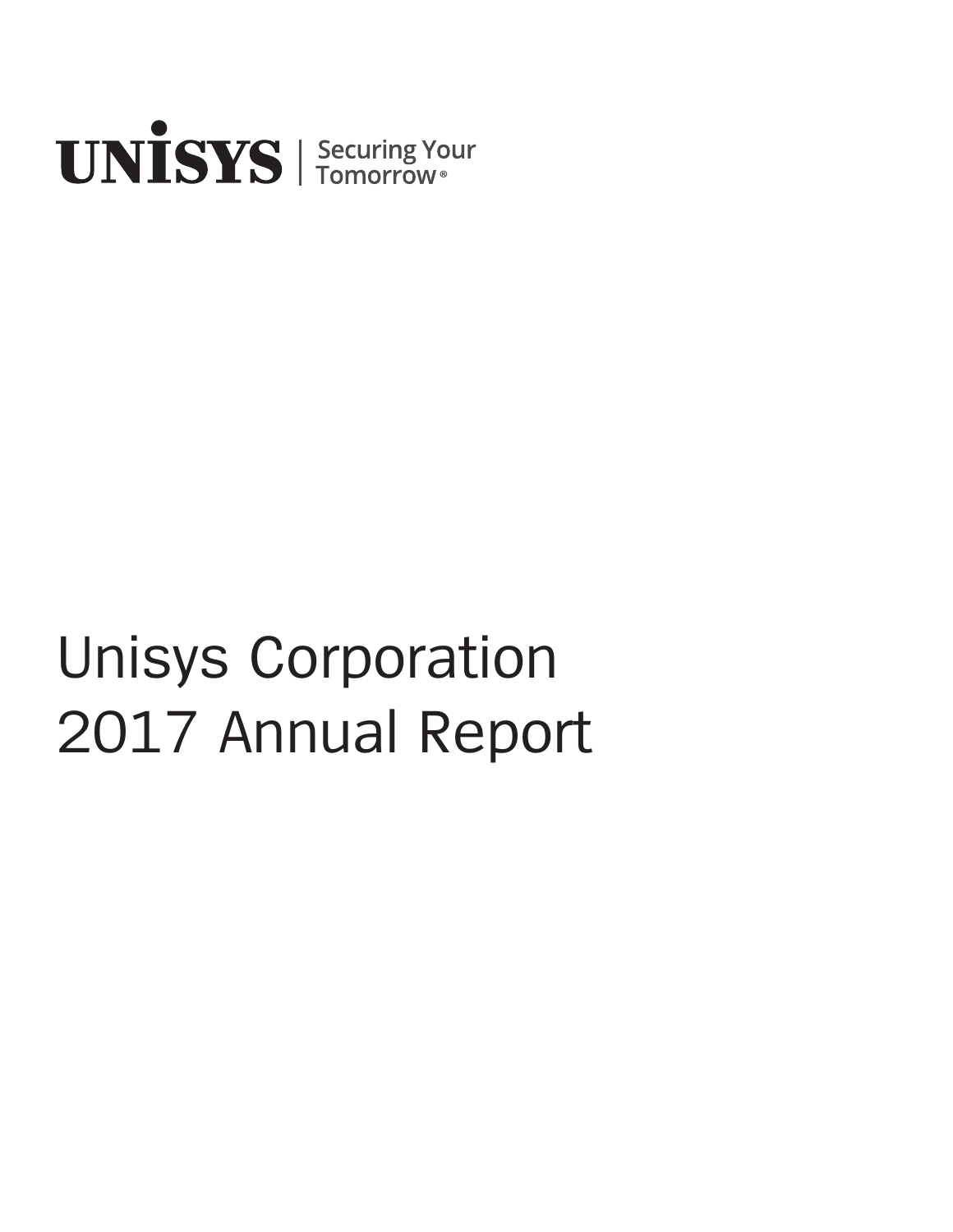# A Letter to Our Shareholders

#### Dear Shareholder,

Unisys entered 2017 with momentum, having executed on our strategy for a full year in 2016. We accelerated our progress against this plan in 2017, and delivered strong results that reflect continued progress in our strategic transition of the business. We are executing on our plan with a focus on optimizing the business to continue driving upside over time, and believe Unisys is well-positioned entering 2018.

#### **Achieving Our Financial Goals**

In 2017, we provided financial guidance for revenue, non-GAAP operating profit margin and adjusted free cash flow. I am pleased to report that as in 2016, we again met or exceeded this guidance on all metrics – achieving the high end of guidance on revenue and exceeding guidance on non-GAAP operating profit margin and adjusted free cash flow. We believe these achievements demonstrate continued progress toward our key goals of using our industry go-to-market focus to drive improvements in revenue trajectory, expanding profitability and optimizing cash flow.

### **Performance Leading to Strong Results**

Achieving our financial goals helped us produce the following results in 2017:

- Total company revenue growth in the fourth quarter of 2017 of 3.2% year over year;
- Outstanding performance in both contract renewals and extensions, with continued strong client retention rate and high client Net Promoter Scores;
- Improvement of \$390 million in our pension deficit from its previously-reported amount, down 18% to \$1.78 billion; and a reduction of \$300 million in the required cash contribution over the coming five years (\$350 million over the coming 10 years) relative to prior estimates; and
- A successful raise of \$440 million of senior secured debt to further strengthen our balance sheet; a near-doubling of our year-end cash balance to \$734 million.

#### **Driving Solutions and Shareholder Value**

We are pleased to have seen success against the execution of our plan during 2017, and to see these efforts make a meaningful impact on our financial performance. We are highly focused on continuing this progress and took a number of steps during 2017 to better position the company to drive further performance improvements and increased shareholder value over time.

Key among these efforts has been our work leveraging our industry expertise and converting the innovative solutions we create for clients on an ad hoc basis into more productized solutions that can be provided more broadly to an increased number of clients. We launched seven new or refreshed industry application products in 2017 to help drive value and growth. As the value of our solutions has advanced, our new client win rates have improved.

We have already launched a new industry application product in the first quarter of 2018 - LineSight™, software that incorporates advanced data analytics and machine learnings to deliver dramatically improved accuracy for border agents making critical, on-the-spot decisions about whether to trigger closer inspection of travelers or cargo shipments before authorizing entry into a country.

We also continue our focus on security in everything we do, including with, but not limited to, Unisys Stealth®. We launched a new suite of Stealth™ in 2017, and continue to sell Stealth on a standalone basis as well as to build Stealth into our broader set of solutions to differentiate our offerings versus our competitors.

We also strengthened our leveraged offerings in 2017, including Digital Workplace Services, Managed Security Services and ClearPath Forward. For example, we won a major new client contract in the fourth quarter in part because we included our Digital Service Support Center, the new automation suite of our Digital Workplace Services offering.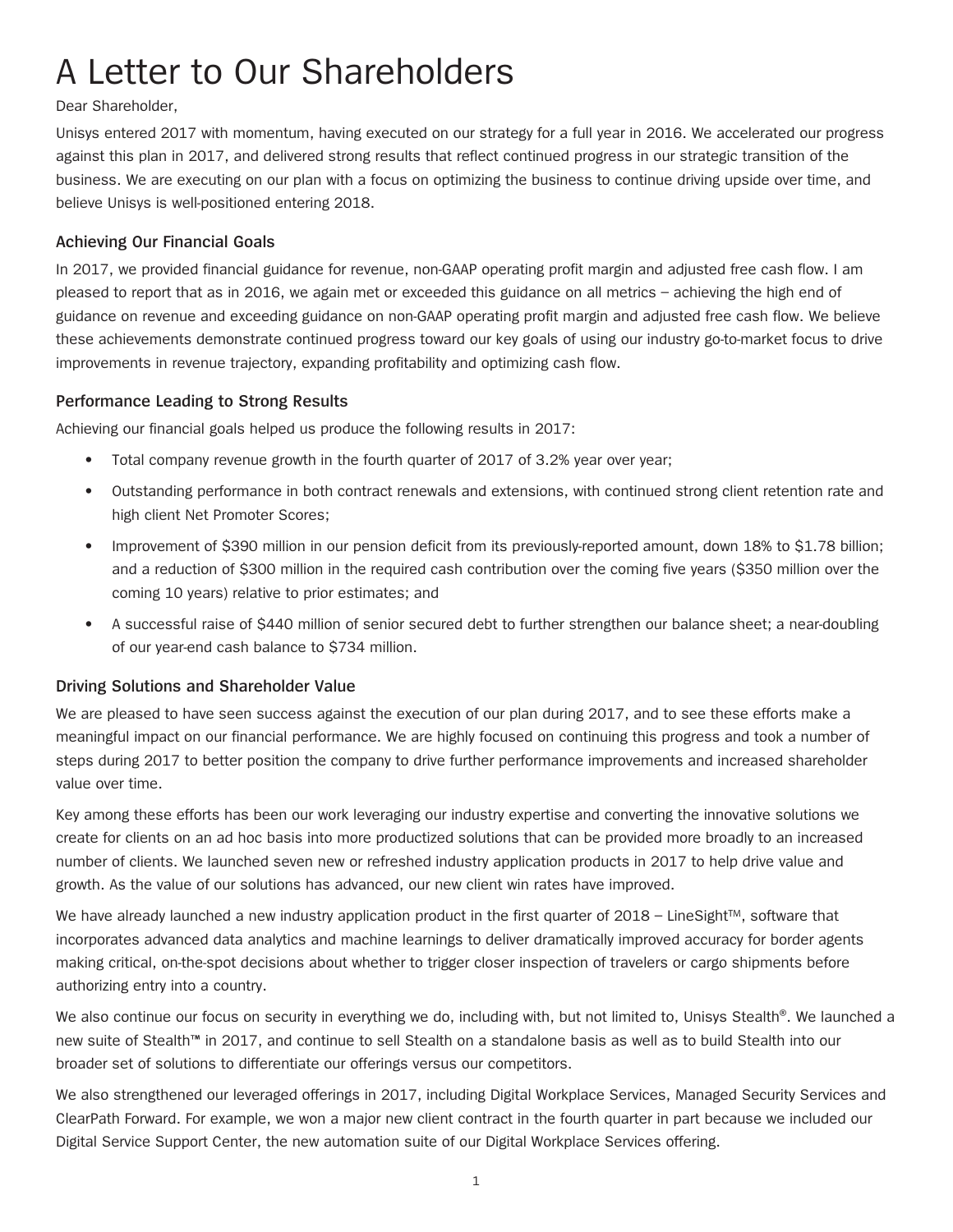On a personal note, I want to express our gratitude to Paul Weaver, who has reached board mandatory retirement age and will be retiring as Chairman of the Board, and Alison Davis, who will also be leaving the Board, both effective April 26, 2018. Paul has served on the Board for 8 years, since 2010, and as Chairman since 2015, with distinction. Paul has provided true leadership and guidance as we created and executed our strategy. Alison has been a valued member of our Board since 2011 and, in addition to her service to the Board, has been a valued contributor to both the Audit and Finance Committee as well as the Compensation Committee. Since last year, we have also added three new members to the Board – Paul Martin, Deborah Lee James and Regina Paolillo. While we will miss Paul and Alison, we are excited to benefit from the fresh perspectives to be brought by Paul, Debbie and Regina.

Unisys is a company whose momentum is steadily building. We have the strategy and the capabilities. Most of all, we have the people – a workforce that is over 20,000 strong, focused on bringing value to our clients and continuing to execute against our goals. Not only are we executing, we are executing with a confidence that continues to build with each new success.

Peter A. Altabef President and CEO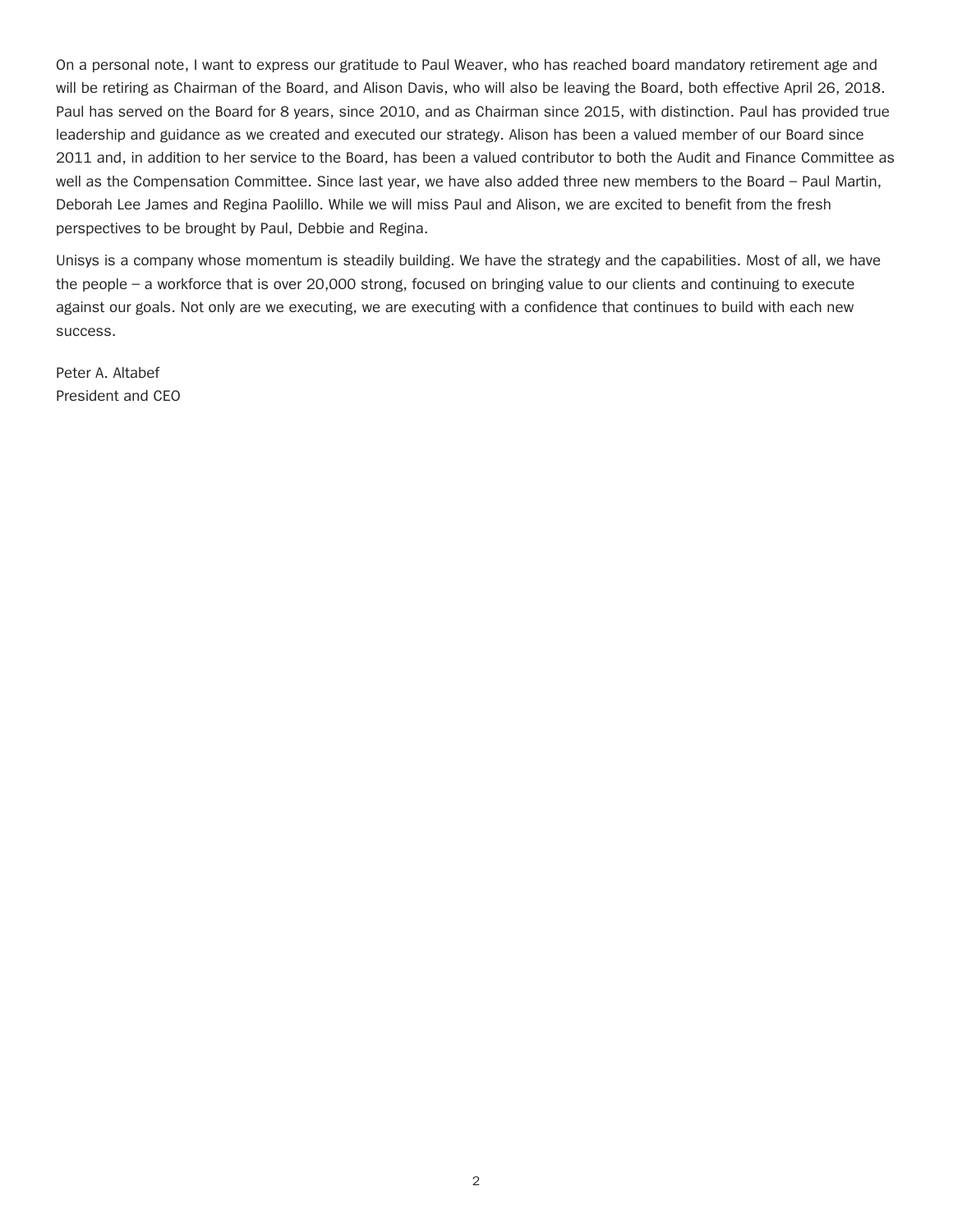# Business Description

# **General**

Unisys Corporation, a Delaware corporation ("Unisys," "we," "our," or the "company"), is a global information technology ("IT") company that builds high-performance, security-centric solutions for clients across the Government, Financial Services and Commercial markets. Unisys offerings include security software and services; digital transformation and workplace services; industry applications and services; and innovative software operating environments for high-intensity enterprise computing.

We operate in two business segments – Services and Technology. Financial information concerning the two segments can be found in Note 15, "Segment information," of the Notes to Consolidated Financial Statements (Part II, Item 8 of the 2017 Form 10-K) (the "Notes to Consolidated Financial Statements").

# Principal Products and Services

We deliver high-performance, security-centric, leveraged services across industries, industry-specific application products and technology solutions worldwide to our primary target markets: government (the U.S. federal government and other public sector organizations around the world), commercial (e.g., travel and transportation and life sciences and healthcare) and financial services (e.g., commercial and retail banking).

Our solutions are designed to build better outcomes - securely - for our clients, enabling them to:

- Transform core business processes to compete more effectively in their markets;
- Improve user engagement for customers and workers, streamline operations and enhance go-to-market efforts;
- Optimize IT infrastructure to meet digital-business requirements;
- Simplify management of IT infrastructure and service delivery; and
- Enhance enterprise security.

Within Services, our principal solutions include cloud and infrastructure services, application services and business process outsourcing services.

- In cloud and infrastructure services, we help clients apply cloud and as-a-service delivery models to capitalize on business opportunities, make their end users more productive and manage and secure their IT infrastructure and operations more economically.
- In application services, we help clients transform their business processes by developing and managing new leadingedge applications for select industries, offering advanced data analytics and modernizing existing enterprise applications.
- In business process outsourcing services, we assume management of critical processes and functions for clients in target industries, helping them improve performance and reduce costs.

In Technology, we design and develop software and offer hardware and other related products to help clients reduce costs, improve security and flexibility and improve the efficiency of their data-center environments. As a pioneer in large-scale computing, we offer deep experience and rich technological capabilities in transaction-intensive, mission-critical environments. We provide a range of data-center, infrastructure management and cloud computing offerings to help clients virtualize and automate their data-center environments.

Our industry application products include solutions that allow law enforcement agencies to share critical investigative intelligence, integrated child support case management tools, and solutions that allow travel and transportation companies to manage freight and distribution as well as leverage predictive analytics. Our solutions also provide life sciences and healthcare companies with the ability to manage medical devices and enhanced visibility over the pharmaceutical supply chain. We also provide financial solutions to deliver secure, omnichannel banking.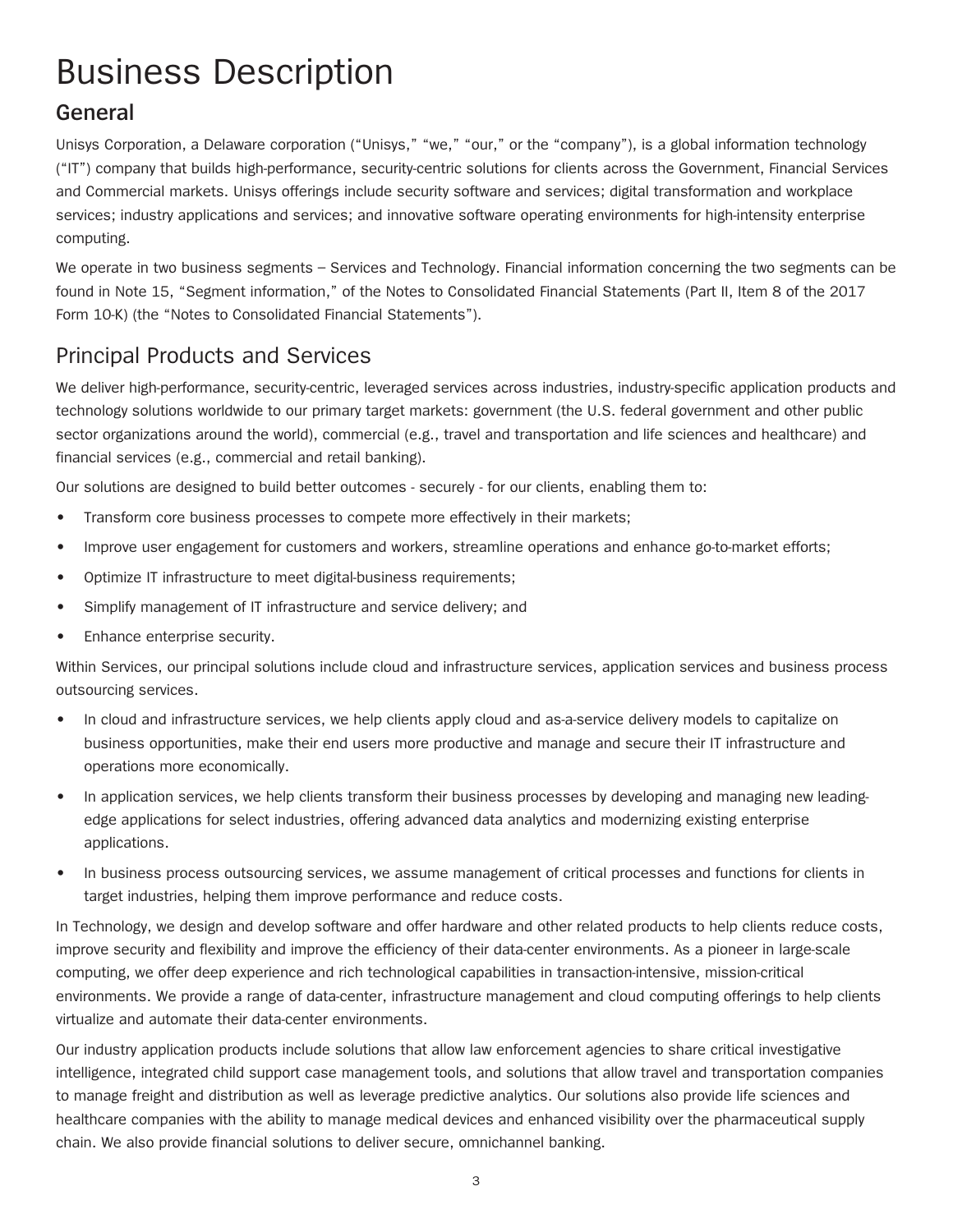Our Technology products include:

- Unisys ClearPath Forward®, a secure, scalable, hardware-independent software operating environment for high-volume enterprise computing capable of delivering Unisys security across multiple hardware platforms. In 2016, Unisys began offering hardware-independent versions of the ClearPath operating environment, providing a tested, integrated stack of software products that can run on an Intel x86 server of the client's choice.
- Unisys Stealth<sup>®</sup> security software, which enables trusted identities to access micro-segmented critical assets and safely communicate through secure, encrypted channels. Stealth™ establishes irrefutable user authentication, prevents lateral attacker movement and reduces data center, mobile and cloud attack surfaces. Stealth also reduces the cost and complexity of securing information and operation technology as well as industrial control systems, allowing organizations to meet compliance and security mandates.

We market our services and products primarily through a direct sales force. Complementing our direct sales force, we make use of a select group of resellers and alliance partners to market our services and product portfolio. In certain foreign countries, we market primarily through distributors.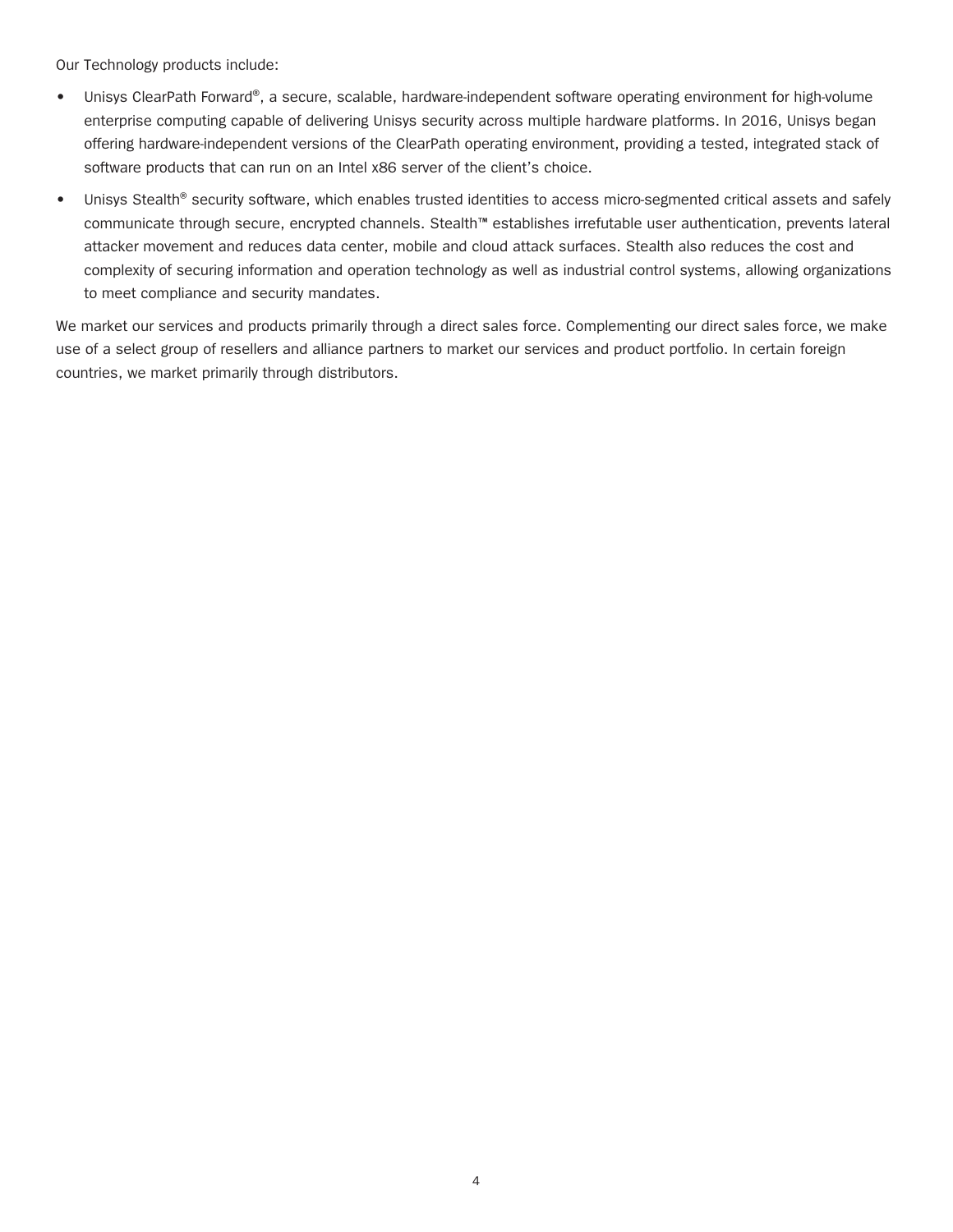# Board of Directors

**Peter A. Altabef** President and Chief Executive Officer of Unisys Corporation

**Jared L. Cohon** President Emeritus and University Professor of Civil and Environmental Engineering and Engineering and Public Policy at Carnegie Mellon University 2,3

**Alison Davis** Former Managing Partner of Belvedere Capital Partners,  $Inc.<sup>1,2</sup>$ 

# **Nathaniel A. Davis**

Chairman of the Board and Chief Executive Officer of K12  $Inc.<sup>3</sup>$ 

**Deborah L. James** Former Secretary of the Air Force

**Denise K. Fletcher** Former Executive Vice President, Finance of Vulcan Inc.<sup>1</sup>

**Philippe Germond** Former Chairman of the Management Board of Europcar Groupe S.A.3

## **Paul E. Martin**

Corporate Vice President, Chief Information Officer of Baxter International, Inc.1

# **Regina Paolillo**

Executive Vice President, Chief Financial and Administrative Officer of TTEC Holdings, Inc.

**Lee D. Roberts** Chief Executive Officer and President of BlueWater Consulting LLC 1, 2

**Paul E. Weaver** Chairman of the Board of Unisys Corporation. Former Vice Chairman of PricewaterhouseCoopers <sup>2</sup>

### **Board Committees**

1 Audit and Finance Committee

2 Compensation Committee

3 Nominating and Corporate Governance Committee

# Corporate Officers

**Peter A. Altabef** President and Chief Executive Officer

# **Tarek El-Sadany**

Senior Vice President, Technology, and Chief Technology **Officer** 

**Eric Hutto** Senior Vice President and President, Enterprise Solutions

**Gerald P. Kenney** Senior Vice President, General Counsel and Secretary

**David A. Loeser** Senior Vice President, Chief Human Resources Officer

**Venkatapathi R. Puvvada** Senior Vice President and President, Federal Systems

**Jeffrey E. Renzi** Senior Vice President and President, Global Sales

**Ann S. Ruckstuhl** Senior Vice President and Chief Marketing Officer

**Inder M. Singh** Senior Vice President and Chief Financial Officer

**Shalabh Gupta** Vice President and Treasurer

**Michael M. Thomson** Vice President and Corporate Controller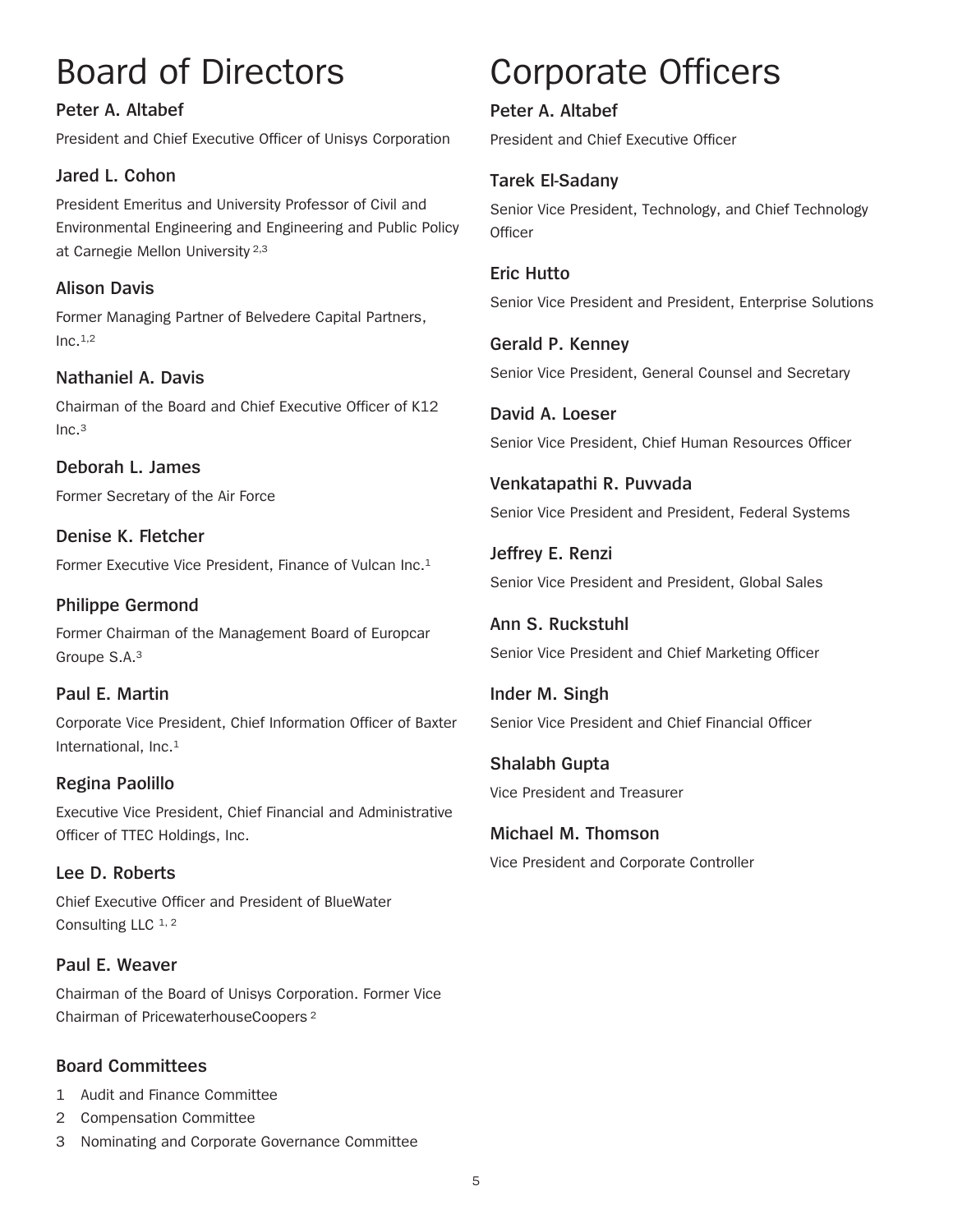# UNISYS CORPORATION

# **MANAGEMENT'S DISCUSSION AND ANALYSIS OF FINANCIAL CONDITION AND RESULTS OF OPERATIONS**

#### **Overview**

In April 2015, the company initiated a restructuring plan in connection with organizational initiatives to create a more cost competitive cost structure and rebalance the company's global skill set. During the years ended December 31, 2017, 2016 and 2015, the company recognized charges and other costs of \$146.8 million, \$82.1 million and \$118.5 million, respectively, in connection with this plan, principally related to a reduction in employees.

The company reported a 2017 net loss attributable to Unisys Corporation of \$65.3 million, or a loss of \$1.30 per diluted share, compared with a 2016 net loss attributable to Unisys Corporation of \$47.7 million, or a loss of \$0.95 per diluted share. The company's results of operations in the current year were impacted by higher cost reduction charges, higher interest expense principally caused by the issuance of the senior secured notes partially offset by savings derived from the cost reduction actions and lower income tax expense.

The company's underfunded defined benefit pension plan obligations decreased by approximately \$390 million to \$1.78 billion at December 31, 2017 from \$2.17 billion at December 31, 2016, principally due to higher pension plan assets partially offset by a decrease in discount rates.

#### **Results of operations**

#### *Company results*

During 2017, the company recognized charges in connection with its cost reduction plan and other costs of \$146.8 million. The charges related to work-force reductions were \$117.9 million, principally related to severance costs, and were comprised of: (a) a charge of \$9.4 million for 542 employees and \$(1.3) million for changes in estimates in the U.S. and (b) a charge of \$109.4 million for 2,274 employees, \$8.2 million for additional benefits provided in 2017 and \$(7.8) million for changes in estimates outside the U.S. In addition, the company recorded charges of \$28.9 million comprised of \$4.7 million for idle leased facilities costs, \$5.4 million for contract amendment and termination costs, \$5.2 million for professional fees and other expenses related to the cost reduction effort, \$1.8 million for net asset sales and write-offs and \$11.8 million for net foreign currency losses related to exiting foreign countries.

The 2017 charges were recorded in the following statement of income classifications: cost of revenue - services, \$99.6 million; cost of revenue - technology, \$0.4 million; selling, general and administrative expenses, \$33.6 million; research and development expenses, \$1.4 million; and other income (expense), net, \$11.8 million.

During 2016, the company recognized charges of \$82.1 million in connection with this plan. The charges related to workforce reductions were \$62.6 million, principally related to severance costs, and were comprised of: (a) charges of \$8.3 million for 351 employees and \$(1.3) million for changes in estimates in the U.S. and (b) a charge of \$58.6 million for 1,048 employees and \$(3.0) million for changes in estimates outside the U.S. In addition, the company recorded charges of \$19.5 million comprised of \$1.4 million for idle leased facilities, \$4.1 million for contract amendment and termination costs and \$13.3 million for professional fees and other expenses related to the cost reduction effort and \$0.7 million for net asset sales and write-offs.

The 2016 charges were recorded in the following statement of income classifications: cost of revenue - services, \$42.4 million; selling, general and administrative expenses, \$38.0 million; and research and development expenses, \$1.7 million.

During 2015, the company recognized charges of \$118.5 million in connection with this plan, principally related to a reduction in employees. The charges related to work-force reductions were \$78.8 million and were comprised of: (a) a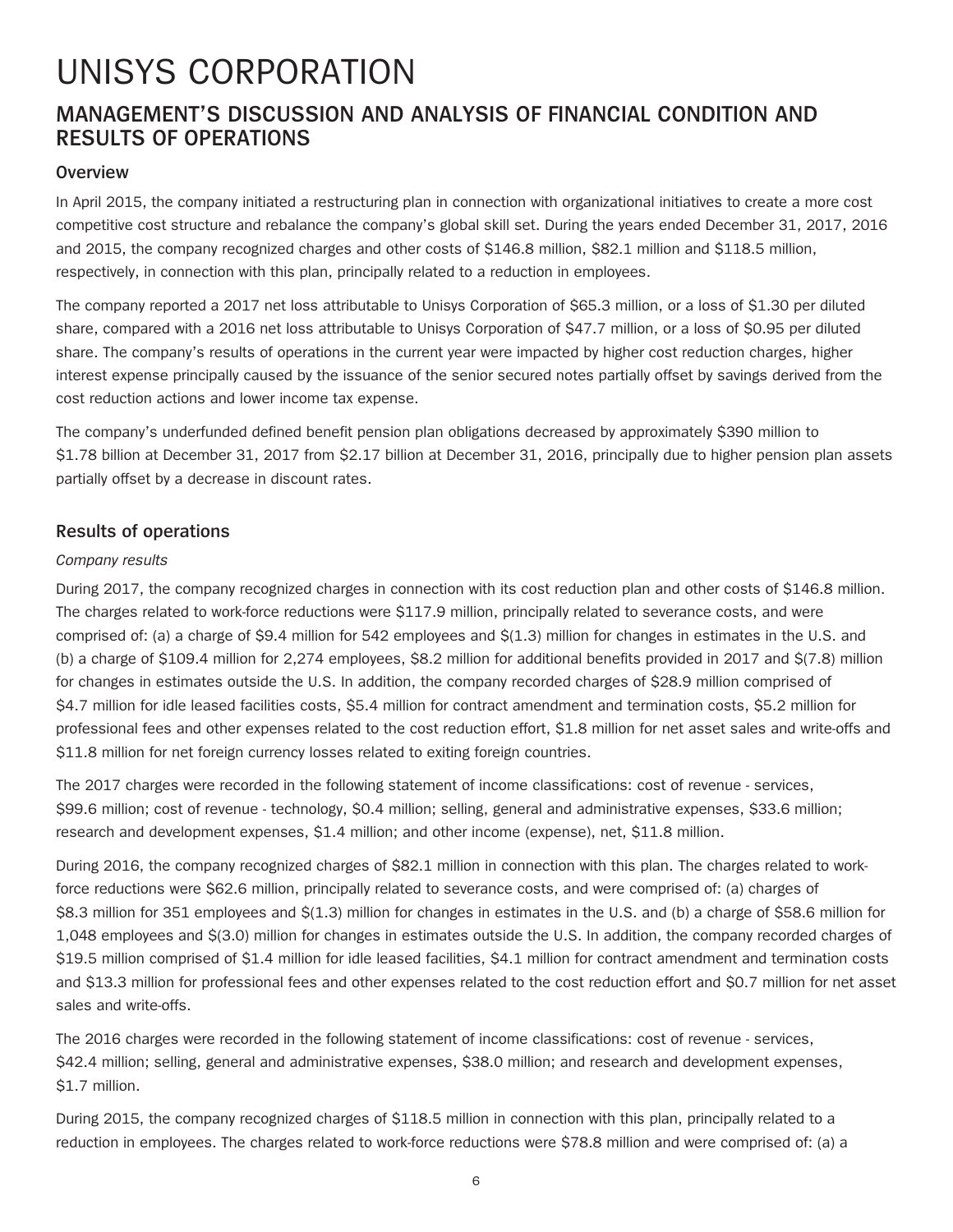charge of \$27.9 million for 700 employees in the U.S. and (b) a charge of \$50.9 million for 782 employees outside the U.S. In addition, the company recorded charges of \$39.7 million comprised of \$20.2 million for asset impairments and \$19.5 million for other expenses related to the cost reduction effort.

The 2015 charges were recorded in the following statement of income classifications: cost of revenue - services, \$52.3 million; cost of revenue - technology, \$0.3 million; selling, general and administrative expenses, \$53.5 million; and research and development expenses, \$12.4 million.

Revenue for 2017 was \$2.74 billion compared with \$2.82 billion for 2016, a decrease of 3%. Foreign currency fluctuations had a 1-percentage-point positive impact on revenue in the current year compared with the year-ago period.

Services revenue decreased 3% and Technology revenue was flat year over year. Foreign currency fluctuations had a negligible impact on Services revenue and a 1-percentage-point positive impact on Technology revenue in the current year compared with the year-ago period.

Revenue for 2016 was \$2.82 billion compared with 2015 revenue of \$3.02 billion, a decrease of 6%. Foreign currency had a 2-percentage-point negative impact on revenue in 2016 compared with 2015.

Services revenue in 2016 decreased by 8% compared with 2015. Technology revenue in 2016 increased by 1% compared with 2015.

Revenue from international operations in 2017, 2016 and 2015 was \$1.48 billion, \$1.51 billion and \$1.56 billion, respectively. Foreign currency had a 1-percentage-point positive impact on international revenue in 2017 compared with 2016, and a 4-percentage-point negative impact on international revenue in 2016 compared with 2015. Revenue from U.S. operations was \$1.26 billion in 2017, \$1.31 billion in 2016 and \$1.45 billion in 2015.

Gross profit as a percent of total revenue, or gross profit percent, was 17.4% in 2017, 19.8% in 2016 and 17.9% in 2015. The decline in 2017 from 2016 was principally due to higher cost reduction charges of \$57.6 million and higher pension expense of \$10.0 million. The increase in 2016 from 2015 was principally due to higher sales of the company's proprietary enterprise software and servers in 2016, lower cost reduction charges of \$10.2 million and lower pension expense of \$17.3 million.

Selling, general and administrative expenses were \$426.5 million in 2017 (15.6% of revenue), \$455.6 million in 2016 (16.2% of revenue) and \$519.6 million in 2015 (17.2% of revenue). Cost reduction charges of \$33.6 million were recorded in 2017 compared with \$38.0 million in 2016. Exclusive of these charges, the decline was due to benefits derived from the cost reduction actions.

Research and development ("R&D") expenses in 2017 were \$47.2 million compared with \$55.4 million in 2016 and \$76.4 million in 2015. The decline principally reflects savings due to cost reduction actions.

Pension expense for 2017 was \$92.4 million compared with \$82.7 million in 2016 and \$108.7 million in 2015. For 2018, the company expects to recognize pension expense of approximately \$72.8 million. The expected decrease in pension expense in 2018 compared with 2017 is principally due to a lower interest cost component of pension expense for the company's U.S. defined benefit pension plans. The company records pension income or expense, as well as other employee-related costs such as payroll taxes and medical insurance costs, in operating income in the following income statement categories: cost of revenue; selling, general and administrative expenses; and research and development expenses. The amount allocated to each category is based on where the salaries of active employees are charged.

Effective January 1, 2018, the company approved an amendment to reorganize its U.S. defined benefit pension plan from one plan into two distinct plans. Participants were divided between plans to maximize administrative efficiencies in compliance with all regulations. The company estimates administrative costs including Pension Benefit Guaranty Corporation ("PBGC") premiums, and the resulting contributions to fund such costs, will be reduced by approximately \$10 million per year through 2021. Benefits offered to plans' participants are unchanged. This amendment had no impact on the company's consolidated results of operations and financial position for the year ended and as of December 31, 2017.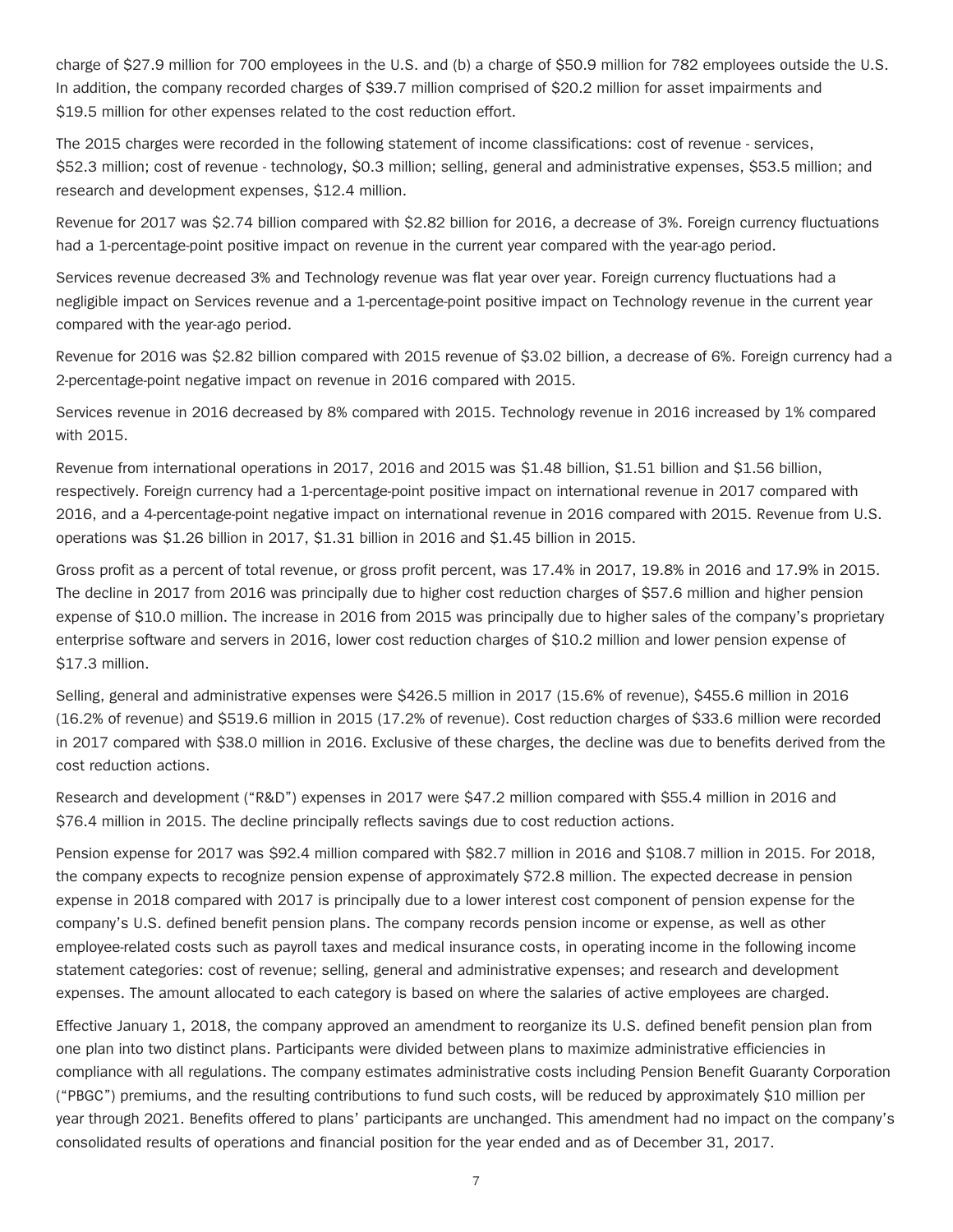In 2017, the company reported an operating profit of \$4.6 million compared with an operating profit of \$47.6 million in 2016 and an operating loss of \$55.1 million in 2015. The current year principally reflects higher cost reduction charges and higher pension expense partially offset by savings due to cost reduction actions.

Interest expense was \$52.8 million in 2017, \$27.4 million in 2016 and \$11.9 million in 2015. The increase in 2017 compared with 2016 was principally caused by the issuance of senior secured notes (see Note 9, "Debt," of the Notes to Consolidated Financial Statements).

Other income (expense), net was expense of \$23.9 million in 2017, compared with income of \$0.3 million in 2016 and income of \$8.2 million in 2015. Included in 2017 were \$11.8 million of net foreign currency losses related to exiting foreign countries in connection with the company's restructuring plan and foreign exchange losses of \$9.9 million. 2016 and 2015 included foreign exchange gains of \$2.3 million and \$8.1 million.

Income (loss) before income taxes in 2017 was a loss of \$72.1 million compared with income of \$20.5 million in 2016 and a loss of \$58.8 million in 2015.

The (benefit) provision for income taxes in 2017, 2016 and 2015 was \$(5.5) million, \$57.2 million and \$44.4 million, respectively. In 2017, 2016 and 2015, the provision for income taxes includes a benefit of \$4.6 million, \$16.4 million and \$5.4 million, respectively, related to changes in judgment on the realizability of certain of its deferred tax assets. The 2016 and 2015 income tax provisions include a charge of \$3.5 million and \$9.1 million, respectively, due to reductions in the UK income tax rate (see Note 7, "Income taxes," of the Notes to Consolidated Financial Statements).

The Tax Cuts and Jobs Act ("TCJA") was enacted by the U.S. on December 22, 2017. The TCJA eliminates the corporate Alternative Minimum Tax ("AMT") beginning in 2018, and also provides for refunds of all remaining AMT credits. Consequently, the company recorded a benefit of \$50.4 million in 2017. Of this total, \$9.1 million was received in 2017, and approximately \$7.2 million will be received in 2018 under Internal Revenue Code section 168(k)(4) of the prior tax law. The remainder, \$34.1 million, will be refundable under the TCJA between 2019 and 2022.

In addition to AMT repeal, the TCJA includes extensive changes to U.S. corporate taxation. The company has considered the implications of the TCJA for 2017 financial reporting as well as implications going forward. The U.S. federal tax rate has been reduced from 35% to 21% effective in 2018. This rate decrease results in a remeasurement of U.S. deferred tax balances, with no net financial statement impact due to the valuation allowance recorded against all U.S. deferred tax assets.

There will be no expiration of U.S. tax losses generated in 2018 and beyond, but such losses will only be able to offset 80% of future U.S. taxable income. The TJCA did not include any law changes for losses that were generated prior to 2018; and consequently, the company can utilize its U.S. tax loss carryforwards from years prior to 2018 without limitation, but the losses continue to be subject to a twenty-year expiration.

The TCJA introduced a "base erosion and anti-abuse tax" ("BEAT") which imposes a new minimum tax computed on a modified U.S. taxable income that adds back certain "base eroding payments" to offshore related parties. These addbacks include such items as interest and service payments. The minimum tax will be imposed at 5% for 2018, 10% for 2019-2025, and 12.5% from 2026. The BEAT has the potential to impact the company beginning in 2018. The company is currently assessing the impact. To the extent BEAT is applicable, it will be recorded as a period cost when incurred, and consequently has no impact on the 2017 financial statements.

The TCJA also introduced a tax on "global intangible low-taxed income" ("GILTI"). Beginning in 2018, rather than deferring the taxation of offshore earnings until repatriation as had been the law prior to 2018, U.S. taxable income each year will include GILTI, which is essentially the net foreign subsidiaries' earnings above a routine 10% return on their tangible assets. The company has made an accounting policy election to treat the GILTI as a period cost when included in U.S. taxable income, and consequently GILTI has no impact on the 2017 financial statements. The company will continue to assess the impact of GILTI, but does not expect it to result in a U.S. cash tax for the forseeable future due to tax loss carryforwards.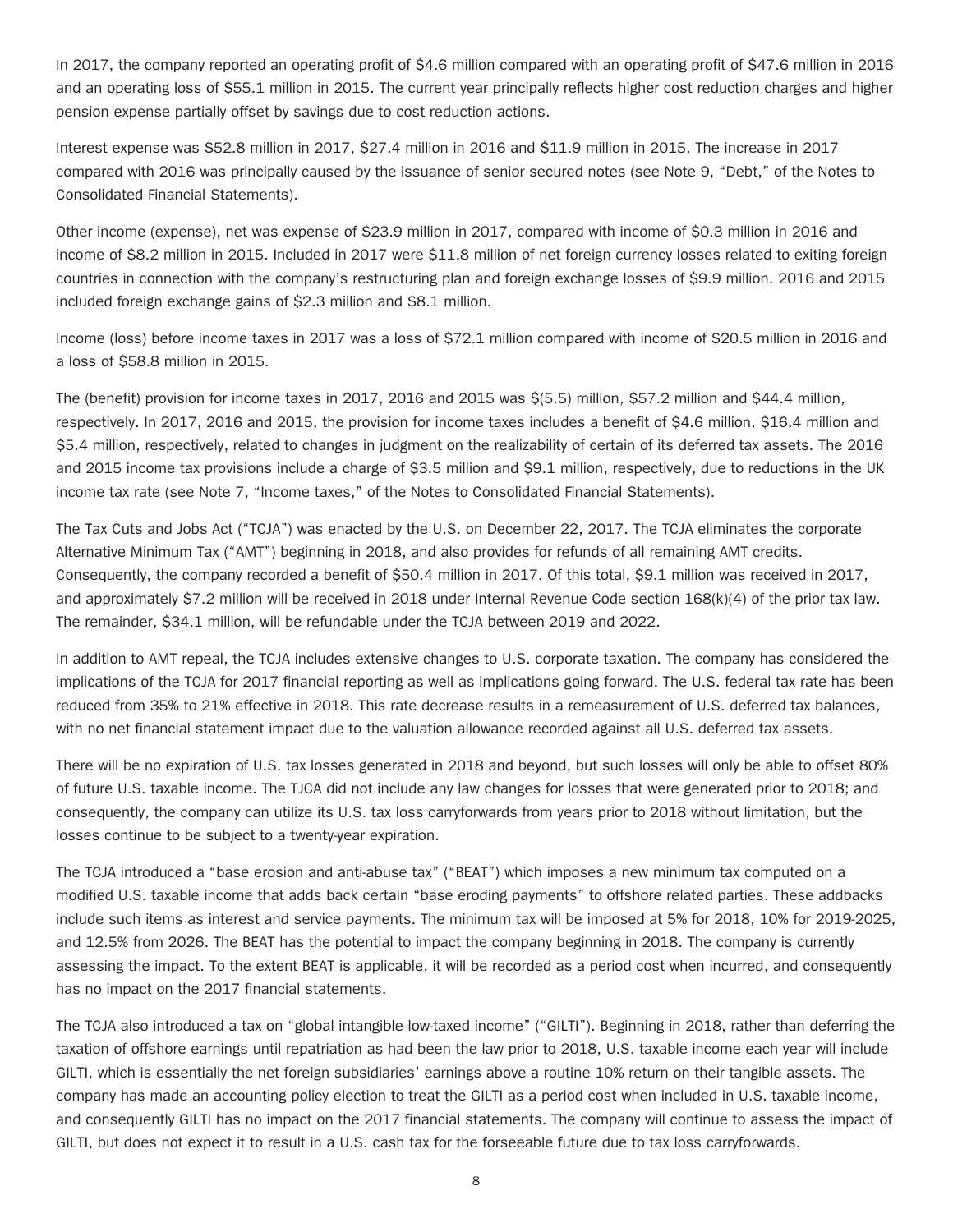The company will continue to assess the impact of other provisions of the TCJA, including limitations on deductions for net interest expense and executive compensation. None of these impact the 2017 financial statements, and are not expected to result in a U.S. cash tax for the forseeable future due to tax loss carryforwards.

The company evaluates quarterly the realizability of its deferred tax assets by assessing its valuation allowance and by adjusting the amount of such allowance, if necessary. The company records a tax provision or benefit for those international subsidiaries that do not have a full valuation allowance against their deferred tax assets. Any profit or loss recorded for the company's U.S. operations will have no provision or benefit associated with it due to the company's valuation allowance, except with respect to refundable tax credits and withholding taxes not creditable against future taxable income. As a result, the company's provision or benefit for taxes may vary significantly period to period depending on the geographic distribution of income.

The realization of the company's net deferred tax assets as of December 31, 2017 is primarily dependent on forecasted future taxable income within certain foreign jurisdictions. Any reduction in estimated forecasted future taxable income may require the company to record an additional valuation allowance against the remaining deferred tax assets. Any increase or decrease in the valuation allowance would result in additional or lower income tax expense in such period and could have a significant impact on that period's earnings.

Net income (loss) attributable to Unisys Corporation common shareholders for 2017 was a loss of \$65.3 million, or a loss of \$1.30 per diluted common share, compared with a loss of \$47.7 million, or \$0.95 per diluted common share, in 2016 and a loss of \$109.9 million, or \$2.20 per diluted common share, in 2015.

#### *Segment results*

The company has two business segments: Services and Technology. Revenue classifications within the Services and Technology segment are as follows:

- Cloud and infrastructure services. This represents revenue from helping clients apply cloud and as-a-service delivery models to capitalize on business opportunities, make their end users more productive and manage and secure their IT infrastructure and operations more economically.
- Application services. This represents revenue from helping clients transform their business processes by developing and managing new leading-edge applications for select industries, offering advanced data analytics and modernizing existing enterprise applications.
- Business process outsourcing ("BPO") services. This represents revenue from the management of critical processes and functions for clients in target industries, helping them improve performance and reduce costs.
- Technology. This represents revenue from designing and developing software and offering hardware and other related products to help clients reduce costs, improve security and flexibility and improve the efficiency of their datacenter environments.

The accounting policies of each business segment are the same as those followed by the company as a whole. Intersegment sales and transfers are priced as if the sales or transfers were to third parties. Accordingly, the Technology segment recognizes intersegment revenue and manufacturing profit on software and hardware shipments to customers under Services contracts. The Services segment, in turn, recognizes customer revenue and marketing profits on such shipments of company software and hardware to customers. The Services segment also includes the sale of software and hardware products sourced from third parties that are sold to customers through the company's Services channels. In the company's consolidated statements of income, the manufacturing costs of products sourced from the Technology segment and sold to Services customers are reported in cost of revenue for Services.

Also included in the Technology segment's sales and operating profit are sales of software and hardware sold to the Services segment for internal use in Services engagements. The amount of such profit included in operating income of the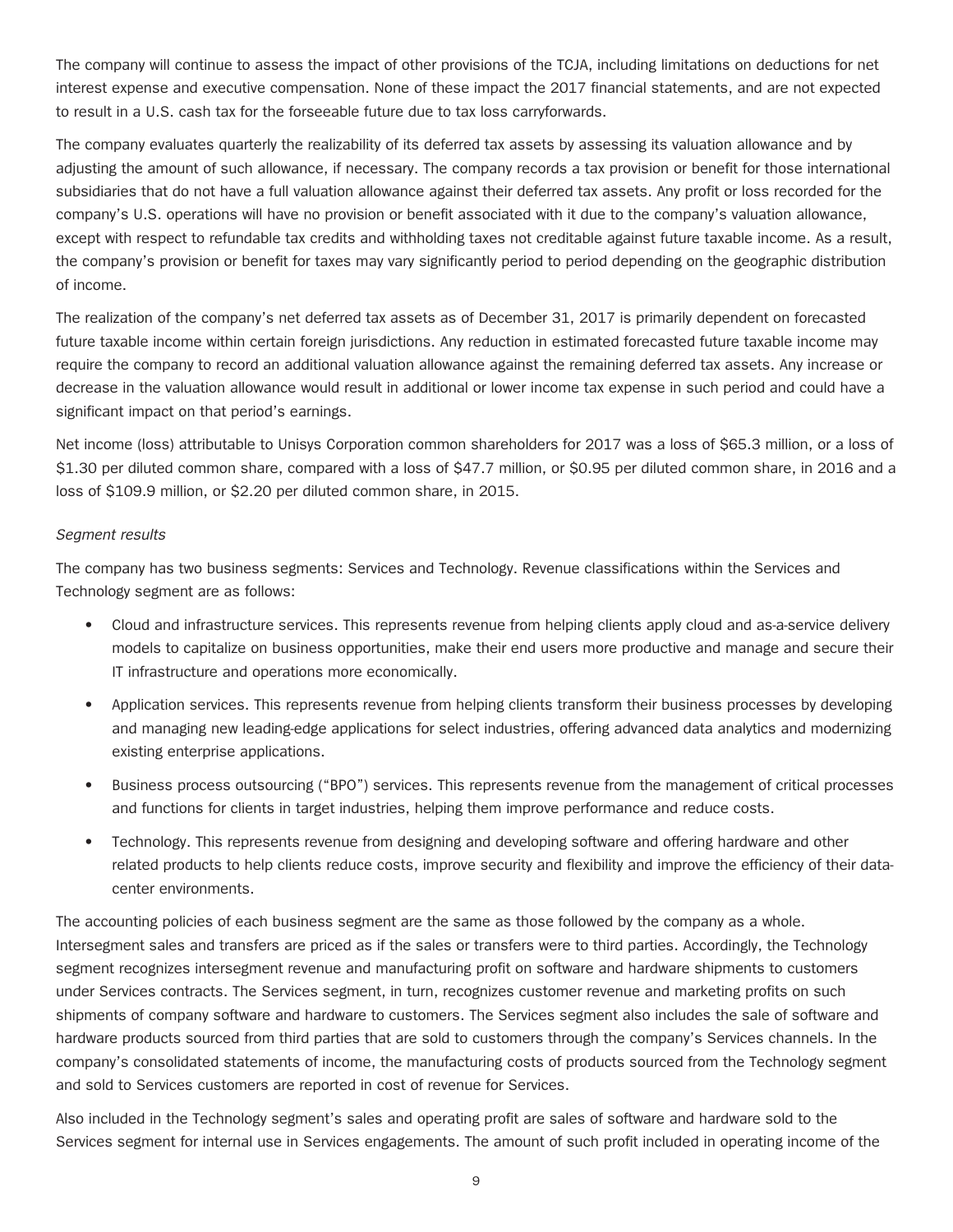Technology segment for the years ended December 31, 2017, 2016 and 2015 was \$6.3 million, \$0.7 million and \$9.2 million, respectively. The profit on these transactions is eliminated in Corporate.

The company evaluates business segment performance based on operating income exclusive of pension income or expense, restructuring charges and unusual and nonrecurring items, which are included in Corporate. All other corporate and centrally incurred costs are allocated to the business segments based principally on revenue, employees, square footage or usage. See Note 15, "Segment information," of the Notes to Consolidated Financial Statements.

Information by business segment for 2017, 2016 and 2015 is presented below:

| (millions)                      | Total     | Corporate    | <b>Services</b> | Technology |
|---------------------------------|-----------|--------------|-----------------|------------|
| 2017                            |           |              |                 |            |
| Customer revenue                | \$2,741.8 | \$ –         | \$2,328.2       | \$413.6    |
| Intersegment                    |           | (25.9)       |                 | 25.9       |
| Total revenue                   | \$2,741.8 | \$(25.9)     | \$2,328.2       | \$439.5    |
| Gross profit percent            | 17.4%     |              | 16.8%           | 59.4%      |
| Operating income percent        | 0.2%      |              | 2.8%            | 38.8%      |
| 2016                            |           |              |                 |            |
| Customer revenue                | \$2,820.7 | \$ –         | \$2,406.3       | \$414.4    |
| Intersegment                    |           | (22.6)       |                 | 22.6       |
| Total revenue                   | \$2,820.7 | $$^{(22.6)}$ | \$2,406.3       | \$437.0    |
| Gross profit percent            | 19.8%     |              | 16.2%           | 59.9%      |
| Operating income percent        | 1.7%      |              | 1.9%            | 37.0%      |
| 2015                            |           |              |                 |            |
| Customer revenue                | \$3,015.1 | \$ –         | \$2,605.6       | \$409.5    |
| Intersegment                    |           | (49.0)       | 0.1             | 48.9       |
| Total revenue                   | \$3,015.1 | \$(49.0)     | \$2,605.7       | \$458.4    |
| Gross profit percent            | 17.9%     |              | 15.8%           | 55.3%      |
| Operating income (loss) percent | (1.8)%    |              | 2.3%            | 24.8%      |

*Gross profit percent and operating income percent are as a percent of total revenue.*

Customer revenue by classes of similar products or services, by segment, for 2017, 2016 and 2015 is presented below:

| Year ended December 31<br>(millions) | 2017             | 2016             | Percentage<br>Change | 2015             | Percentage<br>Change |
|--------------------------------------|------------------|------------------|----------------------|------------------|----------------------|
| Services                             |                  |                  |                      |                  |                      |
| Cloud & infrastructure<br>services   | \$1,317.0        | \$1,352.9        | (2.7)%               | \$1,513.1        | (10.6)%              |
| Application services                 | 808.3            | 859.0            | (5.9)%               | 868.9            | $(1.1)\%$            |
| <b>BPO</b> services                  | 202.9            | 194.4            | 4.4%                 | 223.6            | $(13.1)\%$           |
| Technology                           | 2,328.2<br>413.6 | 2,406.3<br>414.4 | $(3.2)\%$<br>(0.2)%  | 2,605.6<br>409.5 | (7.6)%<br>1.2%       |
| Total customer revenue               | \$2,741.8        | \$2,820.7        | (2.8)%               | \$3,015.1        | (6.4)%               |

In the Services segment, customer revenue was \$2.3 billion in 2017, \$2.4 billion in 2016 and \$2.6 billion in 2015. Foreign currency fluctuations had a negligible impact on revenue in 2017 compared with 2016.

Revenue from cloud & infrastructure services was \$1.3 billion in 2017 down 2.7% compared with 2016, and 2016 was down 10.6% from 2015. Foreign currency fluctuations had a 1-percentage-point positive impact on cloud & infrastructure services revenue in the current period compared with the year-ago period.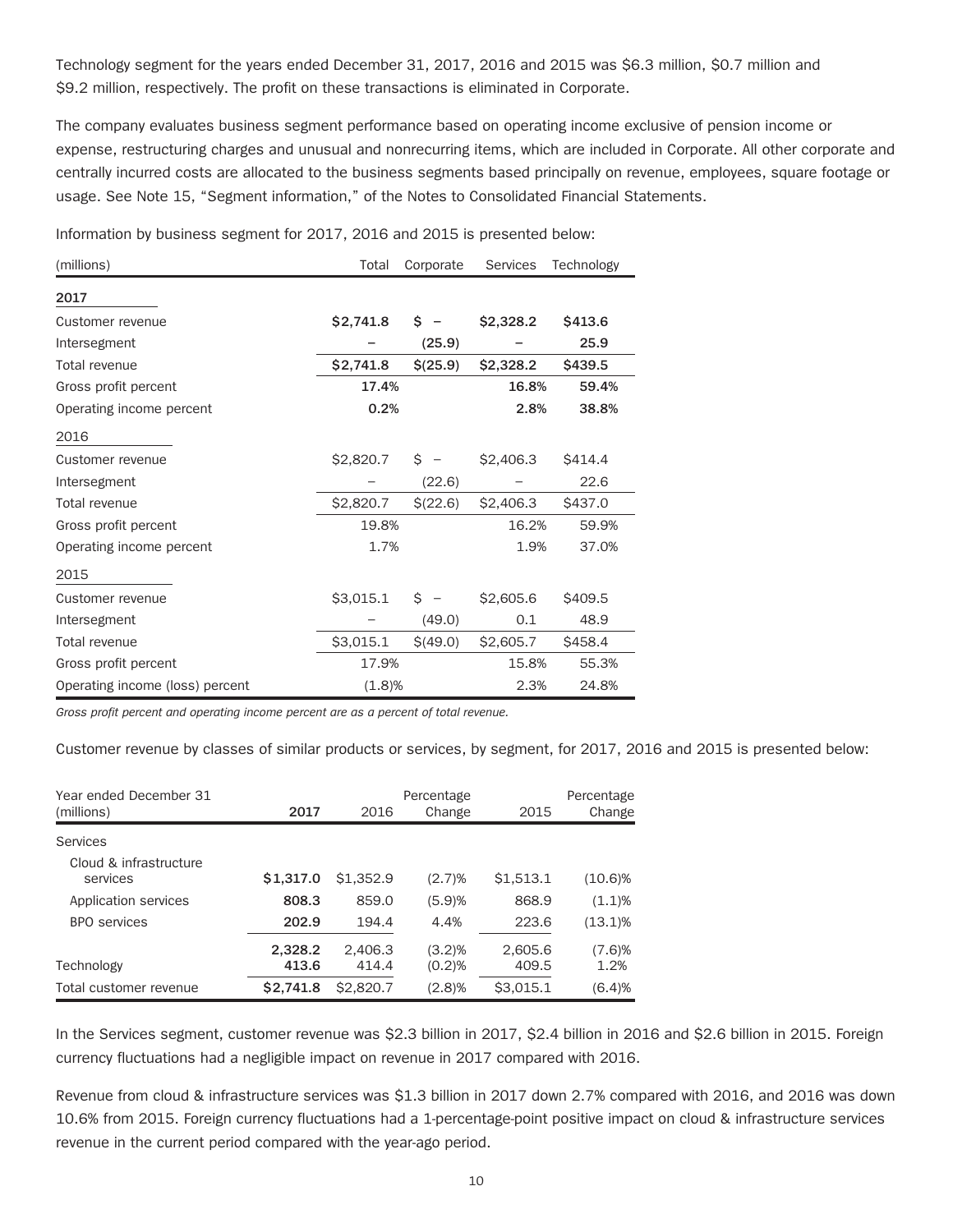Application services revenue decreased 5.9% for 2017 compared with 2016, and 2016 was down 1.1% compared with 2015. Foreign currency fluctuations had a 1-percentage-point positive impact on application services revenue in the current period compared with the year-ago period.

Business process outsourcing services revenue increased 4.4% in 2017 compared with 2016, and was down 13.1% in 2016 compared with 2015. Foreign currency fluctuations had a 4-percentage-point negative impact on business process outsourcing services revenue in the current period compared with the year-ago period.

Services gross profit percent was 16.8% in 2017 compared with 16.2% in 2016 and 15.8% in 2015. Services operating income percent was 2.8% in 2017 compared with 1.9% in 2016 and 2.3% in 2015.

In the Technology segment, customer revenue decreased 0.2% to \$413.6 million in 2017 compared with \$414.4 million in 2016. Revenue in 2016 increased 1.2% compared with 2015. Foreign currency translation had a 1-percentage-point positive impact on Technology revenue in 2017 compared with 2016.

Technology gross profit was 59.4% in 2017 compared with 59.9% in 2016 and 55.3% in 2015. Technology operating income percent was 38.8% in 2017 compared with 37.0% in 2016 and 24.8% in 2015.

#### **New accounting pronouncements**

#### **Accounting Pronouncements Adopted**

Effective January 1, 2017, the company adopted Accounting Standards Update ("ASU") No. 2017-04 *Intangibles - Goodwill and Other (Topic 350): Simplifying the Test for Goodwill Impairment* issued by the Financial Accounting Standards Board ("FASB") which simplifies how an entity is required to test goodwill for impairment by eliminating Step 2 from the goodwill impairment test. Step 2 measures a goodwill impairment loss by comparing the implied fair value of a reporting unit's goodwill with the carrying amount of that goodwill. Under the amended guidance, an entity will perform its annual or interim goodwill impairment test by comparing the fair value of a reporting unit with its carrying amount. An impairment charge will be recognized for the amount by which the carrying amount exceeds the reporting unit's fair value. Adoption of this new guidance had no impact on the company's consolidated results of operations and financial position.

Effective January 1, 2017, the company adopted ASU No. 2016-18 *Statement of Cash Flows (Topic 230) - Restricted Cash* issued by the FASB which requires companies to include amounts generally described as restricted cash or restricted cash equivalents with cash and cash equivalents when reconciling the beginning-of-period and end-of-period total amounts shown on the statement of cash flows. The new guidance has been applied on retrospective basis whereby prior-period financial statements have been adjusted to reflect the application of the new guidance, as required by the FASB. Amounts reclassified in the consolidated statements of cash flows for the years ended December 31, 2016 and 2015 are as follows:

| Year ended December 31,                                                       | 2016          | 2015  |
|-------------------------------------------------------------------------------|---------------|-------|
| Cash flows from operating activities                                          |               |       |
| Other assets                                                                  | \$(1.9) \$2.6 |       |
| Cash flows from investing activities                                          |               |       |
| Other                                                                         | 1.6           | (2.3) |
| Effect of exchange rate changes on cash, cash equivalents and restricted cash | (0.8)         | (4.6) |
| Cash, cash equivalents and restricted cash, beginning of year                 | 31.6          | 35.9  |
| Cash, cash equivalents and restricted cash, end of year                       | 30.5          | 31.6  |

Effective January 1, 2017, the company adopted ASU No. 2016-16 *Income Taxes (Topic 740): Intra-Entity Transfers of Assets Other Than Inventory* issued by the FASB which allows the recognition of deferred income taxes for an intra-entity asset transfer, other than inventory, when the transfer occurs. Historically, recognition of the income tax consequence was not recognized until the asset was sold to an outside party. The new guidance has been applied on a modified retrospective basis through a cumulative-effect adjustment directly to accumulated deficit. At January 1, 2017, the adjustment to accumulated deficit was an increase of \$4.4 million.

Effective January 1, 2017, the company adopted ASU No. 2016-15 *Statement of Cash Flows (Topic 230): Classification of Certain Cash Receipts and Cash Payments (a consensus of the Emerging Issues Task Force)*, issued by the FASB which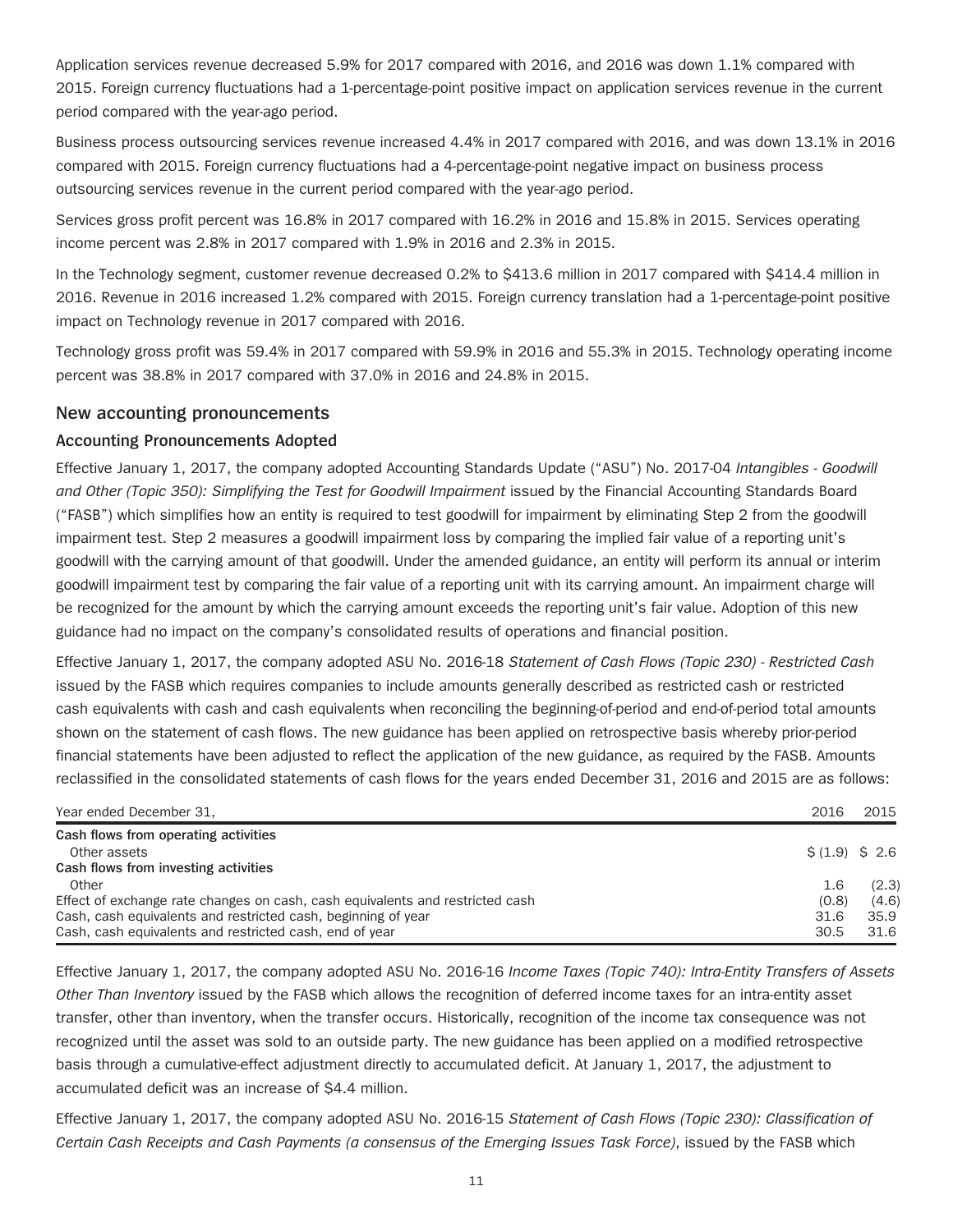clarifies the treatment of several cash flow categories. In addition, the guidance also clarifies that when cash receipts and cash payments have aspects of more than one class of cash flows and cannot be separated, classification will depend on the predominant source or use. The company previously reported premium payments on and proceeds from the settlement of corporate-owned life insurance policies as cash flows from operating activities in the company's consolidated statement of cash flows. Under the new guidance, these amounts were reclassified to investing activities. The new guidance has been applied on a retrospective basis whereby prior-period financial statements have been adjusted to reflect the application of the new guidance, as required by the FASB. For the years ended December 31, 2016 and 2015, \$1.5 million and \$1.1 million, respectively, were reclassified from "other assets" in operating activities to "other" in investing activities in the company's consolidated statements of cash flows.

Effective January 1, 2017, the company adopted ASU No. 2016-09 *Compensation—Stock Compensation (Topic 718): Improvements to Employee Share-Based Payment Accounting*, issued by the FASB, which changes certain aspects of accounting for share-based payments to employees. The new guidance requires all income tax effects of awards to be recognized in the income statement when the awards vest or are settled. It also allows an employer to repurchase more of an employee's shares than it can today for tax withholding purposes without triggering liability accounting and to make a policy election to account for forfeitures as they occur. Additionally, the standard requires all tax-related cash flows resulting from share-based payments to be reported as operating activities on the consolidated statement of cash flows, and any cash payments made to taxing authorities on an employee's behalf as financing activities, which the company previously reported as operating activities. The new guidance has been applied on a retrospective basis whereby prior-period financial statements have been adjusted to reflect the application of the new guidance, as required by the FASB. For the years ended December 31, 2016 and 2015, \$0.4 million and \$0.8 million, respectively, were reclassified from "accounts payable and other accrued liabilities" in operating activities to "other" in financing activities in the company's consolidated statements of cash flows.

#### **Accounting Pronouncements Not Yet Adopted**

In March 2017, the FASB issued ASU No. 2017-07 *Compensation—Retirement Benefits (Topic 715): Improving the Presentation of Net Periodic Pension Cost and Net Periodic Postretirement Benefit Cost*, which requires employers to present the service cost component of net periodic benefit cost in the same income statement line item(s) as other employee compensation costs arising from services rendered during the period. Only the service cost component will be eligible for capitalization in assets. The other components of net periodic benefit cost will be presented separately from the line items that include service cost and outside the subtotal of operating income. This update is effective for annual periods beginning after December 15, 2017, which for the company is January 1, 2018. Adoption of this new guidance will result in the reclassification of net periodic benefit cost, other than service costs (\$92.5 million and \$81.6 million for the years ended December 31, 2017 and 2016, respectively), from operating income to non-operating income. There will be no overall impact on the company's consolidated financial position.

In June 2016, the FASB issued ASU No. 2016-13 *Financial Instruments—Credit Losses (Topic 326): Measurement of Credit Losses on Financial Instruments*, which introduces a new model for recognizing credit losses on financial instruments based on an estimate of current expected losses. This includes trade and other receivables, loans and other financial instruments. This update is effective for annual periods beginning after December 15, 2019, with earlier adoption permitted. The company is currently assessing when it will choose to adopt, and is currently evaluating the impact of the adoption on its consolidated financial statements.

In February 2016, the FASB issued ASU No. 2016-02 *Leases (Topic 842)*, which is intended to improve financial reporting about leasing transactions. The ASU requires organizations that lease assets, referred to as lessees, to recognize on the balance sheet the assets and liabilities for the rights and obligations created by those leases. The standard requires disclosures to help investors and other financial statement users better understand the amount, timing and uncertainty of cash flows arising from leases. The standard is effective for annual reporting periods beginning after December 15, 2018,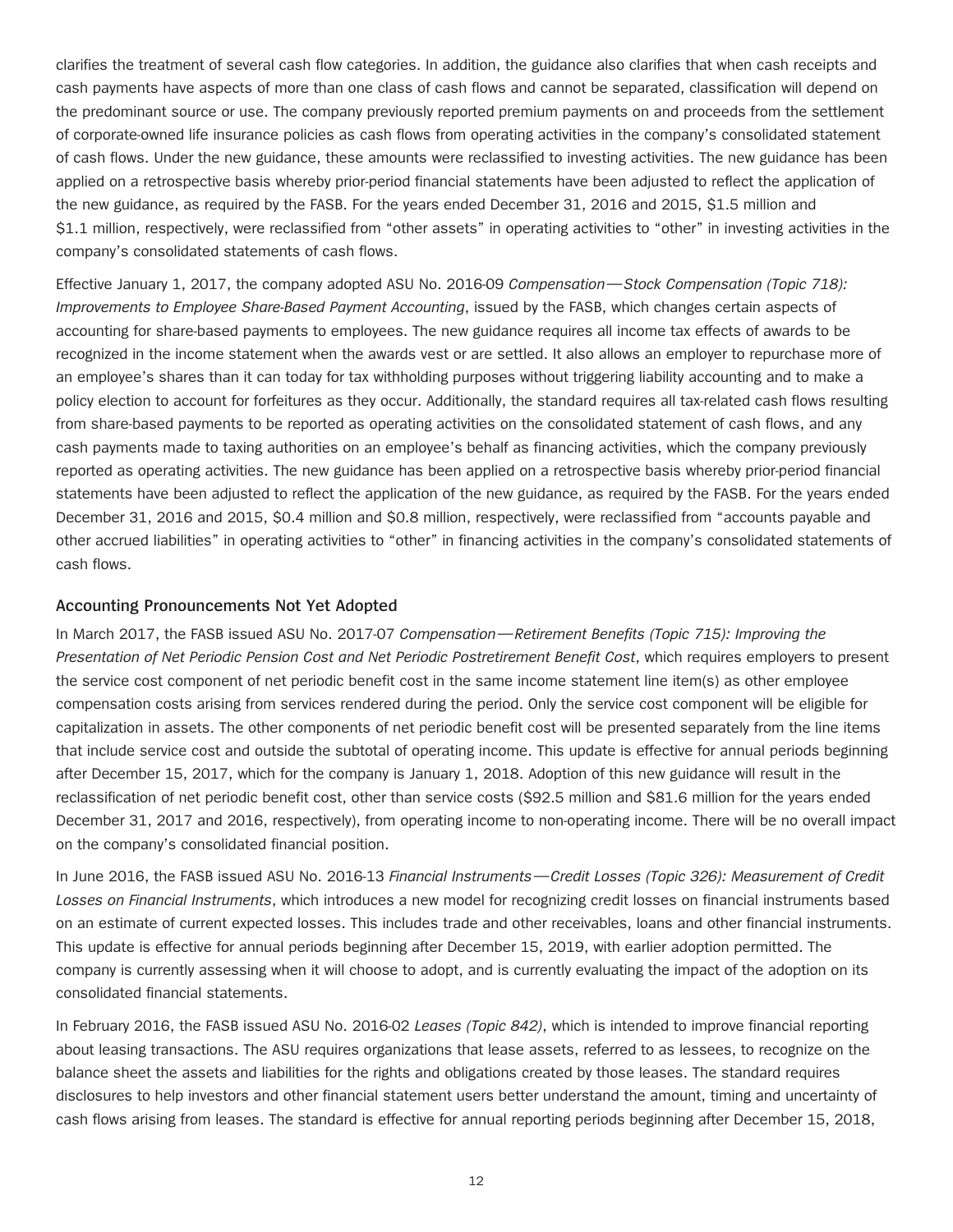with earlier adoption permitted. The company will adopt the new guidance on January 1, 2019, and is currently evaluating the impact of the adoption on its consolidated results of operations and financial position.

In May 2014, the FASB issued ASU No. 2014-09 *Revenue from Contracts with Customers (Topic 606)*, which establishes principles that an entity shall apply to report useful information to users of financial statements about the nature, amount, timing and uncertainty of revenue and cash flows from a contract with a customer. The standard, and its various amendments, is effective for annual reporting periods beginning after December 15, 2017, which for the company is January 1, 2018. The standard allows for either "full retrospective" adoption, meaning the standard is applied to all periods presented, or "modified retrospective" adoption, meaning the standard is applied only to the most current period presented in the financial statements. The new standard would require the company to recognize revenue for certain transactions, including extended payment term software licenses and short-term software licenses, sooner than the current rules would allow and require the company to recognize software license extensions and renewals, later than the current rules would allow. The standard also requires significantly expanded disclosure requirements. The company will adopt the standard on January 1, 2018 using the modified retrospective method.

The net impact to the company's consolidated financial position upon adoption is expected to be an immaterial increase to accumulated deficit which will be recognized as a cumulative effect adjustment to the 2018 opening balance. The prospective impact to the company's consolidated results of operations resulting from this cumulative effect adjustment is expected to be a net increase to 2018 consolidated revenue and results of operations, with most of that difference occurring in the first quarter of 2018 when the majority of the contractual terms of software license extensions and renewals, executed principally late in 2017, commence. The company's results of operations for 2017 and for 2018 will not be fully comparable to each other and the company will present supplemental disclosures about the actual effects of the new standard on 2018 results of operations to facilitate comparison to 2017 results of operations.

#### **Financial condition**

The company's principal sources of liquidity are cash on hand, cash from operations and its revolving credit facility, discussed below. The company and certain international subsidiaries have access to uncommitted lines of credit from various banks. The company believes that it will have adequate sources of liquidity to meet its expected 2018 cash requirements.

Cash and cash equivalents at December 31, 2017 were \$733.9 million compared with \$370.6 million at December 31, 2016. The increase was primarily due to the net proceeds received from the sale of \$440.0 million of 10.75% senior secured notes due 2022 and was partially offset by the redemption of \$95.0 million of remaining outstanding 6.25% senior notes due 2017. See Note 9, "Debt," of the Notes to Consolidated Financial Statements.

As of December 31, 2017, \$364.7 million of cash and cash equivalents were held by the company's foreign subsidiaries and branches operating outside of the U.S. In the future, if these funds are needed for the company's operations in the U.S., it is expected the company would be required to pay taxes on only a limited portion of this balance. See Note 7, "Income taxes," of the Notes to Consolidated Financial Statements regarding the company's intention to indefinitely reinvest earnings of foreign subsidiaries.

During 2017, cash provided by operations was \$166.4 million compared with \$218.2 million in 2016. The fluctuation in cash flows from operating activities is principally attributed to lower operating income partially offset by an improvement in working capital management.

Cash used for investing activities in 2017 was \$152.5 million compared with cash usage of \$182.1 million in 2016. Net proceeds from investments in 2017 were \$24.8 million compared with net purchases of \$34.1 million in 2016. Proceeds from investments and purchases of investments represent derivative financial instruments used to manage the company's currency exposure to market risks from changes in foreign currency exchange rates. In addition, capital additions of properties were \$25.8 million in 2017 compared with \$32.5 million in 2016, capital additions of outsourcing assets were \$86.3 million in 2017 compared with \$51.3 million in 2016 and the investment in marketable software was \$64.4 million in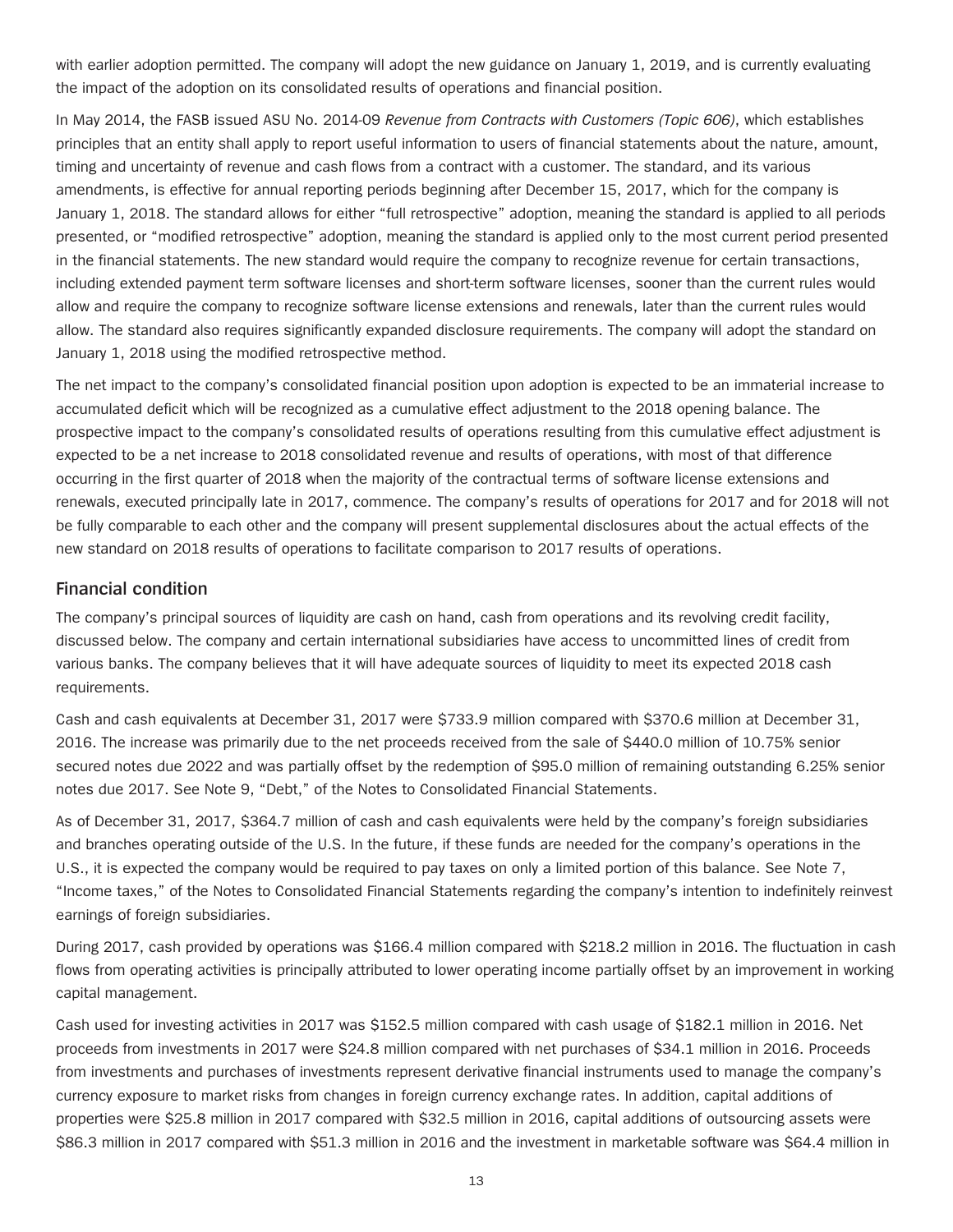2017 compared with \$63.3 million in 2016. The increase in capital additions of outsourcing assets is attributed to assets acquired by the company for its U.K. business process outsourcing joint venture.

Cash provided by financing activities during 2017 was \$329.9 million compared with cash used for financing activities of \$17.1 million in 2016. In the current year, the company issued \$440.0 million of senior notes and received net proceeds of \$427.9 million and retired the remaining aggregate principal amount of \$95.0 million of its 6.25% senior notes. During 2016, the company issued \$213.5 million of convertible senior notes and received net proceeds of \$178.9 million, net of capped call fees of \$27.3 million. The company also retired \$115.0 million of its 6.25% senior notes and paid down the outstanding balance of \$65.8 million of its revolving credit facility.

At December 31, 2017, total debt was \$644.7 million compared with \$300.0 million at December 31, 2016. The increase was principally caused by the issuance of the notes referred to above, partially offset by the retirement of the remaining 6.25% senior notes due 2017.

The company has a secured revolving credit facility (the "Credit Agreement") that provides for loans and letters of credit up to an aggregate amount of \$125.0 million (with a limit on letters of credit of \$30.0 million). The Credit Agreement includes an accordion feature allowing for an increase in the amount of the facility up to \$150.0 million. Availability under the credit facility is subject to a borrowing base calculated by reference to the company's receivables. At December 31, 2017, the company had no borrowings and \$4.7 million of letters of credit outstanding, and availability under the facility was \$110.5 million net of letters of credit issued. The Credit Agreement expires October 5, 2022, subject to a springing maturity (i) on the date that is 91 days prior to the maturity date of the company's convertible notes due 2021 unless, on such date, certain conditions are met; or (ii) on the date that is 60 days prior to the maturity date of the company's secured notes due 2022 unless, by such date, such secured notes have not been redeemed or refinanced.

The credit facility is guaranteed by Unisys Holding Corporation, Unisys NPL, Inc., Unisys AP Investment Company I and any future material domestic subsidiaries. The facility is secured by the assets of the company and the subsidiary guarantors, other than certain excluded assets, under a security agreement entered into by the company and the subsidiary guarantors in favor of JPMorgan Chase Bank, N.A., as agent for the lenders under the credit facility.

The company is required to maintain a minimum fixed charge coverage ratio if the availability under the credit facility falls below the greater of 10% of the lenders' commitments under the facility and \$15 million.

The Credit Agreement contains customary representations and warranties, including that there has been no material adverse change in the company's business, properties, operations or financial condition. The Credit Agreement includes limitations on the ability of the company and its subsidiaries to, among other things, incur other debt or liens, dispose of assets and make acquisitions, loans and investments, repurchase its equity, and prepay other debt. Events of default include non-payment, failure to comply with covenants, materially incorrect representations and warranties, change of control and default under other debt aggregating at least \$50.0 million.

At December 31, 2017, the company has met all covenants and conditions under its various lending and funding agreements. The company expects to continue to meet these covenants and conditions.

At December 31, 2017, the company had outstanding standby letters of credit and surety bonds totaling approximately \$318 million related to performance and payment guarantees. On the basis of experience with these arrangements, the company believes that any obligations that may arise will not be material.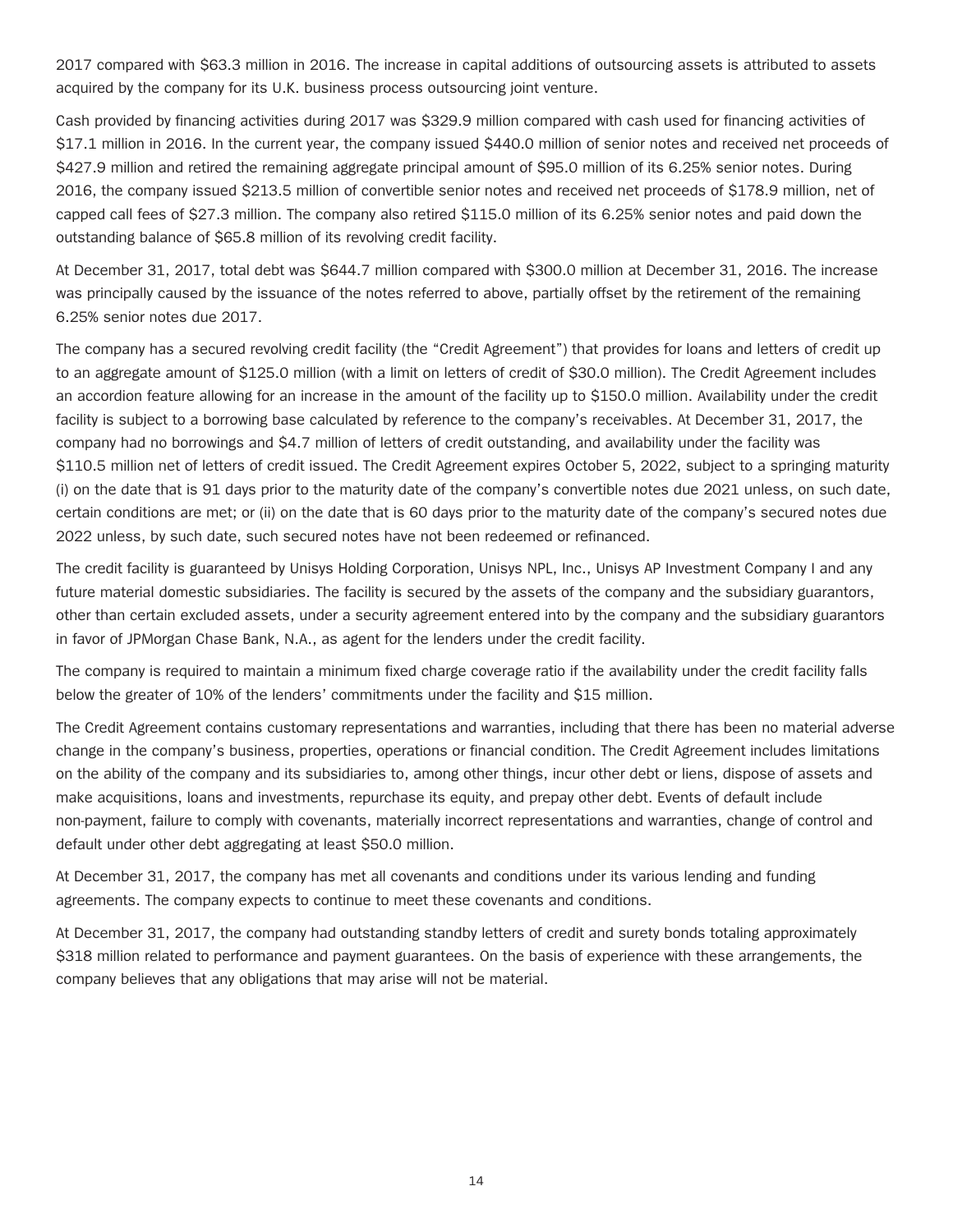As described more fully in Notes 3, "Cost reduction actions," 9, "Debt," and 11, "Rental expense and commitments," of the Notes to Consolidated Financial Statements, at December 31, 2017, the company had certain cash obligations, which are due as follows:

|                                            | Less than |           |        |       |           |       |           |               |
|--------------------------------------------|-----------|-----------|--------|-------|-----------|-------|-----------|---------------|
| (millions)                                 | Total     |           | 1 vear |       | 1-3 years |       | 4-5 years | After 5 years |
| Long-term debt (including current portion) |           | 644.7     |        | 10.8  |           | 3.7   | \$621.8   | \$8.4         |
| Interest payments on debt                  |           | 260.3     |        | 60.2  |           | 120.2 | 78.4      | 1.5           |
| Operating leases                           |           | 198.7     |        | 47.4  |           | 74.2  | 37.7      | 39.4          |
| Work-force reductions                      |           | 113.5     |        | 85.9  |           | 27.6  |           |               |
| Total                                      |           | \$1,217.2 |        | 204.3 |           | 225.7 | \$737.9   | \$49.3        |

In connection with the company's aforementioned cost reduction actions, the company currently estimates cash expenditures for this program to be approximately \$320 million through 2019, approximately \$70 million, \$74 million and \$59 million of which were made in 2017, 2016 and 2015, respectively. The company generated annualized net cost savings (principally related to workforce reductions) of approximately \$270 million exiting 2017.

As described in Note 16, "Employee plans," of the Notes to Consolidated Financial Statements, in 2018, the company expects to make cash contributions to its worldwide defined benefit pension plans of approximately \$149.7 million, which is comprised of \$63.4 million primarily for international defined benefit pension plans and \$86.3 million for the company's U.S. qualified defined benefit pension plans.

The company maintains a shelf registration statement with the Securities and Exchange Commission that covers the offer and sale of up to \$700.0 million of debt or equity securities. Subject to the company's ongoing compliance with securities laws, the company may offer and sell debt and equity securities from time to time under the shelf registration statement.

In addition, from time to time the company has explored, and expects to continue to explore, a variety of debt and equity sources to fund its liquidity and capital needs.

The company may, from time to time, redeem, tender for, or repurchase its securities in the open market or in privately negotiated transactions depending upon availability, market conditions and other factors.

### **Quantitative and Qualitative Disclosures About Market Risk**

#### *Interest rate risk*

The company has exposure to interest rate risk from its short-term and long-term debt. In general, the company's long-term debt is fixed rate and, to the extent it has any, its short-term debt is variable rate. See Note 9, "Debt," of the Notes to Consolidated Financial Statements for components of the company's long-term debt. The company believes that the market risk assuming a hypothetical 10% increase in interest rates would not be material to the fair value of these financial instruments, or the related cash flows, or future results of operations.

#### *Market risk*

As of December 31, 2017, the company had outstanding \$429.6 million of senior secured notes due 2022 and \$186.3 million of convertible senior notes due 2021. The interest rates on these notes are fixed and therefore do not expose the company to risk related to rising interest rates. As of December 31, 2017, the fair value of the convertible senior notes was \$237.9 million. In connection with the offering of the convertible senior notes, the company paid \$27.3 million to purchase a capped call covering approximately 21.9 million shares of the company's common stock. If the price per share of the company's common stock is below \$9.76, these capped call transactions would provide no benefit from potential dilution. If the price per share of the company's common stock is above \$12.75, then to the extent of the excess, these capped call transactions would result in no additional benefit for potential dilution at conversion.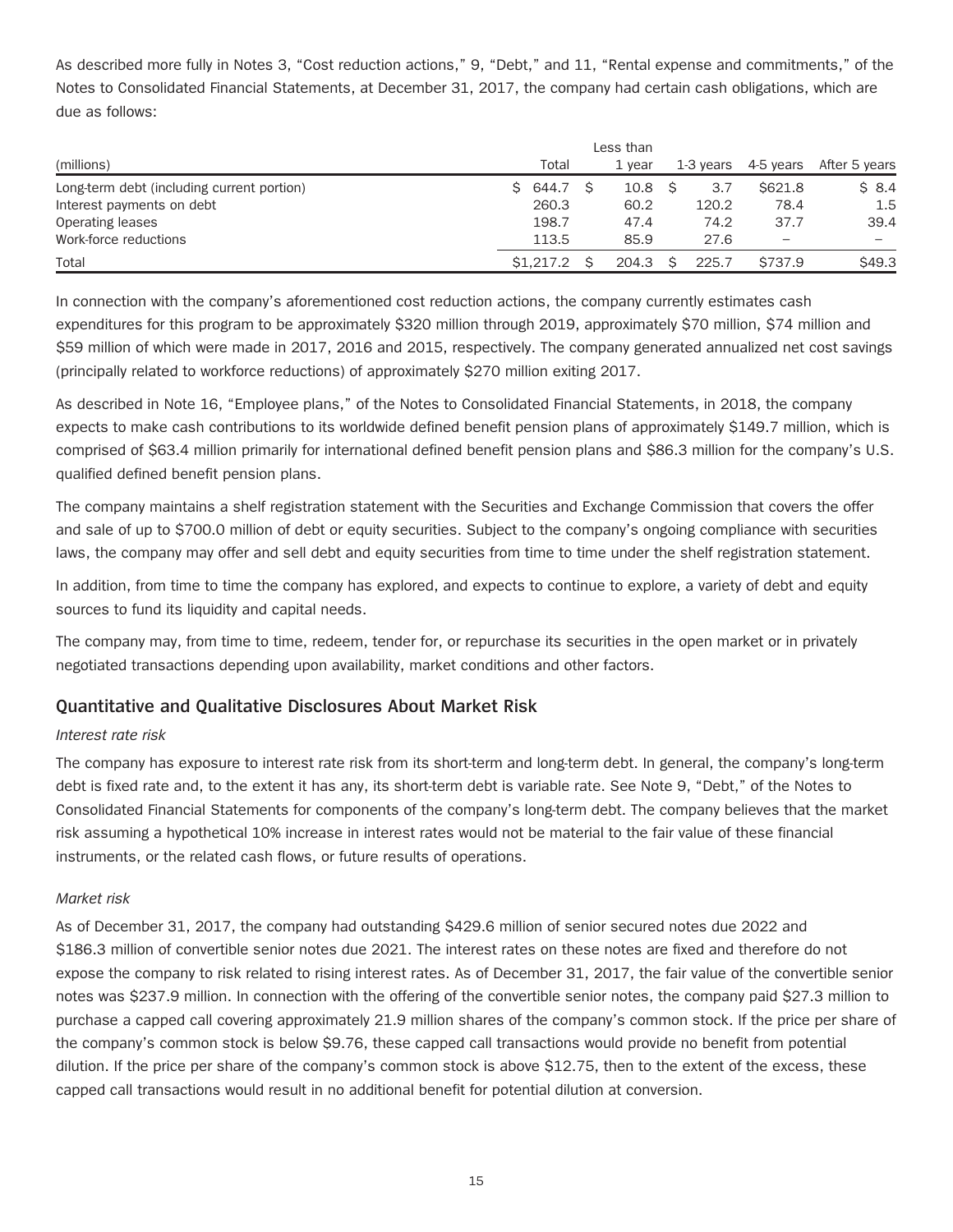#### *Foreign currency exchange rate risk*

The company is also exposed to foreign currency exchange rate risks. The company is a net receiver of currencies other than the U.S. dollar and, as such, can benefit from a weaker dollar, and can be adversely affected by a stronger dollar relative to currencies worldwide. Accordingly, changes in exchange rates, and in particular a strengthening of the U.S. dollar, may adversely affect consolidated revenue and operating margins as expressed in U.S. dollars. Currency exposure gains and losses are mitigated by purchasing components and incurring expenses in local currencies.

In addition, the company uses derivative financial instruments, primarily foreign exchange forward contracts, to reduce its exposure to market risks from changes in foreign currency exchange rates on intercompany balances. See Note 12, "Financial instruments and concentration of credit risks," of the Notes to Consolidated Financial Statements for additional information on the company's derivative financial instruments.

The company has performed a sensitivity analysis assuming a hypothetical 10% adverse movement in foreign currency exchange rates applied to these derivative financial instruments described above. As of December 31, 2017 and 2016, the analysis indicated that such market movements would have reduced the estimated fair value of these derivative financial instruments by approximately \$39 million and \$36 million, respectively. Based on changes in the timing and amount of interest rate and foreign currency exchange rate movements and the company's actual exposures and hedges, actual gains and losses in the future may differ from the above analysis.

#### **Critical accounting policies and estimates**

The preparation of financial statements in conformity with U.S. generally accepted accounting principles requires management to make estimates, judgments and assumptions that affect the amounts reported in the financial statements and accompanying notes. Certain accounting policies, methods and estimates are particularly important because of their significance to the financial statements and because of the possibility that future events affecting them may differ from management's current judgments. The company bases its estimates and judgments on historical experience and on other assumptions that it believes are reasonable under the circumstances; however, to the extent there are material differences between these estimates, judgments and assumptions and actual results, the financial statements will be affected. Although there are a number of accounting policies, methods and estimates affecting the company's financial statements as described in Note 1, "Summary of significant accounting policies," of the Notes to Consolidated Financial Statements, the following critical accounting policies reflect the significant estimates, judgments and assumptions. The development and selection of these critical accounting policies have been determined by management of the company and the related disclosures have been reviewed with the Audit and Finance Committee of the Board of Directors.

#### *Revenue recognition*

Many of the company's sales agreements contain standard business terms and conditions; however, some agreements contain multiple elements or non-standard terms and conditions. As discussed in Note 1, "Summary of significant accounting policies," of the Notes to Consolidated Financial Statements, the company enters into multiple-element arrangements, which may include any combination of hardware, software or services. As a result, significant contract interpretation is sometimes required to determine the appropriate accounting, including whether the deliverables specified in a multiple-element arrangement should be treated as separate units of accounting for revenue recognition purposes, and, if so, how the price should be allocated among the elements and when to recognize revenue for each element. The company recognizes revenue on delivered elements only if: (a) any undelivered services or products are not essential to the functionality of the delivered services or products, (b) the company has an enforceable claim to receive the amount due in the event it does not deliver the undelivered services or products, (c) there is evidence of the selling price for each undelivered service or product, and (d) the revenue recognition criteria otherwise have been met for the delivered elements. Otherwise, revenue on delivered elements is recognized as the undelivered elements are delivered. For arrangements with multiple elements involving the licensing or sale of software and software-related elements, the allocation of revenue is based on vendor-specific objective evidence ("VSOE"), which is based upon normal pricing and discounting practices for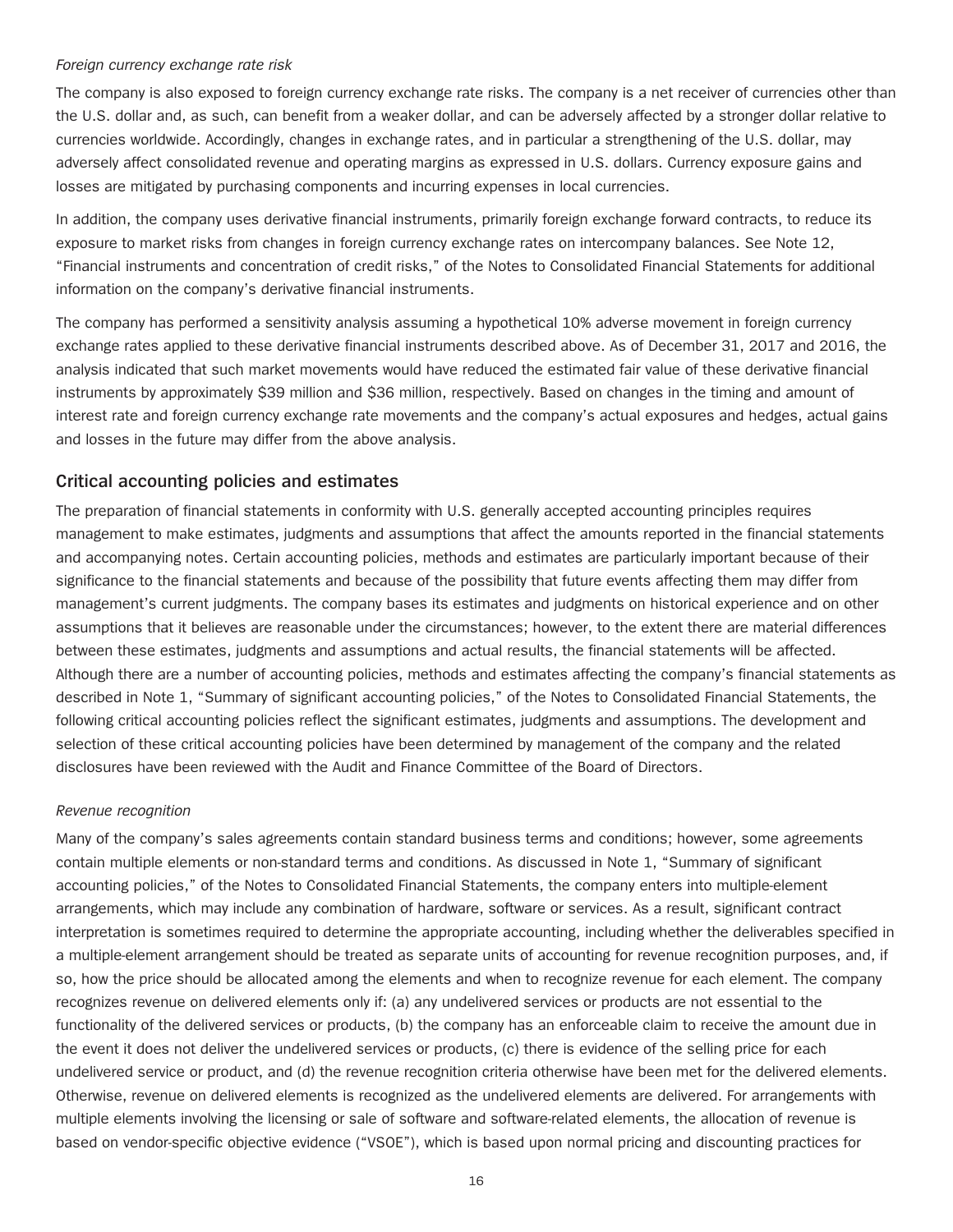those services and products when sold separately. The company's continued ability to determine VSOE of fair value will depend on continued sufficient volumes and sufficient consistent pricing of stand-alone sales of such undelivered elements. In addition, the company's revenue recognition policy states that revenue is not recognized until collectability is deemed probable. Changes in judgments on these assumptions and estimates could materially impact the timing of revenue recognition.

For long-term fixed price systems integration contracts, the company recognizes revenue and profit as the contracts progress using the percentage-of-completion method of accounting, which relies on estimates of total expected contract revenues and costs. The company follows this method because reasonably dependable estimates of the revenue and costs applicable to various elements of a contract can be made. The financial reporting of these contracts depends on estimates, which are assessed continually during the term of the contracts and therefore, recognized revenues and profit are subject to revisions as the contract progresses to completion. Revisions in profit estimates are reflected in the period in which the facts that give rise to the revision become known. Accordingly, favorable changes in estimates result in additional revenue and profit recognition, and unfavorable changes in estimates result in a reduction of recognized revenue and profit. When estimates indicate that a loss will be incurred on a contract upon completion, a provision for the expected loss is recorded in the period in which the loss becomes evident. As work progresses under a loss contract, revenue continues to be recognized, and a portion of the contract costs incurred in each period is charged to the contract loss reserve. For other systems integration projects, the company recognizes revenue when the services have been performed.

In addition to outright sales, the company sells hardware under bundled lease arrangements which typically include hardware, services and a financing component. Recognizing revenue under these arrangements requires the company to allocate the total consideration received to the lease and non-lease deliverables included in the bundled arrangement, based upon the estimated fair values of each element.

#### *Outsourcing*

Typically, the initial terms of the company's outsourcing contracts are between 3 and 5 years. Revenue under these contracts is recognized when the company performs the services or processes transactions in accordance with contractual performance standards. Customer prepayments (even if nonrefundable) are deferred (classified as a liability) and recognized systematically as revenue over the initial contract term.

Costs on outsourcing contracts are charged to expense as incurred. However, direct costs incurred related to the inception of an outsourcing contract (principally initial customer setup) are deferred and charged to expense over the initial contract term. In addition, the costs of equipment and software, some of which are internally developed, are capitalized and depreciated over the shorter of their life or the initial contract term.

Recoverability of outsourcing assets is subject to various business risks. Quarterly, the company compares the carrying value of the outsourcing assets with the undiscounted future cash flows expected to be generated by the outsourcing assets to determine if the assets are impaired. If impaired, the outsourcing assets are reduced to an estimated fair value on a discounted cash flow approach. The company prepares its cash flow estimates based on assumptions that it believes to be reasonable but are also inherently uncertain. Actual future cash flows could differ from these estimates.

#### *Income Taxes*

Accounting rules governing income taxes require that deferred tax assets and liabilities be recognized using enacted tax rates for the effect of temporary differences between the book and tax bases of recorded assets and liabilities. These rules also require that deferred tax assets be reduced by a valuation allowance if it is more likely than not that some portion or the entire deferred tax asset will not be realized.

At December 31, 2017 and 2016, the company had deferred tax assets in excess of deferred tax liabilities of \$1,551.8 million and \$2,224.5 million, respectively. For the reasons cited below, at December 31, 2017 and 2016,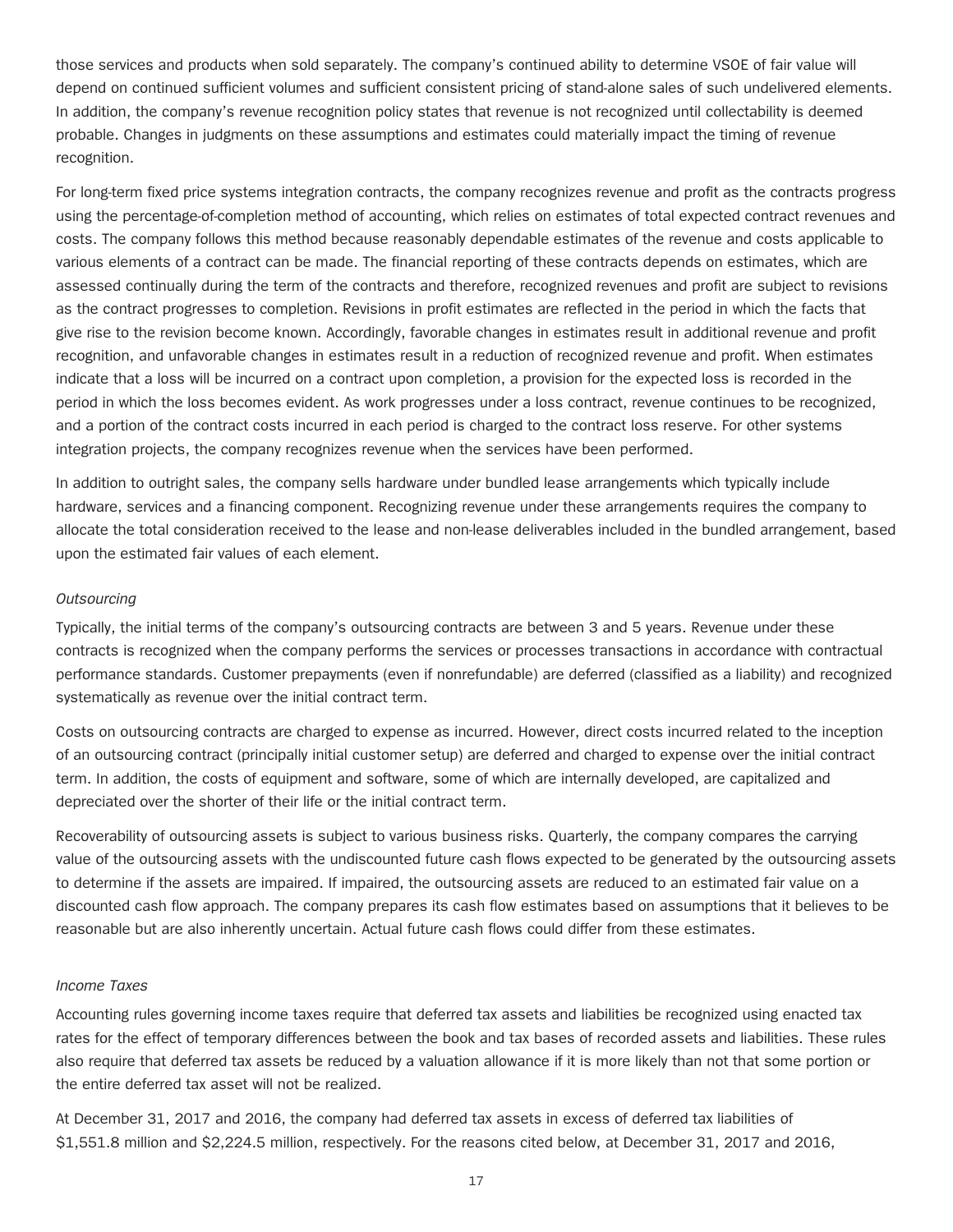management determined that it is more likely than not that \$110.7 million and \$139.9 million, respectively, of such assets will be realized, resulting in a valuation allowance of \$1,441.1 million and \$2,084.6 million, respectively.

The company evaluates the realizability of its deferred tax assets by assessing its valuation allowance and by adjusting the amount of such allowance, if necessary. The factors used to assess the likelihood of realization are the company's historical profitability, forecast of future taxable income and available tax-planning strategies that could be implemented to realize the net deferred tax assets. The company uses tax-planning strategies to realize or renew net deferred tax assets to avoid the potential loss of future tax benefits. Failure to achieve forecasted taxable income might affect the ultimate realization of the net deferred tax assets. Factors that may affect the company's ability to achieve sufficient forecasted taxable income include, but are not limited to, the following: increased competition, a decline in sales or margins, loss of market share, delays in product availability or technological obsolescence. See "Item 1A. Risk Factors."

Internal Revenue Code Sections 382 and 383 provide annual limitations with respect to the ability of a corporation to utilize its net operating loss (as well as certain built-in losses) and tax credit carryforwards, respectively ("Tax Attributes"), against future U.S. taxable income, if the corporation experiences an "ownership change." In general terms, an ownership change may result from transactions increasing the ownership of certain stockholders in the stock of a corporation by more than 50 percentage points over a three-year period. The company regularly monitors ownership changes (as calculated for purposes of Section 382). The company has determined that, for purposes of the rules of Section 382 described above, an ownership change occurred in February 2011. Any future transaction or transactions and the timing of such transaction or transactions could trigger additional ownership changes under Section 382.

As a result of the February 2011 ownership change, utilization for certain of the company's Tax Attributes, U.S. net operating losses and tax credits, is subject to an overall annual limitation of \$70.6 million. The cumulative limitation as of December 31, 2017 is approximately \$416.0 million. This limitation will be applied first to any recognized built in losses, then to any net operating losses, and then to any other Tax Attributes. Any unused limitation may be carried over to later years. Based on presently available information and the existence of tax planning strategies, the company does not expect to incur a U.S. cash tax liability in the near term. The company maintains a full valuation allowance against the realization of all U.S. deferred tax assets as well as certain foreign deferred tax assets in excess of deferred tax liabilities. See Note 7, "Income taxes," of the Notes to Consolidated Financial Statements.

The company's provision for income taxes and the determination of the resulting deferred tax assets and liabilities involve a significant amount of management judgment and are based on the best information available at the time. The company operates within federal, state and international taxing jurisdictions and is subject to audit in these jurisdictions. These audits can involve complex issues, which may require an extended period of time to resolve. As a result, the actual income tax liabilities in the jurisdictions with respect to any fiscal year are ultimately determined long after the financial statements have been published.

Accounting rules governing income taxes also prescribe a recognition threshold and measurement attribute for the financial statement recognition and measurement of a tax position taken or expected to be taken in a tax return. The company maintains reserves for estimated tax exposures including penalties and interest. Income tax exposures include potential challenges of intercompany pricing and other tax matters. Exposures are settled primarily through the settlement of audits within these tax jurisdictions, but can also be affected by changes in applicable tax law or other factors, which could cause management of the company to believe a revision of past estimates is appropriate. Management believes that an appropriate liability has been established for estimated exposures; however, actual results may differ materially from these estimates. The liabilities are reviewed quarterly for their adequacy and appropriateness. See Note 7, "Income taxes," of the Notes to Consolidated Financial Statements.

#### *Pensions*

Accounting rules governing defined benefit pension plans require that amounts recognized in financial statements be determined on an actuarial basis. The measurement of the company's pension obligations, costs and liabilities is dependent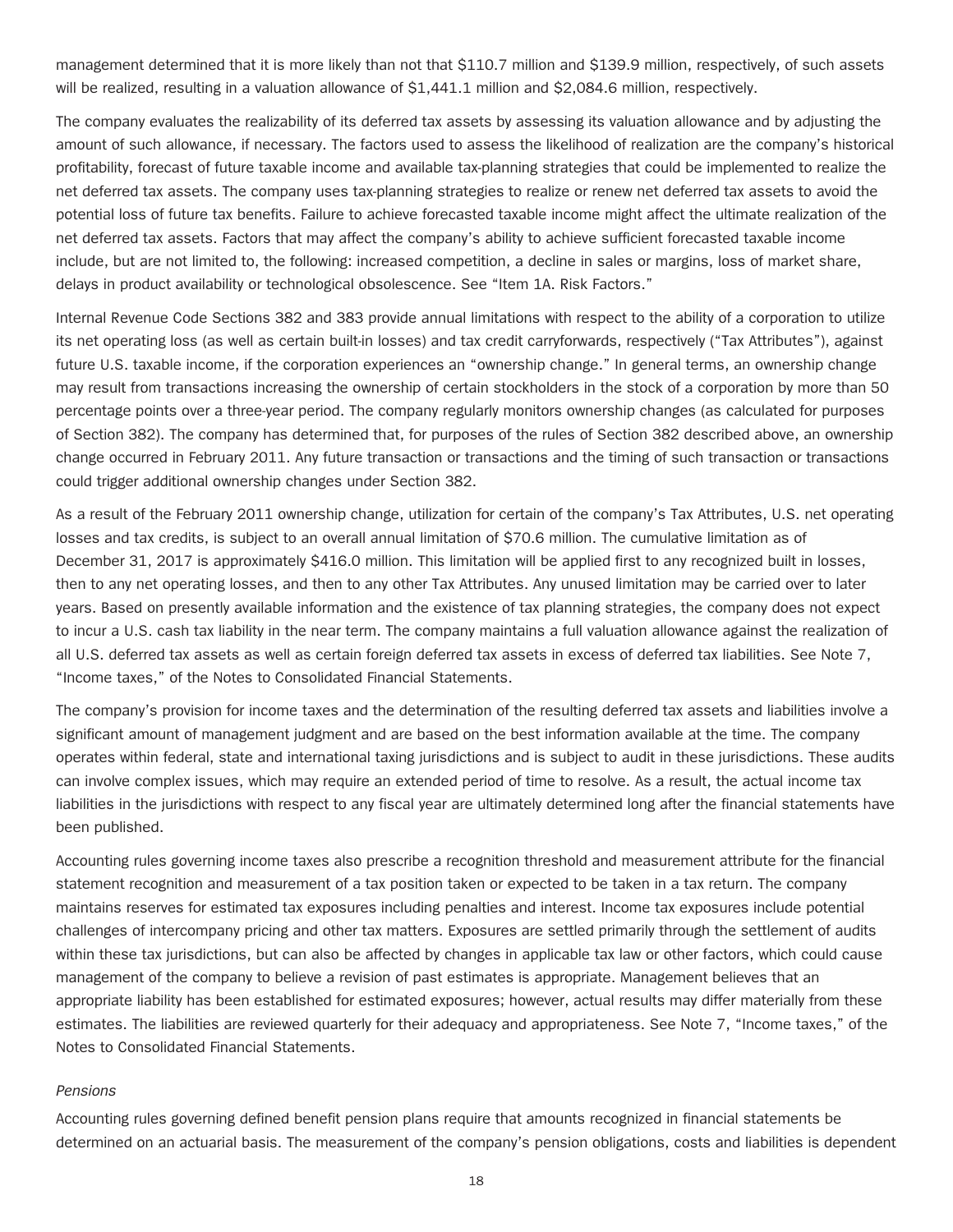on a variety of assumptions selected by the company and used by the company's actuaries. These assumptions include estimates of the present value of projected future pension payments to plan participants, taking into consideration the likelihood of potential future events such as salary increases and demographic experience. The assumptions used in developing the required estimates include the following key factors: discount rates, salary growth, retirement rates, inflation, expected return on plan assets and mortality rates.

As permitted for purposes of computing pension expense, the company uses a calculated value of plan assets (which is further described below). This allows the effects of the performance of the pension plan's assets on the company's computation of pension income or expense to be amortized over future periods. A substantial portion of the company's pension plan assets relates to its qualified defined benefit plan in the United States.

A significant element in determining the company's pension income or expense is the expected long-term rate of return on plan assets. The company sets the expected long-term rate of return based on the expected long-term return of the various asset categories in which it invests. The company considers the current expectations for future returns and the actual historical returns of each asset class. Also, because the company's investment policy is to actively manage certain asset classes where the potential exists to outperform the broader market, the expected returns for those asset classes are adjusted to reflect the expected additional returns. For 2018, the company has assumed that the expected long-term rate of return on U.S. plan assets will be 6.80%, and on the company's non-U.S. plan assets will be 4.38%. A change of 25 basis points in the expected long-term rate of return for the company's U.S. and non-U.S. pension plans causes a change of approximately \$8 million and \$7 million, respectively, in pension expense. The assumed long-term rate of return on assets is applied to a calculated value of plan assets, which recognizes changes in the fair value of plan assets in a systematic manner over four years. This produces the expected return on plan assets that is included in pension income or expense. The difference between this expected return and the actual return on plan assets is deferred. The net deferral of past asset gains or losses affects the calculated value of plan assets and, ultimately, future pension income or expense. At December 31, 2017, for the company's U.S. qualified defined benefit pension plan, the calculated value of plan assets was \$3.52 billion and the fair value was \$3.58 billion.

At the end of each year, the company determines the discount rate to be used to calculate the present value of plan liabilities. The discount rate is an estimate of the current interest rate at which the pension liabilities could be effectively settled at the end of the year. In estimating this rate, the company looks to rates of return on high-quality, fixed-income investments that (a) receive one of the two highest ratings given by a recognized ratings agency and (b) are currently available and expected to be available during the period to maturity of the pension benefits. At December 31, 2017, the company determined this rate to be 3.87% for its U.S. defined benefit pension plans, a decrease of 51 basis points from the rate used at December 31, 2016, and 2.24% for the company's non-U.S. defined benefit pension plans, a decrease of 10 basis points from the rate used at December 31, 2016. A change of 25 basis points in the U.S. and non-U.S. discount rates causes a change in pension expense of approximately \$2 million and \$300 thousand, respectively, and a change of approximately \$123 million and \$130 million, respectively, in the benefit obligation. These estimates are intended to be illustrative based on a single 25 basis point change. The sensitivity to rate changes is not linear and additional changes in rates may result in a different impact on the pension liability. The net effect of changes in the discount rate, as well as the net effect of other changes in actuarial assumptions and experience, has been deferred, as permitted.

Funding requirements for its U.S. qualified pension plan are calculated by the plan's actuaries based on certain assumptions including, as permitted under the Bi-partisan Budget Act of 2015, a discount rate constrained to be within 10% of the 25-year average of the relevant rates. The effect of this limitation is that the funding discount rate is higher than the GAAP discount rate applied for balance sheet purposes, and the liability is therefore lower. In addition, this constraint mitigates the effect of changes in market interest rates on the funding discount rate and the funding liability. Changes to the benefit obligation caused by a 25 basis point change noted above are related to the balance sheet obligation and are not necessarily indicative of the impact on the funding liability.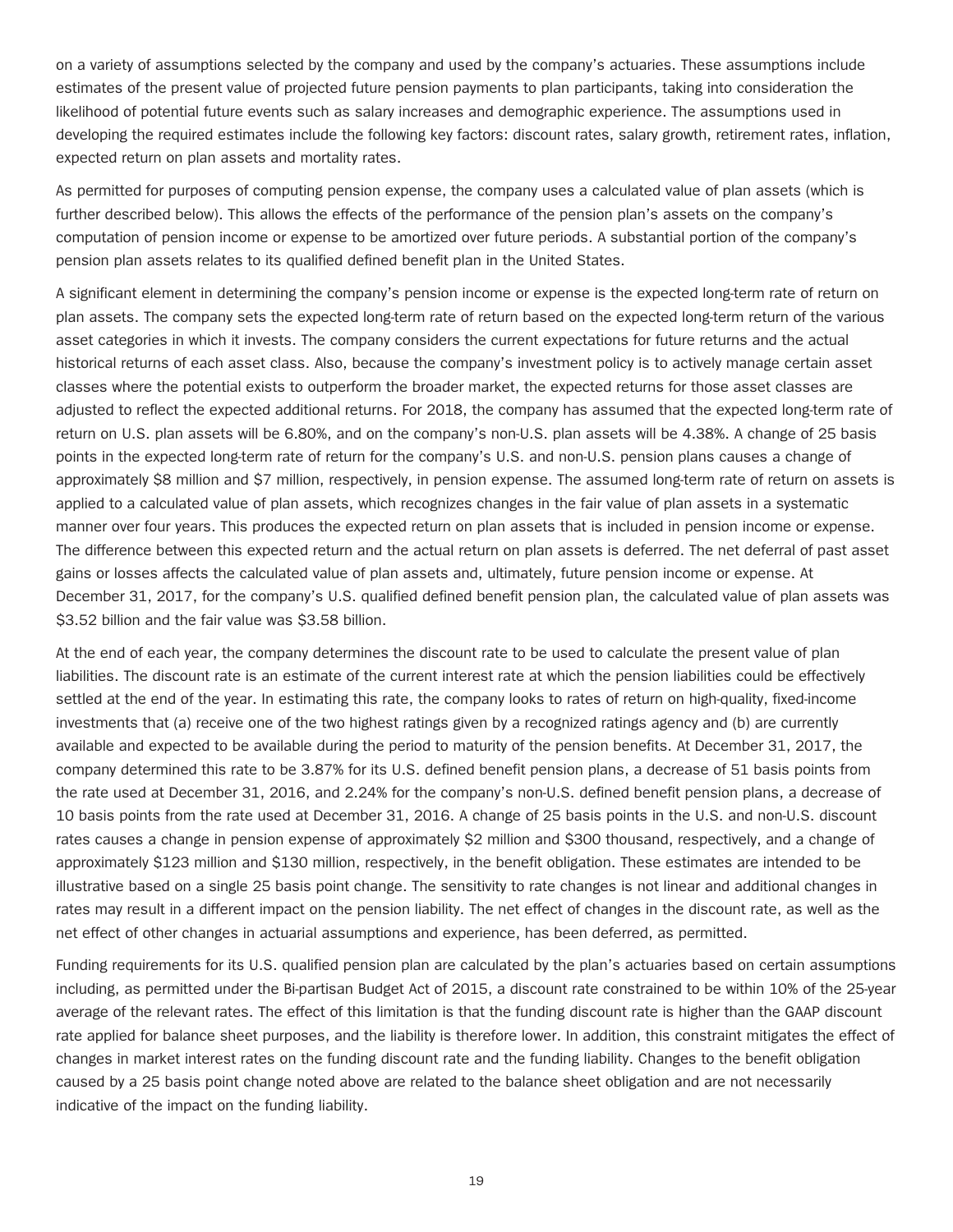Gains and losses are defined as changes in the amount of either the projected benefit obligation or plan assets resulting from experience different from that assumed and from changes in assumptions. Because gains and losses may reflect refinements in estimates as well as real changes in economic values and because some gains in one period may be offset by losses in another and vice versa, the accounting rules do not require recognition of gains and losses as components of net pension cost of the period in which they arise.

At a minimum, amortization of an unrecognized net gain or loss must be included as a component of net pension cost for a year if, as of the beginning of the year, that unrecognized net gain or loss exceeds 10 percent of the greater of the projected benefit obligation or the calculated value of plan assets. If amortization is required, the minimum amortization is that excess above the 10 percent divided by the average remaining life expectancy of the plan participants. For the company's U.S. qualified defined benefit pension plan and the company's non-U.S. pension plans, that period is approximately 17 and 25 years, respectively. At December 31, 2017, the estimated unrecognized loss for the company's U.S. qualified defined benefit pension plan and the company's non-U.S. pension plans was \$2.60 billion and \$0.98 billion, respectively.

For the year ended December 31, 2017, the company recognized consolidated pension expense of \$92.4 million, compared with \$82.7 million for the year ended December 31, 2016. For 2018, the company expects to recognize pension expense of approximately \$72.8 million. See Note 16, "Employee plans," of the Notes to Consolidated Financial Statements.

#### *Goodwill*

Accounting rules governing goodwill require a company test goodwill for impairment at least annually, as well as whenever there are events or changes in circumstances (triggering events) which suggest that the carrying amount may not be recoverable.

When determining the fair value of a reporting unit, as appropriate for the individual reporting unit, the company uses both an income and market approach. The methodology used to determine the fair values using the income and market approaches, as described below, are weighted to determine the fair value for each reporting unit.

The income approach is a forward-looking approach to estimating fair value and relies primarily on internal forecasts. Within the income approach, the method used is the discounted cash flow method. The company starts with a forecast of all expected net cash flows associated with the reporting unit, which includes the application of a terminal value, and then a reporting unit-specific discount rate is applied to arrive at a net present value amount. Some of the more significant estimates and assumptions inherent in this approach include the amount and timing of projected net cash flows, long term growth rate and the discount rate. Cash flow projections are based on management's estimates of economic and market conditions, which drive key assumptions of revenue growth rates, operating margins, capital expenditures and working capital requirements. The discount rate in turn is based on various market factors and specific risk characteristics of each reporting unit.

The market approach relies primarily on external information for estimating the fair value. Some of the more significant estimates and assumptions inherent in this approach include the selection of appropriate guideline companies and the selected performance metric used in this approach.

Estimating the fair value of reporting units requires the use of estimates and significant judgments about key assumptions. There are a number of factors including potential events and changes in circumstances that could change in future periods, including: projected operating results; valuation multiples exhibited by the company and by companies considered comparable to the reporting units; and other macro-economic factors that could impact the discount rate. It is reasonably possible that the judgments and estimates described above could change in future periods.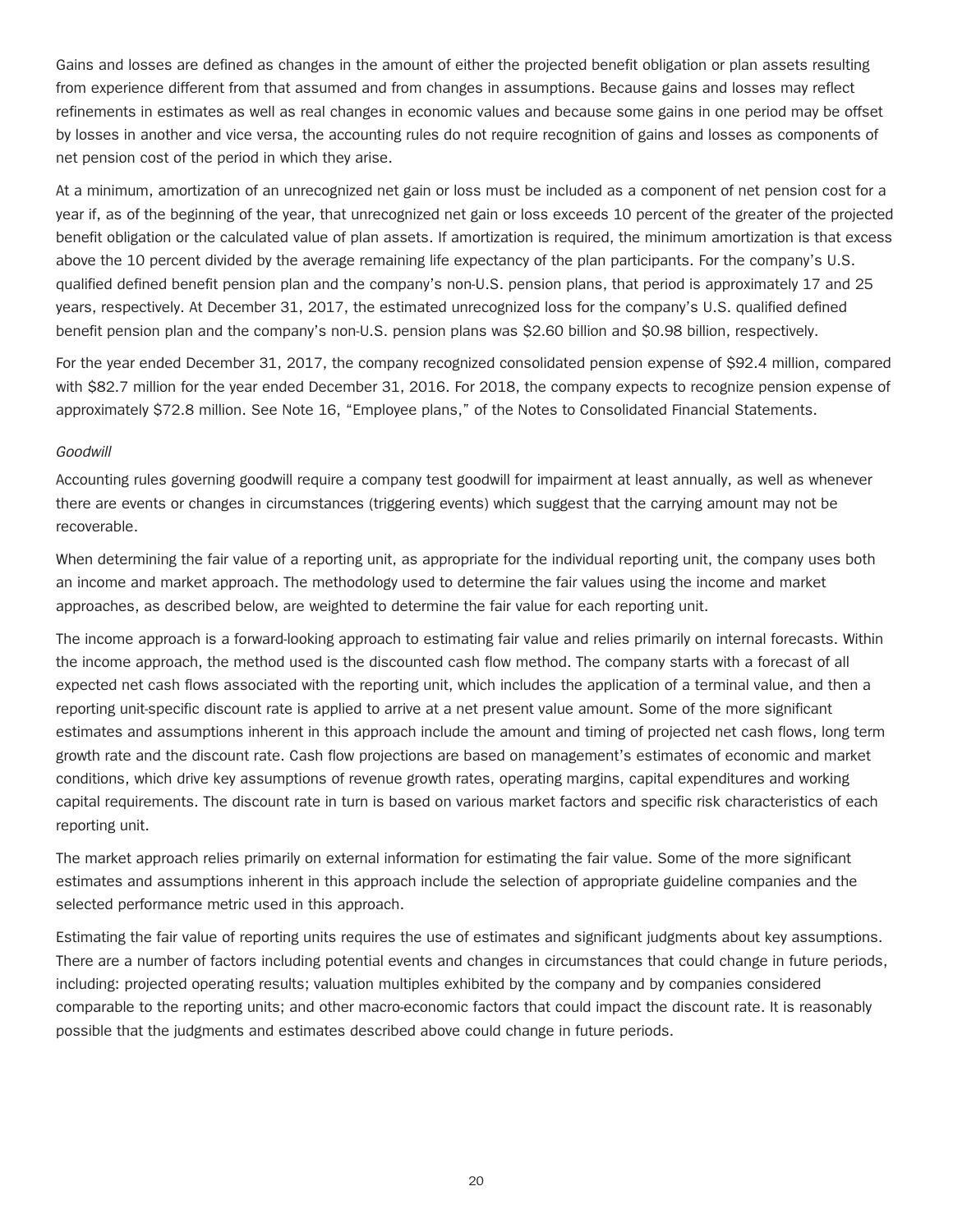Goodwill by reporting unit at December 31, 2017, was as follows (dollars in millions):

| Reporting unit               | <b>Carrying Value</b> |
|------------------------------|-----------------------|
| Cloud and infrastructure     | \$33.9                |
| Application services         | 27.4                  |
| Business process outsourcing | 10.8                  |
| Technology                   | 108.7                 |
| Total                        | \$180.8               |

As a result of the impairment review, the company concluded that none of its goodwill was impaired as of December 31, 2017, and does not believe that any of its reporting units are at risk of failing the impairment test since all reporting unit fair values were substantially in excess of carrying value as of the last impairment test.

### **Factors that may affect future results**

Factors that could affect future results include the following:

*Future results may be adversely impacted if the company is unable to improve revenue and margins in its Services business.* The company's strategy places an emphasis on an industry go-to-market approach with an increased focus within the company's Services business on improving revenue trends, including specifically on higher value and higher margin offerings. The company's ability to grow revenue and profitability in this business will depend on the level of demand for projects and the portfolio of solutions the company offers for specific industries. It will also depend on an efficient utilization of services delivery personnel. Revenue and profit margins in this business are a function of both the portfolio of solutions sold in a given period and the rates the company is able to charge for services and the chargeability of its professionals. If the company is unable to attain sufficient rates and chargeability for its professionals, revenue and profit margins will be adversely affected. The rates the company is able to charge for services are affected by a number of factors, including clients' perception of the company's ability to add value through its services; introduction of new services or products by the company or its competitors; pricing policies of competitors; and general economic conditions. Chargeability is also affected by a number of factors, including the company's ability to transition resources from completed projects to new engagements and across geographies, and its ability to forecast demand for services and thereby maintain appropriate resource levels. The company's results of operations and financial condition may be adversely impacted if sales of higher margin offerings do not offset declines resulting from lower margin offerings.

### *Future results may be adversely impacted if the company is unable to maintain its installed base and sell new solutions in its Technology business.*

The company continues to invest in its ClearPath Forward operating system software in order to retain existing clients in its Technology business. If clients do not believe in the value proposition provided by ClearPath Forward or choose not to renew their contracts for any other reason, there may not be a meaningful return on these investments, and revenue could decline meaningfully. The company also continues to invest in its Stealth family of software, as well as in industry-specific software and solutions for its focus industries. If the company is unsuccessful in selling these Stealth products or industry-specific solutions and related services, there may not be a meaningful return on these investments. Further, the revenues generated by Stealth and other new solutions and related services may be insufficient to offset any revenue declines caused if the company is unable to retain its installed base.

### *The company's future results may be adversely impacted if it is unable to effectively anticipate and respond to volatility and rapid technological innovation in its industry.*

The company operates in a highly volatile industry characterized by rapid technological innovation, evolving technology standards, short product life cycles and continually changing customer demand patterns. Future success will depend in part on the company's ability to anticipate and respond to these market trends and to design, develop, introduce, deliver or obtain new and innovative services and products on a timely and cost-effective basis using new delivery models such as cloud computing. The company may not be successful in anticipating or responding to changes in technology, industry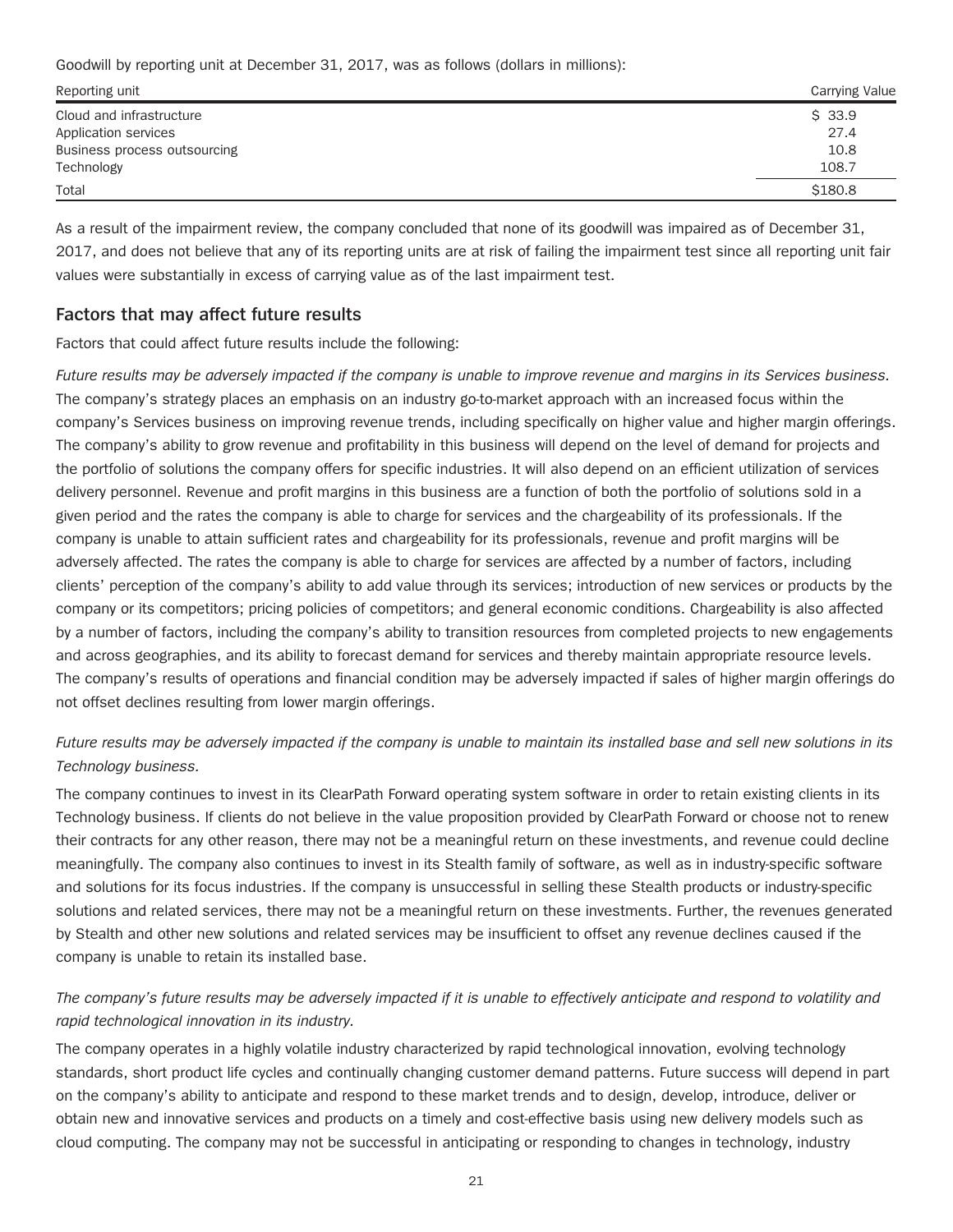standards or customer preferences, and the market may not demand or accept its services and product offerings. In addition, services and products developed by competitors may make the company's offerings less competitive.

#### *The company's future results will depend on its ability to retain significant clients.*

The company has a number of significant long-term contracts with clients, including governmental entities, and its future success will depend, in part, on retaining its relationships with these clients. The company could lose clients for reasons such as contract expiration, conversion to a competing service provider, disputes with clients or a decision to in-source services, including contracts with governmental entities as part of the rebid process. The company could also lose clients as a result of their merger, acquisition or business failure. The company may not be able to replace the revenue and earnings from any such lost client.

#### *The company faces aggressive competition in the information services and technology marketplace, which could lead to reduced demand for the company's services and products and could have an adverse effect on the company's business.*

The information services and technology markets in which the company operates include a large number of companies vying for customers and market share both domestically and internationally. The company's competitors include systems integrators, consulting and other professional services firms, outsourcing providers, infrastructure services providers, computer hardware manufacturers and software providers. Some of the company's competitors may develop competing services and products that offer better price-performance or that reach the market in advance of the company's offerings. Some competitors also have or may develop greater financial and other resources than the company, with enhanced ability to compete for market share, in some instances through significant economic incentives to secure contracts. Some also may be better able to compete for skilled professionals. Any of these factors could lead to reduced demand for the company's services and products and could have an adverse effect on the company's business. Future results will depend on the company's ability to mitigate the effects of aggressive competition on revenues, pricing and margins and on the company's ability to attract and retain talented people.

### *Cybersecurity breaches could result in the company incurring significant costs and could harm the company's business and reputation.*

The company's business includes managing, processing, storing and transmitting proprietary and confidential data, including personal information, intellectual property and proprietary business information, within the company's own IT systems and those that the company designs, develops, hosts or manages for clients. Cybersecurity breaches involving these systems by hackers, other third parties or the company's employees, despite established security controls, could disrupt these systems or result in the loss or corruption of data or the unauthorized disclosure or misuse of information of the company, its clients or others. This could result in claims, investigations, litigation and legal liability for the company, lead to the loss of existing or potential clients and adversely affect the market's perception of the security and reliability of the company's services and products. In addition, such breaches could subject the company to fines and penalties for violations of laws and result in the company incurring other significant costs. This may negatively impact the company's reputation and financial results.

### *The company has significant pension obligations and required cash contributions and may be required to make additional significant cash contributions to its defined benefit pension plans.*

The company has significant unfunded obligations under its U.S. and non-U.S. defined benefit pension plans. In 2017, the company made cash contributions of \$138.4 million to its worldwide defined benefit pension plans. Based on current legislation, global regulations, recent interest rates and expected returns, in 2018 the company estimates that it will make cash contributions to its worldwide defined benefit pension plans of approximately \$149.7 million, which are comprised of approximately \$86.3 million for the company's U.S. qualified defined benefit pension plan and approximately \$63.4 million primarily for non-U.S. defined benefit pension plans. Although estimates for future cash contributions are likely to change based on a number of factors including market conditions and changes in discount rates, the company currently anticipates that its required cash contributions will increase in 2020 and for the next several years.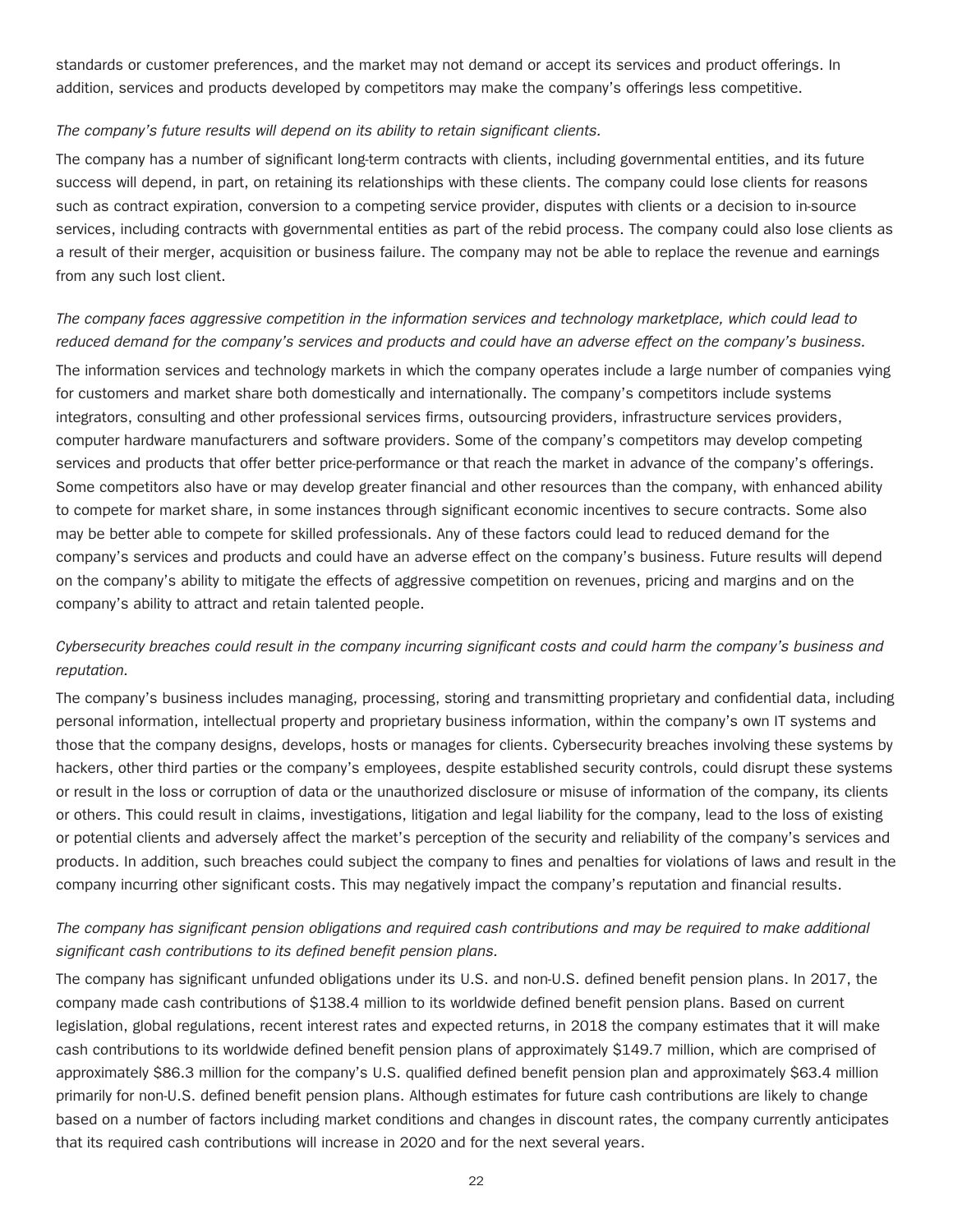Deterioration in the value of the company's worldwide defined benefit pension plan assets, as well as discount rate changes or changes in economic or demographic trends, could require the company to make cash contributions to its defined benefit pension plans in the future in an amount larger than currently anticipated. Increased cash contribution requirements or an acceleration in the due date of such cash contributions would reduce the cash available for working capital, capital expenditures and other corporate uses and may have an adverse impact on the company's operations, financial condition and liquidity.

### *If the company is unable to attract, motivate and retain experienced and knowledgeable personnel in key positions, its future results could be adversely impacted.*

The success of the company's business is dependent upon its ability to employ and train individuals with the requisite knowledge, skills and experience to execute the company's business model and achieve its business objectives. The failure of the company to retain key personnel or implement an appropriate succession plan could adversely impact the company's ability to successfully carry out its business strategy and retain other key personnel.

### *A significant portion of the company's revenue is derived from operations outside of the United States, and the company is subject to the risks of doing business internationally.*

A significant portion of the company's total revenue is derived from international operations. The risks of doing business internationally include foreign currency exchange rate fluctuations, currency restrictions and devaluations, changes in political or economic conditions, trade protection measures, import or export licensing requirements, multiple and possibly overlapping and conflicting tax laws, new tax legislation, weaker intellectual property protections in some jurisdictions and additional legal and regulatory compliance requirements applicable to businesses that operate internationally, including the U.S. Foreign Corrupt Practices Act, economic and trade sanctions regulations administered by the U.S. Treasury Department's Office of Foreign Assets Control, regulations in the European Union such as the General Data Protection Regulation, the U.K. Bribery Act and other U.S. and non-U.S. laws and regulations.

#### *The company's contracts may not be as profitable as expected or provide the expected level of revenues.*

In a number of the company's long-term services contracts, the company's revenue is based on the volume of services and products provided. As a result, revenue levels anticipated at the contract's inception are not guaranteed. In addition, some of these contracts may permit termination at the customer's discretion before the end of the contract's term or may permit termination or impose other penalties if the company does not meet the performance levels specified in the contracts.

The company's contracts with governmental entities are subject to the availability of appropriated funds. These contracts also contain provisions allowing the governmental entity to terminate the contract at the governmental entity's discretion before the end of the contract's term. In addition, if the company's performance is unacceptable to the customer under a government contract, the government retains the right to pursue remedies under the affected contract, which remedies could include termination.

Certain of the company's services agreements require that the company's prices be benchmarked if the customer requests it and provide that those prices may be adjusted downward if the pricing for similar services in the market has changed. As a result, revenues anticipated at the beginning of the terms of these contracts may decline in the future.

Some of the company's services contracts are fixed-price contracts under which the company assumes the risk for delivery of the contracted services and products at an agreed-upon fixed price. Should the company experience problems in performing fixed-price contracts on a profitable basis, adjustments to the estimated cost to complete may be required. Future results will depend on the company's ability to perform these services contracts profitably.

#### *If the company is unable to access the financing markets, it may adversely impact the company's business and liquidity.*

Market conditions may impact the company's ability to access the financing markets on terms acceptable to the company or at all. If the company is unable to access the financing markets, the company would be required to use cash on hand to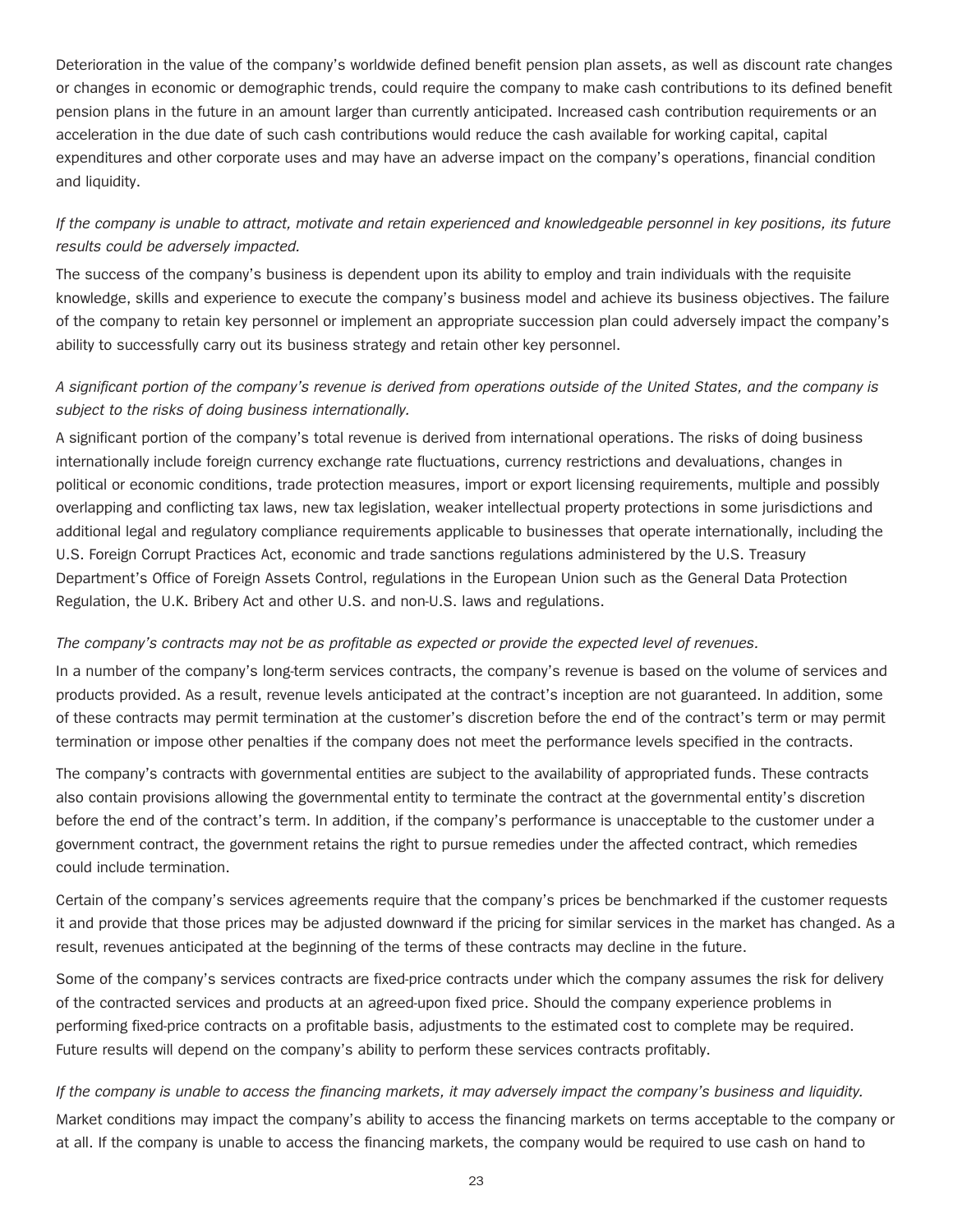fund operations and repay outstanding debt as it comes due. There is no assurance that the company will generate sufficient cash to fund its operations and refinance such debt. A failure by the company to generate such cash would have a material adverse effect on its business if the company were unable to access financing markets. Market conditions may also impact the company's ability to utilize surety bonds, letters of credit, foreign exchange derivatives or other financial instruments the company uses to conduct its business.

### *The company's contracts with U.S. governmental agencies may subject the company to audits, criminal penalties, sanctions and other expenses and fines.*

The company frequently enters into contracts with governmental entities. U.S. government agencies, including the Defense Contract Audit Agency and the Department of Labor, routinely audit government contractors. These agencies review a contractor's performance under its contracts, cost structure and compliance with applicable laws, regulations and standards. The U.S. government also may review the adequacy of, and a contractor's compliance with, contract terms and conditions, and its systems and policies, including the contractor's purchasing, property, estimating, billing, accounting, compensation and management information systems. Any costs found to be overcharged or improperly allocated to a specific contract or any amounts improperly billed or charged for products or services will be subject to reimbursement to the government. In addition, government contractors, such as the company, are required to disclose credible evidence of certain violations of law and contract overcharging to the federal government. If the company is found to have participated in improper or illegal activities, the company may be subject to civil and criminal penalties and administrative sanctions, including termination of contracts, forfeiture of profits, suspension of payments, fines and suspension or prohibition from doing business with the U.S. government. Any negative publicity related to such contracts, regardless of the accuracy of such publicity, may adversely affect the company's business or reputation.

#### *A significant disruption in the company's IT systems could adversely affect the company's business and reputation.*

We rely extensively on our IT systems to conduct our business and perform services for our clients. Our systems are subject to damage or interruption from power outages, telecommunications failures, computer viruses and malicious attacks, cybersecurity breaches and catastrophic events. If our systems are accessed without our authorization, damaged or fail to function properly, we could incur substantial repair or replacement costs, experience data loss and impediments to our ability to conduct our business, and damage the market's perception of our services and products. In addition, a disruption could result in the company failing to meet performance standards and obligations in its client contracts, which could subject the company to liability, penalties and contract termination. This may adversely affect the company's reputation and financial results.

#### *The company may face damage to its reputation or legal liability if its clients are not satisfied with its services or products.*

The success of the company's business is dependent on strong, long-term client relationships and on its reputation for responsiveness and quality. As a result, if a client is not satisfied with the company's services or products, its reputation could be damaged and its business adversely affected. Allegations by private litigants or regulators of improper conduct, as well as negative publicity and press speculation about the company, whatever the outcome and whether or not valid, may harm its reputation. In addition to harm to reputation, if the company fails to meet its contractual obligations, it could be subject to legal liability, which could adversely affect its business, operating results and financial condition.

#### *Future results will depend in part on the performance and capabilities of third parties with whom the company has commercial relationships.*

The company maintains business relationships with suppliers, channel partners and other parties that have complementary products, services or skills. Future results will depend, in part, on the performance and capabilities of these third parties, on the ability of external suppliers to deliver components at reasonable prices and in a timely manner, and on the financial condition of, and the company's relationship with, distributors and other indirect channel partners, which can affect the company's capacity to effectively and efficiently serve current and potential customers and end users.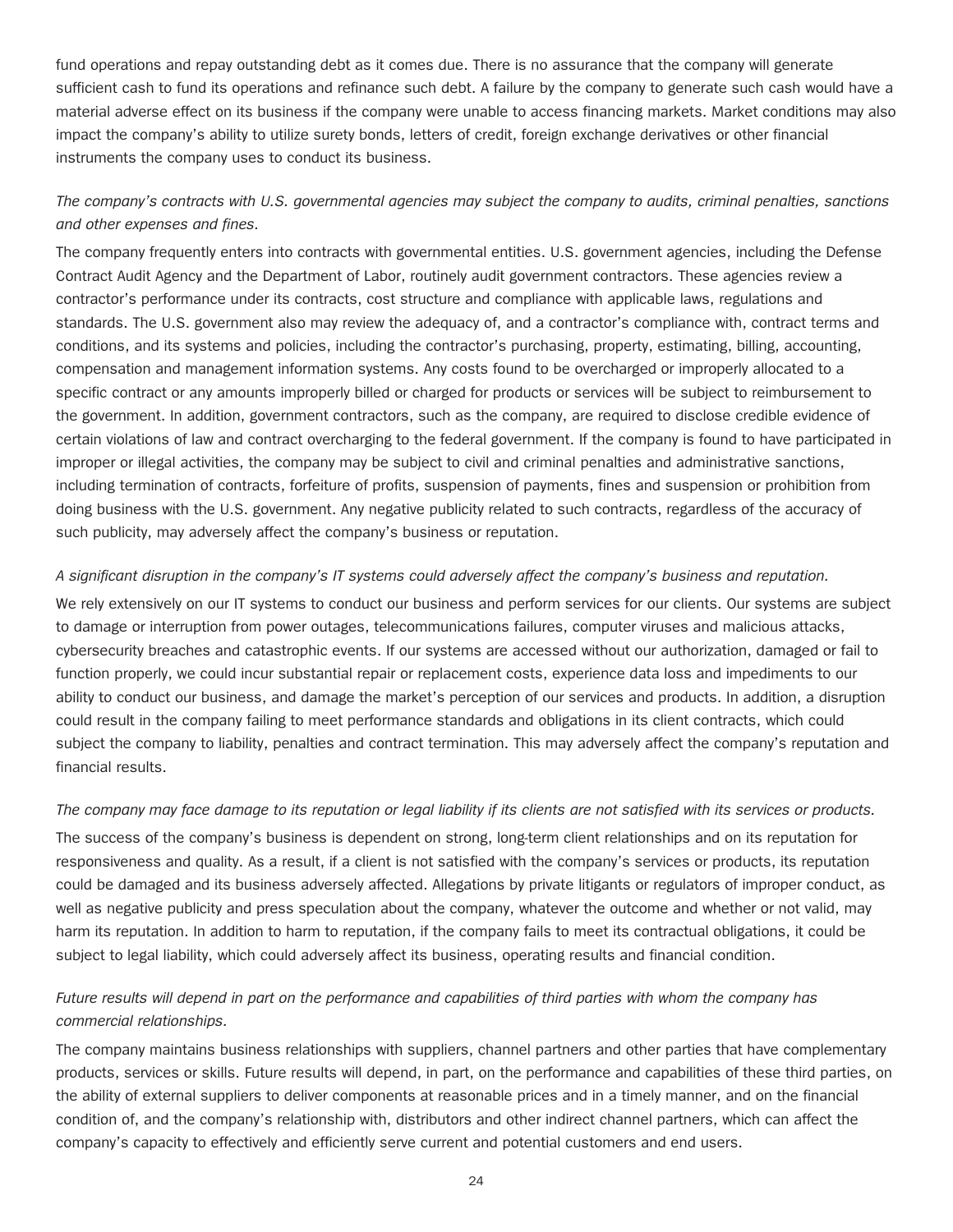*An involuntary termination of the company's U.S. qualified defined benefit pension plan would adversely affect the company's financial condition and results of operations.*

As of December 31, 2017, the company had approximately \$1.3 billion of underfunded pension obligations under its U.S. qualified defined benefit pension plan. The Pension Benefit Guaranty Corporation (the "PBGC") has authority under the Employment Retirement Income Security Act of 1974, as amended, to terminate an underfunded defined benefit pension plan under certain circumstances, including when (1) the plan has not met the minimum funding requirements, (2) the plan cannot pay current benefits when due, or (3) the loss to the PBGC is reasonably expected to increase unreasonably over time if the plan is not terminated. If the PBGC were to terminate the company's U.S. qualified defined benefit pension plan, the company's obligations with respect to such plan would become due and payable in full. Any such event or the failure by the company to pay its pension plan insurance premiums with respect to its U.S. qualified defined benefit pension plan could result in the PBGC obtaining a lien on the company's assets. Such an event would result in an event of default under the company's debt agreements and would materially and adversely affect the Company's financial condition and results of operations.

#### *The company's services or products may infringe upon the intellectual property rights of others.*

The company cannot be sure that its services and products do not infringe on the intellectual property rights of third parties, and it may have infringement claims asserted against it or against its clients. These claims could cost the company money, prevent it from offering some services or products, or damage its reputation.

#### *The company could face business and financial risk in implementing future acquisitions or dispositions.*

As part of the company's business strategy, it may from time to time consider acquiring complementary technologies, products and businesses, or disposing of existing technologies, products and businesses that may no longer be in alignment with its strategic direction, including transactions of a material size. Any acquisitions may result in the incurrence of substantial additional indebtedness or contingent liabilities. Acquisitions could also result in potentially dilutive issuances of equity securities and an increase in amortization expenses related to intangible assets. Additional potential risks associated with acquisitions include integration difficulties; difficulties in maintaining or enhancing the profitability of any acquired business; risks of entering markets in which the company has no or limited prior experience; potential loss of employees or failure to maintain or renew any contracts of any acquired business; and expenses of any undiscovered or potential liabilities of the acquired product or business, including relating to employee benefits contribution obligations or environmental requirements. Potential risks with respect to dispositions include difficulty finding buyers or alternative exit strategies on acceptable terms in a timely manner; potential loss of employees or clients; dispositions at unfavorable prices or on unfavorable terms, including relating to retained liabilities; and post-closing indemnity claims. Further, with respect to both acquisitions and dispositions, management's attention could be diverted from other business concerns. Adverse credit conditions could also affect the company's ability to consummate acquisitions or dispositions. The risks associated with acquisitions and dispositions could have a material adverse effect upon the company's business, financial condition and results of operations. There can be no assurance that the company will be successful in consummating future acquisitions or dispositions on favorable terms or at all.

#### *The company's business can be adversely affected by global economic conditions, acts of war, terrorism or natural disasters.*

The company's financial results have been impacted by the global economic slowdown in recent years. If economic conditions worsen, the company could see reductions in demand and increased pressure on revenue and profit margins. The company could also see a further consolidation of clients, which could also result in a decrease in demand. The company's business could also be affected by acts of war, terrorism or natural disasters. Current world tensions could escalate, and this could have unpredictable consequences on the world economy and on the company's business.

#### *Pending litigation could affect the company's results of operations or cash flow.*

There are various lawsuits, claims, investigations and proceedings that have been brought or asserted against the company, which arise in the ordinary course of business, including actions with respect to commercial and government contracts, labor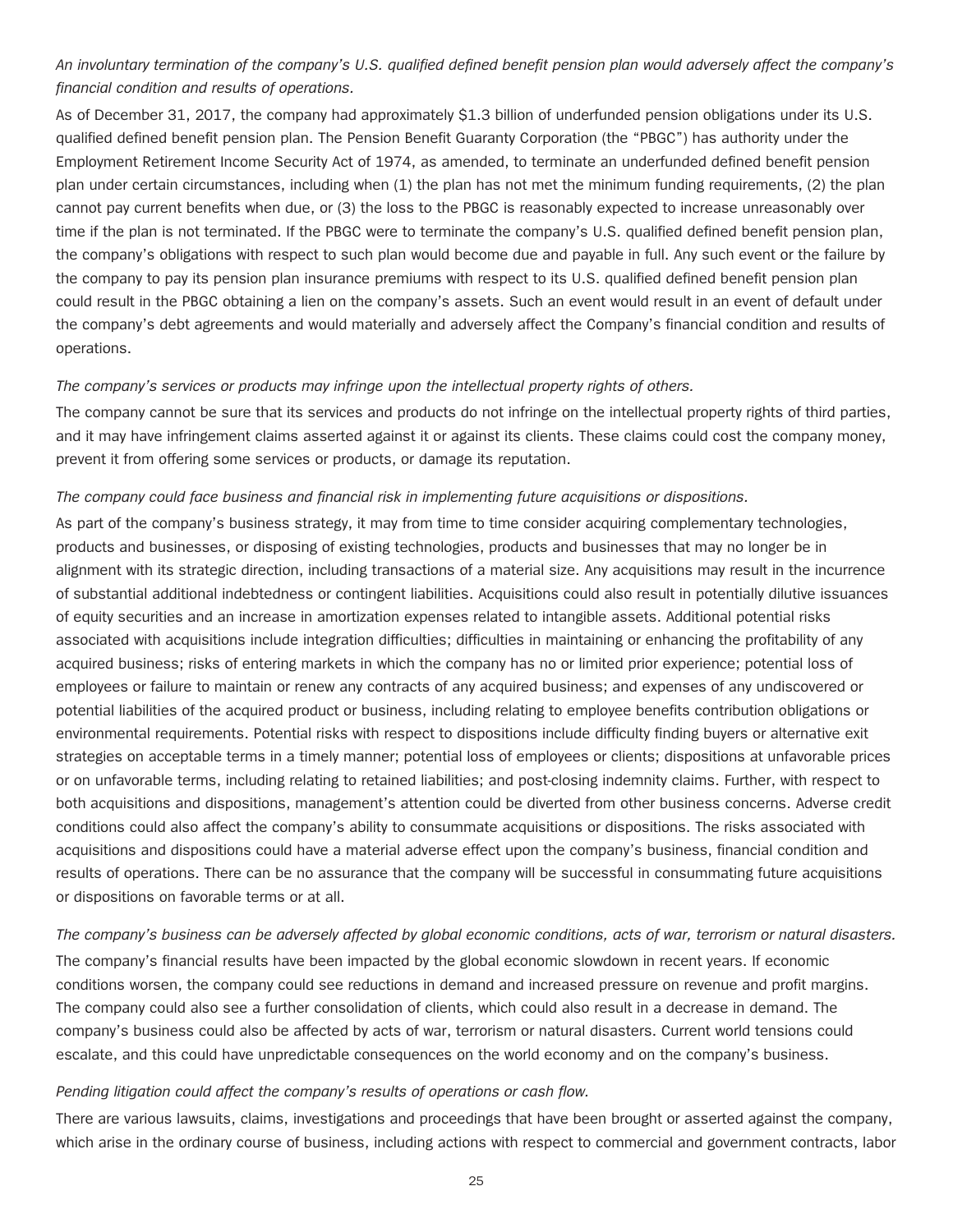and employment, employee benefits, environmental matters, intellectual property and non-income tax matters. See Note 14, "Litigation and contingencies," of the Notes to Consolidated Financial Statements for more information on litigation. The company believes that it has valid defenses with respect to legal matters pending against it. Litigation is inherently unpredictable, however, and it is possible that the company's results of operations or cash flows could be materially affected in any particular period by the resolution of one or more of the legal matters pending against it.

### *Our controls and procedures may fail or be circumvented, which may result in a material adverse effect on our business, results of operations and financial condition.*

Management periodically reviews and updates our internal controls, disclosure controls and procedures and corporate governance policies. Any system of controls, however well designed and operated, is based in part on certain assumptions and can provide only reasonable, not absolute, assurances that the objectives of the system are met. Any failure or circumvention of the controls and procedures, or failure to comply with regulations related to controls and procedures, could have a material adverse effect on our business, results of operations and financial condition.

As disclosed in Item 9A. "Controls and Procedures" of the 2017 Form 10-K, a material weakness was identified in our internal control over financial reporting resulting from risk assessment procedures over Technology revenue that did not adequately consider changes in business operations and the demands on personnel created by the efforts required to adopt the new revenue accounting pronouncement that will impact future financial reporting. As a result, the company had missing process level controls and insufficient trained personnel to operate process level controls over the measurement and recognition of multiple-element arrangements within Technology revenue. Based on this material weakness, management concluded that our disclosure controls and procedures were not effective as of December 31, 2017. A material weakness is a deficiency, or a combination of deficiencies, in internal control over financial reporting, such that there is a reasonable possibility that a material misstatement of a company's annual or interim financial statements will not be prevented or detected on a timely basis. The material weakness did not result in any misstatement of the Company's consolidated financial statements for any period presented and we are implementing remedial measures intended to address the material weakness and related disclosure controls. However, if the remedial measures we are implementing are insufficient, or if additional material weaknesses or significant deficiencies in our internal control over financial reporting or in our disclosure controls occur in the future, our future consolidated financial statements or other information filed with the SEC may contain material misstatements. Failure to maintain effective controls or to timely implement any necessary improvement of our internal and disclosure controls could, among other things, result in losses from errors, harm our reputation, or cause investors to lose confidence in the reported financial information, all of which could have a material adverse effect on our business, results of operations and financial condition.

Other factors discussed in this report, although not listed here, also could materially affect our future results.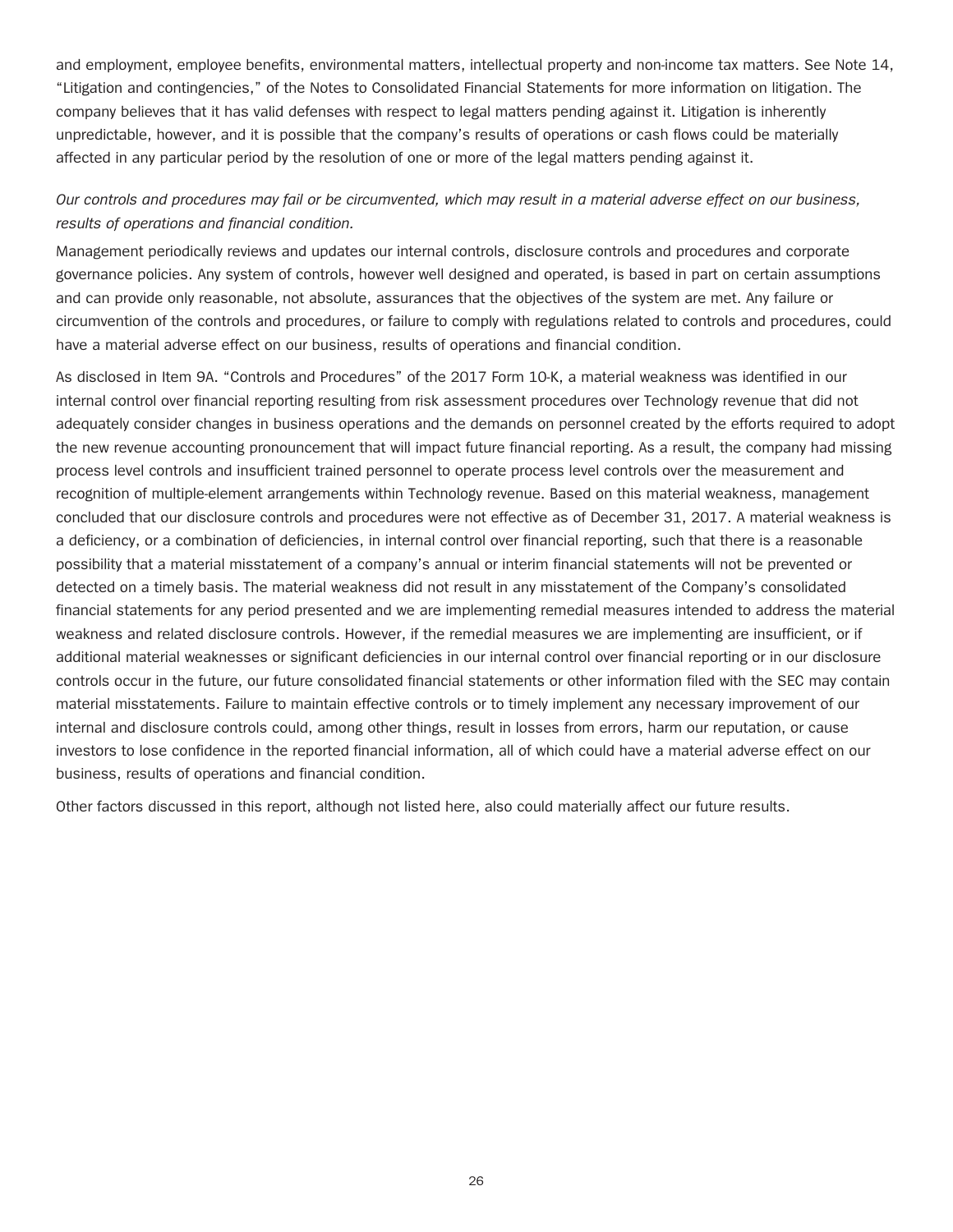# UNISYS CORPORATION **CONSOLIDATED FINANCIAL STATEMENTS**

### **CONSOLIDATED STATEMENTS OF INCOME**

#### **(Millions, except per share data)**

| Year ended December 31,                                         | 2017         | 2016         | 2015         |
|-----------------------------------------------------------------|--------------|--------------|--------------|
| Revenue                                                         |              |              |              |
| Services                                                        | \$2,328.2    | \$2,406.3    | \$2,605.6    |
| Technology                                                      | 413.6        | 414.4        | 409.5        |
|                                                                 | 2,741.8      | 2,820.7      | 3,015.1      |
| Costs and expenses                                              |              |              |              |
| Cost of revenue:                                                |              |              |              |
| Services                                                        | 2,102.1      | 2,092.9      | 2,306.7      |
| Technology                                                      | 161.4        | 169.2        | 167.5        |
|                                                                 | 2,263.5      | 2,262.1      | 2,474.2      |
| Selling, general and administrative expenses                    | 426.5        | 455.6        | 519.6        |
| Research and development expenses                               | 47.2         | 55.4         | 76.4         |
|                                                                 | 2,737.2      | 2,773.1      | 3,070.2      |
| Operating income (loss)                                         | 4.6          | 47.6         | (55.1)       |
| Interest expense                                                | 52.8         | 27.4         | 11.9         |
| Other income (expense), net                                     | (23.9)       | 0.3          | 8.2          |
| Income (loss) before income taxes                               | (72.1)       | 20.5         | (58.8)       |
| (Benefit) provision for income taxes                            | (5.5)        | 57.2         | 44.4         |
| Consolidated net loss                                           | (66.6)       | (36.7)       | (103.2)      |
| Net income (loss) attributable to noncontrolling interests      | (1.3)        | 11.0         | 6.7          |
| Net loss attributable to Unisys Corporation common shareholders | (65.3)<br>\$ | \$<br>(47.7) | \$ (109.9)   |
| Loss per common share attributable to Unisys Corporation        |              |              |              |
| <b>Basic</b>                                                    | \$<br>(1.30) | \$<br>(0.95) | \$<br>(2.20) |
| <b>Diluted</b>                                                  | \$<br>(1.30) | \$<br>(0.95) | \$<br>(2.20) |

*See notes to consolidated financial statements*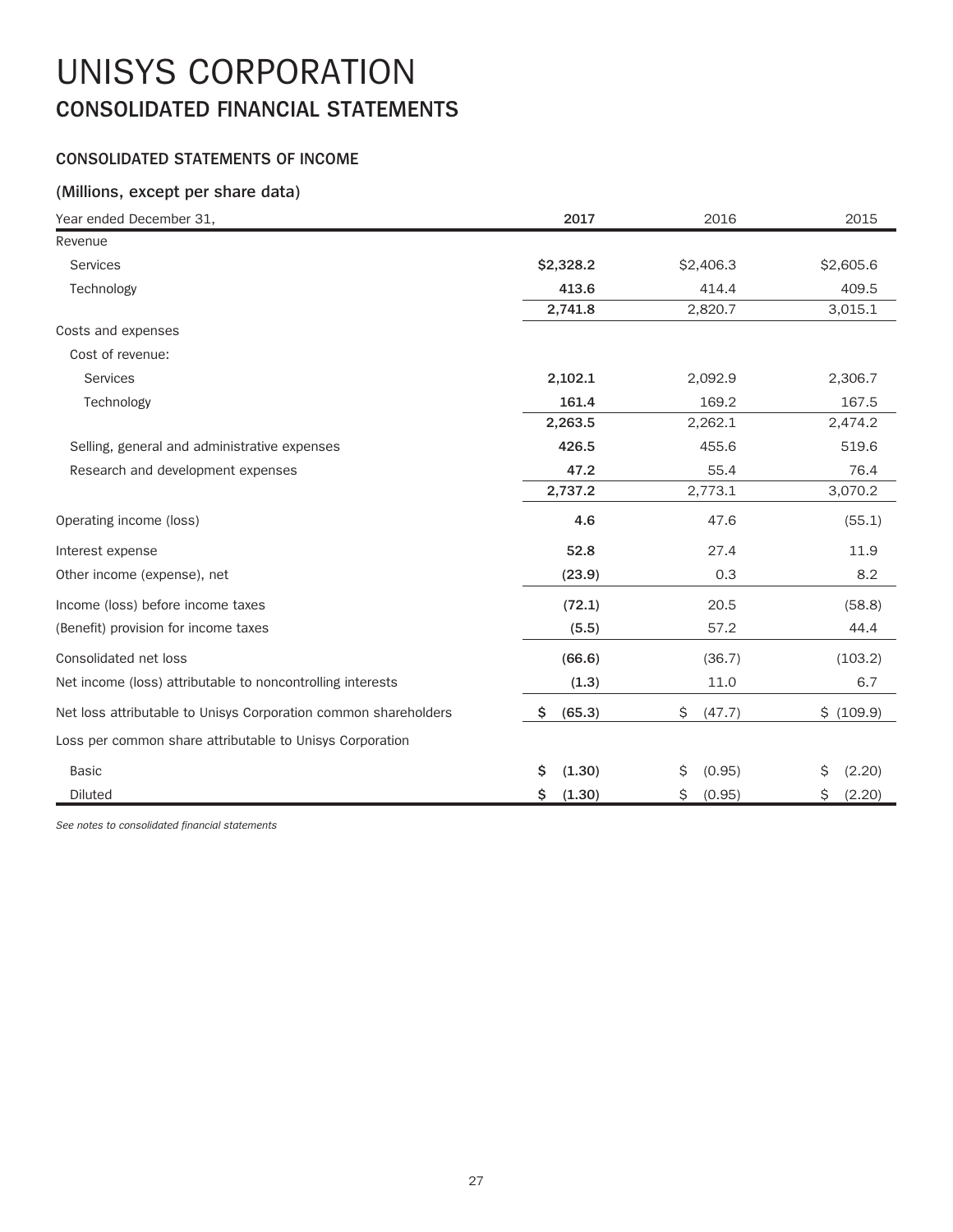# UNISYS CORPORATION **CONSOLIDATED STATEMENTS OF COMPREHENSIVE INCOME**

### **(Millions)**

| Year ended December 31,                                                                          | 2017      | 2016      | 2015      |
|--------------------------------------------------------------------------------------------------|-----------|-----------|-----------|
| Consolidated net loss                                                                            | \$ (66.6) | \$ (36.7) | \$(103.2) |
| Other comprehensive income                                                                       |           |           |           |
| Foreign currency translation                                                                     | 117.8     | (108.4)   | (100.8)   |
| Postretirement adjustments, net of tax of \$18.3 in 2017, \$(13.3) in 2016<br>and \$18.1 in 2015 | 265.1     | (137.6)   | 265.7     |
| Total other comprehensive income (loss)                                                          | 382.9     | (246.0)   | 164.9     |
| Comprehensive income (loss)                                                                      | 316.3     | (282.7)   | 61.7      |
| Comprehensive income (loss) attributable to noncontrolling interests                             | 44.6      | (27.5)    | 3.5       |
| Comprehensive income (loss) attributable to Unisys Corporation                                   | \$271.7   | S(255.2)  | 58.2<br>S |

*See notes to consolidated financial statements*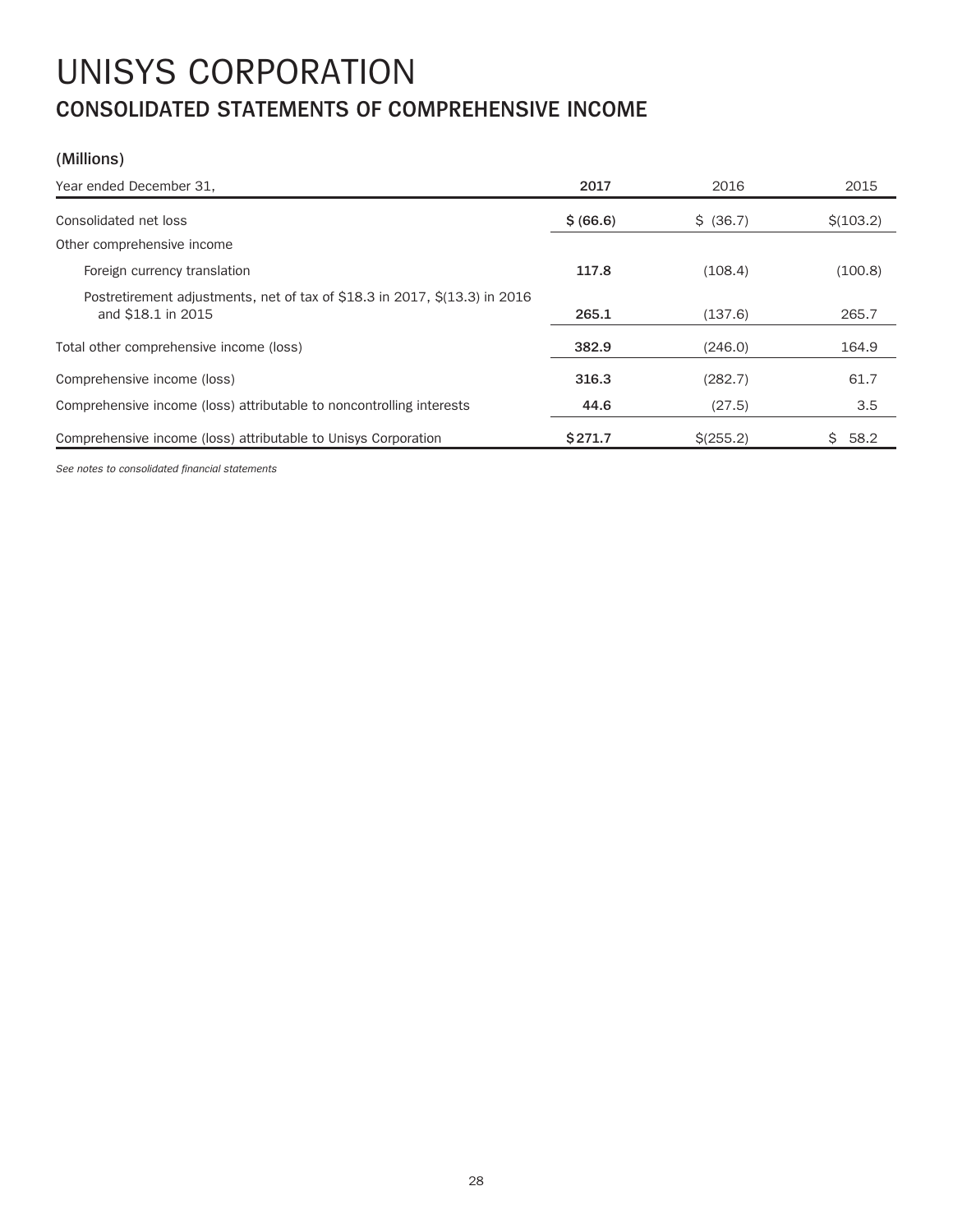# UNISYS CORPORATION **CONSOLIDATED BALANCE SHEETS**

### **(Millions)**

| As of December 31,                                                        |    | 2017             |   | 2016             |
|---------------------------------------------------------------------------|----|------------------|---|------------------|
| Assets                                                                    |    |                  |   |                  |
| Current assets                                                            |    |                  |   |                  |
| Cash and cash equivalents                                                 | Ś  | 733.9            | S | 370.6            |
| Accounts receivable, net                                                  |    | 503.3            |   | 505.8            |
| Inventories:                                                              |    | 13.6             |   | 14.0             |
| Parts and finished equipment<br>Work in process and materials             |    | 12.5             |   | 15.0             |
| Prepaid expenses and other current assets                                 |    | 126.2            |   | 121.9            |
| Total current assets                                                      |    | 1,389.5          |   | 1,027.3          |
| Properties                                                                |    | 898.8            |   | 886.6            |
| Less – Accumulated depreciation and amortization                          |    | 756.3            |   | 741.3            |
| Properties, net                                                           |    | 142.5            |   | 145.3            |
| Outsourcing assets, net                                                   |    | 202.3            |   | 172.5            |
| Marketable software, net                                                  |    | 138.3            |   | 137.0            |
| Prepaid postretirement assets                                             |    | 148.3            |   | 33.3             |
| Deferred income taxes                                                     |    | 119.9            |   | 146.1            |
| Goodwill                                                                  |    | 180.8            |   | 178.6            |
| Restricted cash                                                           |    | 30.2             |   | $30.5*$          |
| Other long-term assets                                                    |    | 190.6            |   | $151.0*$         |
| Total assets                                                              |    | \$2,542.4        |   | \$2,021.6        |
| Liabilities and deficit                                                   |    |                  |   |                  |
| Current liabilities:                                                      |    |                  |   |                  |
| Current maturities of long-term debt                                      | \$ | 10.8             | Ŝ | 106.0            |
| Accounts payable                                                          |    | 241.8            |   | 189.0            |
| Deferred revenue                                                          |    | 327.5            |   | 337.4            |
| Other accrued liabilities                                                 |    | 391.5            |   | 349.2            |
| Total current liabilities                                                 |    | 971.6            |   | 981.6            |
| Long-term debt                                                            |    | 633.9            |   | 194.0            |
| Long-term postretirement liabilities<br>Long-term deferred revenue        |    | 2,004.4<br>159.0 |   | 2,292.6<br>117.6 |
| Other long-term liabilities                                               |    | 100.0            |   | 83.2             |
| Commitments and contingencies                                             |    |                  |   |                  |
| Deficit:                                                                  |    |                  |   |                  |
| Common stock, par value \$.01 per share (150.0 million shares authorized; |    |                  |   |                  |
| 53.4 million shares and 52.8 million shares issued)                       |    | 0.5              |   | 0.5              |
| Accumulated deficit                                                       |    | (1,963.1)        |   | (1,893.4)        |
| Treasury stock, at cost                                                   |    | (102.7)          |   | (100.5)          |
| Paid-in capital                                                           |    | 4,526.4          |   | 4,515.2          |
| Accumulated other comprehensive loss                                      |    | (3, 815.8)       |   | (4, 152.8)       |
| Total Unisys stockholders' deficit                                        |    | (1, 354.7)       |   | (1,631.0)        |
| Noncontrolling interests                                                  |    | 28.2             |   | (16.4)           |
| Total deficit                                                             |    | (1,326.5)        |   | (1,647.4)        |
| Total liabilities and deficit                                             |    | \$2,542.4        |   | \$2,021.6        |

*\*Amounts were changed to conform to the current-year presentation. See Note 5*

*See notes to consolidated financial statements*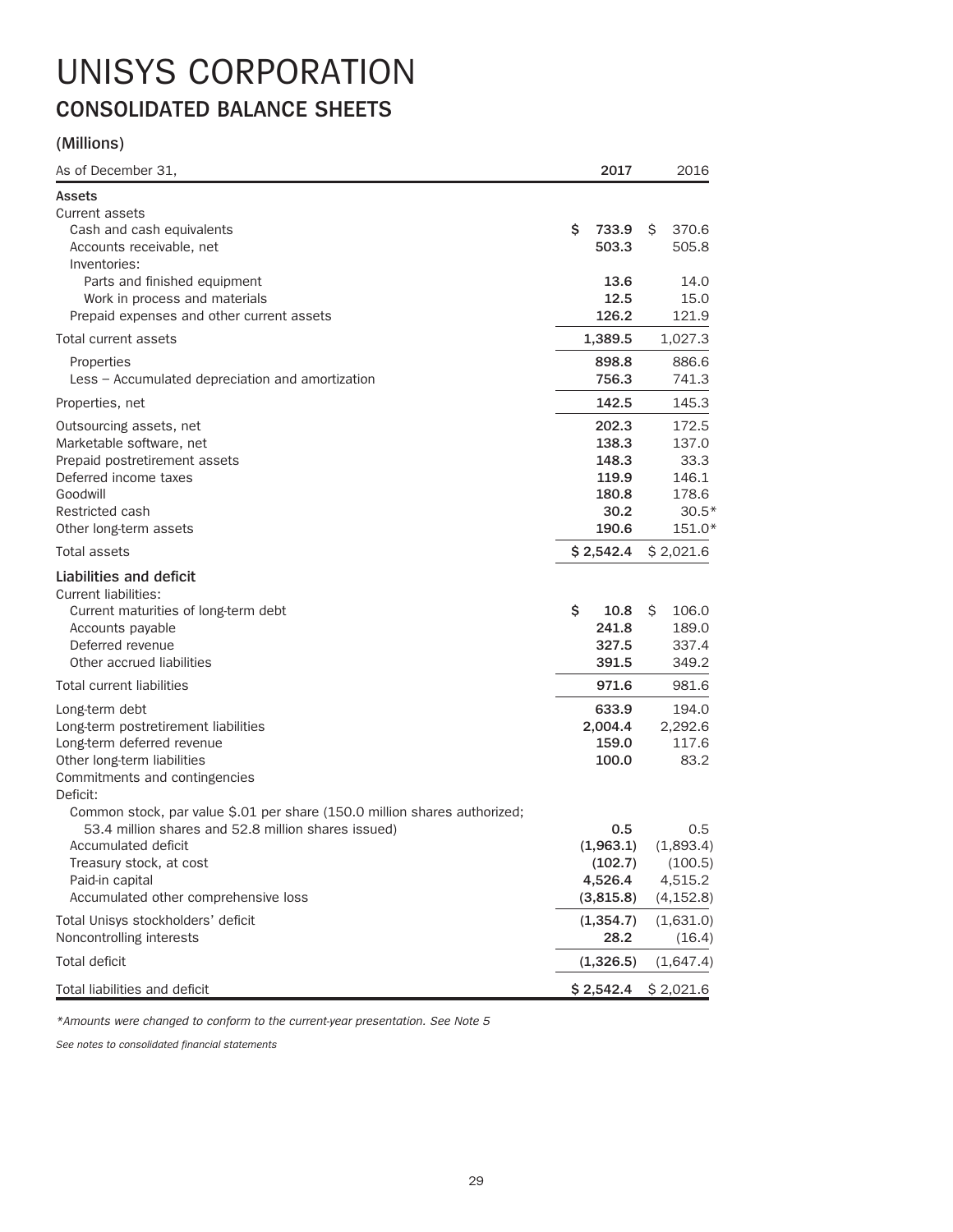# UNISYS CORPORATION **CONSOLIDATED STATEMENTS OF CASH FLOWS**

### **(Millions)**

| Year ended December 31,                                                          | 2017                     | 2016                     | 2015                     |
|----------------------------------------------------------------------------------|--------------------------|--------------------------|--------------------------|
| Cash flows from operating activities                                             |                          |                          |                          |
| Consolidated net loss                                                            | \$<br>(66.6)             | \$<br>(36.7)             | \$<br>(103.2)            |
| Adjustments to reconcile consolidated net loss to net cash                       |                          |                          |                          |
| provided by operating activities:                                                |                          |                          |                          |
| Foreign currency transaction losses                                              | 21.7                     | 0.4                      | 8.4                      |
| Non-cash interest expense                                                        | 9.5                      | 7.0                      |                          |
| Loss on debt extinguishment                                                      | 1.5                      | 4.0                      |                          |
| Employee stock compensation                                                      | 11.2                     | 9.5                      | 9.4                      |
| Depreciation and amortization of properties                                      | 39.7                     | 38.9                     | 57.5                     |
| Depreciation and amortization of outsourcing assets                              | 53.7                     | 51.9                     | 55.7                     |
| Amortization of marketable software                                              | 63.1                     | 64.8                     | 66.9                     |
| Other non-cash operating activities                                              | 3.2                      | 1.9                      | 4.6                      |
| Loss on disposal of capital assets                                               | 5.0                      | 6.2                      | 9.7                      |
| Pension contributions                                                            | (138.4)                  | (132.5)                  | (148.3)                  |
| Pension expense                                                                  | 92.4                     | 82.7                     | 108.7                    |
| Decrease in deferred income taxes, net                                           | 3.4                      | 2.7                      | 1.2                      |
| Changes in operating assets and liabilities:                                     |                          |                          |                          |
| Receivables, net                                                                 | 5.9                      | 87.3                     | (11.5)                   |
| Inventories                                                                      | 4.1                      | 15.3                     | (3.7)                    |
| Other assets                                                                     | (27.5)                   | $16.5*$                  | $18.1*$                  |
| Accounts payable and other accrued liabilities                                   | 48.6                     | $7.5*$                   | $(60.3)*$                |
| Other liabilities                                                                | 35.9                     | (9.2)                    | (7.5)                    |
| Net cash provided by operating activities                                        | 166.4                    | 218.2                    | $5.7*$                   |
| Cash flows from investing activities                                             |                          |                          |                          |
| Proceeds from investments                                                        | 4,717.2                  | 4,455.9                  | 3,831.6                  |
| Purchases of investments                                                         | (4,692.4)                | (4,490.0)                | (3,806.2)                |
| Capital additions of properties                                                  | (25.8)                   | (32.5)                   | (49.6)                   |
| Capital additions of outsourcing assets                                          | (86.3)                   | (51.3)                   | (102.0)                  |
| Investment in marketable software                                                | (64.4)                   | (63.3)                   | (62.1)                   |
| Other                                                                            | (0.8)                    | $(0.9)^*$                | $7.0*$                   |
| Net cash used for investing activities                                           | (152.5)                  | $(182.1)^*$              | $(181.3)^*$              |
|                                                                                  |                          |                          |                          |
| Cash flows from financing activities                                             |                          |                          |                          |
| Proceeds from issuance of long-term debt                                         | 452.9                    | 213.5                    | 31.8                     |
| Payments for capped call transactions                                            |                          | (27.3)                   | $\overline{\phantom{0}}$ |
| Issuance costs relating to long-term debt                                        | (12.1)                   | (7.3)                    |                          |
| Payments of long-term debt                                                       | (107.5)                  | (129.8)                  | (10.4)                   |
| Proceeds from exercise of stock options                                          |                          | $\overline{\phantom{0}}$ | 3.7                      |
| Net (payments) proceeds from short-term borrowings                               | $\overline{\phantom{0}}$ | (65.8)                   | 65.8                     |
| Financing fees<br>Other                                                          | (1.1)<br>(2.3)           | $(0.4)^*$                | (0.3)<br>$(0.8)$ *       |
| Net cash provided by (used for) financing activities                             | 329.9                    | $(17.1)^*$               | 89.8*                    |
|                                                                                  |                          |                          |                          |
| Effect of exchange rate changes on cash, cash equivalents and<br>restricted cash | 19.2                     | $(14.7)^*$               | $(47.6)^*$               |
| Increase (decrease) in cash, cash equivalents and restricted cash                | 363.0                    | $4.3*$                   | $(133.4)^*$              |
| Cash, cash equivalents and restricted cash, beginning of year                    | 401.1                    | 396.8*                   | $530.2*$                 |
| Cash, cash equivalents and restricted cash, end of year                          | 764.1<br>\$              | $401.1*$<br>\$           | 396.8*<br>S              |

*\*Amounts were changed to conform to the current-year presentation. See Note 5*

*See notes to consolidated financial statements.*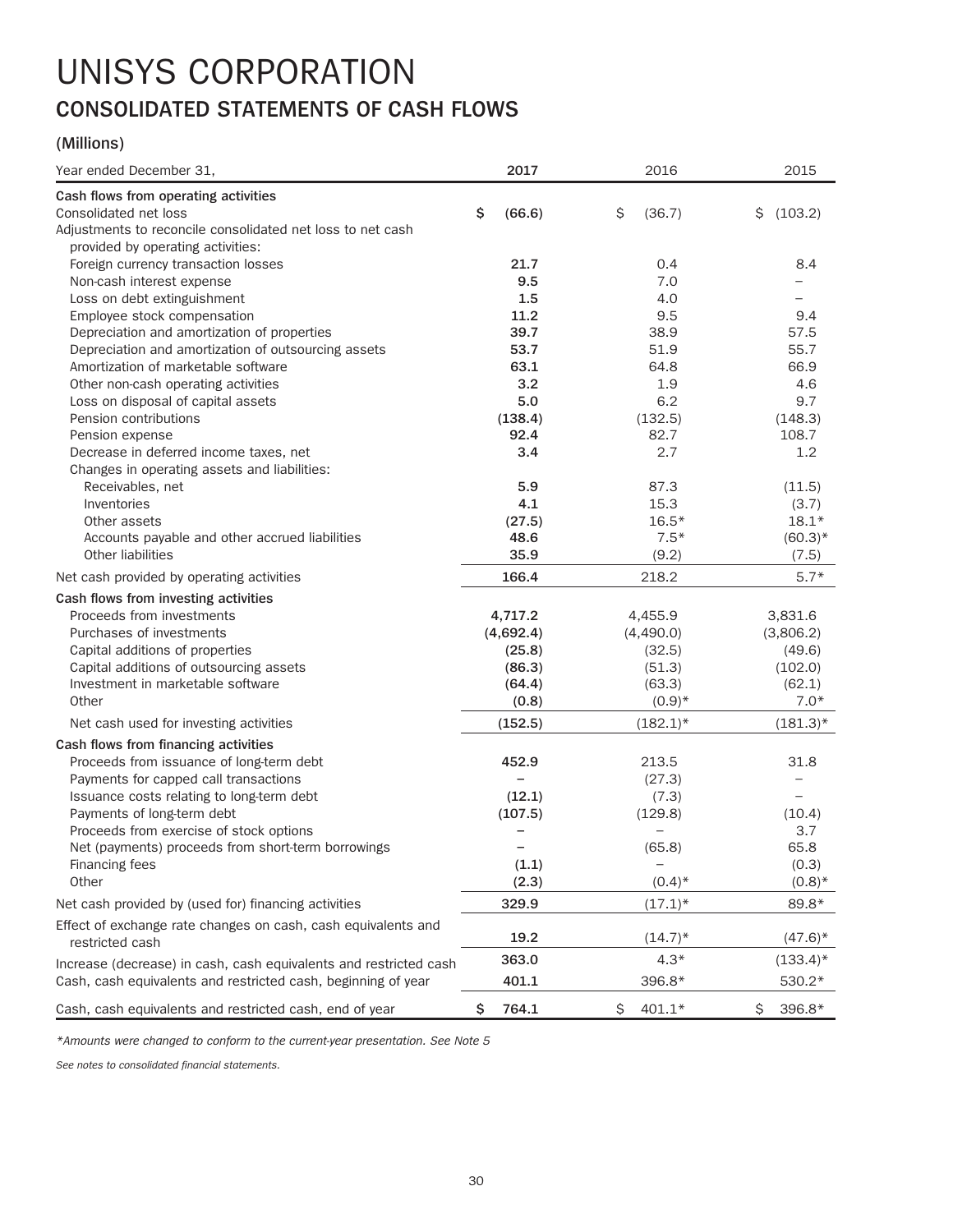# UNISYS CORPORATION **CONSOLIDATED STATEMENTS OF DEFICIT**

### **(Millions)**

|                                                |         |                                |                              |                             | Unisys Corporation           |                    |                                                         |                                     |
|------------------------------------------------|---------|--------------------------------|------------------------------|-----------------------------|------------------------------|--------------------|---------------------------------------------------------|-------------------------------------|
|                                                | Total   | Total<br>Unisys<br>Corporation | Common<br>Stock Par<br>Value | Accumu-<br>lated<br>Deficit | Treasury<br>Stock At<br>Cost | Paid-in<br>Capital | Accumu-<br>lated<br>Other<br>Compre-<br>hensive<br>Loss | Non-controlling<br><b>Interests</b> |
| Balance at December 31, 2014                   |         | \$(1,452.4) \$(1,460.0)        | \$0.5                        | \$(1,735.8)                 | \$ (99.6)                    | \$4,488.3          | \$(4,113.4)                                             | \$<br>7.6                           |
| Consolidated net income (loss)                 | (103.2) | (109.9)                        |                              | (109.9)                     |                              |                    |                                                         | 6.7                                 |
| Stock-based compensation                       | 12.1    | 12.1                           |                              |                             | (0.5)                        | 12.6               |                                                         |                                     |
| Translation adjustments                        | (100.8) | (96.0)                         |                              |                             |                              |                    | (96.0)                                                  | (4.8)                               |
| Postretirement plans                           | 265.7   | 264.1                          |                              |                             |                              |                    | 264.1                                                   | $1.6\,$                             |
| Balance at December 31, 2015                   |         | \$(1,378.6) \$(1,389.7)        | \$0.5                        | \$(1,845.7)                 | \$(100.1)                    | \$4,500.9          | $$$ (3,945.3)                                           | \$11.1                              |
| Consolidated net income (loss)                 | (36.7)  | (47.7)                         |                              | (47.7)                      |                              |                    |                                                         | 11.0                                |
| Stock-based compensation                       | 8.8     | 8.8                            |                              |                             | (0.4)                        | 9.2                |                                                         |                                     |
| Discount on debt issuance                      | 33.6    | 33.6                           |                              |                             |                              | 33.6               |                                                         |                                     |
| Capped call on debt issuance                   | (27.3)  | (27.3)                         |                              |                             |                              | (27.3)             |                                                         |                                     |
| Expenses of convertible notes                  | (1.2)   | (1.2)                          |                              |                             |                              | (1.2)              |                                                         |                                     |
| Translation adjustments                        | (108.4) | (93.3)                         |                              |                             |                              |                    | (93.3)                                                  | (15.1)                              |
| Postretirement plans                           | (137.6) | (114.2)                        |                              |                             |                              |                    | (114.2)                                                 | (23.4)                              |
| Balance at December 31, 2016                   |         | \$(1,647.4) \$(1,631.0)        | \$0.5                        | \$(1,893.4)                 | \$(100.5)                    | \$4,515.2          | \$(4,152.8)                                             | \$(16.4)                            |
| Cumulative effect adjustment - ASU No. 2016-16 | (4.4)   | (4.4)                          |                              | (4.4)                       |                              |                    |                                                         |                                     |
| Consolidated net loss                          | (66.6)  | (65.3)                         |                              | (65.3)                      |                              |                    |                                                         | (1.3)                               |
| Stock-based compensation                       | 9.0     | 9.0                            |                              |                             | (2.2)                        | 11.2               |                                                         |                                     |
| Translation adjustments                        | 117.8   | 110.1                          |                              |                             |                              |                    | 110.1                                                   | 7.7                                 |
| Postretirement plans                           | 265.1   | 226.9                          |                              |                             |                              |                    | 226.9                                                   | 38.2                                |
| Balance at December 31, 2017                   |         | $\$(1,326.5) \$(1,354.7)$      | \$0.5                        | \$(1,963.1)                 | \$(102.7)                    | \$4,526.4          | $$$ (3,815.8)                                           | \$28.2                              |

*See notes to consolidated financial statements.*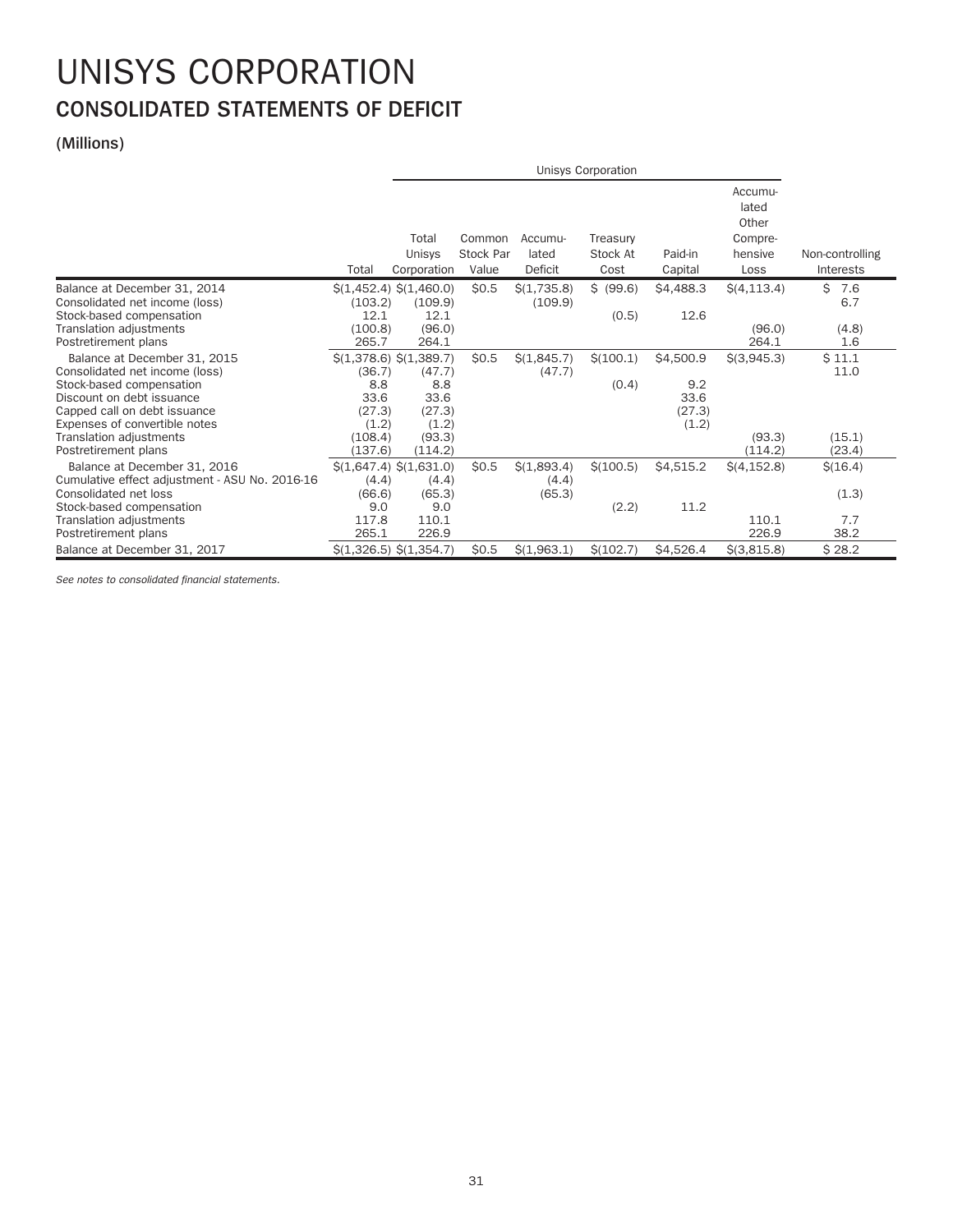# UNISYS CORPORATION **NOTES TO CONSOLIDATED FINANCIAL STATEMENTS**

#### **(Dollars in millions, except share and per share amounts)**

#### **Note 1 – Summary of significant accounting policies**

**Principles of consolidation** The consolidated financial statements include the accounts of all majority-owned subsidiaries.

**Use of estimates** The preparation of financial statements in conformity with U.S. generally accepted accounting principles requires management to make estimates and assumptions about future events. These estimates and assumptions affect the amounts of assets and liabilities reported, disclosures about contingent assets and liabilities and the reported amounts of revenue and expenses. Such estimates include the valuation of accounts receivable, inventories, outsourcing assets, marketable software, goodwill and other long-lived assets, legal contingencies, indemnifications, assumptions used in the measurement of progress toward completion for systems integration projects, income taxes and retirement and other postemployment benefits, among others. These estimates and assumptions are based on management's best estimates and judgment. Management evaluates its estimates and assumptions on an ongoing basis using historical experience and other factors, including the current economic environment, which management believes to be reasonable under the circumstances. Management adjusts such estimates and assumptions when facts and circumstances dictate. As future events and their effects cannot be determined with precision, actual results could differ significantly from these estimates. Changes in those estimates resulting from continuing changes in the economic environment will be reflected in the financial statements in future periods.

**Cash and Cash equivalents** Cash and cash equivalents consists of cash on hand, short-term investments purchased with a maturity of three months or less and certificates of deposit which may be withdrawn at any time at the discretion of the company without penalty.

Cash and cash equivalents subject to contractual restrictions and not readily available are classified as restricted cash. Restricted cash primarily consists of cash the company is contractually obligated to maintain in accordance with the terms of its U.K. business process outsourcing joint venture agreement.

The following table provides a reconciliation of cash and cash equivalents and restricted cash reported within the consolidated balance sheets to the total of the amounts shown in the consolidated statements of cash flows.

| As of December 31,                                                                                  | 2017            | 2016 |
|-----------------------------------------------------------------------------------------------------|-----------------|------|
| Cash and cash equivalents                                                                           | \$733.9 \$370.6 |      |
| Restricted cash                                                                                     | 30.2            | 30.5 |
| Total cash, cash equivalents and restricted cash shown in the consolidated statements of cash flows | \$764.1 \$401.1 |      |

**Inventories** Inventories are valued at the lower of cost and net realizable value. Cost is determined on the first-in, first-out method.

**Properties** Properties are carried at cost and are depreciated over the estimated lives of such assets using the straight-line method. The estimated lives used, in years, are as follows: buildings,  $20 - 50$ ; machinery and office equipment,  $4 - 7$ ; rental equipment, 4; and internal-use software,  $3 - 10$ .

**Advertising costs** All advertising costs are expensed as incurred. The amount charged to expense during 2017, 2016 and 2015 was \$1.6 million, \$2.7 million and \$4.9 million, respectively.

**Shipping and handling** Costs related to shipping and handling are included in cost of revenue.

**Goodwill** Goodwill arising from the acquisition of an entity represents the excess of the cost of acquisition over the fair value of the acquired identifiable assets, liabilities and contingent liabilities of the entity recognized at the date of acquisition. Goodwill is initially recognized as an asset and is subsequently measured at cost less any accumulated impairment losses. Goodwill is held in the currency of the acquired entity and revalued to the closing rate at each balance sheet date.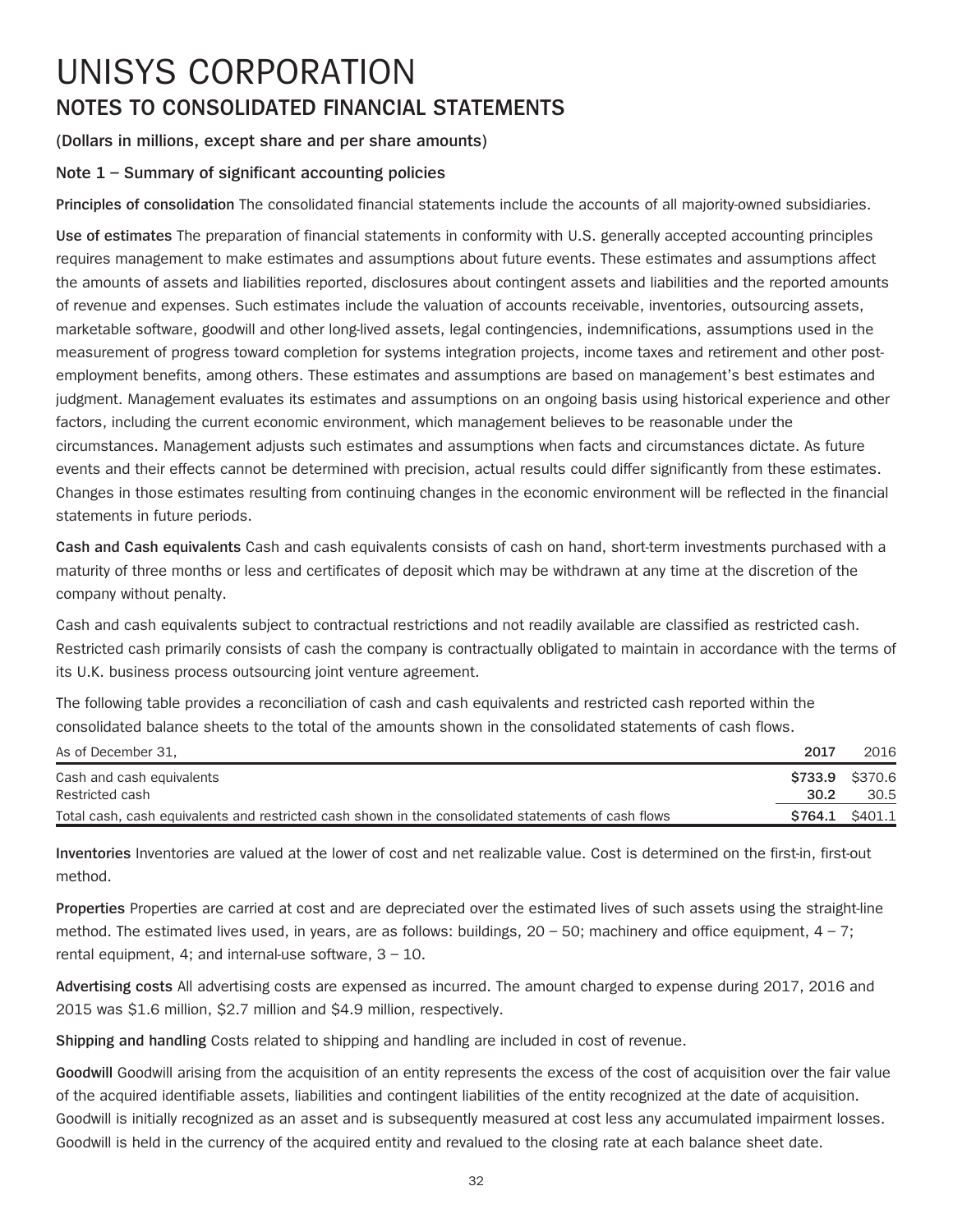The company tests goodwill for impairment annually in the fourth quarter using data as of September 30th of that year, as well as whenever there are events or changes in circumstances (triggering events) that would more likely than not reduce the fair value of one or more reporting units below its respective carrying amount. The company compares the fair value of each of its reporting units to their respective carrying value. If the carrying value exceeds fair value, an impairment charge is recognized for the difference. Impaired goodwill is written down to its fair value through a charge to the consolidated statement of income in the period the impairment is identified.

We estimate the fair value of each reporting unit using a combination of the income approach and market approach.

The income approach incorporates the use of a discounted cash flow method in which the estimated future cash flows and terminal values for each reporting unit are discounted to present value. Cash flow projections are based on management's estimates of economic and market conditions, which drive key assumptions of revenue growth rates, operating margins, capital expenditures and working capital requirements. The discount rate in turn is based on various market factors and specific risk characteristics of each reporting unit.

The market approach estimates fair value by applying performance metric multiples to the reporting unit's prior and expected operating performance. The multiples are derived from comparable publicly traded companies with similar operating and investment characteristics as the reporting unit.

If the fair value of the reporting unit derived using the income approach is significantly different from the fair value estimate using the market approach, the company reevaluates its assumptions used in the two models. When considering the weighting between the market approach and income approach, we gave more weighting to the income approach. The higher weighting assigned to the income approach took into consideration that the guideline companies used in the market approach generally represent larger diversified companies relative to the reporting units and may have different long term growth prospects, among other factors.

In order to assess the reasonableness of the calculated reporting unit fair values, the company also compares the sum of the reporting units' fair values to its market capitalization (per share stock price multiplied by shares outstanding) and calculates an implied control premium (the excess of the sum of the reporting units' fair values over the market capitalization).

Estimating the fair value of reporting units requires the use of estimates and significant judgments that are based on a number of factors including actual operating results. It is reasonably possible that the judgments and estimates described above could change in future periods.

**Revenue recognition** Revenue is recognized when persuasive evidence of an arrangement exists, delivery has occurred or services have been rendered, the fee is fixed or determinable, and collectability is probable.

Revenue from hardware sales with standard payment terms is recognized upon the passage of title and the transfer of risk of loss. Outside the United States, the company recognizes revenue even if it retains a form of title to products delivered to customers, provided the sole purpose is to enable the company to recover the products in the event of customer payment default and the arrangement does not prohibit the customer's use of the product in the ordinary course of business.

Revenue from software licenses with standard payment terms is recognized at the inception of the initial license term and upon execution of an extension to the license term.

The company also enters into multiple-element arrangements, which may include any combination of software, hardware, or services. For example, a client may purchase an enterprise server that includes operating system software. In addition, the arrangement may include post-contract support for the software and a contract for post-warranty maintenance for service of the hardware. These arrangements consist of multiple deliverables, with software and hardware delivered in one reporting period and the software support and hardware maintenance services delivered across multiple reporting periods. In another example, the company may provide desktop managed services to a client on a long term multiple year basis and periodically sell software and hardware products to the client. The services are provided on a continuous basis across multiple reporting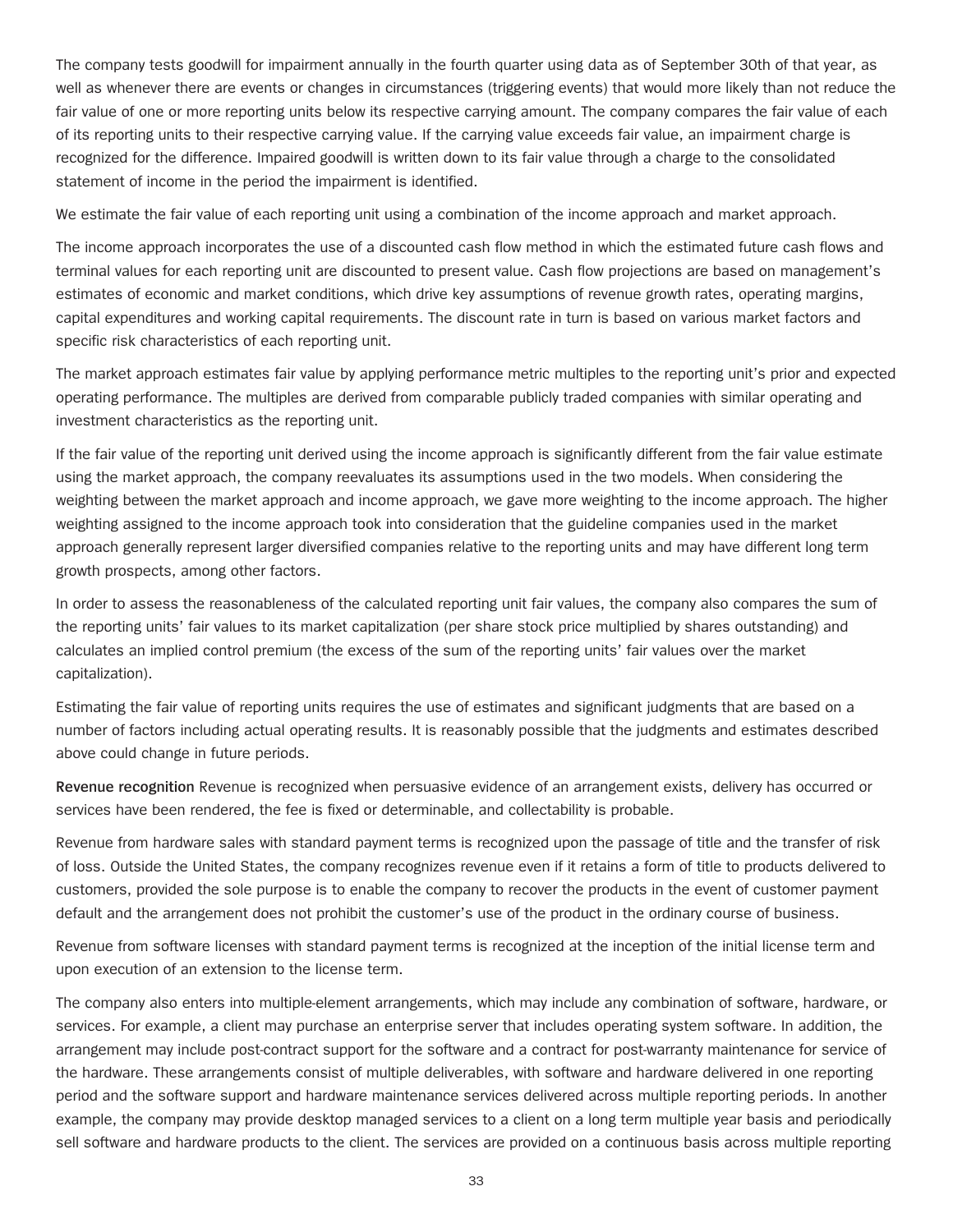periods and the software and hardware products are delivered in one reporting period. To the extent that a deliverable in a multiple-deliverable arrangement is subject to specific guidance, that deliverable is accounted for in accordance with such specific guidance. Examples of such arrangements may include leased hardware which is subject to specific leasing guidance or software which is subject to specific software revenue recognition guidance.

In these transactions, the company allocates the total revenue to be earned under the arrangement among the various elements based on a selling price hierarchy. The selling price for a deliverable is based on its vendor specific objective evidence ("VSOE") if available, third party evidence ("TPE") if VSOE is not available, or the best estimated selling price ("ESP") if neither VSOE nor TPE is available. VSOE of selling price is based upon the normal pricing and discounting practices for those services and products when sold separately. TPE of selling price is based on evaluating largely similar and interchangeable competitor products or services in standalone sales to similarly situated customers. ESP is established considering factors such as margin objectives, discounts off of list prices, market conditions, competition and other factors. ESP represents the price at which the company would transact for the deliverable if it were sold by the company regularly on a standalone basis.

As mentioned above, some of the company's multiple-element arrangements may include leased hardware which is subject to specific leasing guidance. Revenue under these arrangements is allocated considering the relative selling prices of the lease and non-lease elements. Lease deliverables include hardware, financing, maintenance and other executory costs, while non-lease deliverables generally consist of services other than maintenance. The determination of the amount of revenue allocated to the lease deliverables begins by allocating revenue to maintenance and other executory costs plus a profit thereon. These elements are generally recognized over the term of the lease. The remaining amounts are allocated to the hardware and financing elements. The amount allocated to hardware is recognized as revenue monthly over the term of the lease for those leases which are classified as operating leases and at the inception of the lease term for those leases which are classified as sales-type leases. The amount of finance income attributable to sales-type leases is recognized on the accrual basis using the effective interest method.

For multiple-element arrangements that involve the licensing, selling or leasing of software, for software and software-related elements, the allocation of revenue is based on VSOE. There may be cases in which there is VSOE of fair value of the undelivered elements but no such evidence for the delivered elements. In these cases, the residual method is used to allocate the arrangement consideration. Under the residual method, the amount of consideration allocated to the delivered elements equals the total arrangement consideration less the aggregate VSOE of fair value of the undelivered elements.

For multiple-element arrangements that include services or products that (a) do not include the licensing, selling or leasing of software, or (b) contain software that is incidental to the services or products as a whole or (c) contain software components that are sold, licensed or leased with tangible products when the software components and non-software components (i.e., the software and hardware) of the tangible product function together to deliver the tangible product's essential functionality (e.g., sales of the company's enterprise-class servers including software and hardware), or some combination of the above, the allocation of revenue is based on the relative selling prices of each of the deliverables in the arrangement based on the selling price hierarchy, discussed above.

For multiple-element arrangements that include both software and non-software deliverables, the company allocates arrangement consideration to the software group and to the non-software group based on the relative selling prices of the deliverables in the arrangement based on the selling price hierarchy discussed above. For the software group, arrangement consideration is further allocated using VSOE as described above.

The company recognizes revenue on delivered elements only if: (a) any undelivered services or products are not essential to the functionality of the delivered services or products, (b) the company has an enforceable claim to receive the amount due in the event it does not deliver the undelivered services or products, (c) there is evidence of the selling price for each undelivered service or product, and (d) the revenue recognition criteria otherwise have been met for the delivered elements. Otherwise, revenue on delivered elements is recognized as the undelivered elements are delivered. The company evaluates each deliverable in an arrangement to determine whether it represents a separate unit of accounting. A delivered element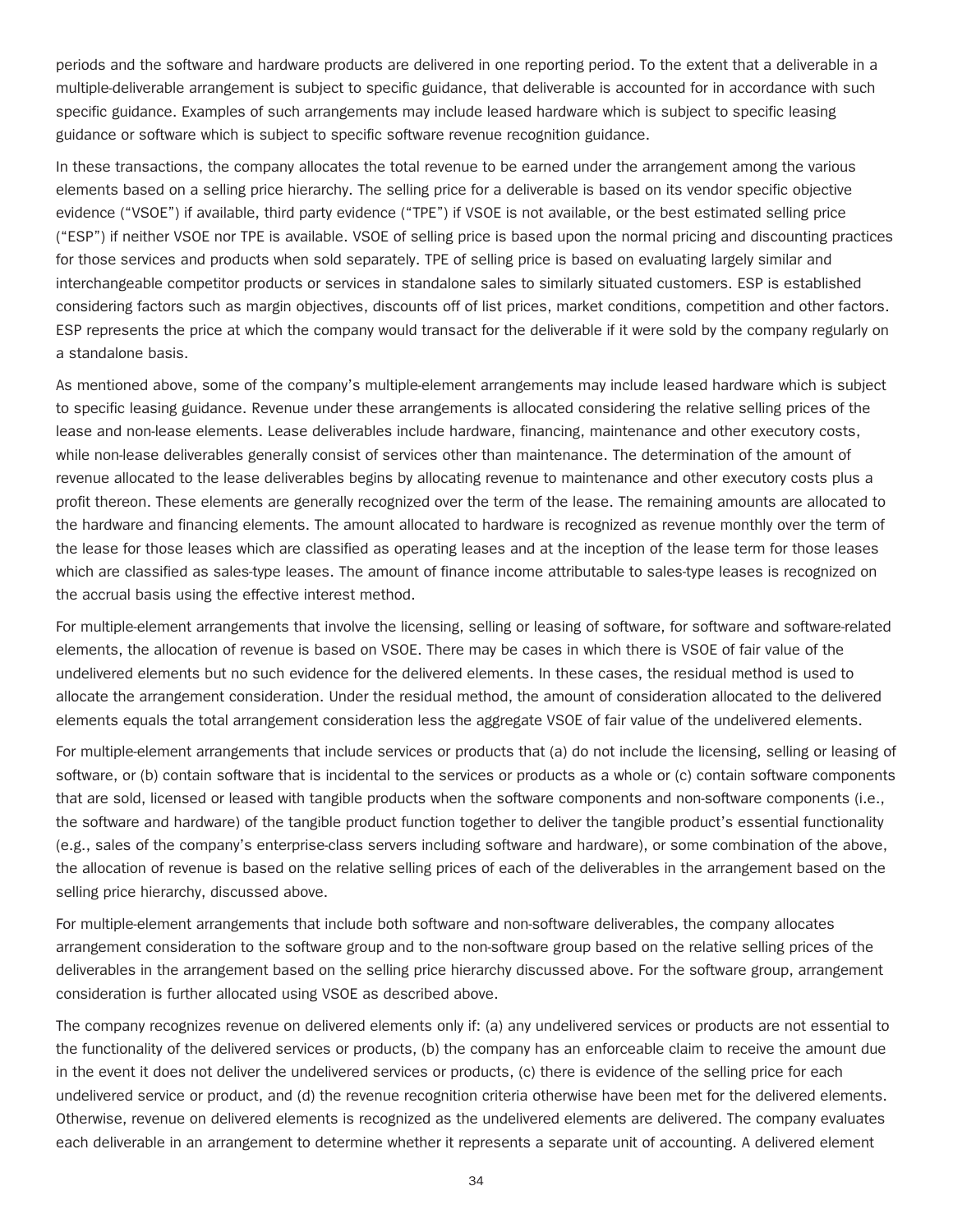constitutes a separate unit of accounting when it has standalone value and there is no customer-negotiated refund or return right for the delivered elements. If these criteria are not met, the deliverable is combined with the undelivered elements and the allocation of the arrangement consideration and revenue recognition are determined for the combined unit as a single unit.

Revenue from hardware sales and software licenses with extended payment terms is recognized as payments from customers become due (assuming that all other conditions for revenue recognition have been satisfied).

Revenue for operating leases is recognized on a monthly basis over the term of the lease and for sales-type leases at the inception of the lease term.

Revenue from equipment and software maintenance and post-contract support is recognized on a straight-line basis as earned over the terms of the respective contracts. Cost related to such contracts is recognized as incurred.

Revenue and profit under systems integration contracts are recognized either on the percentage-of-completion method of accounting using the cost-to-cost method, or when services have been performed, depending on the nature of the project. For contracts accounted for on the percentage-of-completion basis, revenue and profit recognized in any given accounting period are based on estimates of total projected contract costs. The estimates are continually reevaluated and revised, when necessary, throughout the life of a contract. Any adjustments to revenue and profit resulting from changes in estimates are accounted for in the period of the change in estimate. When estimates indicate that a loss will be incurred on a contract upon completion, a provision for the expected loss is recorded in the period in which the loss becomes evident.

Revenue from time and materials service contracts and outsourcing contracts is recognized as the services are provided using either an objective measure of output or on a straight-line basis over the term of the contract.

**Income taxes** Income taxes are based on income before taxes for financial reporting purposes and reflect a current tax liability for the estimated taxes payable in the current-year tax returns and changes in deferred taxes. Deferred tax assets or liabilities are determined based on differences between financial reporting and tax bases of assets and liabilities and are measured using enacted tax laws and rates. A valuation allowance is provided on deferred tax assets if it is determined that it is more likely than not that the asset will not be realized. The company recognizes penalties and interest accrued related to income tax liabilities in provision for income taxes in its consolidated statements of income.

The Tax Cuts & Jobs Act ("TCJA") was enacted by the U.S. on December 22, 2017 and introduced a tax on "global intangible low-taxed income" ("GILTI") effective in 2018. The company will treat GILTI as a period cost when included in U.S. taxable income.

**Marketable software** The cost of development of computer software to be sold or leased, incurred subsequent to establishment of technological feasibility, is capitalized and amortized to cost of sales over the estimated revenue-producing lives of the products, which is generally not in excess of three years following product release. The company performs quarterly reviews to ensure that unamortized costs remain recoverable from future revenue.

**Internal-use software** The company capitalizes certain internal and external costs incurred to acquire or create internal-use software, principally related to software coding, designing system interfaces, and installation and testing of the software. These costs are amortized in accordance with the fixed asset policy described above.

**Outsourcing assets** Costs on outsourcing contracts are generally expensed as incurred. However, certain costs incurred upon initiation of an outsourcing contract (principally initial customer setup) are deferred and expensed over the initial contract life. Fixed assets and software used in connection with outsourcing contracts are capitalized and depreciated over the shorter of the initial contract life or in accordance with the fixed asset policy described above.

Recoverability of outsourcing assets is subject to various business risks. Quarterly, the company compares the carrying value of the outsourcing assets with the undiscounted future cash flows expected to be generated by the outsourcing assets to determine if there is impairment. If impaired, the outsourcing assets are reduced to an estimated fair value on a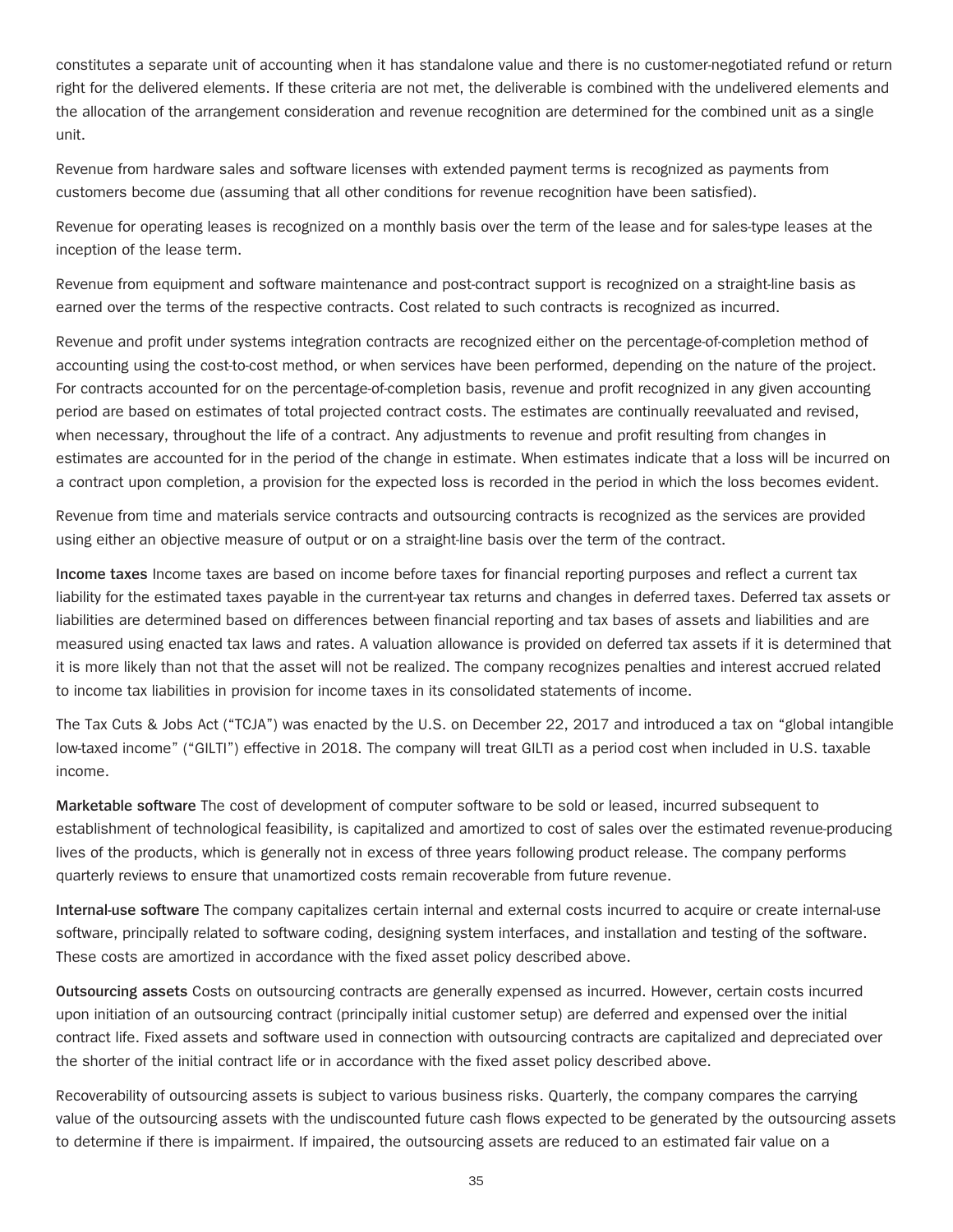discounted cash flow basis. The company prepares its cash flow estimates based on assumptions that it believes to be reasonable but are also inherently uncertain. Actual future cash flows could differ from these estimates.

**Translation of foreign currency** The local currency is the functional currency for most of the company's international subsidiaries, and as such, assets and liabilities are translated into U.S. dollars at year-end exchange rates. Income and expense items are translated at average exchange rates during the year. Translation adjustments resulting from changes in exchange rates are reported in other comprehensive income (loss). Exchange gains and losses on intercompany balances are reported in other income (expense), net.

For those international subsidiaries operating in highly inflationary economies, the U.S. dollar is the functional currency, and as such, nonmonetary assets and liabilities are translated at historical exchange rates, and monetary assets and liabilities are translated at current exchange rates. Exchange gains and losses arising from translation are included in other income (expense), net.

**Stock-based compensation plans** Stock-based compensation represents the cost related to stock-based awards granted to employees and directors. The company recognizes compensation expense for the fair value of stock options, which have graded vesting, on a straight-line basis over the requisite service period. The company estimates the fair value of stock options using a Black-Scholes valuation model. The expense is recorded in selling, general and administrative expenses.

**Retirement benefits** Accounting rules covering defined benefit pension plans and other postretirement benefits require that amounts recognized in financial statements be determined on an actuarial basis. A significant element in determining the company's retirement benefits expense or income is the expected long-term rate of return on plan assets. This expected return is an assumption as to the average rate of earnings expected on the funds invested or to be invested to provide for the benefits included in the projected pension benefit obligation. The company applies this assumed long-term rate of return to a calculated value of plan assets, which recognizes changes in the fair value of plan assets in a systematic manner over four years. This produces the expected return on plan assets that is included in retirement benefits expense or income. The difference between this expected return and the actual return on plan assets is deferred. The net deferral of past asset losses or gains affects the calculated value of plan assets and, ultimately, future retirement benefits expense or income.

At December 31 of each year, the company determines the fair value of its retirement benefits plan assets as well as the discount rate to be used to calculate the present value of plan liabilities. The discount rate is an estimate of the interest rate at which the retirement benefits could be effectively settled. In estimating the discount rate, the company looks to rates of return on high-quality, fixed-income investments currently available and expected to be available during the period to maturity of the retirement benefits. The company uses a portfolio of fixed-income securities, which receive at least the second-highest rating given by a recognized ratings agency.

**Fair value measurements** Fair value is defined as the price that would be received to sell an asset or paid to transfer a liability in an orderly transaction between market participants at the measurement date. When determining fair value measurements for assets and liabilities required to be recorded at fair value, the company assumes that the transaction is an orderly transaction that assumes exposure to the market for a period before the measurement date to allow for marketing activities that are usual and customary for transactions involving such assets or liabilities; it is not a forced transaction (for example, a forced liquidation or distress sale). The fair value hierarchy has three levels of inputs that may be used to measure fair value: Level 1 – Quoted prices (unadjusted) in active markets for identical assets or liabilities that the company can access at the measurement date; Level 2 – Inputs other than quoted prices within Level 1 that are observable for the asset or liability, either directly or indirectly; and Level 3 – Unobservable inputs for the asset or liability. The company has applied fair value measurements to its long-term debt (see note 9), derivatives (see note 12) and to its postretirement plan assets (see note 16).

**Noncontrolling interest** The company owns a fifty-one percent interest in Intelligent Processing Solutions Ltd. ("iPSL"), a U.K. business process outsourcing joint venture. The remaining interests, which are reflected as a noncontrolling interest in the company's financial statements, are owned by three financial institutions for which iPSL performs services.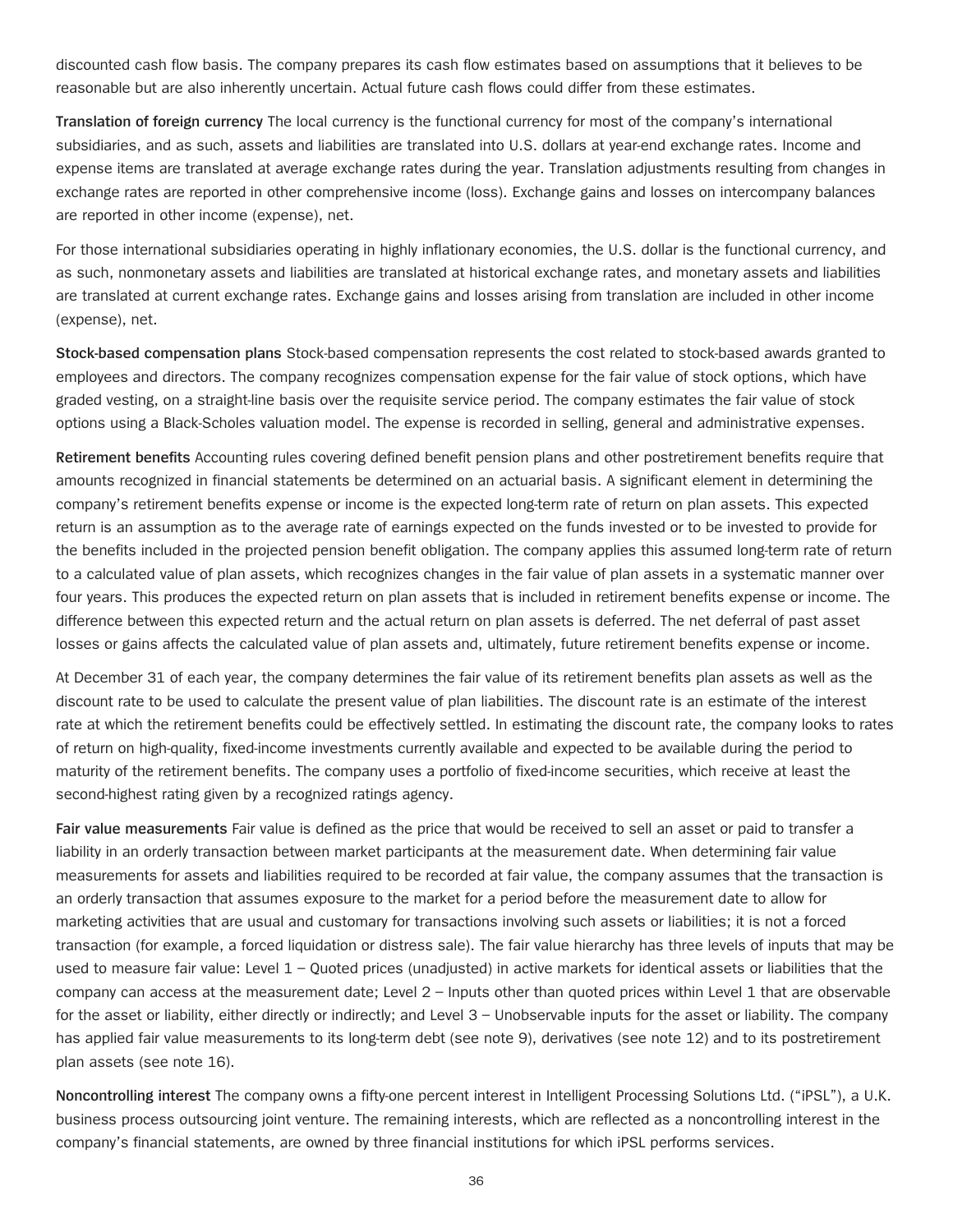#### **Note 2 – Earnings per common share**

The following table shows how the loss per common share attributable to Unisys Corporation was computed for the three years ended December 31, 2017 (shares in thousands).

Year ended December 31, **2017** 2016 2015

| TCAL CHUCU DCCCHIDCLOI.                                                                                                | <u>___</u>        | ∠∪⊥∪                              | ∠∪⊥∪      |
|------------------------------------------------------------------------------------------------------------------------|-------------------|-----------------------------------|-----------|
| Basic earnings (loss) per common share computation:<br>Net loss attributable to Unisys Corporation common shareholders | S.                | $(65.3)$ \$ $(47.7)$ \$ $(109.9)$ |           |
|                                                                                                                        |                   |                                   |           |
| Weighted average shares                                                                                                | 50,409            | 50,060                            | 49,905    |
| Basic loss per common share                                                                                            | S.                | $(1.30)$ \$ $(0.95)$ \$ $(2.20)$  |           |
| Diluted earnings (loss) per common share computation:                                                                  |                   |                                   |           |
| Net loss attributable to Unisys Corporation for diluted earnings per share                                             |                   | $$$ (65.3) $$$ (47.7) $$$ (109.9) |           |
| Weighted average shares                                                                                                | 50,409            | 50,060                            | 49.905    |
| Diluted loss per common share                                                                                          | $(1.30)$ \$<br>S. | (0.95)                            | \$ (2.20) |
| Anti-dilutive weighted-average stock options and restricted stock units <sup>(a)</sup>                                 | 2.206             | 3,553                             | 2.915     |
| Anti-dilutive weighted-average common shares issuable upon conversion of the 5.50% convertible senior                  |                   |                                   |           |
| $notes^{(a)}$                                                                                                          | 21,868            | 17.230                            |           |

Amounts represent shares excluded from the computation of diluted earnings per share, as their effect, if included, would have been anti-dilutive for the periods presented.

#### **Note 3 – Cost reduction actions**

In 2015, the company initiated a restructuring plan in connection with organizational initiatives to create a more competitive cost structure and rebalance the company's global skill set. The company recognized charges and other costs of \$347.4 million through 2017 in connection with this plan, principally related to a reduction in employees.

During 2015, the company recognized charges of \$118.5 million in connection with this plan, principally related to a reduction in employees. The charges related to work-force reductions were \$78.8 million and were comprised of: (a) a charge of \$27.9 million for 700 employees in the U.S. and (b) a charge of \$50.9 million for 782 employees outside the U.S. In addition, the company recorded charges of \$39.7 million comprised of \$20.2 million for asset impairments and \$19.5 million for other expenses related to the cost reduction effort. The charges were recorded in the following statement of income classifications: cost of revenue - services, \$52.3 million; cost of revenue - technology, \$0.3 million; selling, general and administrative expenses, \$53.5 million; and research and development expenses, \$12.4 million.

During 2016, the company recognized charges of \$82.1 million in connection with this plan, principally related to a reduction in employees. The charges related to work-force reductions were \$62.6 million, principally related to severance costs, and were comprised of: (a) a charge of \$8.3 million for 351 employees and \$(1.3) million for changes in estimates in the U.S. and (b) a charge of \$58.6 million for 1,048 employees and \$(3.0) million for changes in estimates outside the U.S. In addition, the company recorded charges of \$19.5 million comprised of \$1.4 million for idle leased facilities costs, \$4.1 million for contract amendment and termination costs, \$13.3 million for professional fees and other expenses related to the cost reduction effort and \$0.7 million for net asset sales and write-offs. The charges were recorded in the following statement of income classifications: cost of revenue - services, \$42.4 million; selling, general and administrative expenses, \$38.0 million; and research and development expenses, \$1.7 million.

During 2017, the company recognized charges of \$146.8 million in connection with this plan. The charges related to workforce reductions were \$117.9 million, principally related to severance costs, and were comprised of: (a) a charge of \$9.4 million for 542 employees and \$(1.3) million for changes in estimates in the U.S. and (b) a charge of \$109.4 million for 2,274 employees, \$8.2 million for additional benefits provided in 2017 and \$(7.8) million for changes in estimates outside the U.S. In addition, the company recorded charges of \$28.9 million comprised of \$4.7 million for idle leased facilities costs, \$5.4 million for contract amendment and termination costs, \$5.2 million for professional fees and other expenses related to the cost reduction effort, \$1.8 million for net asset sales and write-offs and \$11.8 million for net foreign currency losses related to exiting foreign countries. The charges were recorded in the following statement of income classifications: cost of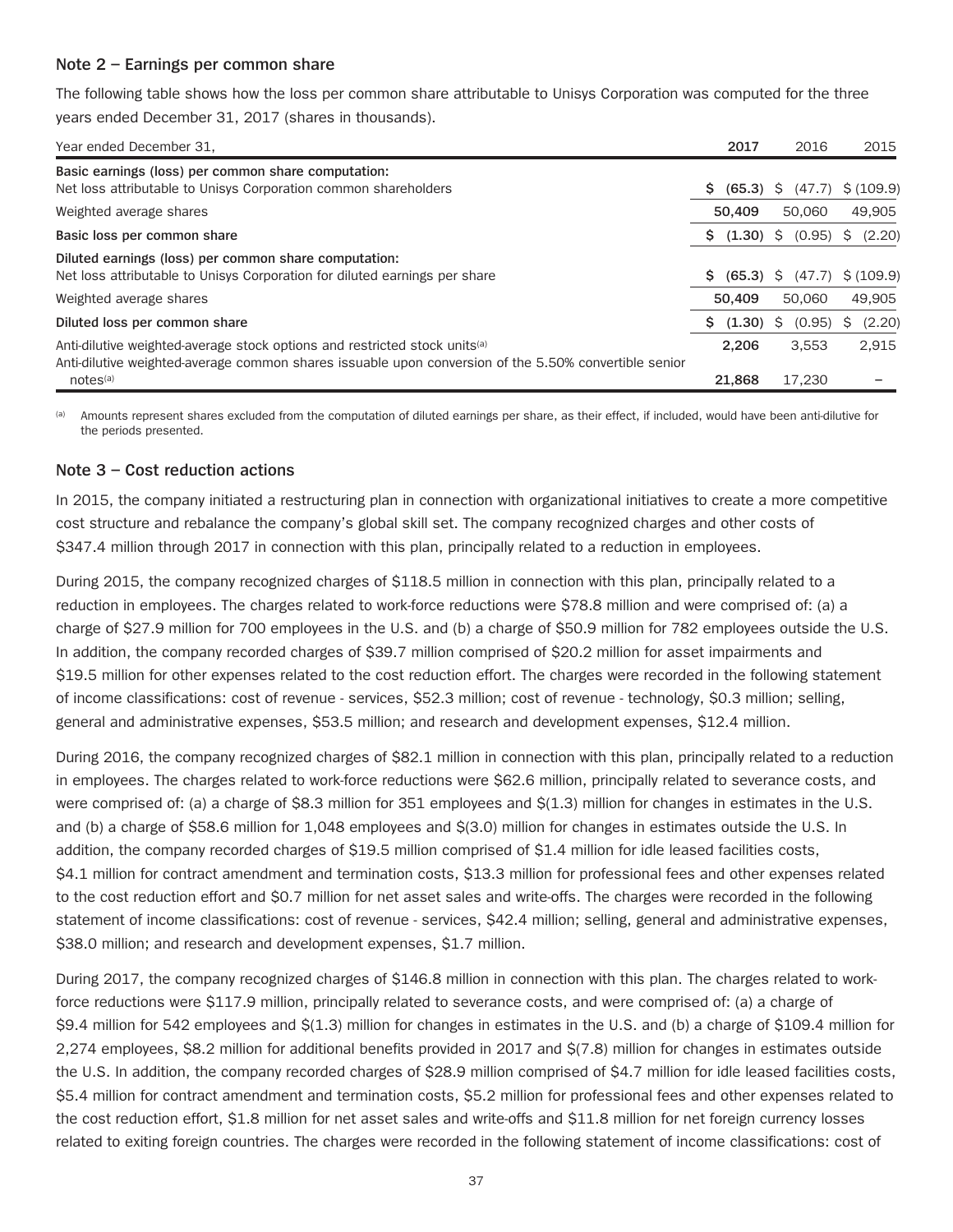revenue - services, \$99.6 million; cost of revenue - technology, \$0.4 million; selling, general and administrative expenses, \$33.6 million; and research and development expenses, \$1.4 million; and other income (expense), net, \$11.8 million.

Liabilities and expected future payments related to these costs are as follows:

|                                                                                                                             |                                          |                                   | Work-Force<br>Reductions                 | Idle Leased<br><b>Facilities</b>  |
|-----------------------------------------------------------------------------------------------------------------------------|------------------------------------------|-----------------------------------|------------------------------------------|-----------------------------------|
|                                                                                                                             | Total                                    | U.S.                              | International                            | Costs                             |
| Charges for work-force reductions<br>Payments<br>Translation adjustments                                                    | \$78.8<br>(45.3)<br>(0.5)                | \$27.9<br>(23.7)                  | \$50.9<br>(21.6)<br>(0.5)                | $S-$                              |
| Balance at December 31, 2015<br><b>Additional Provisions</b><br>Payments<br>Changes in estimates<br>Translation adjustments | 33.0<br>68.3<br>(59.3)<br>(4.3)<br>(1.1) | 4.2<br>8.3<br>(9.4)<br>(1.3)<br>- | 28.8<br>58.6<br>(49.9)<br>(3.0)<br>(1.1) | 1.4                               |
| Balance at December 31, 2016<br><b>Additional Provisions</b><br>Payments<br>Changes in estimates<br>Translation adjustments | 36.6<br>131.2<br>(49.3)<br>(8.6)<br>7.9  | 1.8<br>9.4<br>(6.0)<br>(1.3)<br>- | 33.4<br>117.6<br>(41.3)<br>(7.8)<br>7.7  | 1.4<br>4.2<br>(2.0)<br>0.5<br>0.2 |
| Balance at December 31, 2017                                                                                                | \$117.8                                  | Ŝ<br>3.9                          | \$109.6                                  | \$4.3                             |
| Expected future payments on balance at December 31, 2017 In 2018<br>Beyond 2018                                             | \$87.7<br>30.1                           | 3.9<br>S                          | \$82.0<br>27.6                           | \$1.8<br>2.5                      |

#### **Note 4 – Goodwill**

During the fourth quarter of 2017, the company performed its annual impairment test of goodwill for all of our reporting units. The fair values of each of the reporting units exceeded their carrying values; therefore, no goodwill impairment was required.

At December 31, 2017, the amount of goodwill allocated to reporting units with negative net assets was as follows: Business Process Outsourcing Services, \$10.8.

Changes in the carrying amount of goodwill by segment for the years ended December 31, 2017 and 2016 were as follows:

|                              | Total   | Services     | Technology |
|------------------------------|---------|--------------|------------|
| Balance at December 31, 2015 | \$177.4 | <b>S68.7</b> | \$108.7    |
| Translation adjustments      | 1.2     | 1.2          |            |
| Balance at December 31, 2016 | 178.6   | 69.9         | 108.7      |
| Translation adjustments      | 2.2     | 2.2          |            |
| Balance at December 31, 2017 | \$180.8 | <b>S72.1</b> | \$108.7    |

#### **Note 5 – Recent accounting pronouncements and accounting changes**

#### **Accounting Pronouncements Adopted**

Effective January 1, 2017, the company adopted Accounting Standards Update ("ASU") No. 2017-04 *Intangibles —Goodwill and Other (Topic 350): Simplifying the Test for Goodwill Impairment* issued by the Financial Accounting Standards Board ("FASB") which simplifies how an entity is required to test goodwill for impairment by eliminating Step 2 from the goodwill impairment test. Step 2 measures a goodwill impairment loss by comparing the implied fair value of a reporting unit's goodwill with the carrying amount of that goodwill. Under the amended guidance, an entity will perform its annual or interim goodwill impairment test by comparing the fair value of a reporting unit with its carrying amount. An impairment charge will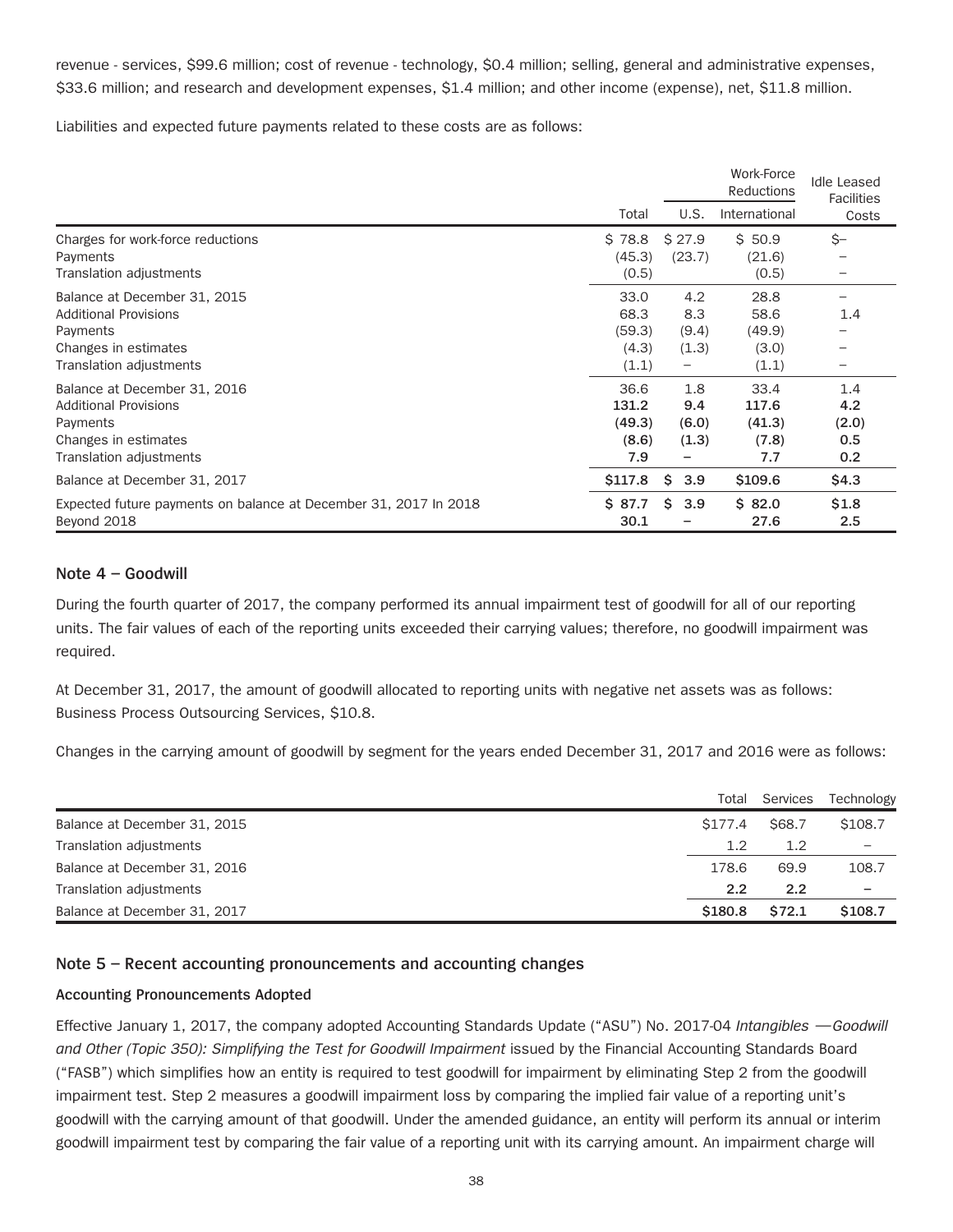be recognized for the amount by which the carrying amount exceeds the reporting unit's fair value. Adoption of this new guidance had no impact on the company's consolidated results of operations and financial position.

Effective January 1, 2017, the company adopted ASU No. 2016-18 *Statement of Cash Flows (Topic 230) - Restricted Cash* issued by the FASB which requires companies to include amounts generally described as restricted cash or restricted cash equivalents with cash and cash equivalents when reconciling the beginning-of-period and end-of-period total amounts shown on the statement of cash flows. The new guidance has been applied on retrospective basis whereby prior-period financial statements have been adjusted to reflect the application of the new guidance, as required by the FASB. Amounts reclassified in the consolidated statements of cash flows for the years ended December 31, 2016 and 2015 are as follows:

| Year ended December 31,                                                       | 2016  | 2015            |
|-------------------------------------------------------------------------------|-------|-----------------|
| Cash flows from operating activities                                          |       |                 |
| Other assets                                                                  |       | \$(1.9) \$2.6\$ |
| Cash flows from investing activities                                          |       |                 |
| Other                                                                         | 1.6   | (2.3)           |
| Effect of exchange rate changes on cash, cash equivalents and restricted cash | (0.8) | (4.6)           |
| Cash, cash equivalents and restricted cash, beginning of year                 | 31.6  | 35.9            |
| Cash, cash equivalents and restricted cash, end of year                       | 30.5  | 31.6            |

Effective January 1, 2017, the company adopted ASU No. 2016-16 *Income Taxes (Topic 740): Intra-Entity Transfers of Assets Other Than Inventory* issued by the FASB which allows the recognition of deferred income taxes for an intra-entity asset transfer, other than inventory, when the transfer occurs. Historically, recognition of the income tax consequence was not recognized until the asset was sold to an outside party. The new guidance has been applied on a modified retrospective basis through a cumulative-effect adjustment directly to accumulated deficit. At January 1, 2017, the adjustment to accumulated deficit was an increase of \$4.4 million.

Effective January 1, 2017, the company adopted ASU No. 2016-15 *Statement of Cash Flows (Topic 230): Classification of Certain Cash Receipts and Cash Payments (a consensus of the Emerging Issues Task Force)*, issued by the FASB which clarifies the treatment of several cash flow categories. In addition, the guidance also clarifies that when cash receipts and cash payments have aspects of more than one class of cash flows and cannot be separated, classification will depend on the predominant source or use. The company previously reported premium payments on and proceeds from the settlement of corporate-owned life insurance policies as cash flows from operating activities in the company's consolidated statement of cash flows. Under the new guidance, these amounts were reclassified to investing activities. The new guidance has been applied on a retrospective basis whereby prior-period financial statements have been adjusted to reflect the application of the new guidance, as required by the FASB. For the years ended December 31, 2016 and 2015, \$1.5 million and \$1.1 million, respectively, were reclassified from "other assets" in operating activities to "other" in investing activities in the company's consolidated statements of cash flows.

Effective January 1, 2017, the company adopted ASU No. 2016-09 *Compensation—Stock Compensation (Topic 718): Improvements to Employee Share-Based Payment Accounting*, issued by the FASB, which changes certain aspects of accounting for share-based payments to employees. The new guidance requires all income tax effects of awards to be recognized in the income statement when the awards vest or are settled. It also allows an employer to repurchase more of an employee's shares than it can today for tax withholding purposes without triggering liability accounting and to make a policy election to account for forfeitures as they occur. Additionally, the standard requires all tax-related cash flows resulting from share-based payments to be reported as operating activities on the consolidated statement of cash flows, and any cash payments made to taxing authorities on an employee's behalf as financing activities, which the company previously reported as operating activities. The new guidance has been applied on a retrospective basis whereby prior-period financial statements have been adjusted to reflect the application of the new guidance, as required by the FASB. For the years ended December 31, 2016 and 2015, \$0.4 million and \$0.8 million, respectively, were reclassified from "accounts payable and other accrued liabilities" in operating activities to "other" in financing activities in the company's consolidated statements of cash flows.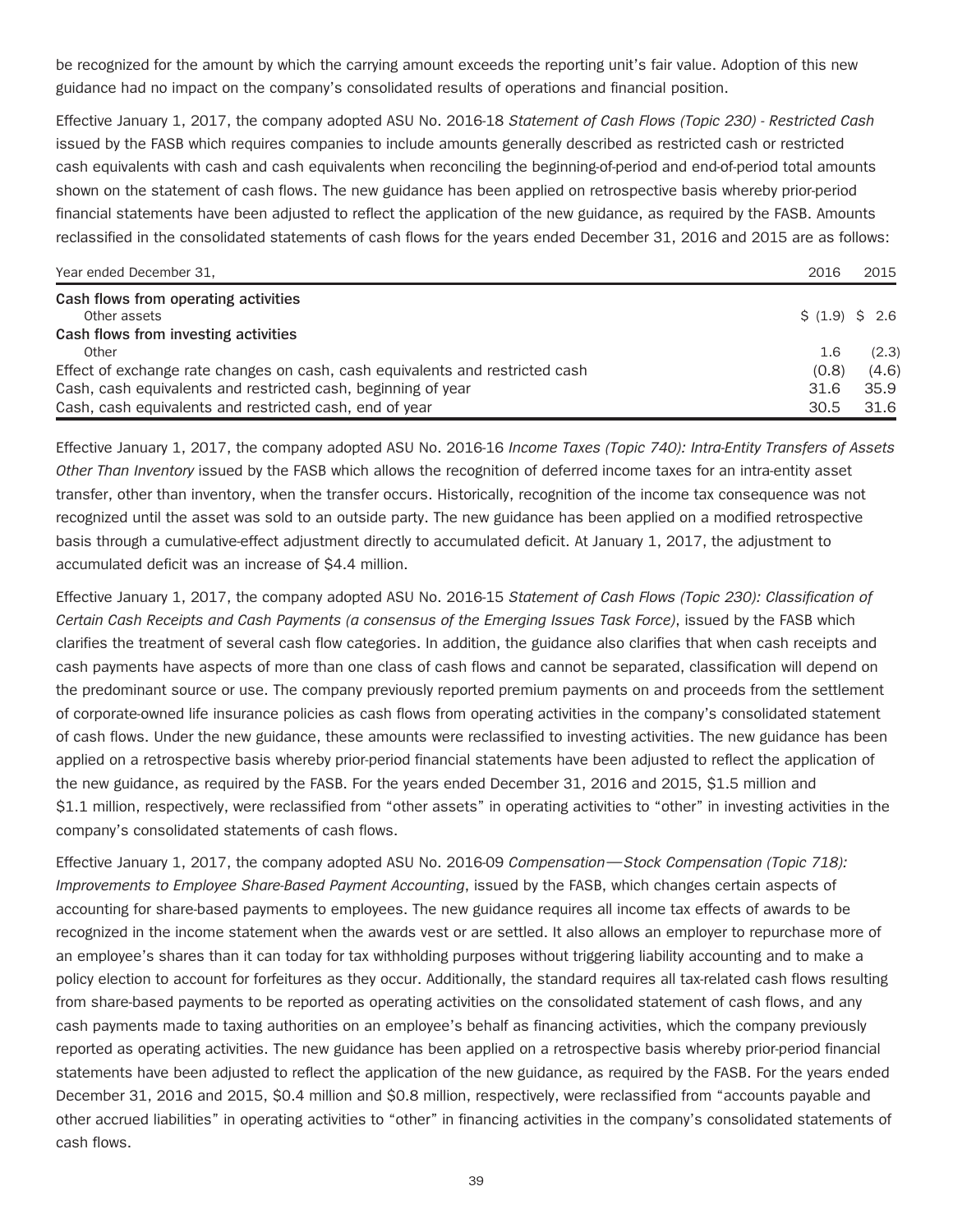#### **Accounting Pronouncements Not Yet Adopted**

In March 2017, the FASB issued ASU No. 2017-07 *Compensation—Retirement Benefits (Topic 715): Improving the Presentation of Net Periodic Pension Cost and Net Periodic Postretirement Benefit Cost*, which requires employers to present the service cost component of net periodic benefit cost in the same income statement line item(s) as other employee compensation costs arising from services rendered during the period. Only the service cost component will be eligible for capitalization in assets. The other components of net periodic benefit cost will be presented separately from the line items that include service cost and outside the subtotal of operating income. This update is effective for annual periods beginning after December 15, 2017, which for the company is January 1, 2018. Adoption of this new guidance will result in the reclassification of net periodic benefit cost, other than service costs (\$92.5 million and \$81.6 million for the years ended December 31, 2017 and 2016, respectively), from operating income to non-operating income. There will be no overall impact on the company's consolidated financial position.

In June 2016, the FASB issued ASU No. 2016-13 *Financial Instruments—Credit Losses (Topic 326): Measurement of Credit Losses on Financial Instruments*, which introduces a new model for recognizing credit losses on financial instruments based on an estimate of current expected losses. This includes trade and other receivables, loans and other financial instruments. This update is effective for annual periods beginning after December 15, 2019, with earlier adoption permitted. The company is currently assessing when it will choose to adopt, and is currently evaluating the impact of the adoption on its consolidated financial statements.

In February 2016, the FASB issued ASU No. 2016-02 *Leases (Topic 842)*, which is intended to improve financial reporting about leasing transactions. The ASU requires organizations that lease assets, referred to as lessees, to recognize on the balance sheet the assets and liabilities for the rights and obligations created by those leases. The standard requires disclosures to help investors and other financial statement users better understand the amount, timing and uncertainty of cash flows arising from leases. The standard is effective for annual reporting periods beginning after December 15, 2018, with earlier adoption permitted. The company will adopt the new guidance on January 1, 2019, and is currently evaluating the impact of the adoption on its consolidated results of operations and financial position.

In May 2014, the FASB issued ASU No. 2014-09 *Revenue from Contracts with Customers (Topic 606)*, which establishes principles that an entity shall apply to report useful information to users of financial statements about the nature, amount, timing and uncertainty of revenue and cash flows from a contract with a customer. The standard, and its various amendments, is effective for annual reporting periods beginning after December 15, 2017, which for the company is January 1, 2018. The standard allows for either "full retrospective" adoption, meaning the standard is applied to all periods presented, or "modified retrospective" adoption, meaning the standard is applied only to the most current period presented in the financial statements. The new standard would require the company to recognize revenue for certain transactions, including extended payment term software licenses and short-term software licenses, sooner than the current rules would allow and require the company to recognize software license extensions and renewals (the most significant impact upon adoption), later than the current rules would allow. The standard also requires significantly expanded disclosure requirements. The company will adopt the standard on January 1, 2018 using the modified retrospective method. The company does not believe there will be a material impact to its consolidated financial position upon adoption.

#### **Note 6 – Accounts receivable**

Accounts receivable consist principally of trade accounts receivable from customers and are generally unsecured and due within 30 to 90 days. Credit losses relating to these receivables consistently have been within management's expectations. Expected credit losses are recorded as an allowance for doubtful accounts in the consolidated balance sheets. Estimates of expected credit losses are based primarily on the aging of the accounts receivable balances. The company records a specific reserve for individual accounts when it becomes aware of a customer's inability to meet its financial obligations, such as in the case of bankruptcy filings or deterioration in the customer's operating results or financial position. The collection policies and procedures of the company vary by credit class and prior payment history of customers.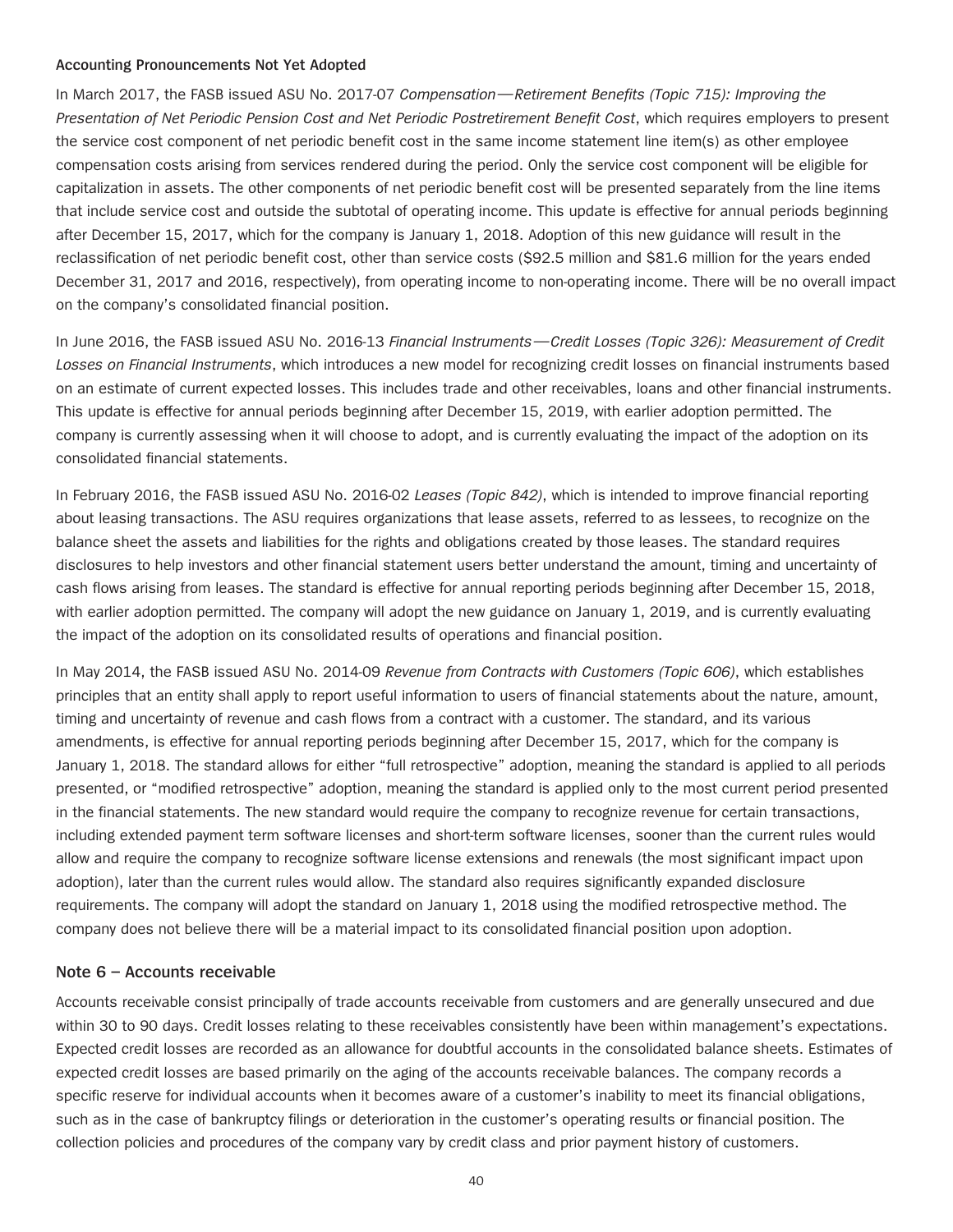Revenue recognized in excess of billings on services contracts, or unbilled accounts receivable, was \$109.4 million and \$98.0 million at December 31, 2017 and 2016, respectively.

As of December 31, 2017, receivables under sales-type leases before the allowance for unearned income were collectible as follows:

| <b>TEGI</b> |         |
|-------------|---------|
| 2018        | \$45.5  |
| 2019        | 25.8    |
| 2020        | 16.3    |
| 2021        | 10.8    |
| 2022        | 9.7     |
| Thereafter  | 19.1    |
| Total       | \$127.2 |

Unearned income, which is deducted from accounts receivable, was \$12.5 million and \$7.0 million at December 31, 2017 and 2016, respectively. The allowance for doubtful accounts, which is reported as a deduction from accounts receivable, was \$22.0 million and \$22.8 million at December 31, 2017 and 2016, respectively. The provision for doubtful accounts, which is reported in selling, general and administrative expenses in the consolidated statements of income, was expense of \$3.1 million, \$2.2 million and \$3.0 million, in 2017, 2016 and 2015, respectively.

#### **Note 7 – Income taxes**

 $\frac{1}{2}$ 

Following is the total income (loss) before income taxes and the provision for income taxes for the three years ended December 31, 2017.

| Year ended December 31,                                                              | 2017                        | 2016  | 2015                                    |
|--------------------------------------------------------------------------------------|-----------------------------|-------|-----------------------------------------|
| Income (loss) before income taxes<br>United States<br>Foreign                        | 80.6                        | 108.8 | $\$(152.7) \$ (88.3) \$(130.6)$<br>71.8 |
| Total income (loss) before income taxes                                              | $$$ (72.1) $$$ 20.5         |       | \$ (58.8)                               |
| Provision for income taxes<br>Current<br>United States<br>Foreign<br>State and local | \$ (42.8) \$ 6.7 \$<br>33.9 | 47.7  | 1.0<br>42.2<br>0.3                      |
| Total                                                                                | (8.9)                       | 54.4  | 43.5                                    |
| Deferred<br>Foreign                                                                  | 3.4                         | 2.8   | 0.9                                     |
| Total (benefit) provision for income taxes                                           | $$$ (5.5) $$$ 57.2          |       | Ŝ.<br>44.4                              |

Following is a reconciliation of the (benefit) provision for income taxes at the United States statutory tax rate to the provision for income taxes as reported:

| Year ended December 31,                                                 | 2017              | 2016      | 2015     |
|-------------------------------------------------------------------------|-------------------|-----------|----------|
| United States statutory income tax provision (benefit)                  | \$(25.2)          | Ŝ.<br>7.2 | \$(20.6) |
| Income and losses for which no provision or benefit has been recognized | 70.3              | 65.5      | 69.1     |
| Foreign rate differential and other foreign tax expense                 | (11.3)            | (21.1)    | (15.9)   |
| Income tax withholdings                                                 | 16.8              | 22.8      | 12.5     |
| Permanent items                                                         | (3.0)             | (4.7)     | (1.9)    |
| Enacted rate changes                                                    | (0.4)             | 3.5       | 9.1      |
| Change in uncertain tax positions                                       | 2.3               | 0.4       | 1.5      |
| Change in valuation allowances due to changes in judgment               | (4.6)             | (16.4)    | (5.4)    |
| Income tax credits, U.S.                                                | (50.4)            | —         | (4.0)    |
| (Benefit) provision for income taxes                                    | \$ (5.5) \$57.2\$ |           | S 44.4   |

The TCJA was enacted by the U.S. on December 22, 2017. The TCJA eliminates the corporate Alternative Minimum Tax ("AMT") beginning in 2018, and also provides for refunds of all remaining AMT credits. Consequently, the company recorded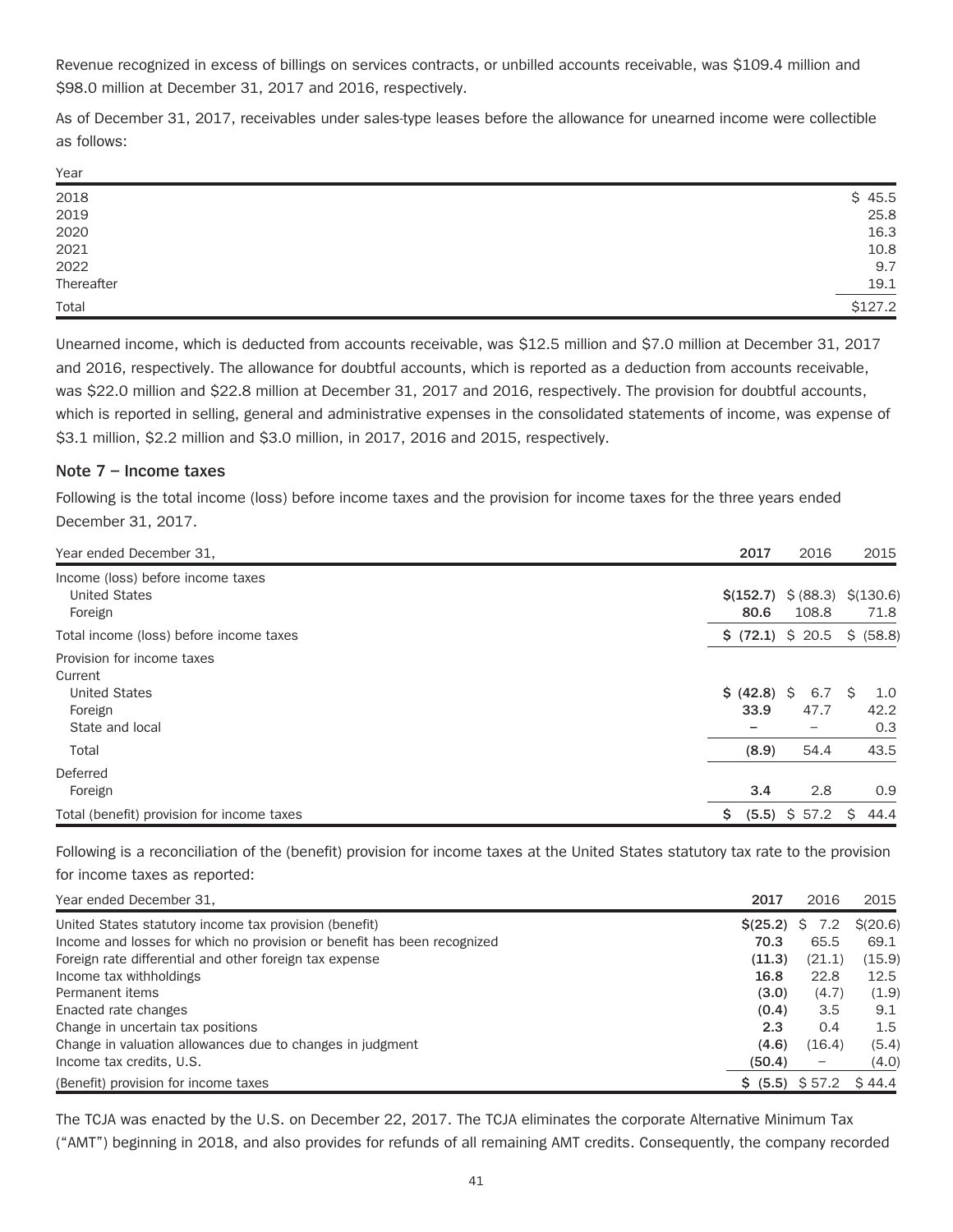a benefit of \$50.4 million in 2017. Of this total, \$9.1 million was received in 2017, and approximately \$7.2 million will be received in 2018 under Internal Revenue Code section 168(k)(4) of the prior tax law. The remainder, \$34.1 million, will be refundable under the TCJA between 2019 and 2022.

The 2016 and 2015 provision for income taxes included \$3.5 million and \$9.1 million due to a reduction in the UK income tax rate. The rate reductions were enacted in the third quarter of 2016 and the fourth quarter of 2015 and reduced the rate from 18% to 17% and from 20% to 18% effective April 1, 2020 and 2017, respectively.

The tax effects of temporary differences and carryforwards that give rise to significant portions of deferred tax assets and liabilities at December 31, 2017 and 2016 were as follows:

| As of December 31,                     | 2017        |    | 2016      |
|----------------------------------------|-------------|----|-----------|
| Deferred tax assets                    |             |    |           |
| Tax loss carryforwards                 | Ŝ.<br>837.6 | Ŝ  | 889.6     |
| Postretirement benefits                | 437.7       |    | 728.9     |
| Foreign tax credit carryforwards       | 127.0       |    | 317.6     |
| Other tax credit carryforwards         | 29.1        |    | 91.4      |
| Deferred revenue                       | 40.9        |    | 81.0      |
| Employee benefits and compensation     | 35.2        |    | 49.1      |
| Purchased capitalized software         | 22.2        |    | 32.6      |
| Depreciation                           | 24.5        |    | 28.3      |
| Warranty, bad debts and other reserves | 5.3         |    | 16.1      |
| Capitalized costs                      | 3.1         |    | 10.9      |
| Other                                  | 39.3        |    | 27.7      |
|                                        | 1,601.9     |    | 2,273.2   |
| Valuation allowance                    | (1,441.1)   |    | (2,084.6) |
| Total deferred tax assets              | 160.8<br>Ŝ. | Ŝ. | 188.6     |
| Deferred tax liabilities               |             |    |           |
| Capitalized research and development   | \$<br>24.3  | Ŝ. | 20.3      |
| Other                                  | 25.8        |    | 28.4      |
| Total deferred tax liabilities         | \$<br>50.1  | S. | 48.7      |
| Net deferred tax assets                | \$<br>110.7 | Ŝ  | 139.9     |

The TCJA reduced the U.S. federal tax rate from 35% to 21% effective in 2018. This rate decrease resulted in a remeasurement of U.S. deferred tax balances in 2017, with no net financial statement impact due to the valuation allowance recorded against all U.S. deferred tax assets.

At December 31, 2017, the company has tax effected U.S. Federal (\$319.5 million), state and local (\$250.7 million), and foreign (\$267.4 million) tax loss carryforwards, the total of which is \$837.6 million. These carryforwards will expire as follows: 2018, \$5.3; 2019, \$7.3; 2020, \$28.5; 2021, \$14.5; 2022, \$114.0; and \$668.0 thereafter. The company also has available tax credit carryforwards of \$127.0 million, which will expire as follows: 2018, \$10.1; 2019, \$10.2; 2020, \$20.9; 2021, \$8.7; 2022, \$7.7; and \$69.4 thereafter.

Failure to achieve forecasted taxable income might affect the ultimate realization of the company's net deferred tax assets. Factors that may affect the company's ability to achieve sufficient forecasted taxable income include, but are not limited to, the following: increased competition, a decline in sales or margins, loss of market share, the impact of the economic environment, delays in product availability and technological obsolescence.

Under U.S. tax law effective through December 31, 2017, undistributed earnings of foreign subsidiaries were generally taxable upon repatriation to the U.S. shareholder. Under the TCJA, effective January 1, 2018, distributions from foreign subsidiaries to U.S. shareholders are generally exempt from taxation. As a part of the transition to this new participation exemption system of taxation, the TCJA requires a transition tax to be paid on the net accumulated post-1986 undistributed earnings of foreign subsidiaries. The company has determined that, due to accumulated deficits of foreign subsidiaries offsetting the accumulated earnings of foreign subsidiaries, the company will not incur a transition tax.

With this change in U.S. taxation of earnings of foreign subsidiaries under the TCJA, future distributions of earnings from foreign subsidiaries will generally be exempt from U.S. taxation. Consequently, the deferred income tax liability on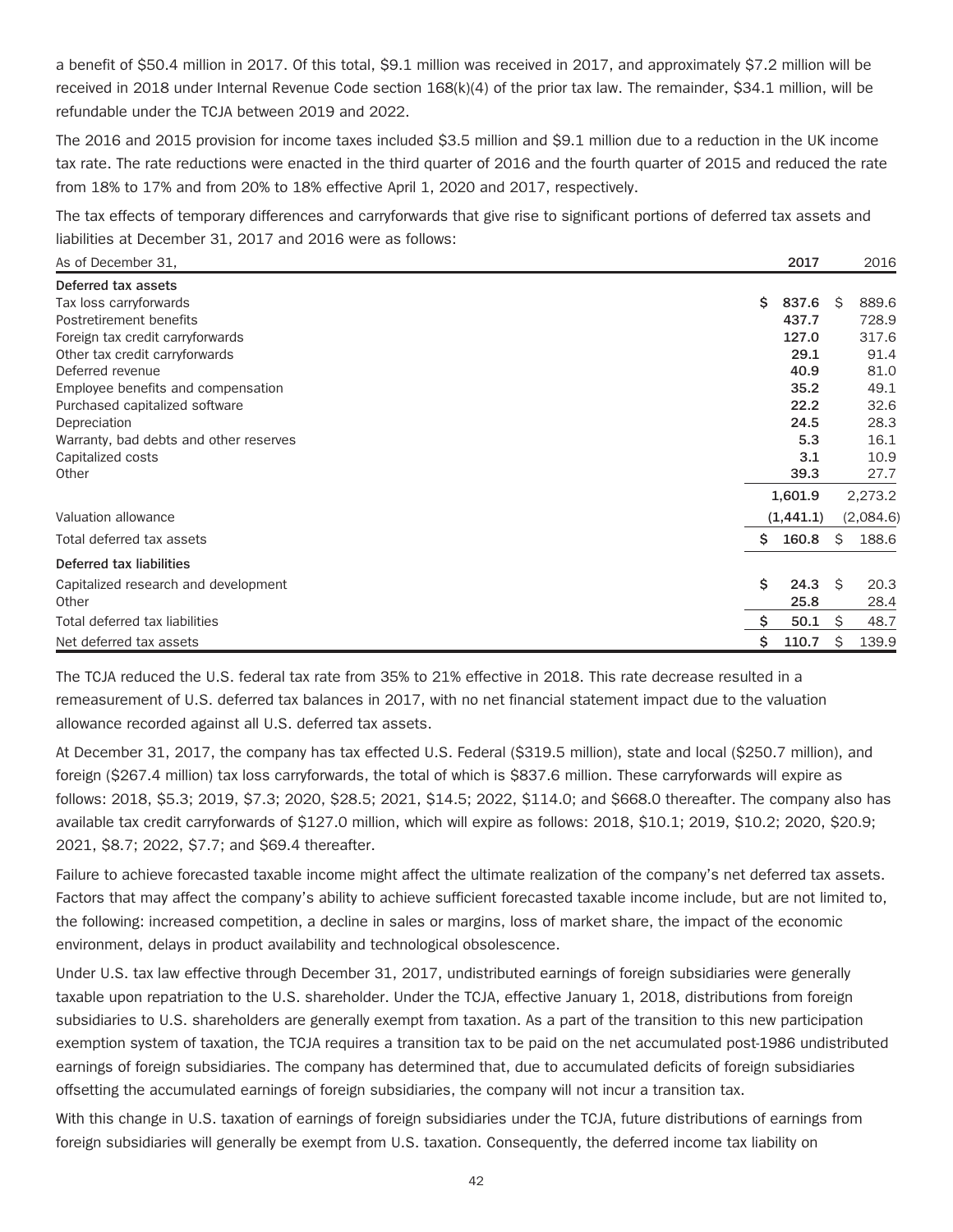undistributed earnings is generally limited to any foreign withholding or other foreign taxes that will be imposed on such distributions. As the company currently intends to indefinitely reinvest the earnings of certain foreign subsidiaries, no provision has been made for income taxes that may become payable upon distribution of the earnings of such subsidiaries. The unrecognized deferred income tax liability at December 31, 2017 approximated \$21.5 million.

While subsequent to 2017, the U.S. will not generally tax distributions from foreign subsidiaries, the TCJA introduced a tax on GILTI. Beginning in 2018, U.S. taxable income will include GILTI, which essentially includes net foreign subsidiaries' earnings above a routine 10% return on their aggregate specified tangible assets. The company has made an accounting policy election to treat the GILTI as a period cost when included in U.S. taxable income, and consequently GILTI has no impact on the 2017 financial statements.

Cash paid for income taxes, net of refunds, during 2017, 2016 and 2015 was \$34.3 million, \$46.4 million and \$59.7 million, respectively.

A reconciliation of the beginning and ending amount of unrecognized tax benefits is as follows:

| Year ended December 31,                                                | 2017           | 2016   | 2015         |
|------------------------------------------------------------------------|----------------|--------|--------------|
| Balance at January 1                                                   | $$35.8$ \$27.7 |        | \$35.0       |
| Additions based on tax positions related to the current year           | 4.2            | 2.7    | 3.4          |
| Changes for tax positions of prior years                               | (11.2)         | 12.0   | (4.0)        |
| Reductions as a result of a lapse of applicable statute of limitations | (2.7)          | (2.8)  | (3.4)        |
| <b>Settlements</b>                                                     | (0.2)          | (0.1)  | (0.9)        |
| Changes due to foreign currency                                        | 2.0            | (3.7   | (2.4)        |
| Balance at December 31                                                 | S 27.9         | \$35.8 | <b>S27.7</b> |

The company recognizes penalties and interest accrued related to income tax liabilities in the provision for income taxes in its consolidated statements of income. At December 31, 2017 and 2016, the company had an accrual of \$2.3 million and \$1.2 million, respectively, for the payment of penalties and interest.

At December 31, 2017, all of the company's liability for unrecognized tax benefits, if recognized, would affect the company's effective tax rate. Within the next 12 months, the company believes that it is reasonably possible that the amount of unrecognized tax benefits may significantly change; however, various events could cause this belief to change in the future.

The company and its subsidiaries file income tax returns in the U.S. federal jurisdiction, and various states and foreign jurisdictions. Several U.S. state and foreign income tax audits are in process. The company is under an audit in India, for which years prior to 2006 are closed. For the most significant jurisdictions outside the U.S., the audit periods through 2012 are closed for Brazil, and the audit periods through 2013 are closed for the United Kingdom. All of the various ongoing income tax audits throughout the world are not expected to have a material impact on the company's financial position.

Internal Revenue Code Sections 382 and 383 provide annual limitations with respect to the ability of a corporation to utilize its net operating loss (as well as certain built-in losses) and tax credit carryforwards, respectively ("Tax Attributes"), against future U.S. taxable income, if the corporation experiences an "ownership change." In general terms, an ownership change may result from transactions increasing the ownership of certain stockholders in the stock of a corporation by more than 50 percentage points over a three-year period. The company regularly monitors ownership changes (as calculated for purposes of Section 382). The company has determined that, for purposes of the rules of Section 382 described above, an ownership change occurred in February 2011. Any future transaction or transactions and the timing of such transaction or transactions could trigger additional ownership changes under Section 382.

As a result of the February 2011 ownership change, utilization for certain of the company's Tax Attributes, U.S. net operating losses and tax credits, is subject to an overall annual limitation of \$70.6 million. The cumulative limitation as of December 31, 2017 is approximately \$416.0 million. This limitation will be applied first to any recognized built in losses, then to any net operating losses, and then to any other Tax Attributes. Any unused limitation may be carried over to later years. Based on presently available information and the existence of tax planning strategies, the company does not expect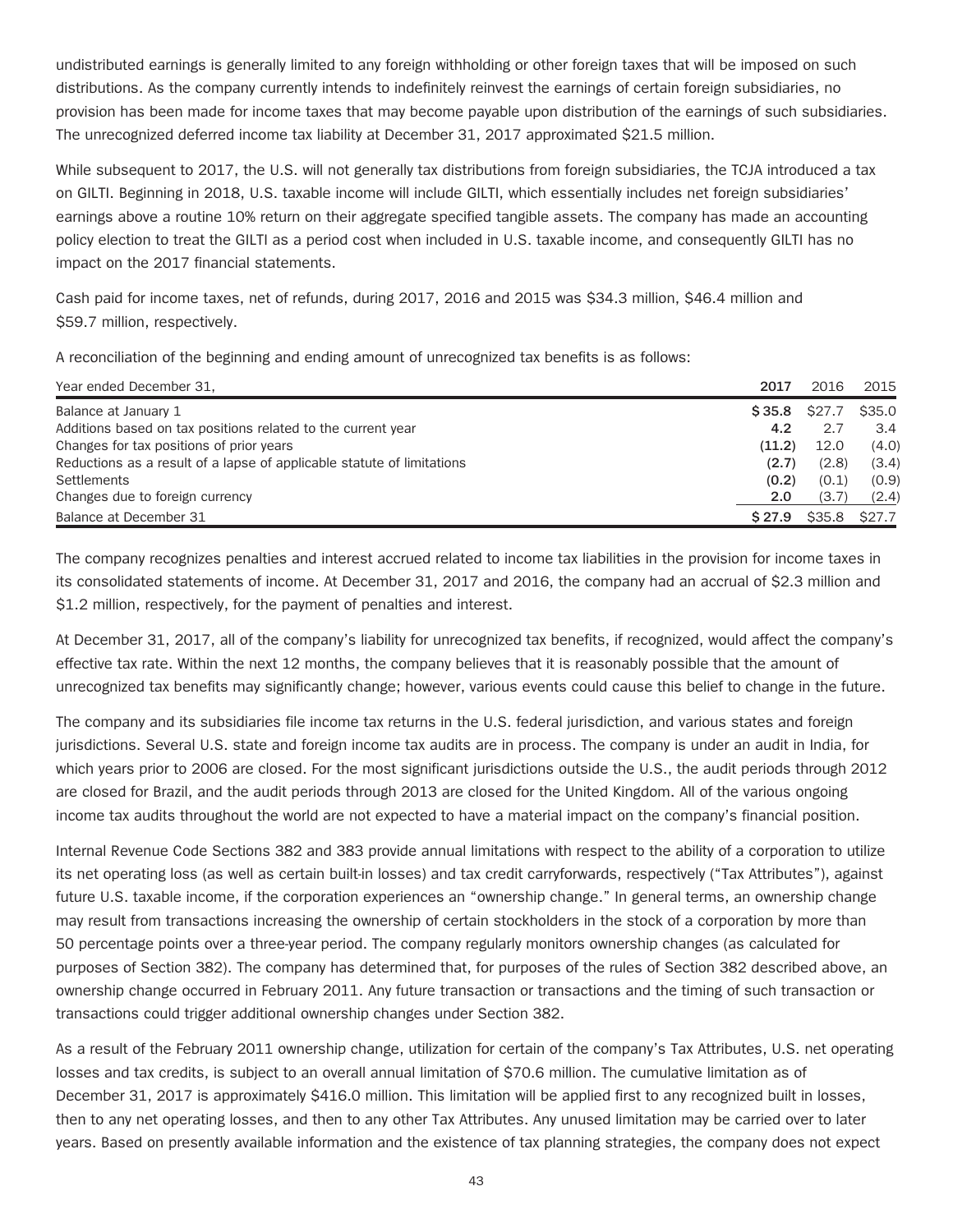to incur a U.S. cash tax liability in the near term. The company maintains a full valuation allowance against the realization of all U.S. deferred tax assets as well as certain foreign deferred tax assets in excess of deferred tax liabilities.

#### **Note 8 – Properties**

Properties comprise the following:

| As of December 31.             | 2017     | 2016     |
|--------------------------------|----------|----------|
| Land                           | 2.8<br>S | 2.7<br>S |
| <b>Buildings</b>               | 91.3     | 88.2     |
| Machinery and office equipment | 601.7    | 591.7    |
| Internal-use software          | 157.4    | 145.9    |
| Rental equipment               | 45.6     | 58.1     |
| Total properties               | \$898.8  | \$886.6  |

#### **Note 9 – Debt**

Long-term debt is comprised of the following:

| As of December 31,                                                                                                                                                                                                                                                             | 2017    | 2016    |
|--------------------------------------------------------------------------------------------------------------------------------------------------------------------------------------------------------------------------------------------------------------------------------|---------|---------|
| 10.75% senior secured notes due April 15, 2022 (\$440.0 million face value less unamortized discount and fees of<br>\$10.4 million at December 31, 2017)<br>5.50% convertible senior notes due March 1, 2021 (\$213.5 million face value less unamortized discount and fees of | S429.6  |         |
| \$27.2 million and \$34.4 million at December 31, 2017 and 2016, respectively)                                                                                                                                                                                                 | 186.3   | 179.1   |
| 6.25% senior notes                                                                                                                                                                                                                                                             |         | 94.7    |
| Capital leases                                                                                                                                                                                                                                                                 | 7.5     | 10.1    |
| Other debt                                                                                                                                                                                                                                                                     | 21.3    | 16.1    |
| Total                                                                                                                                                                                                                                                                          | 644.7   | 300.0   |
| $\text{Less}$ – current maturities                                                                                                                                                                                                                                             | 10.8    | 106.0   |
| Total long-term debt                                                                                                                                                                                                                                                           | \$633.9 | \$194.0 |

Long-term debt is carried at amortized cost and its estimated fair value is based on market prices classified as Level 2 in the fair value hierarchy. Presented below are the estimated fair values of long-term debt as of December 31, 2017 and 2016.

| As of December 31.                                            | 2017                     | 2016  |
|---------------------------------------------------------------|--------------------------|-------|
| 10.75% senior secured notes due April 15, 2022 <sup>(a)</sup> | $$492.8 \text{ } $-$$    |       |
| 5.50% convertible senior notes due March 1, 2021              | 237.9                    | 379.8 |
| 6.25% senior notes <sup>(b)</sup>                             | $\overline{\phantom{0}}$ | 97.8  |

(a) Issued in April 2017 (b) Retired in April 2017

Maturities of long-term debt, including capital leases, in each of the next five years and thereafter are as follows:

|            |         | Long-Term | Capital                  |
|------------|---------|-----------|--------------------------|
| Year       | Total   | Debt      | Leases                   |
| 2018       | \$10.8  | 8.2<br>\$ | \$2.6                    |
| 2019       | 1.4     | —         | 1.4                      |
| 2020       | 2.3     | 0.9       | 1.4                      |
| 2021       | 189.5   | 188.1     | 1.4                      |
| 2022       | 432.3   | 431.5     | 0.8                      |
| Thereafter | 8.4     | 8.4       | $\overline{\phantom{m}}$ |
| Total      | \$644.7 | \$637.1   | \$7.6                    |

Cash paid for interest during 2017, 2016 and 2015 was \$39.9 million, \$22.1 million and \$14.4 million, respectively. Capitalized interest expense during 2017, 2016 and 2015 was \$4.2 million, \$3.0 million and \$3.1 million, respectively.

On April 17, 2017, the company issued \$440.0 million aggregate principal amount of 10.75% Senior Secured Notes due 2022 (the "Notes"). The Notes are initially fully and unconditionally guaranteed on a senior secured basis by Unisys Holding Corporation, Unisys AP Investment Company I and Unisys NPL, Inc. (together with the Company, the "Grantors"). In the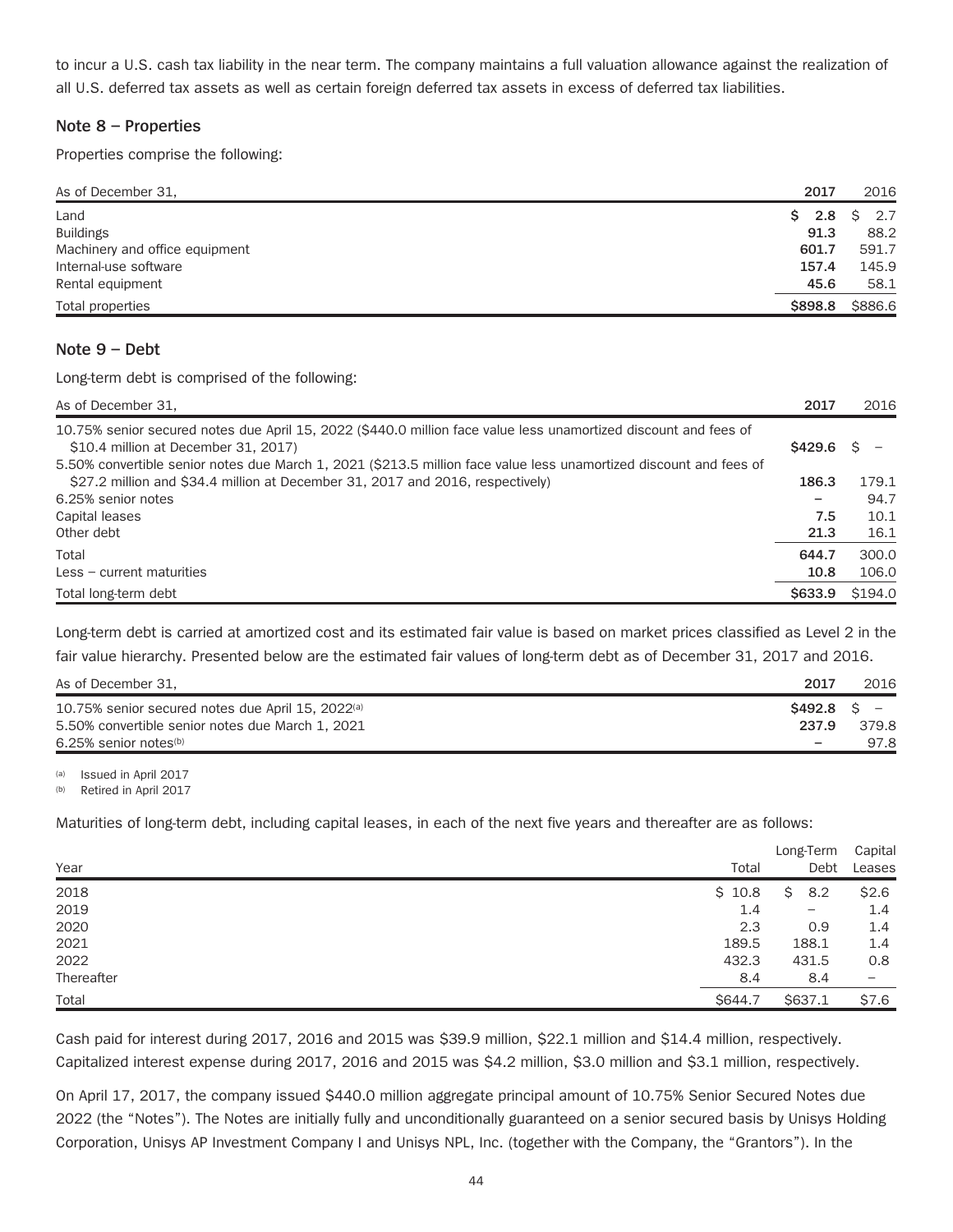future, the Notes will be guaranteed by each material domestic subsidiary and each restricted subsidiary that guarantees the secured revolving credit facility and other indebtedness of the company or another subsidiary guarantor. The Notes and the guarantees will rank equally in right of payment with all of the existing and future senior debt of the company and the subsidiary guarantors. The Notes and the guarantees will be structurally subordinated to all existing and future liabilities (including preferred stock, trade payables and pension liabilities) of the company's subsidiaries that are not subsidiary guarantors.

The Notes pay interest semiannually on April 15 and October 15, commencing on October 15, 2017, at an annual rate of 10.75%, and will mature on April 15, 2022, unless earlier repurchased or redeemed.

The company may, at its option, redeem some or all of the Notes at any time on or after April 15, 2020 at a redemption price determined in accordance with the redemption schedule set forth in the indenture governing the Notes (the "indenture"), plus accrued and unpaid interest, if any.

Prior to April 15, 2020, the company may, at its option, redeem some or all of the Notes at any time, at a price equal to 100% of the principal amount of the Notes redeemed plus a "make-whole" premium, plus accrued and unpaid interest, if any. The company may also redeem, at its option, up to 35% of the Notes at any time prior to April 15, 2020, using the proceeds of certain equity offerings at a redemption price of 110.75% of the principal amount thereof, plus accrued and unpaid interest, if any. In addition, the company may redeem all (but not less than all) of the Notes at any time that the Collateral Coverage Ratio is less than the Required Collateral Coverage Ratio (as such terms are described below and further defined in the indenture) at a price equal to 100% of the principal amount of the Notes plus accrued and unpaid interest, if any.

The indenture contains covenants that limit the ability of the company and its restricted subsidiaries to, among other things: (i) incur additional indebtedness and guarantee indebtedness; (ii) pay dividends or make other distributions or repurchase or redeem its capital stock; (iii) prepay, redeem or repurchase certain debt; (iv) make certain prepayments in respect of pension obligations; (v) issue certain preferred stock or similar equity securities; (vi) make loans and investments (including investments by the company and subsidiary guarantors in subsidiaries that are not guarantors); (vii) sell assets; (viii) create or incur liens; (ix) enter into transactions with affiliates; (x) enter into agreements restricting its subsidiaries' ability to pay dividends; and (xi) consolidate, merge or sell all or substantially all of its assets. These covenants are subject to several important limitations and exceptions.

The indenture also includes a covenant requiring that the company maintain a Collateral Coverage Ratio of not less than 1.50:1.00 (the "Required Collateral Coverage Ratio") as of any test date. The Collateral Coverage Ratio is based on the ratio of (A) Grantor unrestricted cash and cash equivalents plus 4.75 multiplied by of the greater of (x) Grantor EBITDA for the most recently ended four fiscal quarters and (y) (i) the average quarterly Grantor EBITDA for the most recently ended seven fiscal quarters, multiplied by (ii) four, to (B) secured indebtedness of the Grantors. The Collateral Coverage Ratio is tested quarterly. If the Collateral Coverage Ratio is less than the Required Collateral Coverage Ratio as of any test date, and the company has not redeemed the Notes within 90 days thereafter, this will be an event of default under the indenture.

If the company experiences certain kinds of changes of control, it must offer to purchase the Notes at 101% of the principal amount of the Notes, plus accrued and unpaid interest, if any. In addition, if the company sells assets under certain circumstances it must apply the proceeds towards an offer to repurchase the Notes at a price equal to par plus accrued and unpaid interest, if any.

The indenture also provides for events of default, which, if any of them occurs, would permit or require the principal, premium, if any, interest and any other monetary obligations on all the then outstanding Notes to be due and payable immediately.

On May 8, 2017, the company redeemed all of its then outstanding 6.25% senior notes due 2017. As a result of this redemption, the company recognized a charge of \$1.5 million in "Other income (expense), net" in the second quarter of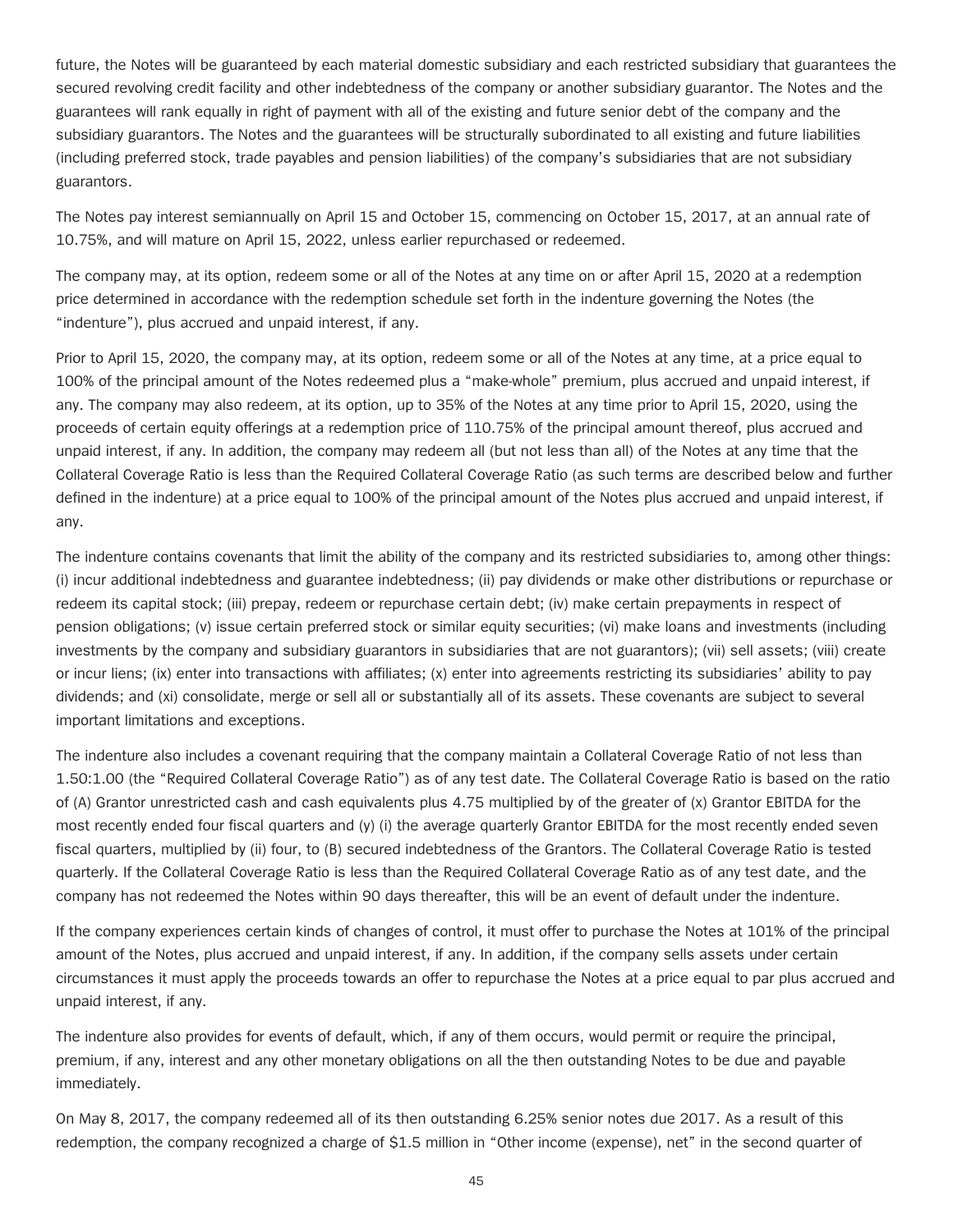2017, which is comprised of \$1.3 million of premium and expenses paid and \$0.2 million for the write-off of unamortized discount and fees related to the portion of the notes redeemed.

In 2016, the company issued \$213.5 million aggregate principal amount of Convertible Senior Notes due 2021 (the "2021 Notes"). The 2021 Notes, which are senior unsecured obligations, bear interest at a coupon rate of 5.50% (or 9.5% effective interest rate) per year until maturity, payable semiannually in arrears on March 1 and September 1 of each year, beginning on September 1, 2016. The 2021 Notes are not redeemable prior to maturity and are convertible into shares of the company's common stock. The conversion rate for the 2021 Notes is 102.4249 shares of the company's common stock per \$1,000 principal amount of the 2021 Notes (or a total amount of 21,867,716 shares), which is equivalent to an initial conversion price of approximately \$9.76 per share of the company's common stock. Upon any conversion, the company will settle its conversion obligation in cash, shares of its common stock, or a combination of cash and shares of its common stock, at its election.

In connection with the issuance of the 2021 Notes, the company also paid \$27.3 million to enter into privately negotiated capped call transactions with the initial purchasers and/or affiliates of the initial purchasers. The capped call transactions will cover, subject to customary anti-dilution adjustments, the number of shares of the company's common stock that will initially underlie the 2021 Notes. The capped call transactions will effectively raise the conversion premium on the 2021 Notes from approximately 22.5% to approximately 60%, which raises the initial conversion price from approximately \$9.76 per share of common stock to approximately \$12.75 per share of common stock. The capped call transactions are expected to reduce potential dilution to the company's common stock and/or offset potential cash payments the company is required to make in excess of the principal amount upon any conversion of the 2021 Notes.

Interest expense related to the 2021 Notes<sup>(a)</sup> is comprised of the following:

| Year ended December 31,             | 2017   | 2016           |
|-------------------------------------|--------|----------------|
| Contractual interest coupon         |        | $$11.8 \t$9.2$ |
| Amortization of debt discount       | 6.0    | 4.3            |
| Amortization of debt issuance costs | 1.2    | 1.0            |
| Total                               | \$19.0 | \$14.5         |

#### (a) Issued in 2016

The company has a secured revolving credit facility (the "Credit Agreement") that provides for loans and letters of credit up to an aggregate amount of \$125.0 million (with a limit on letters of credit of \$30.0 million). The Credit Agreement includes an accordion feature allowing for an increase in the amount of the facility up to \$150.0 million. Availability under the credit facility is subject to a borrowing base calculated by reference to the company's receivables. At December 31, 2017, the company had no borrowings and \$4.7 million of letters of credit outstanding, and availability under the facility was \$110.5 million net of letters of credit issued. The Credit Agreement expires October 5, 2022, subject to a springing maturity (i) on the date that is 91 days prior to the maturity date of the 2021 Notes unless, on such date, certain conditions are met; or (ii) on the date that is 60 days prior to the maturity date of the Notes unless, by such date, such secured notes have not been redeemed or refinanced.

The credit facility is guaranteed by Unisys Holding Corporation, Unisys NPL, Inc., Unisys AP Investment Company I and any future material domestic subsidiaries. The facility is secured by the assets of the company and the subsidiary guarantors, other than certain excluded assets, under a security agreement entered into by the company and the subsidiary guarantors in favor of JPMorgan Chase Bank, N.A., as agent for the lenders under the credit facility.

The company is required to maintain a minimum fixed charge coverage ratio if the availability under the credit facility falls below the greater of 10% of the lenders' commitments under the facility and \$15 million.

The Credit Agreement contains customary representations and warranties, including that there has been no material adverse change in the company's business, properties, operations or financial condition. The Credit Agreement includes limitations on the ability of the company and its subsidiaries to, among other things, incur other debt or liens, dispose of assets and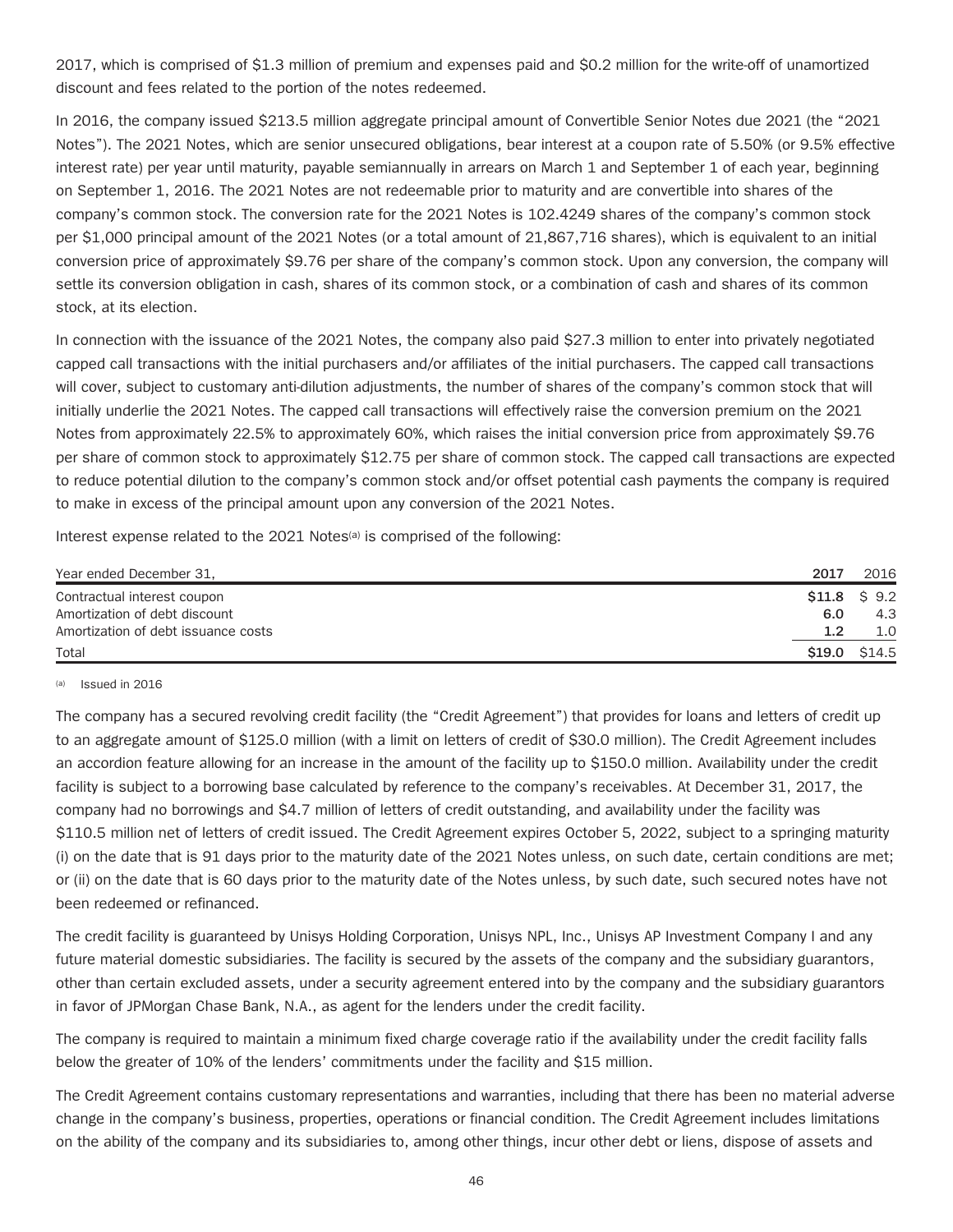make acquisitions, loans and investments, repurchase its equity, and prepay other debt. Events of default include non-payment, failure to comply with covenants, materially incorrect representations and warranties, change of control and default under other debt aggregating at least \$50.0 million.

At December 31, 2017, the company has met all covenants and conditions under its various lending agreements. The company expects to continue to meet these covenants and conditions.

The company's principal sources of liquidity are cash on hand, cash from operations and its revolving credit facility, discussed above. The company and certain international subsidiaries have access to uncommitted lines of credit from various banks.

The company's anticipated future cash expenditures include anticipated contributions to its defined benefit pension plans. The company believes that it has adequate sources of liquidity to meet its expected 2018 cash requirements.

#### **Note 10 – Other accrued liabilities**

Other accrued liabilities (current) are comprised of the following:

| As of December 31.              | 2017    | 2016    |
|---------------------------------|---------|---------|
| Payrolls and commissions        | \$120.2 | \$110.6 |
| Cost reduction                  | 87.7    | 21.2    |
| Accrued vacations               | 42.8    | 47.1    |
| Taxes other than income taxes   | 29.1    | 25.4    |
| Income taxes                    | 26.0    | 35.3    |
| Postretirement                  | 18.5    | 19.3    |
| Accrued interest                | 13.8    | 6.1     |
| Other                           | 53.4    | 84.2    |
| Total other accrued liabilities | \$391.5 | \$349.2 |

#### **Note 11 – Rental expense and commitments**

Rental expense and income from subleases for the three years ended December 31, 2017 were as follows:

| Year ended December 31,                    | 2017 | 2016                 | 2015 |
|--------------------------------------------|------|----------------------|------|
| Rental expense, less income from subleases |      | \$71.7 \$77.4 \$80.6 |      |
| Income from subleases                      |      | $$4.4$ \$ 7.8 \$ 9.1 |      |

Minimum net rental commitments under noncancelable operating leases, including idle leases, outstanding at

December 31, 2017, substantially all of which relate to real properties, were as follows:

| Year       |         |
|------------|---------|
| 2018       | \$47.4  |
| 2019       | 41.3    |
| 2020       | 32.9    |
| 2021       | 21.5    |
| 2022       | 16.2    |
| Thereafter | 39.4    |
| Total      | \$198.7 |

Such rental commitments have been reduced by minimum sublease rentals of \$7.2 million, due in the future under noncancelable subleases.

At December 31, 2017, the company had outstanding standby letters of credit and surety bonds totaling approximately \$318 million related to performance and payment guarantees. On the basis of experience with these arrangements, the company believes that any obligations that may arise will not be material. In addition, at December 31, 2017, the company had deposits and collateral of approximately \$14 million in other long-term assets, principally related to tax contingencies in Brazil.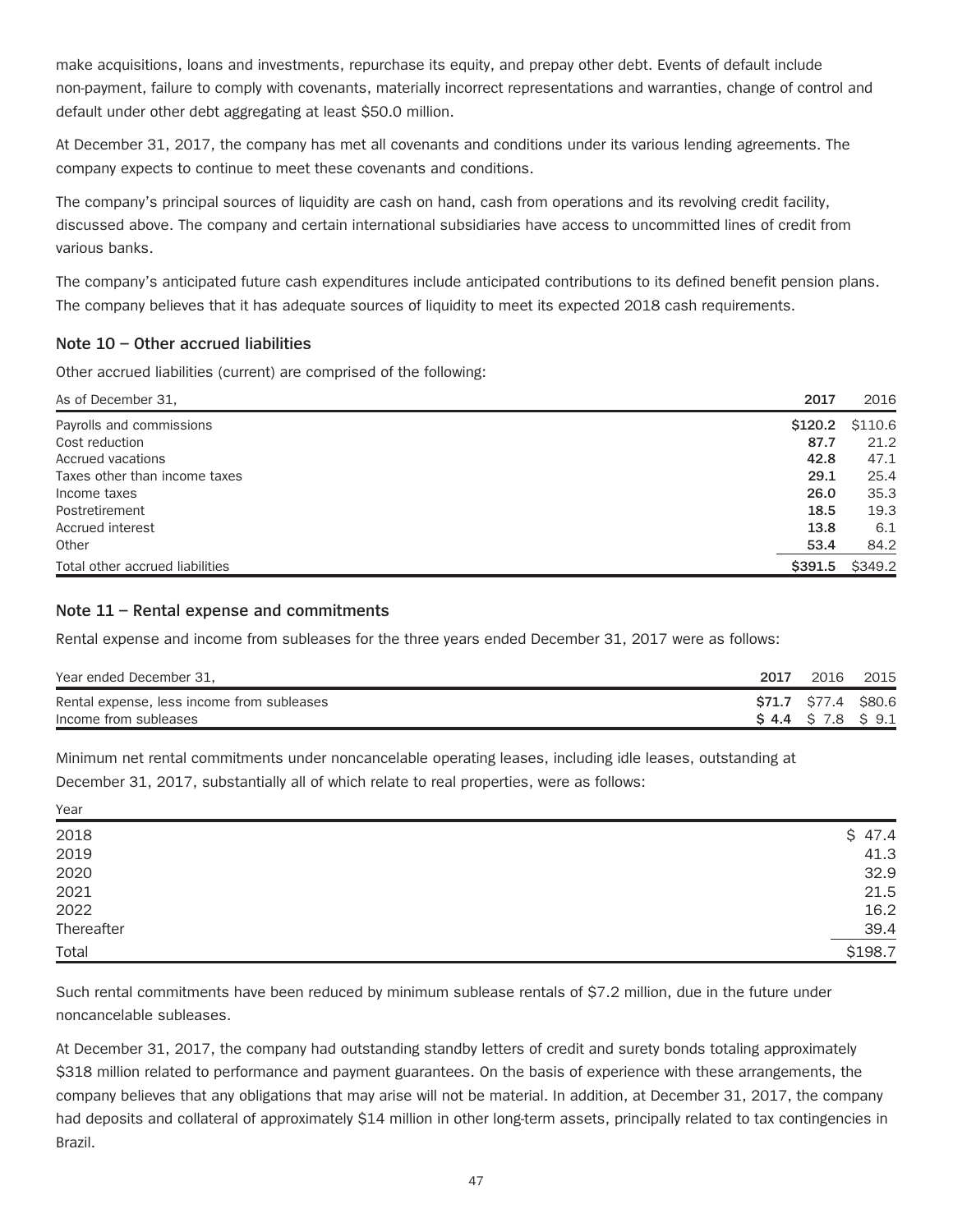#### **Note 12 – Financial instruments and concentration of credit risks**

Due to its foreign operations, the company is exposed to the effects of foreign currency exchange rate fluctuations on the U.S. dollar, principally related to intercompany account balances. The company uses derivative financial instruments to reduce its exposure to market risks from changes in foreign currency exchange rates on such balances. The company enters into foreign exchange forward contracts, generally having maturities of three months or less, which have not been designated as hedging instruments. At December 31, 2017 and 2016, the notional amount of these contracts was \$514.0 million and \$428.9 million, respectively. The fair value of these forward contracts is based on quoted prices for similar but not identical financial instruments; as such, the inputs are considered Level 2 inputs.

The following table summarizes the fair value of the company's foreign exchange forward contracts as of December 31, 2017 and 2016.

| As of December 31,                        | 2017        | 2016  |
|-------------------------------------------|-------------|-------|
| <b>Balance Sheet Location</b>             |             |       |
| Prepaid expenses and other current assets | <b>S4.9</b> | \$2.4 |
| Other accrued liabilities                 | 1.6         | 1.9   |
| Total fair value                          | \$3.3       | \$0.5 |

The following table summarizes the location and amount of gains and losses recognized on foreign exchange forward contracts for the three years ended December 31, 2017.

| Year Ended December 31.      | 2017 | 2016 2015                 |  |
|------------------------------|------|---------------------------|--|
| Statement of Income Location |      |                           |  |
| Other income (expense), net  |      | $$27.5$ $$(29.1)$ $$15.6$ |  |

Financial instruments also include temporary cash investments and customer accounts receivable. Temporary investments are placed with creditworthy financial institutions, primarily in money market funds, time deposits and certificate of deposits which may be withdrawn at any time at the discretion of the company without penalty. At December 31, 2017 and 2016, the company's cash equivalents principally have maturities of less than one month or can be withdrawn at any time at the discretion of the company without penalty. Due to the short maturities of these instruments, they are carried on the consolidated balance sheets at cost plus accrued interest, which approximates market value. Receivables are due from a large number of customers that are dispersed worldwide across many industries. At December 31, 2017 and 2016, the company had no significant concentrations of credit risk with any one customer. At December 31, 2017 and 2016, the company had \$75.8 million and \$74.0 million, respectively, of receivables due from various U.S. federal governmental agencies. At December 31, 2017 and 2016, the carrying amount of cash and cash equivalents approximated fair value.

#### **Note 13 – Foreign currency**

During the years ended December 31, 2017, 2016 and 2015, the company recognized foreign exchange gains (losses) in "Other income (expense), net" in its consolidated statements of income of \$(9.9) million, \$2.3 million and \$8.1 million, respectively. The year ended December 31, 2017 also includes \$11.8 million of net foreign currency losses related to exiting foreign countries in connection with the company's restructuring plan.

#### **Note 14 – Litigation and contingencies**

There are various lawsuits, claims, investigations and proceedings that have been brought or asserted against the company, which arise in the ordinary course of business, including actions with respect to commercial and government contracts, labor and employment, employee benefits, environmental matters, intellectual property, and non-income tax matters. The company records a provision for these matters when it is both probable that a liability has been incurred and the amount of the loss can be reasonably estimated. Any provisions are reviewed at least quarterly and are adjusted to reflect the impact and status of settlements, rulings, advice of counsel and other information and events pertinent to a particular matter.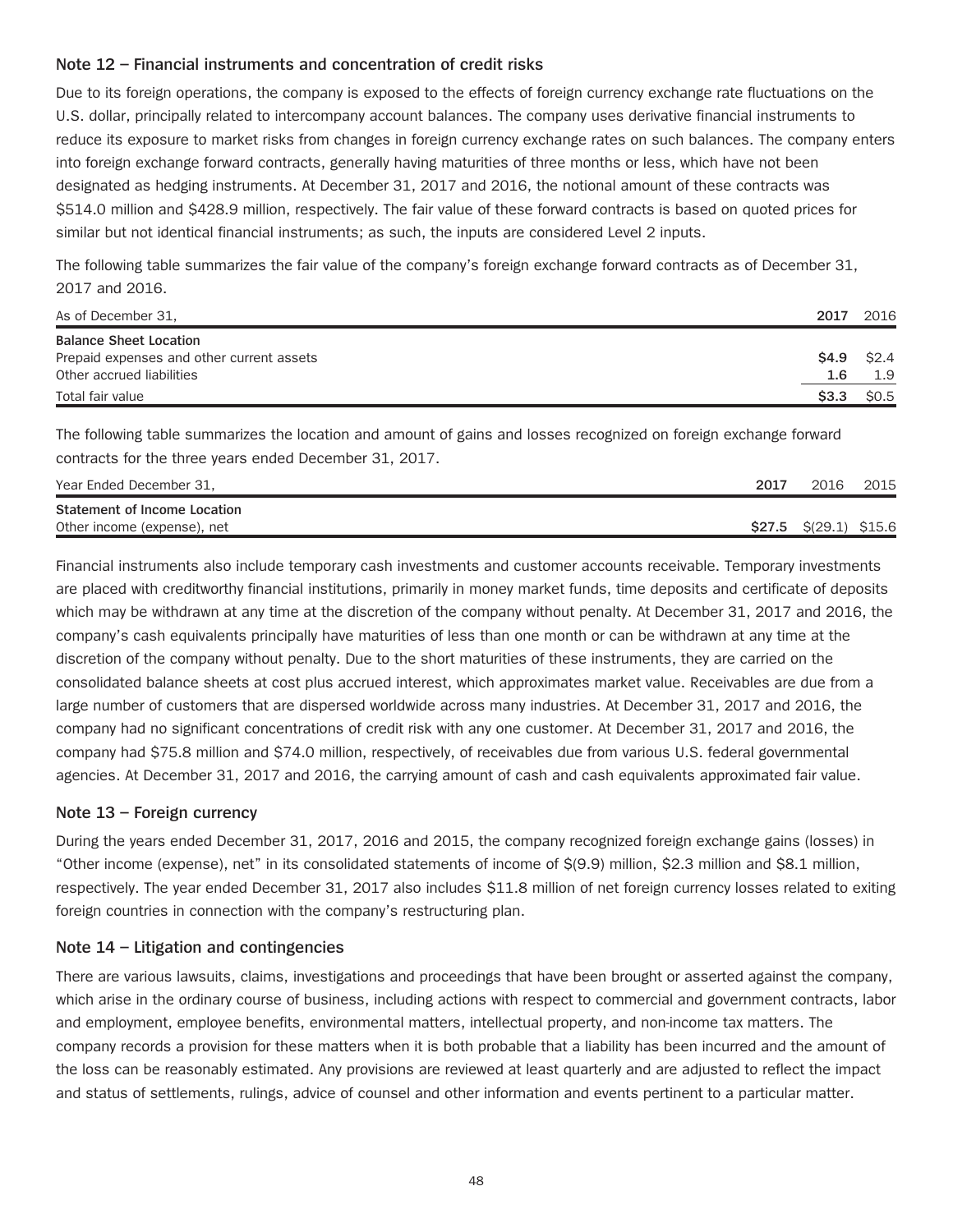The company believes that it has valid defenses with respect to legal matters pending against it. Based on its experience, the company also believes that the damage amounts claimed in the lawsuits disclosed below are not a meaningful indicator of the company's potential liability. Litigation is inherently unpredictable, however, and it is possible that the company's results of operations or cash flows could be materially affected in any particular period by the resolution of one or more of the legal matters pending against it.

In April 2007, the Ministry of Justice of Belgium sued Unisys Belgium SA-NV, a Unisys subsidiary ("Unisys Belgium"), in the Court of First Instance of Brussels. The Belgian government had engaged the company to design and develop software for a computerized system to be used to manage the Belgian court system. The Belgian State terminated the contract and in its lawsuit has alleged that the termination was justified because Unisys Belgium failed to deliver satisfactory software in a timely manner. It claims damages of approximately €28.0 million. Unisys Belgium filed its defense and counterclaim in April 2008, in the amount of approximately  $E18.5$  million. The company believes it has valid defenses to the claims and contends that the Belgian State's termination of the contract was unjustified.

The company's Brazilian operations, along with those of many other companies doing business in Brazil, are involved in various litigation matters, including numerous governmental assessments related to indirect and other taxes, as well as disputes associated with former employees and contract labor. The tax-related matters pertain to value added taxes, customs, duties, sales and other non-income related tax exposures. The labor-related matters include claims related to compensation. The company believes that appropriate accruals have been established for such matters based on information currently available. At December 31, 2017, excluding those matters that have been assessed by management as being remote as to the likelihood of ultimately resulting in a loss, the amount related to unreserved tax-related matters, inclusive of any related interest, is estimated to be up to approximately \$135.0 million.

On June 26, 2014, the State of Louisiana filed a Petition for Damages against, among other defendants, the company and Molina Information Systems, LLC, in the Parish of East Baton Rouge, 19th Judicial District. The State alleged that between 1989 and 2012 the defendants, each acting successively as the State's Medicaid fiscal intermediary, utilized an incorrect reimbursement formula for the payment of pharmaceutical claims causing the State to pay excessive amounts for prescription drugs. The State contends overpayments of approximately \$68.0 million for the period January 2002 through July 2011 and is seeking data to identify the claims at issue for the remaining time period. The company believes that it has valid defenses to Louisiana's claims and is asserting them in the pending litigation.

With respect to the specific legal proceedings and claims described above, except as otherwise noted, either (i) the amount or range of possible losses in excess of amounts accrued, if any, is not reasonably estimable or (ii) the company believes that the amount or range of possible losses in excess of amounts accrued that are estimable would not be material.

Litigation is inherently unpredictable and unfavorable resolutions could occur. Accordingly, it is possible that an adverse outcome from such matters could exceed the amounts accrued in an amount that could be material to the company's financial condition, results of operations and cash flows in any particular reporting period.

Notwithstanding that the ultimate results of the lawsuits, claims, investigations and proceedings that have been brought or asserted against the company are not currently determinable, the company believes that at December 31, 2017, it has adequate provisions for any such matters.

#### **Note 15 – Segment information**

The company has two business segments: Services and Technology. Revenue classifications within the Services and Technology segment are as follows:

• Cloud and infrastructure services. This represents revenue from helping clients apply cloud and as-a-service delivery models to capitalize on business opportunities, make their end users more productive and manage and secure their IT infrastructure and operations more economically.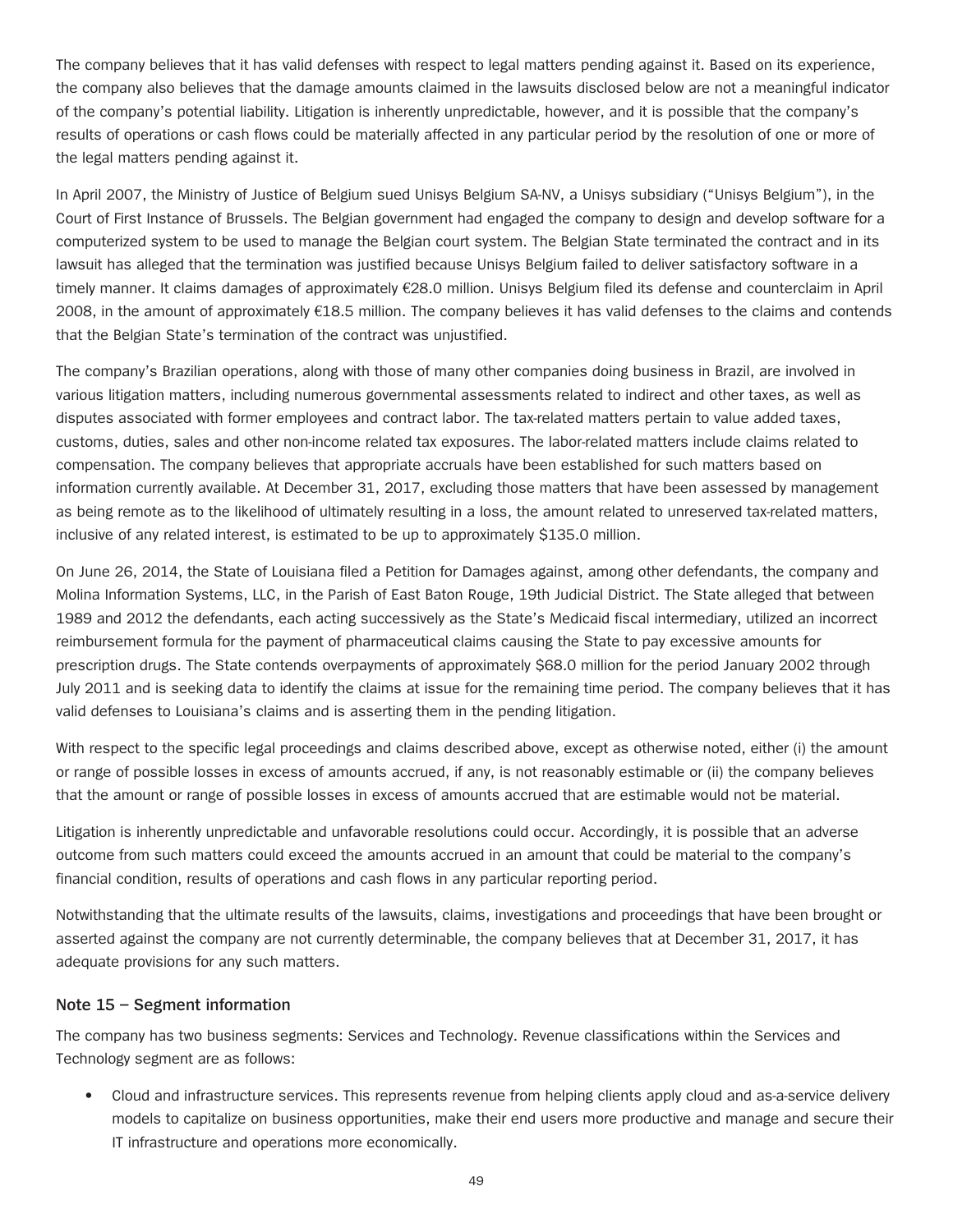- Application services. This represents revenue from helping clients transform their business processes by developing and managing new leading-edge applications for select industries, offering advanced data analytics and modernizing existing enterprise applications.
- Business process outsourcing ("BPO") services. This represents revenue from the management of critical processes and functions for clients in target industries, helping them improve performance and reduce costs.
- Technology. This represents revenue from designing and developing software and offering hardware and other related products to help clients reduce costs, improve security and flexibility and improve the efficiency of their datacenter environments.

The accounting policies of each business segment are the same as those followed by the company as a whole. Intersegment sales and transfers are priced as if the sales or transfers were to third parties. Accordingly, the Technology segment recognizes intersegment revenue and manufacturing profit on software and hardware shipments to customers under Services contracts. The Services segment, in turn, recognizes customer revenue and marketing profits on such shipments of company software and hardware to customers. The Services segment also includes the sale of software and hardware products sourced from third parties that are sold to customers through the company's Services channels. In the company's consolidated statements of income, the manufacturing costs of products sourced from the Technology segment and sold to Services customers are reported in cost of revenue for Services.

Also included in the Technology segment's sales and operating profit are sales of software and hardware sold to the Services segment for internal use in Services engagements. The amount of such profit included in operating income of the Technology segment for the years ended December 31, 2017, 2016 and 2015 was \$6.3 million, \$0.7 million and \$9.2 million, respectively. The profit on these transactions is eliminated in Corporate.

The company evaluates business segment performance based on operating income exclusive of pension income or expense, restructuring charges and unusual and nonrecurring items, which are included in Corporate. All other corporate and centrally incurred costs are allocated to the business segments based principally on revenue, employees, square footage or usage. No single customer accounts for more than 10% of revenue. Revenue from various agencies of the U.S. Government, which is reported in both business segments, was approximately \$571 million, \$564 million and \$569 million in 2017, 2016 and 2015, respectively.

Corporate assets are principally cash and cash equivalents, prepaid postretirement assets and deferred income taxes. The expense or income related to corporate assets is allocated to the business segments.

Customer revenue by classes of similar products or services, by segment, is presented below:

| Year ended December 31,                                                                    | 2017                        | 2016                        | 2015                        |
|--------------------------------------------------------------------------------------------|-----------------------------|-----------------------------|-----------------------------|
| Services<br>Cloud & infrastructure services<br>Application services<br><b>BPO</b> services | \$1,317.0<br>808.3<br>202.9 | \$1,352.9<br>859.0<br>194.4 | \$1,513.1<br>868.9<br>223.6 |
| <b>Total Services</b><br>Technology                                                        | 2.328.2<br>413.6            | 2.406.3<br>414.4            | 2,605.6<br>409.5            |
| Total customer revenue                                                                     | \$2,741.8                   | \$2,820.7                   | \$3,015.1                   |

Presented below is a reconciliation of segment operating income to consolidated income (loss) before income taxes:

| Year ended December 31,                 | 2017              | 2016                | 2015      |
|-----------------------------------------|-------------------|---------------------|-----------|
| Total segment operating income          | $$235.4$ $$208.4$ |                     | S 174.9   |
| Interest expense                        | (52.8)            | (27.4)              | (11.9)    |
| Other income (expense), net             | (23.9)            | 0.3                 | 8.2       |
| Cost reduction charges <sup>(a)</sup>   | (135.0)           | (82.1)              | (118.5)   |
| Corporate and eliminations              | (95.8)            | (78.7)              | (111.5)   |
| Total income (loss) before income taxes |                   | $$$ (72.1) $$$ 20.5 | \$ (58.8) |

Year ended December 31, 2017 excludes \$11.8 million for net foreign currency losses related to exiting foreign countries which are reported in Other income (expense), net in the consolidated statements of income.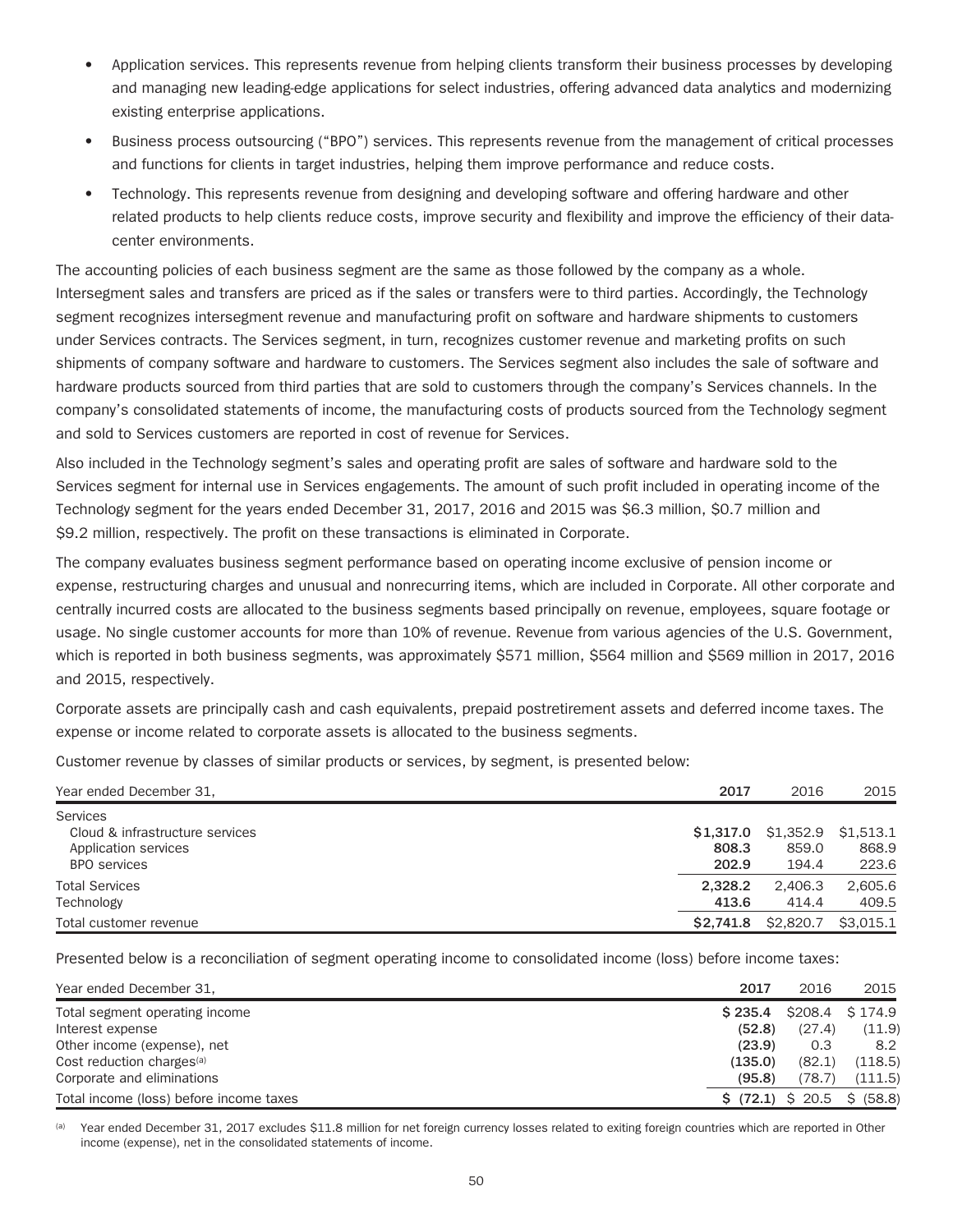Presented below is a reconciliation of total business segment assets to consolidated assets:

| As of December 31,            | 2017      | 2016      | 2015      |
|-------------------------------|-----------|-----------|-----------|
| Total segment assets          | \$1,364.5 | \$1,339.0 | \$1,486.0 |
| Cash and cash equivalents     | 733.9     | 370.6     | 365.2     |
| Deferred income taxes         | 119.9     | 146.1     | 127.4     |
| Prepaid postretirement assets | 148.3     | 33.3      | 45.1      |
| Other corporate assets        | 175.8     | 132.6     | 106.3     |
| Total assets                  | \$2,542.4 | \$2,021.6 | \$2,130.0 |

A summary of the company's operations by business segment for 2017, 2016 and 2015 is presented below:

|                               | Total        | Corporate     | Services   | Technology |
|-------------------------------|--------------|---------------|------------|------------|
| 2017                          |              |               |            |            |
| Customer revenue              | \$2,741.8    | -Ŝ            | \$2,328.2  | \$413.6    |
| Intersegment                  |              | (25.9)        |            | 25.9       |
| Total revenue                 | \$2,741.8    | \$.<br>(25.9) | \$2,328.2  | \$439.5    |
| Operating income (loss)       | Ś.<br>4.6    | \$ (230.8) \$ | 64.8       | \$170.6    |
| Depreciation and amortization | 156.5        |               | 84.6       | 71.9       |
| Total assets                  | 2,542.4      | 1,177.9       | 985.9      | 378.6      |
| Capital expenditures          | 176.5        | 4.3           | 102.7      | 69.5       |
| 2016                          |              |               |            |            |
| Customer revenue              | \$2,820.7    | Ŝ<br>—        | \$2,406.3  | \$414.4    |
| Intersegment                  |              | (22.6)        |            | 22.6       |
| Total revenue                 | \$2,820.7    | \$<br>(22.6)  | \$2,406.3  | \$437.0    |
| Operating income (loss)       | \$<br>47.6   | \$ (160.8)    | Ŝ.<br>46.9 | \$161.5    |
| Depreciation and amortization | 155.6        |               | 81.8       | 73.8       |
| Total assets                  | 2,021.6      | 682.6         | 963.3      | 375.7      |
| Capital expenditures          | 147.1        | 3.0           | 74.8       | 69.3       |
| 2015                          |              |               |            |            |
| Customer revenue              | \$3,015.1    | Ŝ.            | \$2,605.6  | \$409.5    |
| Intersegment                  |              | (49.0)        | 0.1        | 48.9       |
| Total revenue                 | \$3,015.1    | Ŝ.<br>(49.0)  | \$2,605.7  | \$458.4    |
| Operating income (loss)       | \$<br>(55.1) | \$ (230.0)    | \$<br>61.2 | \$113.7    |
| Depreciation and amortization | 180.1        |               | 104.8      | 75.3       |
| Total assets                  | 2,130.0      | 644.0         | 1,081.7    | 404.3      |
| Capital expenditures          | 213.7        | 1.9           | 143.3      | 68.5       |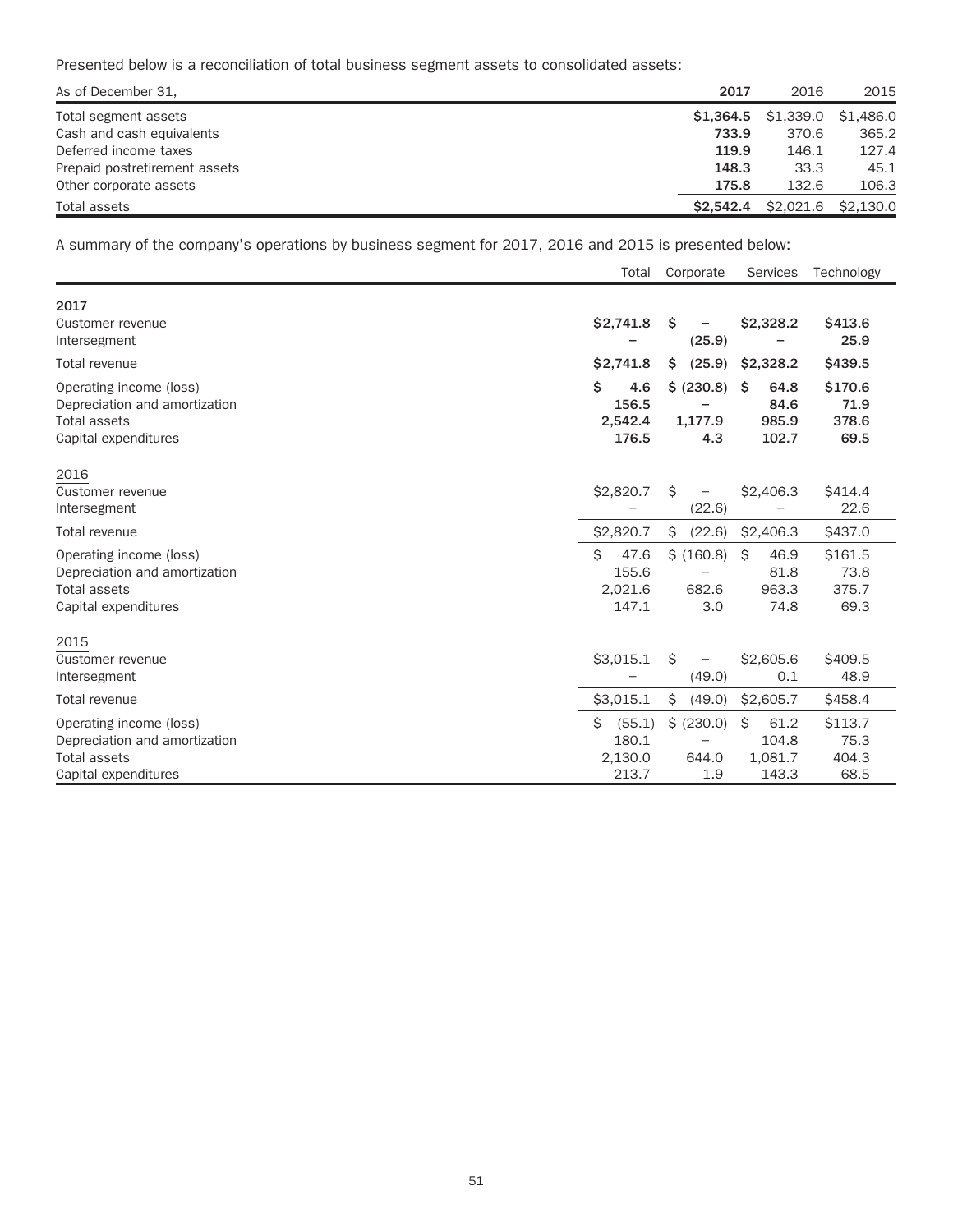Geographic information about the company's revenue, which is principally based on location of the selling organization, properties and outsourcing assets, is presented below:

| Year ended December 31,                                                     | 2017                          | 2016                                 | 2015                          |
|-----------------------------------------------------------------------------|-------------------------------|--------------------------------------|-------------------------------|
| Revenue<br>United States<br>United Kingdom<br>Other foreign                 | \$1,257.0<br>315.8<br>1,169.0 | \$1,309.3<br>348.0<br>1,163.4        | \$1,454.9<br>375.8<br>1,184.4 |
| <b>Total Revenue</b>                                                        | \$2,741.8                     | \$2,820.7                            | \$3,015.1                     |
| Properties, net<br>United States<br>United Kingdom<br>Other foreign         | Ś.<br>85.8<br>16.7<br>40.0    | Ŝ.<br>$91.4 \quad $$<br>15.1<br>38.8 | 96.9<br>18.8<br>38.1          |
| Total Properties, net                                                       | 142.5<br>Ŝ.                   | Ŝ.<br>145.3                          | 153.8<br>S.                   |
| Outsourcing assets, net<br>United States<br>United Kingdom<br>Other foreign | Ś.<br>81.1<br>89.9<br>31.3    | Ś<br>105.1<br>39.0<br>28.4           | 119.4<br>Ŝ<br>36.6<br>26.0    |
| Total Outsourcing assets, net                                               | 202.3<br>Ŝ.                   | 172.5<br>S                           | 182.0<br>S                    |

#### **Note 16 – Employee plans**

**Stock plans** Under stockholder approved stock-based plans, stock options, stock appreciation rights, restricted stock and restricted stock units may be granted to officers, directors and other key employees. At December 31, 2017, 3.2 million shares of unissued common stock of the company were available for granting under these plans.

As of December 31, 2017, the company has granted non-qualified stock options and restricted stock units under these plans. The company recognizes compensation cost net of a forfeiture rate in selling, general and administrative expenses, and recognizes the compensation cost for only those awards expected to vest. The company estimates the forfeiture rate based on its historical experience and its expectations about future forfeitures.

The company's employee stock option grants include a provision that, if termination of employment occurs after the participant has attained age 55 and completed 5 years of service with the company, the participant shall continue to vest in each of his or her awards in accordance with the vesting schedule set forth in the applicable award agreement. Compensation expense for such awards is recognized over the period to the date the employee first becomes eligible for retirement. Time-based restricted stock unit grants for the company's directors vest upon award and compensation expense for such awards is recognized upon grant.

Options have been granted to purchase the company's common stock at an exercise price equal to or greater than the fair market value at the date of grant, generally have a maximum duration of seven years for options issued in 2015 and later and five years for options issued before 2015, and become exercisable in annual installments over a three-year period following date of grant.

During the years ended December 31, 2017, 2016 and 2015, the company recognized \$11.2 million, \$9.5 million and \$9.4 million of share-based compensation expense, which is comprised of \$10.1 million, \$7.5 million and \$4.7 million of restricted stock unit expense and \$1.1 million, \$2.0 million and \$4.7 million of stock option expense, respectively.

For stock options, the fair value is estimated at the date of grant using a Black-Scholes option pricing model. Principal assumptions used are as follows: (a) expected volatility for the company's stock price is based on historical volatility and implied market volatility, (b) historical exercise data is used to estimate the options' expected term, which represents the period of time that the options granted are expected to be outstanding, and (c) the risk-free interest rate is the rate on zero-coupon U.S. government issues with a remaining term equal to the expected life of the options. The company recognizes compensation expense for the fair value of stock options, which have graded vesting, on a straight-line basis over the requisite service period of the awards. The compensation expense recognized as of any date must be at least equal to the portion of the grant-date fair value that is vested at that date.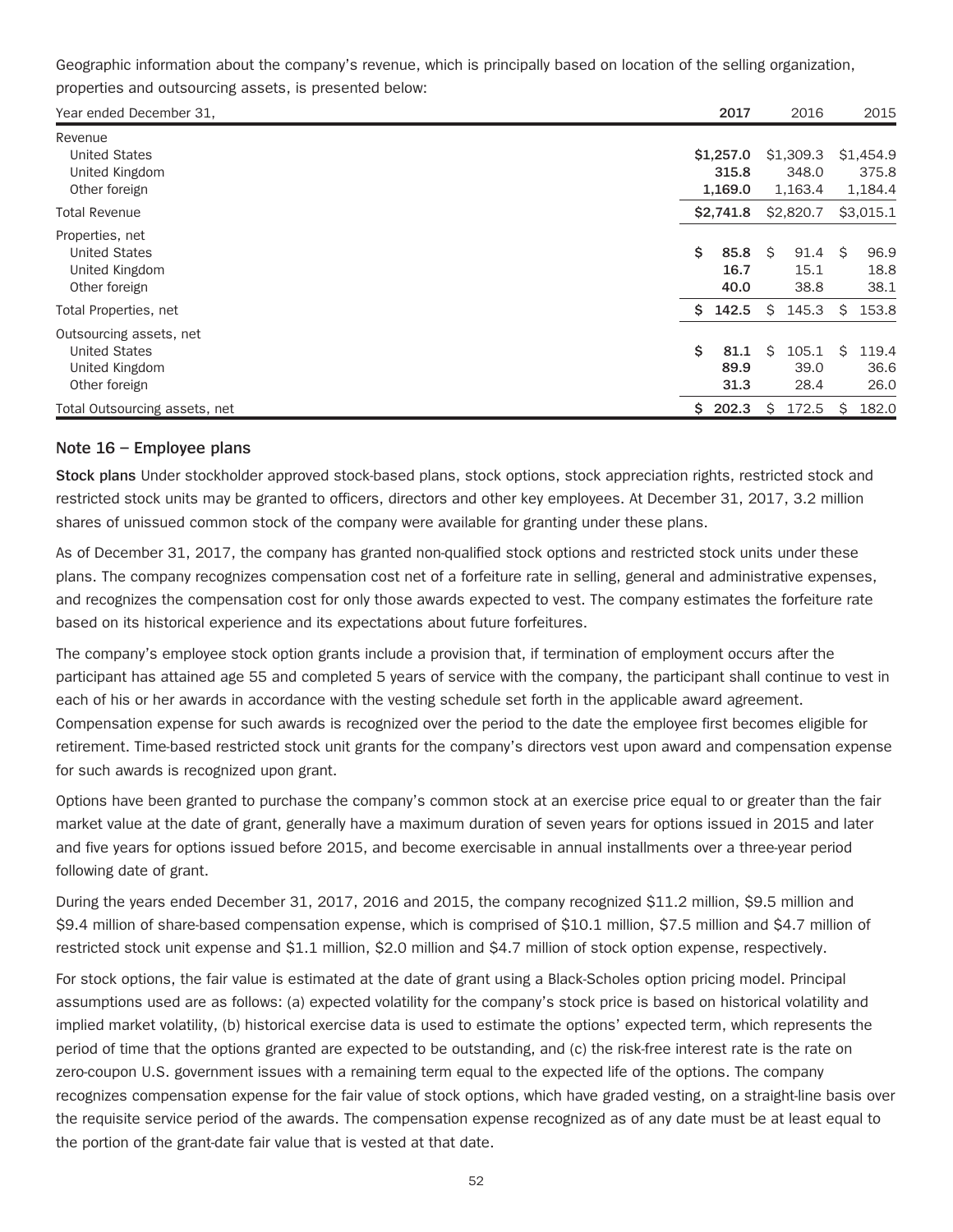There were no grants of stock option awards for the year ended December 31, 2017.

The fair value of stock option awards granted in 2016 and 2015 was estimated using the Black-Scholes option pricing model with the following assumptions and weighted-average fair values as follows:

| Year Ended December 31,              | 2016            | 2015                     |
|--------------------------------------|-----------------|--------------------------|
| Weighted-average fair value of grant | $$4.53$ $$8.92$ |                          |
| Risk-free interest rate              | 1.29%           | 1.28%                    |
| Expected volatility                  |                 | 51.30% 45.46%            |
| Expected life of options in years    | 4.90            | 4.92                     |
| Expected dividend yield              |                 | $\overline{\phantom{0}}$ |

A summary of stock option activity for the year ended December 31, 2017 follows (shares in thousands):

|                                       | <b>Shares</b> | Weighted-<br>Average Exercise<br>Price | Weighted-Average<br>Remaining<br>Contractual Term<br>(years) | Aggregate<br>Intrinsic<br>Value (\$ in<br>millions) |
|---------------------------------------|---------------|----------------------------------------|--------------------------------------------------------------|-----------------------------------------------------|
| Outstanding at December 31, 2016      | 2.099         | \$25.41                                |                                                              |                                                     |
| Granted                               |               |                                        |                                                              |                                                     |
| Exercised                             | (1)           | 10.65                                  |                                                              |                                                     |
| Forfeited and expired                 | (340)         | 20.59                                  |                                                              |                                                     |
| Outstanding at December 31, 2017      | 1.758         | 26.35                                  | 1.56                                                         | \$-                                                 |
| Expected to vest at December 31, 2017 | 198           | 23.20                                  | 3.42                                                         | S-                                                  |
| Exercisable at December 31, 2017      | 1,558         | 26.76                                  | 1.33                                                         | S–                                                  |

The aggregate intrinsic value represents the total pretax value of the difference between the company's closing stock price on the last trading day of the period and the exercise price of the options, multiplied by the number of in-the-money stock options that would have been received by the option holders had all option holders exercised their options on December 31, 2017. The intrinsic value of the company's stock options changes based on the closing price of the company's stock. The total intrinsic value of options exercised for the year ended December 31, 2017 was immaterial, and for the years ended December 31, 2016 and 2015 was zero and \$0.6 million, respectively. As of December 31, 2017, \$0.1 million of total unrecognized compensation cost related to stock options is expected to be recognized over a weighted-average period of 0.5 years.

Restricted stock unit awards may contain time-based units, performance-based units or a combination of both. Each performance-based unit will vest into zero to 2.0 shares depending on the degree to which the performance goals are met. Compensation expense resulting from these awards is recognized as expense ratably for each installment from the date of grant until the date the restrictions lapse and is based on the fair market value at the date of grant and the probability of achievement of the specific performance-related goals.

A summary of restricted stock unit activity for the year ended December 31, 2017 follows (shares in thousands):

|                                  | Restricted<br><b>Stock Units</b> | Weighted-Average<br>Grant-Date Fair<br>Value |
|----------------------------------|----------------------------------|----------------------------------------------|
| Outstanding at December 31, 2016 | 1,454                            | \$12.68                                      |
| Granted                          | 1,042                            | 13.85                                        |
| Vested                           | (555)                            | 13.31                                        |
| Forfeited and expired            | (253)                            | 11.88                                        |
| Outstanding at December 31, 2017 | 1,688                            | 13.39                                        |

The fair value of restricted stock units is determined based on the trading price of the company's common shares on the date of grant. The aggregate weighted-average grant-date fair value of restricted stock units granted during the years ended December 31, 2017, 2016 and 2015 was \$14.4 million, \$12.9 million and \$10.2 million, respectively. As of December 31,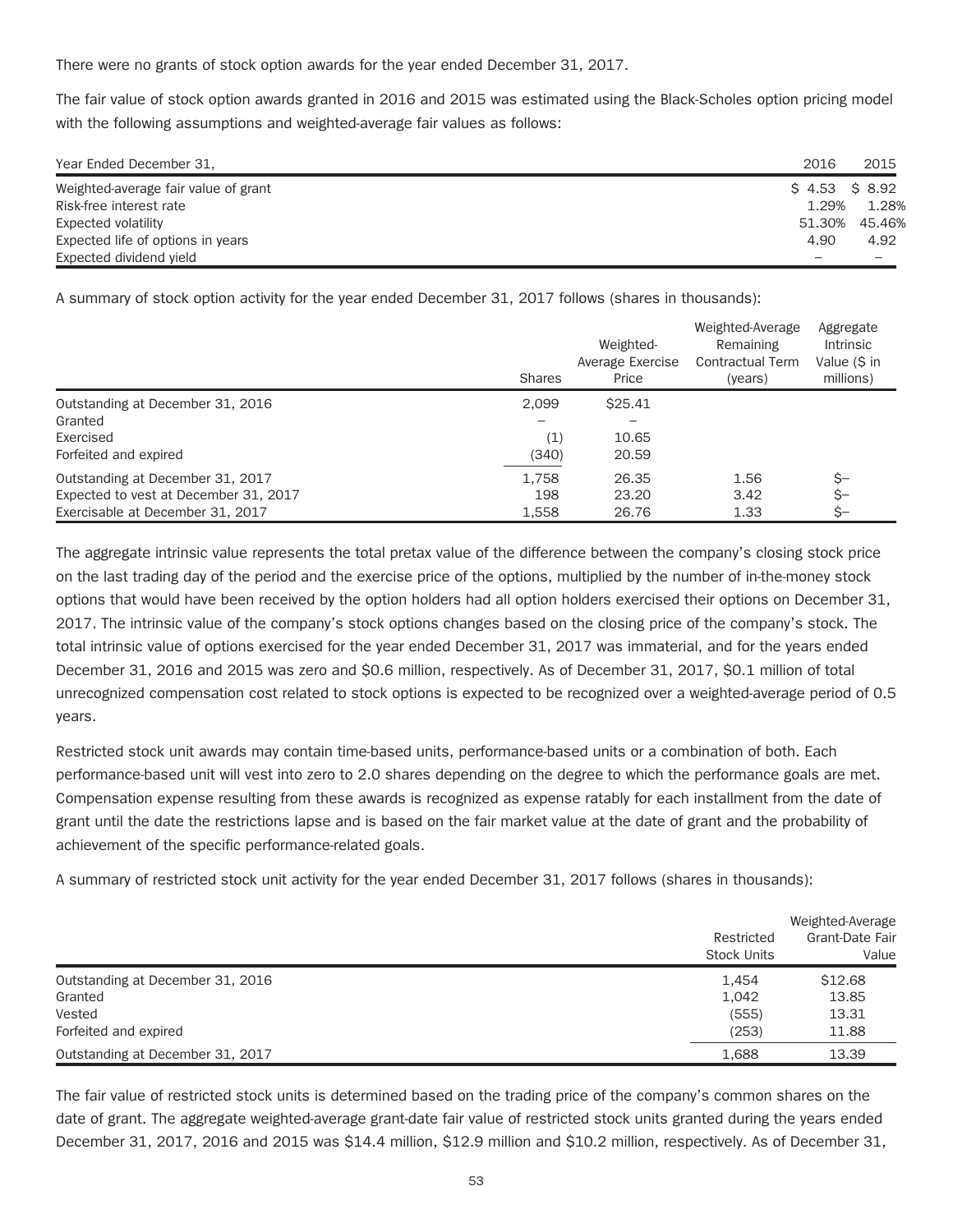2017, there was \$9.8 million of total unrecognized compensation cost related to outstanding restricted stock units granted under the company's plans. That cost is expected to be recognized over a weighted-average period of 1.9 years. The aggregate weighted-average grant-date fair value of restricted stock units vested during the years ended December 31, 2017, 2016 and 2015 was \$7.4 million, \$3.5 million and \$2.1 million, respectively.

Common stock issued upon exercise of stock options or upon lapse of restrictions on restricted stock units are newly issued shares. Cash received from the exercise of stock options for the year ended December 31, 2017 was immaterial, and for the year ended December 31, 2016 was zero. During 2017 and 2016, the company did not recognize any tax benefits from the exercise of stock options or upon issuance of stock upon lapse of restrictions on restricted stock units because of its tax position. Any such tax benefits resulting from tax deductions in excess of the compensation costs recognized are classified as operating cash flows.

**Defined contribution and compensation plans** U.S. employees are eligible to participate in an employee savings plan. Under this plan, employees may contribute a percentage of their pay for investment in various investment alternatives. The company matches 50 percent of the first 6 percent of eligible pay contributed by participants to the plan on a before-tax basis (subject to IRS limits). The company funds the match with cash. The charge to income related to the company match for the years ended December 31, 2017, 2016 and 2015, was \$10.8 million, \$10.7 million and \$9.9 million, respectively.

The company has defined contribution plans in certain locations outside the United States. The charge to income related to these plans was \$18.5 million, \$19.0 million and \$21.4 million, for the years ended December 31, 2017, 2016 and 2015, respectively.

The company has non-qualified compensation plans, which allow certain highly compensated employees and directors to defer the receipt of a portion of their salary, bonus and fees. Participants can earn a return on their deferred balance that is based on hypothetical investments in various investment vehicles. Changes in the market value of these investments are reflected as an adjustment to the liability with an offset to expense. As of December 31, 2017 and 2016, the liability to the participants of these plans was \$13.4 million and \$12.3 million, respectively. These amounts reflect the accumulated participant deferrals and earnings thereon as of that date. The company makes no contributions to the deferred compensation plans and remains contingently liable to the participants.

**Retirement benefits** For the company's more significant defined benefit pension plans, including the U.S., U.K. and the Netherlands, accrual of future benefits under the plans has ceased.

The company adopted changes to a foreign defined benefit pension plan, which ended the accrual of future benefits, effective June 30, 2017. A curtailment gain of \$5.4 million was recorded in 2017.

In December 2016, the company completed a lump-sum offer for eligible former associates who had a deferred vested benefit under the company's U.S. pension plan to receive the value of their entire pension benefit in a lump-sum payment. As a result, the pension plan trust made lump sum payments to approximately 5,800 former associates of \$215.9 million. In accordance with accounting guidance on settlements of a pension benefit obligation, no settlement charges were recorded as a result of this action.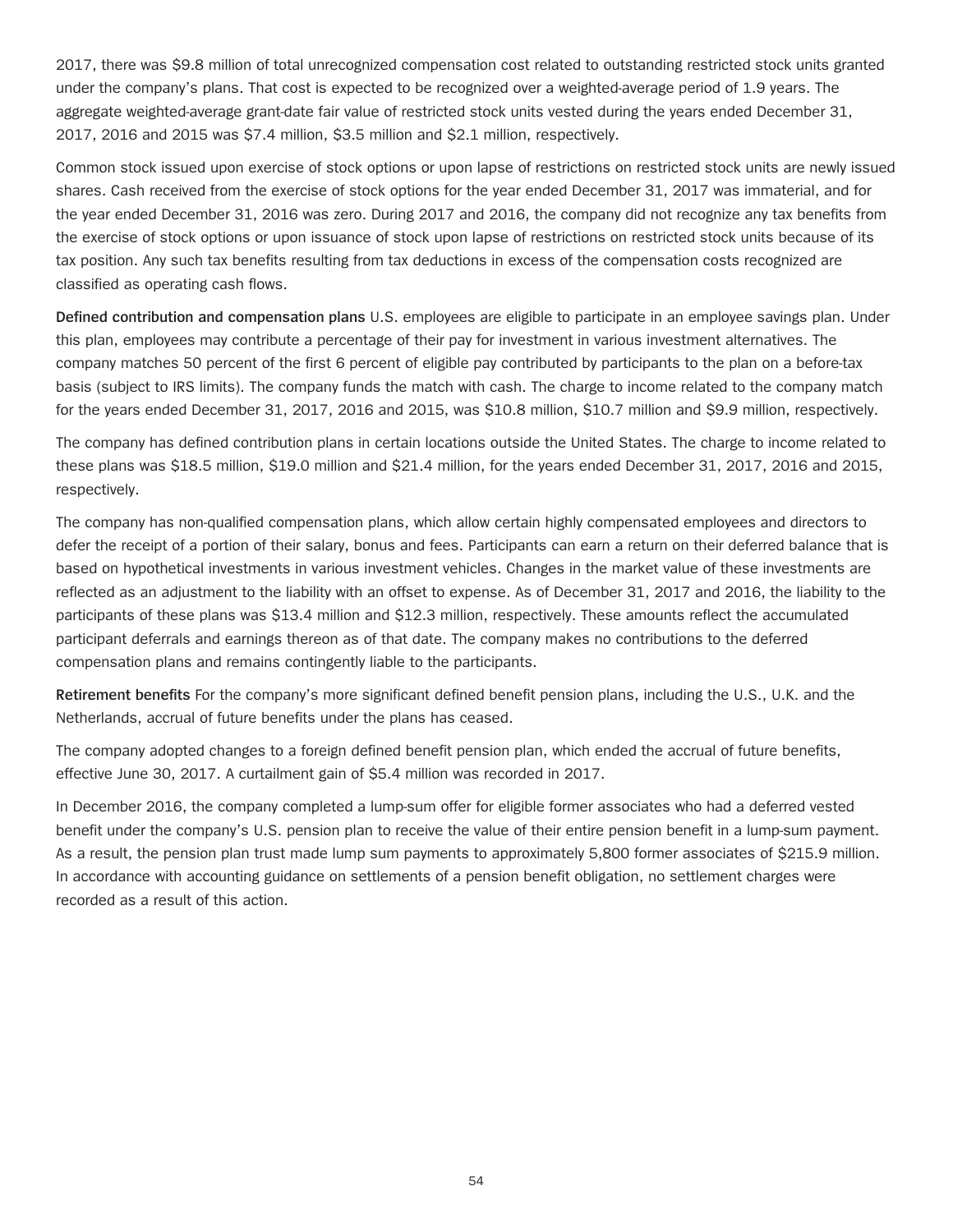Retirement plans' funded status and amounts recognized in the company's consolidated balance sheets at December 31, 2017 and 2016 follows:

|                                                                   | U.S. Plans        |                                               | <b>International Plans</b> |            |  |
|-------------------------------------------------------------------|-------------------|-----------------------------------------------|----------------------------|------------|--|
| As of December 31,                                                |                   | 2016                                          | 2017                       | 2016       |  |
| Change in projected benefit obligation                            |                   |                                               |                            |            |  |
| Benefit obligation at beginning of year                           | \$4,972.0         | \$5,231.4                                     | \$3,076.2                  | \$2,987.8  |  |
| Service cost                                                      |                   |                                               | 5.1                        | 7.4        |  |
| Interest cost                                                     | 211.3             | 231.3                                         | 72.8                       | 87.8       |  |
| Plan participants' contributions                                  |                   |                                               | 1.9                        | 2.3        |  |
| Plan amendment                                                    |                   |                                               | (52.5)                     |            |  |
| Plan curtailment                                                  |                   |                                               | (2.2)                      | (3.7)      |  |
| Actuarial loss (gain)                                             | 177.0             | 87.2                                          | (93.8)                     | 502.2      |  |
| Benefits paid                                                     | (358.7)           | (577.9)                                       | (117.1)                    | (110.0)    |  |
| Foreign currency translation adjustments                          | —                 |                                               | 299.3                      | (397.6)    |  |
| Benefit obligation at end of year                                 | \$5,001.6         | \$4,972.0                                     | \$3,189.7                  | \$3,076.2  |  |
| Change in plan assets                                             |                   |                                               |                            |            |  |
| Fair value of plan assets at beginning of year                    | \$3,452.1         | \$3,759.4                                     | \$2,429.7                  | \$2,496.8  |  |
| Actual return on plan assets                                      | 424.0             | 211.8                                         | 172.3                      | 287.7      |  |
| Employer contribution                                             | 61.0              | 58.8                                          | 77.4                       | 73.7       |  |
| Plan participants' contributions                                  |                   |                                               | 1.9                        | 2.3        |  |
| Benefits paid                                                     | (358.7)           | (577.9)                                       | (117.1)                    | (110.0)    |  |
| Foreign currency translation and other adjustments                |                   |                                               | 269.7                      | (320.8)    |  |
| Fair value of plan assets at end of year                          | \$3,578.4         | \$3,452.1                                     | \$2,833.9                  | \$2,429.7  |  |
| Funded status at end of year                                      |                   | $\$(1,423.2) \$(1,519.9) \$ (355.8)$          |                            | \$ (646.5) |  |
| Amounts recognized in the consolidated balance sheets consist of: |                   |                                               |                            |            |  |
| Prepaid postretirement assets                                     | \$                | \$                                            | Ś<br>147.4                 | Ŝ.<br>31.9 |  |
| Other accrued liabilities                                         | (6.8)             | (6.7)                                         | (0.2)                      | (0.2)      |  |
| Long-term postretirement liabilities                              | (1,416.4)         | (1,513.2)                                     | (503.0)                    | (678.2)    |  |
| Total funded status                                               |                   | $\$(1,423.2) \$(1,519.9) \$(355.8) \$(646.5)$ |                            |            |  |
| Accumulated other comprehensive loss, net of tax                  |                   |                                               |                            |            |  |
| Net loss                                                          |                   | $$2,690.6$ $$2,828.8$                         | \$1,067.8                  | \$1,144.7  |  |
| Prior service credit                                              | $(39.8)$ \$<br>\$ |                                               | $(42.4)$ \$ $(69.8)$ \$    | (27.7)     |  |
| Accumulated benefit obligation                                    |                   | $$5,001.6$ $$4,972.0$ $$3,188.0$              |                            | \$3,072.1  |  |

Information for defined benefit retirement plans with an accumulated benefit obligation in excess of plan assets at December 31, 2017 and 2016 follows:

| As of December 31,             | 2017    | 2016                |
|--------------------------------|---------|---------------------|
| Accumulated benefit obligation |         | \$7,151.7 \$7,551.8 |
| Fair value of plan assets      | 5.227.0 | 5,357.2             |

Information for defined benefit retirement plans with a projected benefit obligation in excess of plan assets at December 31, 2017 and 2016 follows:

| As of December 31,           | 2017    | 2016                |
|------------------------------|---------|---------------------|
| Projected benefit obligation |         | \$7,153.4 \$7,555.2 |
| Fair value of plan assets    | 5.227.0 | 5.357.2             |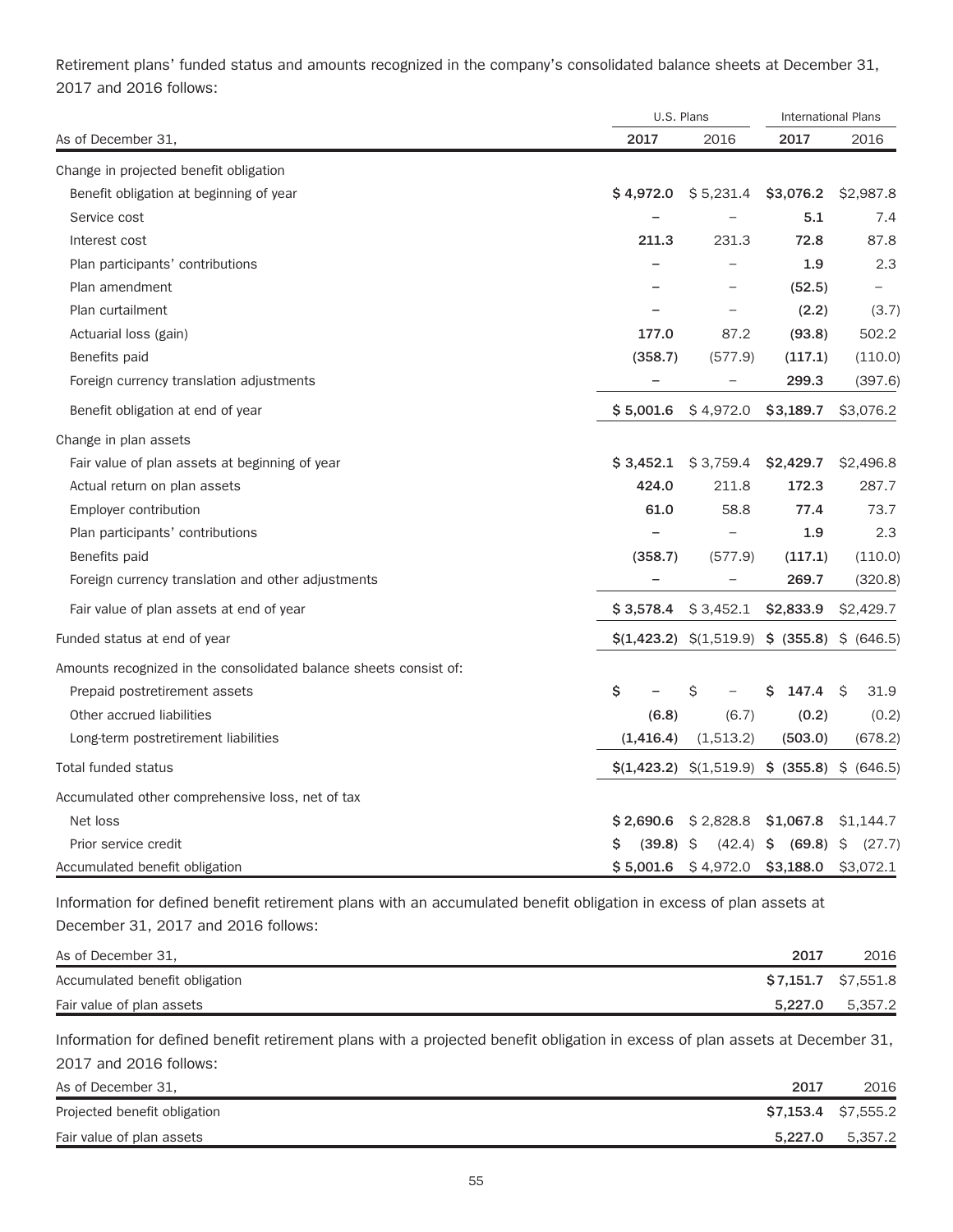Net periodic pension cost (income) for 2017, 2016 and 2015 includes the following components:

|                                      |         | U.S. Plans               |            |         | <b>International Plans</b> |         |
|--------------------------------------|---------|--------------------------|------------|---------|----------------------------|---------|
| Year ended December 31,              | 2017    | 2016                     | 2015       | 2017    | 2016                       | 2015    |
| Service cost                         | S.<br>- | $\overline{\phantom{0}}$ | S          | \$5.1   | \$7.4                      | \$8.7   |
| Interest cost                        | 211.3   | 231.3                    | 224.1      | 72.8    | 87.8                       | 94.1    |
| Expected return on plan assets       | (235.2) | (253.1)                  | (254.8)    | (127.5) | (139.5)                    | (155.4) |
| Amortization of prior service credit | (2.5)   | (2.5)                    | (2.4)      | (2.4)   | (3.0)                      | (1.9)   |
| Recognized net actuarial loss        | 126.4   | 116.0                    | 132.7      | 49.8    | 40.3                       | 63.6    |
| Curtailment gain                     |         |                          |            | (5.4)   | (2.0)                      |         |
| Net periodic pension cost (income)   | \$100.0 | 91.7<br>S                | S.<br>99.6 | \$(7.6) | \$(9.0)                    | \$9.1   |

Weighted-average assumptions used to determine net periodic pension cost for the years ended December 31 were as follows:

|                                             |       | U.S. Plans |       |       | International Plans |       |  |
|---------------------------------------------|-------|------------|-------|-------|---------------------|-------|--|
| Year ended December 31,                     | 2017  | 2016       | 2015  | 2017  | 2016                | 2015  |  |
| Discount rate                               | 4.38% | 4.56%      | 4.09% | 2.34% | 3.30%               | 3.05% |  |
| Rate of compensation increase               | N/A   | N/A        | N/A   | 1.66% | 1.66%               | 1.68% |  |
| Expected long-term rate of return on assets | 6.80% | 6.80%      | 6.80% | 5.30% | 5.99%               | 6.45% |  |

Weighted-average assumptions used to determine benefit obligations at December 31 were as follows:

| Discount rate                 | 3.87% | 4.38% | 4.56% | 2.24% | 2.34% | 3.30% |
|-------------------------------|-------|-------|-------|-------|-------|-------|
| Rate of compensation increase | N/A   | N/A   | N/A   | 1.55% | 66%   | .68%  |

The expected pretax amortization in 2018 of net periodic pension cost is as follows: net loss, \$167.6 million; and prior service credit, \$(6.3) million. The amortization of these items is recorded as an element of pension expense. In 2017, pension expense included amortization of \$176.2 million of net losses and \$(4.9) million of prior service credit.

The company's investment policy targets and ranges for each asset category are as follows:

|                       |        | U.S.     |        | International |
|-----------------------|--------|----------|--------|---------------|
| <b>Asset Category</b> | Target | Range    | Target | Range         |
| Equity securities     | 58%    | 52-64%   | 24%    | 18-30%        |
| Debt securities       | 36%    | 33-39%   | 60%    | 53-66%        |
| Real estate           | 6%     | $3-9%$   | 1%     | $0 - 3%$      |
| Cash                  | $-$ %  | $0 - 5%$ | 1%     | $0 - 5%$      |
| Other                 | $-$ %  | $-$ %    | 14%    | 7-21%         |

The company periodically reviews its asset allocation, taking into consideration plan liabilities, local regulatory requirements, plan payment streams and then-current capital market assumptions. The actual asset allocation for each plan is monitored at least quarterly, relative to the established policy targets and ranges. If the actual asset allocation is close to or out of any of the ranges, a review is conducted. Rebalancing will occur toward the target allocation, with due consideration given to the liquidity of the investments and transaction costs.

The objectives of the company's investment strategies are as follows: (a) to provide a total return that, over the long term, increases the ratio of plan assets to liabilities by maximizing investment return on assets, at a level of risk deemed appropriate, (b) to maximize return on assets by investing primarily in equity securities in the U.S. and for international plans by investing in appropriate asset classes, subject to the constraints of each plan design and local regulations, (c) to diversify investments within asset classes to reduce the impact of losses in single investments, and (d) for the U.S. plan to invest in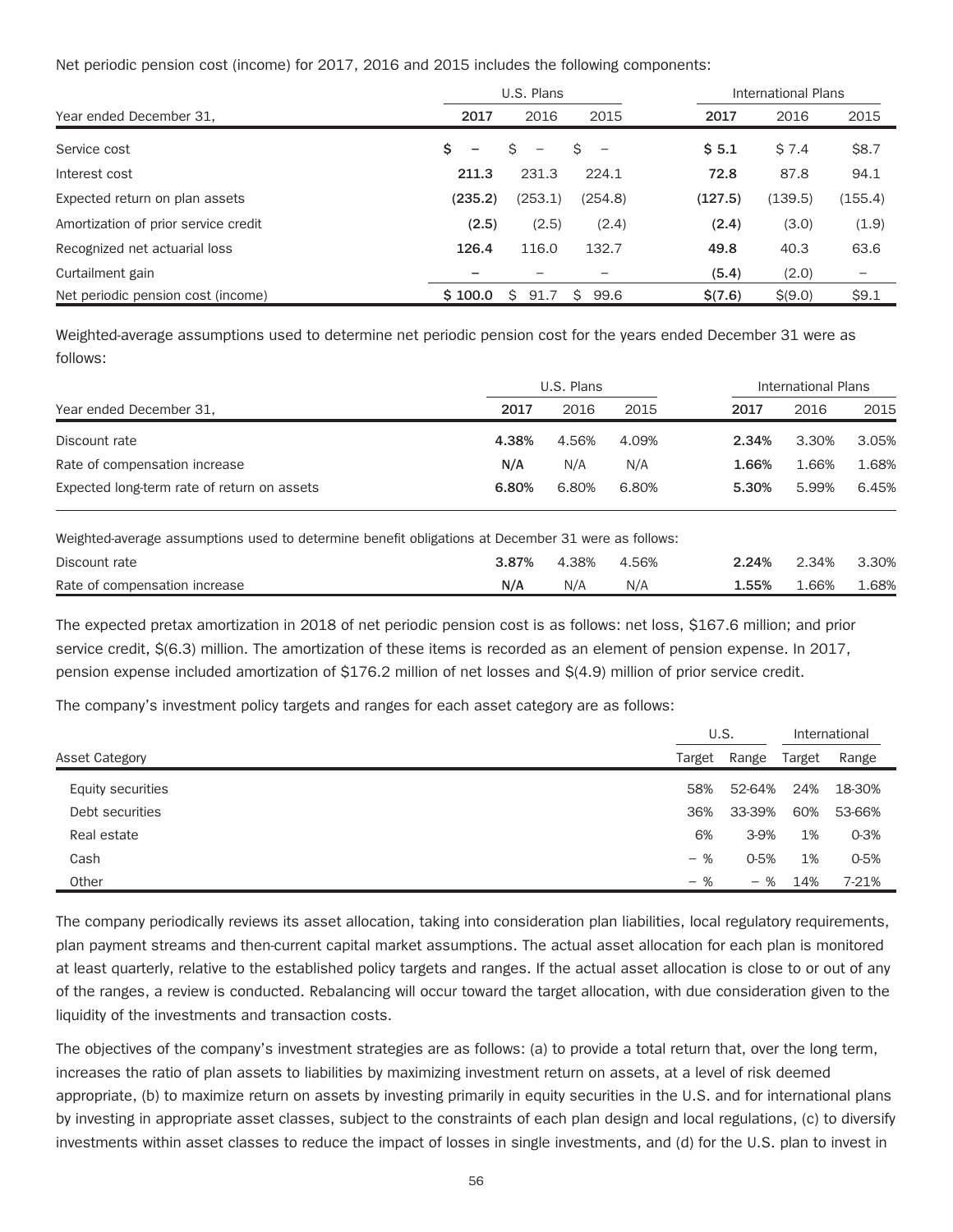compliance with the Employee Retirement Income Security Act of 1974 ("ERISA"), as amended and any subsequent applicable regulations and laws, and for international plans to invest in a prudent manner in compliance with local applicable regulations and laws.

The company sets the expected long-term rate of return based on the expected long-term return of the various asset categories in which it invests. The company considered the current expectations for future returns and the actual historical returns of each asset class. Also, since the company's investment policy is to actively manage certain asset classes where the potential exists to outperform the broader market, the expected returns for those asset classes were adjusted to reflect the expected additional returns.

In 2018, the company expects to make cash contributions of \$149.7 million to its worldwide defined benefit pension plans, which are comprised of \$63.4 million primarily for international defined benefit pension plans and \$86.3 million for the company's U.S. qualified defined benefit pension plan.

As of December 31, 2017, the following benefit payments, which reflect expected future service where applicable, are expected to be paid from the defined benefit pension plans:

| Year ending December 31, | U.S.    | International |
|--------------------------|---------|---------------|
| 2018                     | \$364.4 | \$98.7        |
| 2019                     | 361.4   | 102.8         |
| 2020                     | 359.3   | 106.9         |
| 2021                     | 357.6   | 110.3         |
| 2022                     | 355.1   | 117.5         |
| $2023 - 2027$            | 1,693.6 | 642.5         |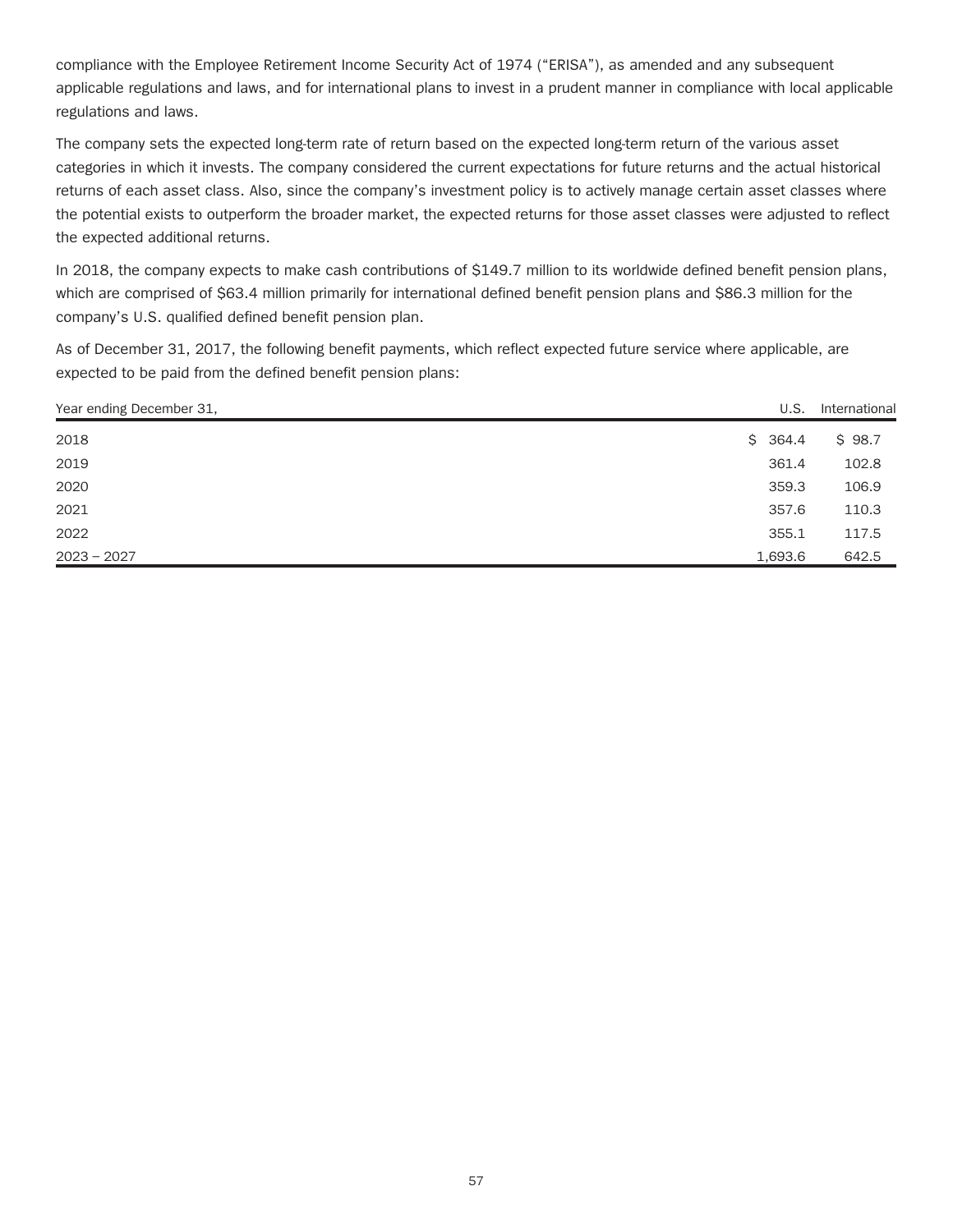**Other postretirement benefits** A reconciliation of the benefit obligation, fair value of the plan assets and the funded status of the postretirement benefit plan at December 31, 2017 and 2016, follows:

| As of December 31,                                                         | 2017         | 2016                 |
|----------------------------------------------------------------------------|--------------|----------------------|
| Change in accumulated benefit obligation                                   |              |                      |
| Benefit obligation at beginning of year                                    | \$120.1      | \$131.5              |
| Service cost                                                               | 0.5          | 0.4                  |
| Interest cost                                                              | 5.6          | 6.2                  |
| Plan participants' contributions                                           | 3.5          | 3.8                  |
| Amendments                                                                 | (7.4)        | (3.3)                |
| Actuarial gain                                                             | (4.3)        | (1.4)                |
| Federal drug subsidy                                                       | 0.3          | 1.4                  |
| Benefits paid                                                              | (15.7)       | (16.9)               |
| Foreign currency translation and other adjustments                         | 0.6          | (1.6)                |
| Benefit obligation at end of year                                          | \$103.2      | \$120.1              |
| Change in plan assets                                                      |              |                      |
| Fair value of plan assets at beginning of year                             | \$<br>7.9 S  | 7.7                  |
| Actual return on plan assets                                               | (0.3)        | (0.3)                |
| Employer contributions                                                     | 12.2         | 13.6                 |
| Plan participants' contributions                                           | 3.5          | 3.8                  |
| Benefits paid                                                              | (15.7)       | (16.9)               |
| Fair value of plan assets at end of year                                   | \$.<br>7.6   | \$<br>7.9            |
| Funded status at end of year                                               |              | \$ (95.6) \$ (112.2) |
| Amounts recognized in the consolidated balance sheets consist of:          |              |                      |
| Prepaid postretirement assets                                              | \$<br>0.9    | \$<br>1.4            |
| Other accrued liabilities                                                  | (11.5)       | (12.4)               |
| Long-term postretirement liabilities                                       | (85.0)       | (101.2)              |
| Total funded status                                                        |              | \$ (95.6) \$ (112.2) |
| Accumulated other comprehensive loss, net of tax                           |              |                      |
| Net loss                                                                   | \$14.9       | Ŝ.<br>19.0           |
| Prior service credit                                                       | (9.8)        | (3.2)                |
| Net periodic postretirement benefit cost for 2017, 2016 and 2015, follows: |              |                      |
| Year ended December 31,                                                    | 2017<br>2016 | 2015                 |

| TCAI CHUCU DCCCHIDCI UI.           | <u>____</u> | ∠∪⊥∪                     | ້∠ບ⊥ບ |
|------------------------------------|-------------|--------------------------|-------|
| Service cost                       |             | $$0.5$ $$0.4$ $$0.6$     |       |
| Interest cost                      | 5.6         | 6.2                      | 6.9   |
| Expected return on assets          | (0.5)       | (0.4)                    | (0.4) |
| Amortization of prior service cost | (0.7)       | $\overline{\phantom{m}}$ | 1.1   |
| Recognized net actuarial loss      | 0.8         | 0.5                      | 1.8   |
| Net periodic benefit cost          |             | $$5.7$ $$6.7$ $$10.0$    |       |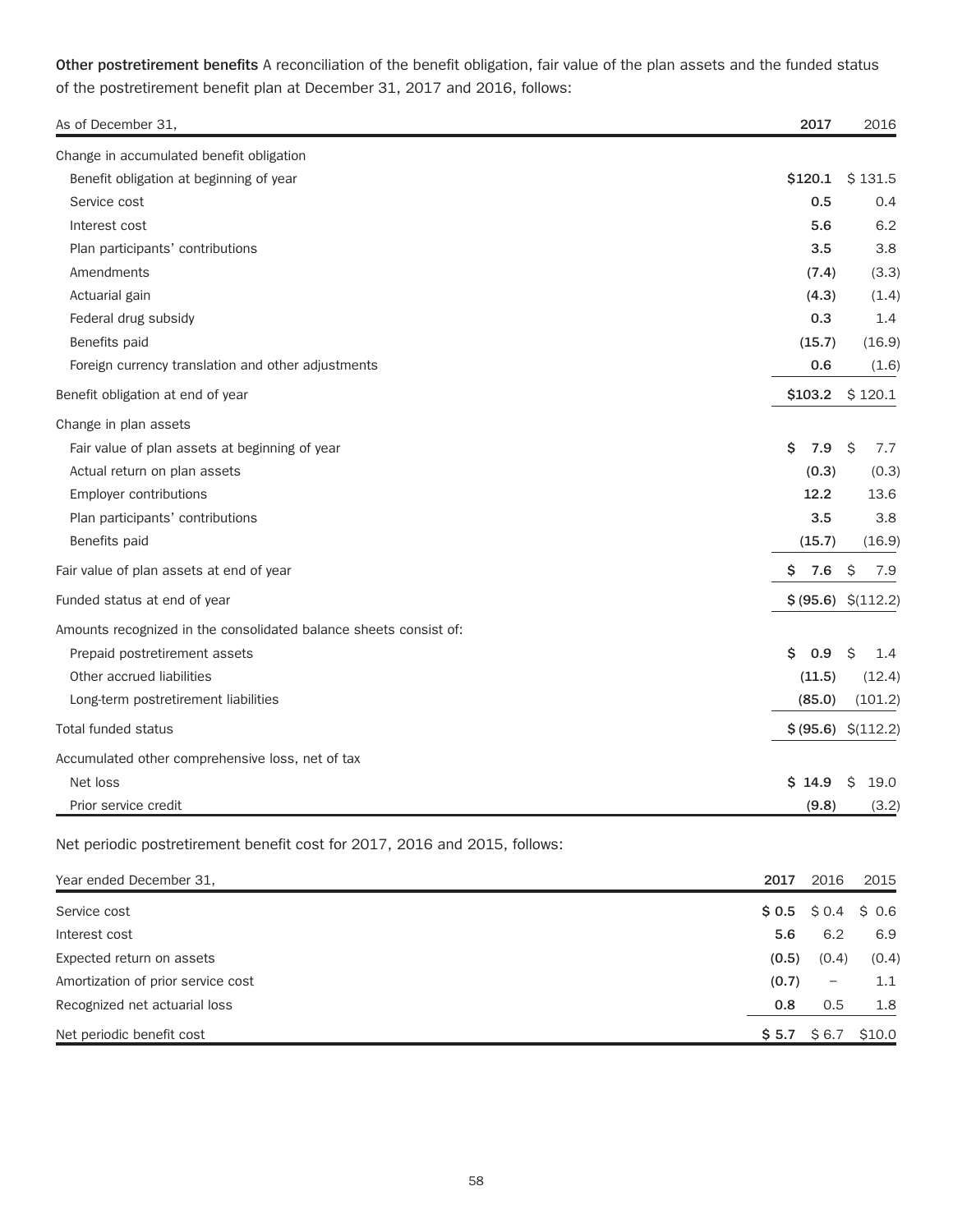Weighted-average assumptions used to determine net periodic postretirement benefit cost for the years ended December 31 were as follows:

| Year ended December 31,        | 2017 2016 2015    |  |
|--------------------------------|-------------------|--|
| Discount rate                  | 5.53% 5.61% 5.27% |  |
| Expected return on plan assets | 5.50% 5.50% 5.50% |  |
|                                |                   |  |

Weighted-average assumptions used to determine benefit obligation at December 31 were as follows:

| Year<br>Jecember<br>ende.<br>┑ <i>へ^</i><br>. | ־ו∩ר<br>--- | 201L | ാവ സ<br>∠∪⊥ |
|-----------------------------------------------|-------------|------|-------------|
|                                               |             |      |             |

| 30%،د<br>Discount rate<br>J.JJ70<br>U.∪⊥/∪ |
|--------------------------------------------|
|--------------------------------------------|

The expected pretax amortization in 2018 of net periodic postretirement benefit cost is as follows: net loss, \$1.2 million; and prior service cost, \$(1.6) million.

The company reviews its asset allocation periodically, taking into consideration plan liabilities, plan payment streams and then-current capital market assumptions. The company sets the long-term expected return on asset assumption, based principally on the long-term expected return on debt securities. These return assumptions are based on a combination of current market conditions, capital market expectations of third-party investment advisors and actual historical returns of the asset classes. In 2018, the company expects to contribute approximately \$12 million to its postretirement benefit plan.

| Assumed health care cost trend rates at December 31,                              | 2017      | 2016      |
|-----------------------------------------------------------------------------------|-----------|-----------|
| Health care cost trend rate assumed for next year                                 |           | 6.6% 5.8% |
| Rate to which the cost trend rate is assumed to decline (the ultimate trend rate) |           | 4.8% 4.8% |
| Year that the rate reaches the ultimate trend rate                                | 2023 2023 |           |

A one-percentage-point change in assumed health care cost trend rates would have the following effects:

|                                             | 1-Percentage-<br>Point<br>Increase | 1-Percentage-<br>Point<br>Decrease |
|---------------------------------------------|------------------------------------|------------------------------------|
| Effect on service and interest cost         | \$0.1                              | \$(0.1)                            |
| Effect on postretirement benefit obligation | 2.0                                | (1.7)                              |

As of December 31, 2017, the following benefits are expected to be paid to or from the company's postretirement plan:

| Year ending December 31, | Gross<br>Medicare<br>Part D<br>Receipts | Gross<br>Expected<br>Payments |
|--------------------------|-----------------------------------------|-------------------------------|
| 2018                     | \$0.1                                   | \$12.7                        |
| 2019                     | $\overline{\phantom{0}}$                | 10.5                          |
| 2020                     | $\overline{\phantom{0}}$                | 10.0                          |
| 2021                     | —                                       | 9.4                           |
| 2022                     | -                                       | 8.8                           |
| $2023 - 2027$            | -                                       | 34.4                          |

The following provides a description of the valuation methodologies and the levels of inputs used to measure fair value, and the general classification of investments in the company's U.S. and international defined benefit pension plans, and the company's other postretirement benefit plan.

Level 1 – These investments include cash, common stocks, real estate investment trusts, exchange traded funds, futures and options and U.S. government securities. These investments are valued using quoted prices in an active market. Payables and receivables are also included as Level 1 investments and are valued at face value.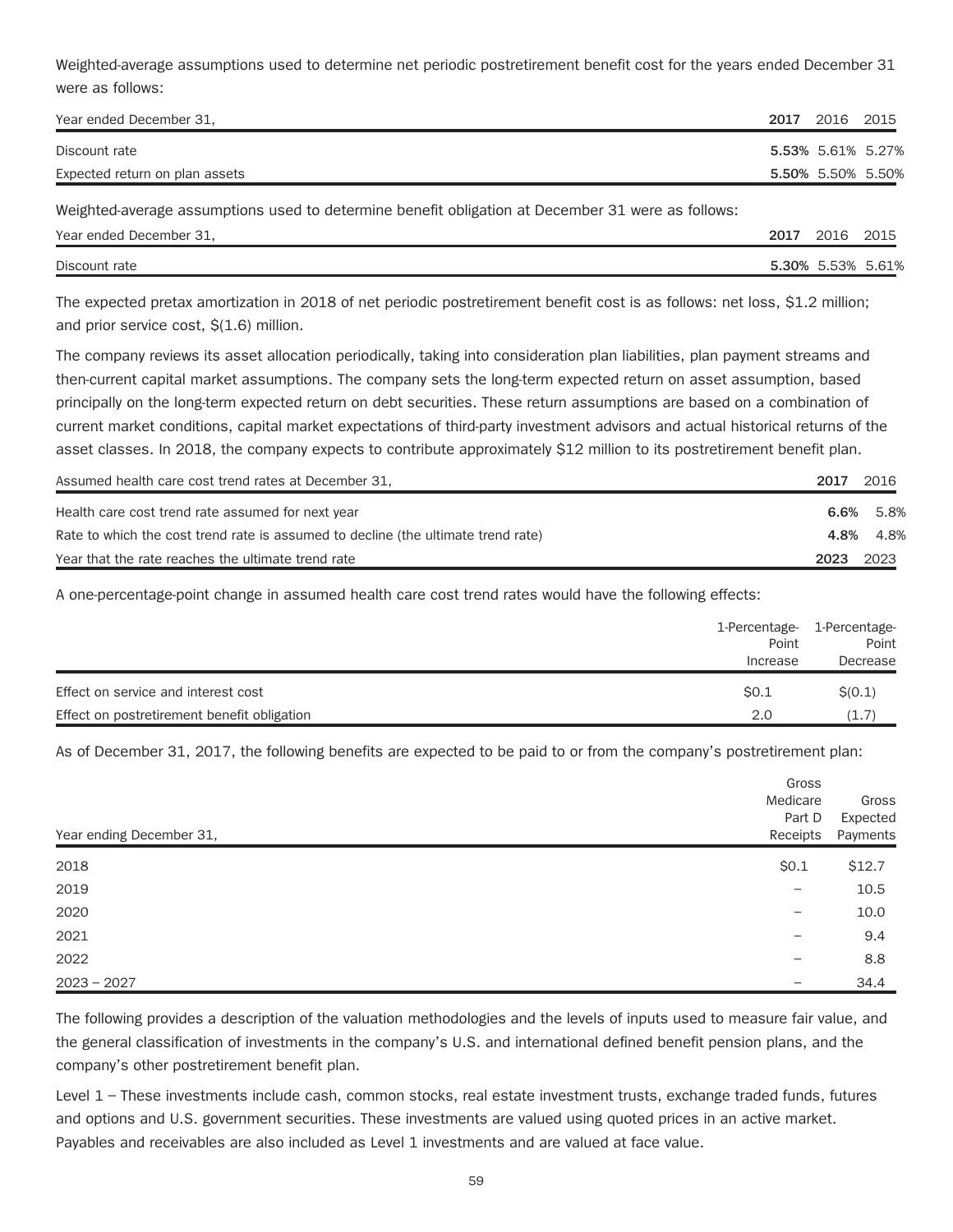Level 2 – These investments include the following:

Pooled Funds – These investments are comprised of money market funds and fixed income securities. The money market funds are valued using the readily determinable fair value ("RDFV") provided by trustees of the funds. The fixed income securities are valued based on quoted prices for identical or similar investments in markets that may not be active.

Commingled Funds – These investments are comprised of debt, equity and other securities and are valued using the RDFV provided by trustees of the funds. The fair value per share for these funds are published and are the basis for current transactions.

Other Fixed Income – These investments are comprised of corporate and government fixed income investments and asset and mortgage backed securities for which there are quoted prices for identical or similar investments in markets that may not be active.

Derivatives – These investments include forward exchange contracts and options, which are traded on an active market, but not on an exchange; therefore, the inputs may not be readily observable. These investments also include fixed income futures and other derivative instruments.

Level 3 – These investments include the following:

Insurance Contracts – These investments are insurance contracts which are carried at book value, are not publicly traded and are reported at a fair value determined by the insurance provider.

Certain investments are valued using net asset value ("NAV") as a practical expedient. These investments may not be redeemable on a daily basis and may have redemption notice periods of up to 90 days. These investments include the following:

Commingled Funds – These investments are comprised of debt, equity and other securities.

Private Real Estate and Private Equity – These investments represent interests in limited partnerships which invest in privately held companies or privately held real estate or other real assets. Net asset values are developed and reported by the general partners that manage the partnerships. These valuations are based on property appraisals, utilization of market transactions that provide valuation information for comparable companies, discounted cash flows, and other methods. These valuations are reported quarterly and adjusted as necessary at year end based on cash flows within the most recent period.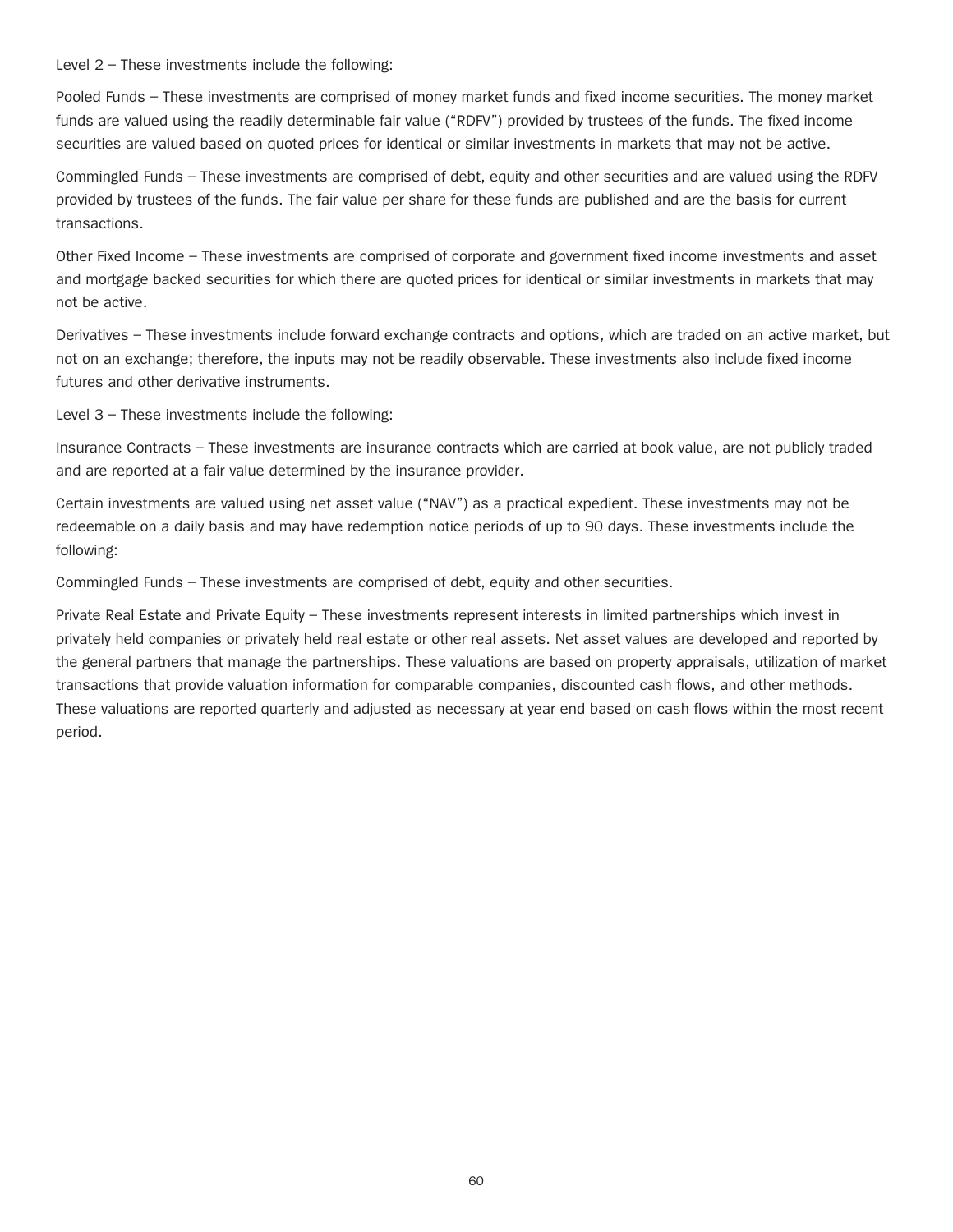The following table sets forth by level, within the fair value hierarchy, the plans' assets (liabilities) at fair value at December 31, 2017.

|                                     |                   | U.S. Plans |           |                      | <b>International Plans</b> |         |                    |         |  |  |
|-------------------------------------|-------------------|------------|-----------|----------------------|----------------------------|---------|--------------------|---------|--|--|
| As of December 31, 2017             | <b>Fair Value</b> | Level 1    |           | Level 2 Level 3      | Fair Value                 | Level 1 | Level <sub>2</sub> | Level 3 |  |  |
| Pension plans                       |                   |            |           |                      |                            |         |                    |         |  |  |
| <b>Equity Securities</b>            |                   |            |           |                      |                            |         |                    |         |  |  |
| Common Stocks                       | \$1,465.1         | \$1,461.9  | Ŝ.<br>3.2 | $\dot{\mathbf{S}}$ – | \$                         | \$      | \$                 | \$      |  |  |
| Commingled Funds                    | 584.4             |            | 584.4     |                      | 84.0                       |         | 84.0               |         |  |  |
| <b>Debt Securities</b>              |                   |            |           |                      |                            |         |                    |         |  |  |
| U.S. Govt. Securities               | 139.8             | 139.8      |           |                      |                            |         |                    |         |  |  |
| Other Fixed Income                  | 830.6             |            | 830.6     |                      | 254.1                      | 2.6     | 251.5              |         |  |  |
| <b>Insurance Contracts</b>          |                   |            |           |                      | 135.8                      |         |                    | 135.8   |  |  |
| Commingled Funds                    |                   |            |           |                      | 267.5                      |         | 267.5              |         |  |  |
| <b>Real Estate</b>                  |                   |            |           |                      |                            |         |                    |         |  |  |
| Real Estate Investment Trusts       | 113.5             | 113.5      |           |                      | 1.4                        | 0.4     | 1.0                |         |  |  |
| Other                               |                   |            |           |                      |                            |         |                    |         |  |  |
| <b>Derivatives</b>                  | 2.6               | 13.1       | (10.5)    |                      | 1.2                        |         | 1.2                |         |  |  |
| Commingled Funds                    |                   |            |           |                      | 357.1                      |         | 357.1              |         |  |  |
| Pooled Funds                        | 228.0             |            | 228.0     |                      | 29.2                       |         | 29.2               |         |  |  |
| Cash                                | 34.8              | 34.8       |           |                      | 25.1                       | 25.1    |                    |         |  |  |
| Receivables                         | 58.1              | 58.1       |           |                      | 19.9                       | 19.9    |                    |         |  |  |
| Payables                            | (116.7)           | (116.7)    |           |                      | (1.5)                      | (1.5)   |                    |         |  |  |
| Total plan assets in fair value     |                   |            |           |                      |                            |         |                    |         |  |  |
| hierarchy                           | \$3,340.2         | \$1,704.5  | \$1,635.7 | $\dot{\mathsf{S}}$ – | \$1,173.8                  | \$46.5  | \$991.5            | \$135.8 |  |  |
| Plan assets measured using NAV as a |                   |            |           |                      |                            |         |                    |         |  |  |
| practical expedient <sup>(a):</sup> |                   |            |           |                      |                            |         |                    |         |  |  |
| Commingled Funds                    |                   |            |           |                      |                            |         |                    |         |  |  |
| Equity                              | \$                |            |           |                      | 780.7<br>Ś.                |         |                    |         |  |  |
| Debt                                | 19.8              |            |           |                      | 837.7                      |         |                    |         |  |  |
| Other                               | 105.1             |            |           |                      | 25.2                       |         |                    |         |  |  |
| <b>Private Real Estate</b>          | 112.4             |            |           |                      | 16.5                       |         |                    |         |  |  |
| Private Equity                      | 0.9               |            |           |                      |                            |         |                    |         |  |  |
| Total pension plan assets           | \$3,578.4         |            |           |                      | \$2,833.9                  |         |                    |         |  |  |
| Other postretirement plans          |                   |            |           |                      |                            |         |                    |         |  |  |
| <b>Insurance Contracts</b>          | 7.6<br>\$         |            |           | \$7.6                |                            |         |                    |         |  |  |

*(a) Investments measured at fair value using NAV as a practical expedient have not been classified in the fair value hierarchy. The fair value amounts presented in this table for these investments are included to permit reconciliation of the fair value hierarchy to the total plan assets.*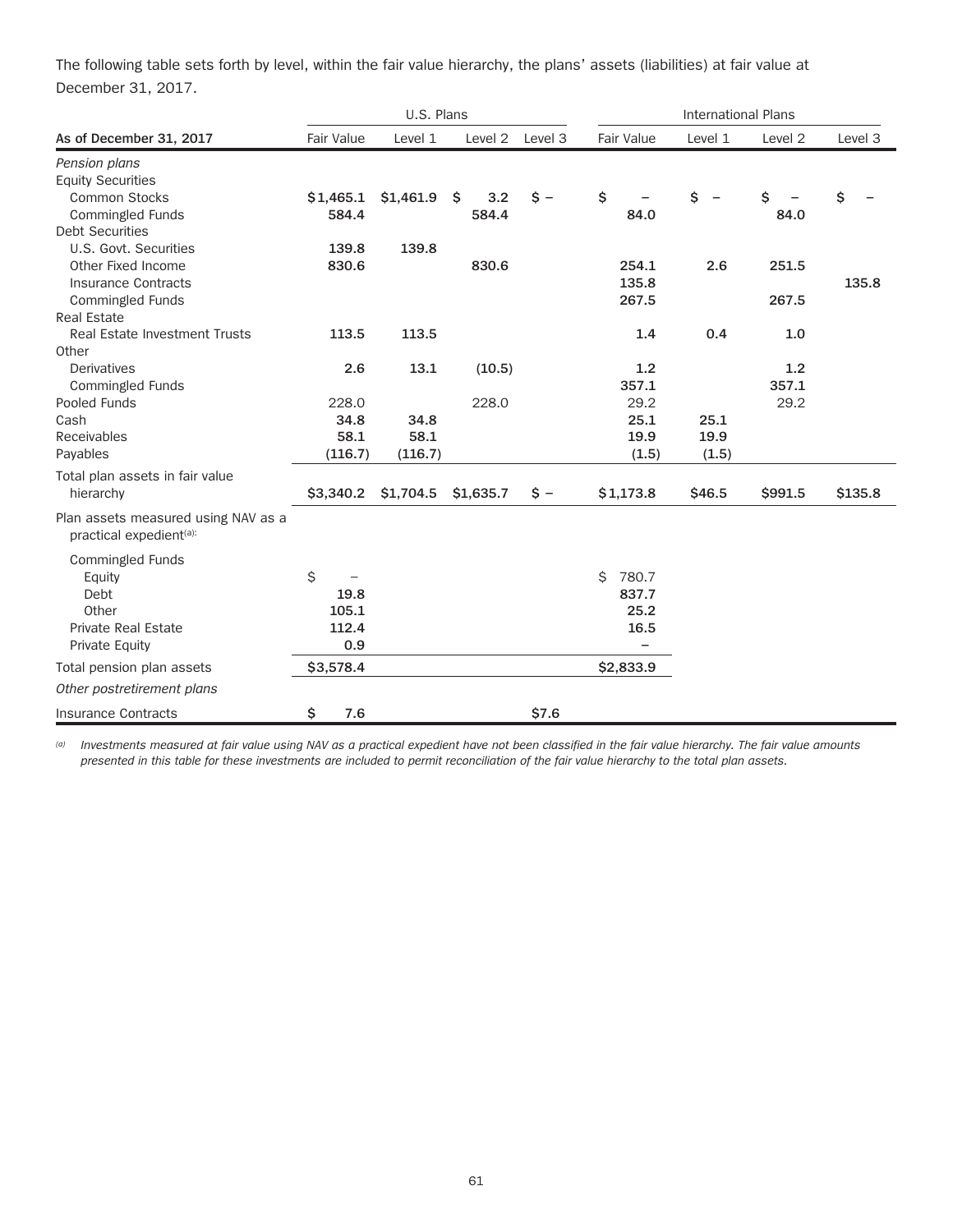|                            |     | U.S. Plans |    |           |    |                 |            | <b>International Plans</b> |    |                   |         |         |         |
|----------------------------|-----|------------|----|-----------|----|-----------------|------------|----------------------------|----|-------------------|---------|---------|---------|
| As of December 31, 2016    |     | Fair Value |    | Level 1   |    | Level 2 Level 3 |            |                            |    | Fair Value        | Level 1 | Level 2 | Level 3 |
| Pension plans              |     |            |    |           |    |                 |            |                            |    |                   |         |         |         |
| <b>Equity Securities</b>   |     |            |    |           |    |                 |            |                            |    |                   |         |         |         |
| <b>Common Stocks</b>       | \$. | 1,443.1    | Ŝ. | 1,438.3   | Ŝ. | 4.8             | $\sin 5 -$ |                            | \$ |                   | $S-$    | $S-$    | $S-$    |
| Commingled Funds           |     | 517.9      |    |           |    | 517.9           |            |                            |    | 76.0              |         | 76.0    |         |
| <b>Debt Securities</b>     |     |            |    |           |    |                 |            |                            |    |                   |         |         |         |
| U.S. Govt. Securities      |     | 158.5      |    | 158.5     |    |                 |            |                            |    |                   |         |         |         |
| Other Fixed Income         |     | 812.4      |    |           |    | 812.4           |            |                            |    | 241.4             | 0.5     | 240.9   |         |
| <b>Insurance Contracts</b> |     |            |    |           |    |                 |            |                            |    | 116.2             |         |         | 116.2   |
| Commingled Funds           |     |            |    |           |    |                 |            |                            |    | 242.8             |         | 242.8   |         |
| <b>Real Estate</b>         |     |            |    |           |    |                 |            |                            |    |                   |         |         |         |
| Real Estate Investment     |     |            |    |           |    |                 |            |                            |    |                   |         |         |         |
| <b>Trusts</b>              |     | 156.2      |    | 156.2     |    |                 |            |                            |    | 1.6               | 1.2     | 0.4     |         |
| Other                      |     |            |    |           |    |                 |            |                            |    |                   |         |         |         |
| Derivatives                |     | 3.1        |    | (1.1)     |    | 4.2             |            |                            |    | 4.9               |         | 4.9     |         |
| Commingled Funds           |     |            |    |           |    |                 |            |                            |    | 294.5             |         | 294.5   |         |
| Pooled Funds               |     | 272.0      |    |           |    | 272.0           |            |                            |    | 6.7               |         | 6.7     |         |
| Cash                       |     | 12.2       |    | 12.2      |    |                 |            |                            |    | 11.4              | 11.4    |         |         |
| Receivables                |     | 107.2      |    | 107.2     |    |                 |            |                            |    |                   |         |         |         |
| Payables                   |     | (195.3)    |    | (195.3)   |    |                 |            |                            |    |                   |         |         |         |
| Total plan assets in fair  |     |            |    |           |    |                 |            |                            |    |                   |         |         |         |
| value hierarchy            |     | \$3,287.3  |    | \$1,676.0 |    | \$1,611.3       | $\zeta$ -  |                            |    | \$995.5           | \$13.1  | \$866.2 | \$116.2 |
| Plan assets measured using |     |            |    |           |    |                 |            |                            |    |                   |         |         |         |
| NAV as a practical         |     |            |    |           |    |                 |            |                            |    |                   |         |         |         |
| expedient <sup>(a):</sup>  |     |            |    |           |    |                 |            |                            |    |                   |         |         |         |
| Commingled Funds           |     |            |    |           |    |                 |            |                            |    |                   |         |         |         |
| Equity<br>Debt             | \$  | 18.6       |    |           |    |                 |            |                            | S  | 726.7             |         |         |         |
| Other                      |     | 104.6      |    |           |    |                 |            |                            |    | 640.0<br>25.8     |         |         |         |
| <b>Private Real Estate</b> |     | 40.5       |    |           |    |                 |            |                            |    | 41.7              |         |         |         |
| Private Equity             |     | 1.1        |    |           |    |                 |            |                            |    | $\qquad \qquad -$ |         |         |         |
| Total pension plan assets  | S   | 3,452.1    |    |           |    |                 |            |                            |    | \$2,429.7         |         |         |         |
| Other postretirement plans |     |            |    |           |    |                 |            |                            |    |                   |         |         |         |
| Insurance Contracts        | \$  | 7.9        |    |           |    |                 | \$7.9      |                            |    |                   |         |         |         |

The following table sets forth by level, within the fair value hierarchy, the plans' assets (liabilities) at fair value at December 31, 2016.

(a) Investments measured at fair value using NAV as a practical expedient have not been classified in the fair value hierarchy. The fair value amounts presented in this table for these investments are included to permit reconciliation of the fair value hierarchy to the total plan assets.

The following table sets forth a summary of changes in the fair value of the plans' Level 3 assets for the year ended December 31, 2017.

|                                                    | January 1,<br>2017 | Realized<br>gains<br>(losses)  | Purchases<br>or<br>acquisitions | Sales<br>or<br>dispositions | Currency and<br>unrealized<br>gains (losses)<br>relating to<br>instruments<br>still held at<br>December 31,<br>2017 | December 31,<br>2017 |
|----------------------------------------------------|--------------------|--------------------------------|---------------------------------|-----------------------------|---------------------------------------------------------------------------------------------------------------------|----------------------|
| U.S. plans<br>Other postretirement plans           |                    |                                |                                 |                             |                                                                                                                     |                      |
| Insurance Contracts<br>International pension plans | \$7.9              | \$(0.2)                        | \$0.2                           | \$ (0.3)                    | Ŝ.                                                                                                                  | \$.<br>7.6           |
| Insurance Contracts                                | \$116.2            | \$<br>$\overline{\phantom{0}}$ | \$10.8                          | \$(11.4)                    | \$20.2                                                                                                              | \$135.8              |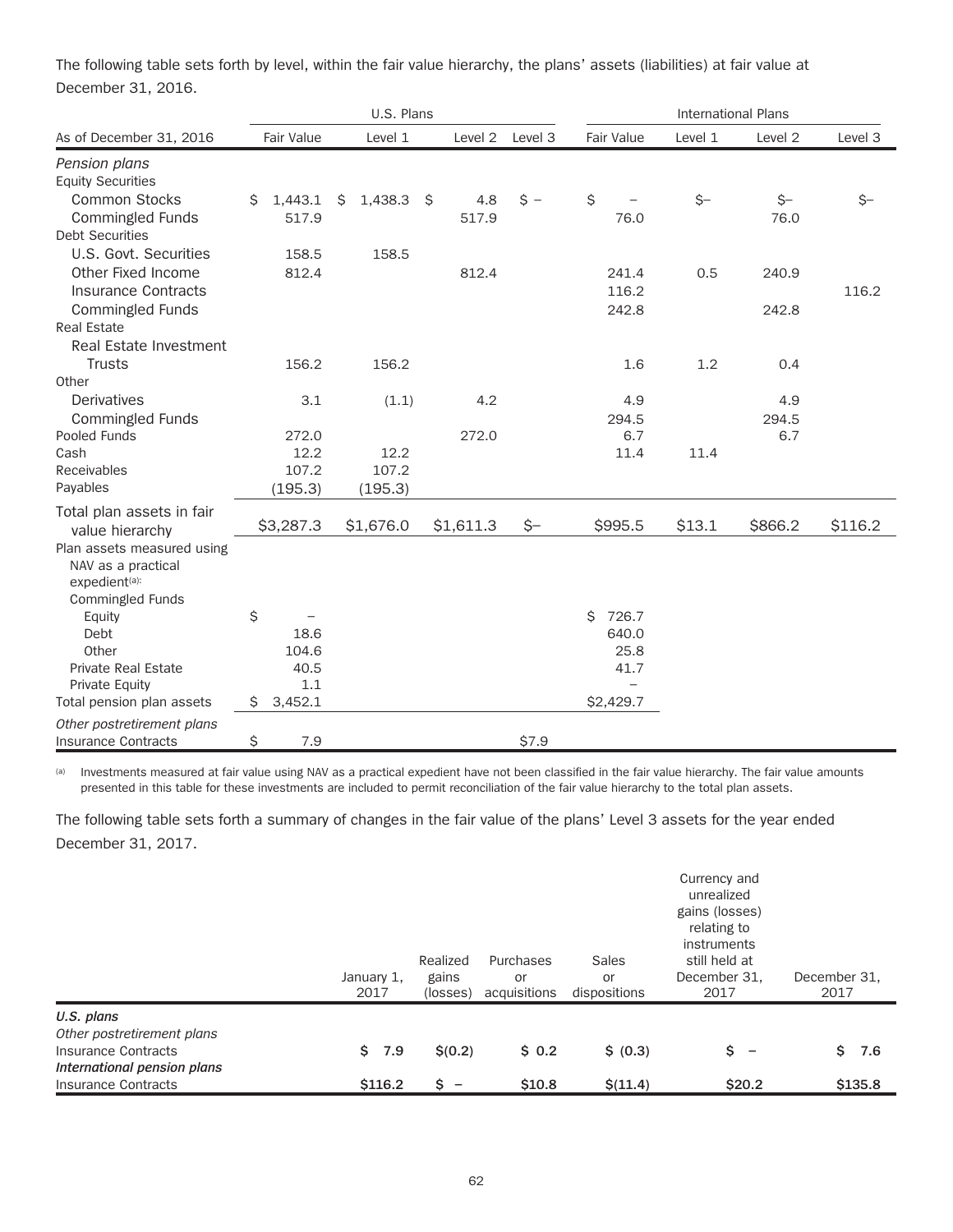The following table sets forth a summary of changes in the fair value of the plans' Level 3 assets for the year ended December 31, 2016.

|                             | January 1,<br>2016 | Realized<br>gains<br>(losses) | Purchases<br>or<br>acquisitions | Sales<br>or<br>dispositions | Currency and<br>unrealized<br>gains (losses)<br>relating to<br>instruments<br>still held at<br>December 31,<br>2016 | December 31,<br>2016 |
|-----------------------------|--------------------|-------------------------------|---------------------------------|-----------------------------|---------------------------------------------------------------------------------------------------------------------|----------------------|
| U.S. plans                  |                    |                               |                                 |                             |                                                                                                                     |                      |
| Other postretirement plans  |                    |                               |                                 |                             |                                                                                                                     |                      |
| Insurance Contracts         | Ŝ.<br>7.7          | \$(0.3)                       | \$0.5                           | Ś<br>$\qquad \qquad -$      | \$ -                                                                                                                | \$<br>7.9            |
| International pension plans |                    |                               |                                 |                             |                                                                                                                     |                      |
| Insurance Contracts         | \$120.6            | $S -$                         | \$4.7                           | \$(11.0)                    | \$1.9                                                                                                               | \$116.2              |

The following table presents additional information about plan assets valued using the net asset value as a practical expedient within the fair value hierarchy table.

|                                                                    | 2017 |               |                          |                                               |                                      |     | 2016          |                         |                                               |                                         |  |  |  |  |
|--------------------------------------------------------------------|------|---------------|--------------------------|-----------------------------------------------|--------------------------------------|-----|---------------|-------------------------|-----------------------------------------------|-----------------------------------------|--|--|--|--|
|                                                                    |      | Fair          | <b>Value Commitments</b> | Unfunded Redemption<br>Frequency              | Redemption<br>Notice Period<br>Range |     | Fair<br>Value | Unfunded<br>Commitments | Redemption<br>Frequency                       | Redemption<br>Notice<br>Period<br>Range |  |  |  |  |
| U.S. plans<br>Commingled Funds                                     |      |               |                          |                                               |                                      |     |               |                         |                                               |                                         |  |  |  |  |
| Debt<br>Other<br>Private Real                                      | Ś    | 19.8<br>105.1 | \$-                      | Daily<br>Monthly                              | 5 days<br>5 days<br>Up to 90         | \$  | 18.6<br>104.6 | $\zeta-$                | Daily<br>Monthly                              | 5 days<br>5 days                        |  |  |  |  |
| Estate <sup>(a)</sup><br>Private Equity(b)                         |      | 112.4<br>0.9  | -<br>-                   | Quarterly                                     | days                                 |     | 40.5<br>1.1   | $\qquad \qquad -$       | Quarterly                                     | 60 days                                 |  |  |  |  |
| Total<br><b>International</b><br>pension plans<br>Commingled Funds | Ŝ.   | 238.2         | \$-                      |                                               |                                      | Ŝ.  | 164.8         | \$-                     |                                               |                                         |  |  |  |  |
| Equity                                                             | Ś.   | 780.7         | \$-                      | Weekly,<br>Monthly                            | Up to 30<br>days                     | \$. | 726.7         | $S-$                    | Weekly,<br>Monthly                            | Up to<br>90 days                        |  |  |  |  |
| Debt                                                               |      | 837.7         |                          | Weekly,<br>Biweekly,<br>Bimonthly,<br>Monthly | Up to 30<br>days                     |     | 640.0         |                         | Weekly,<br>Biweekly,<br>Bimonthly,<br>Monthly | Up to<br>90 days                        |  |  |  |  |
| Other                                                              |      | 25.2          |                          | Monthly                                       | Up to 30<br>days                     |     | 25.8          |                         | Monthly,<br>Quarterly                         | Up to<br>90 days                        |  |  |  |  |
| <b>Private Real Estate</b>                                         |      | 16.5          |                          | Monthly                                       | Up to 90<br>days                     |     | 41.7          |                         | Monthly,<br>Quarterly                         | Up to<br>90 days                        |  |  |  |  |
| Total                                                              |      | \$1,660.1     | \$-                      |                                               |                                      |     | \$1,434.2     | $\zeta-$                |                                               |                                         |  |  |  |  |

*(a) Includes investments in private real estate funds and limited partnerships. The funds invest in U.S. real estate and allow redemptions quarterly, though queues, restrictions, and gates may extend the period. The limited partnerships include investments in primarily U.S. real estate, and can never be redeemed. The partnerships are all currently being wound up, and are expected to make all distributions over the next three years.*

*(b) Includes investments in limited partnerships, which invest primarily in U.S. buyouts and venture capital. The investments can never be redeemed. The partnerships are all currently being wound up, and are expected to make all distributions over the next three years.*

#### **Note 17 – Stockholders' equity**

The company has 150 million authorized shares of common stock, par value \$.01 per share, and 40 million shares of authorized preferred stock, par value \$1 per share, issuable in series.

At December 31, 2017, 35.1 million shares of unissued common stock of the company were reserved for stock-based incentive plans and the company's convertible senior notes.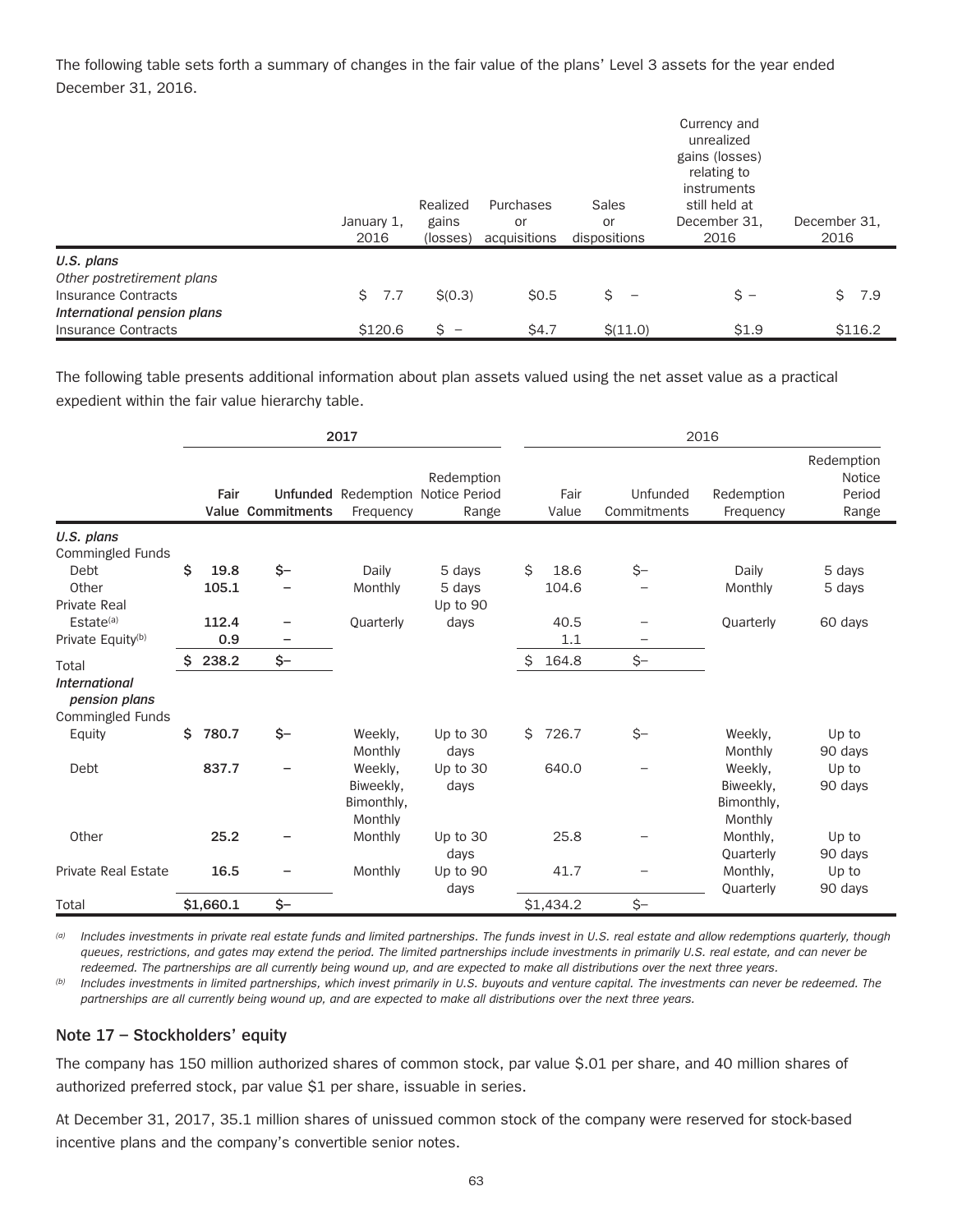Accumulated other comprehensive income (loss) as of December 31, 2017, 2016 and 2015, is as follows:

|                                                                                                                                                         | Total                             | Translation<br>Adjustments | Postretirement<br>Plans           |
|---------------------------------------------------------------------------------------------------------------------------------------------------------|-----------------------------------|----------------------------|-----------------------------------|
| Balance at December 31, 2014<br>Other comprehensive income before reclassifications<br>Amounts reclassified from accumulated other comprehensive income | $\$(4,113.4)$<br>346.2<br>(178.1) | \$(737.8)<br>(96.0)        | $$$ (3,375.6)<br>442.2<br>(178.1) |
| Current period other comprehensive income                                                                                                               | 168.1                             | (96.0)                     | 264.1                             |
| Balance at December 31, 2015<br>Other comprehensive income before reclassifications<br>Amounts reclassified from accumulated other comprehensive income | (3,945.3)<br>(64.9)<br>(142.6)    | (833.8)<br>(93.3)          | (3, 111.5)<br>28.4<br>(142.6)     |
| Current period other comprehensive income                                                                                                               | (207.5)                           | (93.3)                     | (114.2)                           |
| Balance at December 31, 2016<br>Other comprehensive income before reclassifications<br>Amounts reclassified from accumulated other comprehensive income | (4, 152.8)<br>506.8<br>(169.8)    | (927.1)<br>121.9<br>(11.8) | (3, 225.7)<br>384.9<br>(158.0)    |
| Current period other comprehensive income                                                                                                               | 337.0                             | 110.1                      | 226.9                             |
| Balance at December 31, 2017                                                                                                                            | \$(3,815.8)                       | \$ (817.0)                 | \$(2,998.8)                       |

Amounts reclassified out of accumulated other comprehensive income for the three years ended December 31, 2017 are as follows:

| Year ended December 31,                                                                     | 2017         | 2016                            | 2015    |
|---------------------------------------------------------------------------------------------|--------------|---------------------------------|---------|
| Translation Adjustments:                                                                    |              |                                 |         |
| Adjustment for substantial completion of liquidation of foreign subsidiaries <sup>(a)</sup> | \$ (11.8) \$ |                                 |         |
| Postretirement Plans:                                                                       |              |                                 |         |
| Amortization of prior service cost <sup>(b)</sup>                                           | 5.6          | 5.6                             | 3.1     |
| Amortization of actuarial losses <sup>(b)</sup>                                             | (174.1)      | (155.2)                         | (189.7) |
| Curtailment gain <sup>(b)</sup>                                                             | 5.4          | 2.0                             |         |
| Total before tax                                                                            | (174.9)      | (147.6)                         | (186.6) |
| Income tax benefit                                                                          | 5.1          | 5.0                             | 8.5     |
| Total reclassifications for the period                                                      |              | $\$(169.8) \$(142.6) \$(178.1)$ |         |

*(a) Reported in Other income (expense), net in the consolidated statements of income*

*(b) These items are included in net periodic postretirement cost (see Note 16).*

The following table summarizes the changes in shares of common stock and treasury stock during the three years ended December 31, 2017:

|                                                          | Common<br>Stock | Treasury<br><b>Stock</b>                 |
|----------------------------------------------------------|-----------------|------------------------------------------|
| Balance at December 31, 2014<br>Stock-based compensation | 52.4<br>0.2     | 2.7<br>$\overbrace{\phantom{123221111}}$ |
| Balance at December 31, 2015<br>Stock-based compensation | 52.6<br>0.2     | 2.7                                      |
| Balance at December 31, 2016<br>Stock-based compensation | 52.8<br>0.6     | 2.7<br>0.2                               |
| Balance at December 31, 2017                             | 53.4            | 2.9                                      |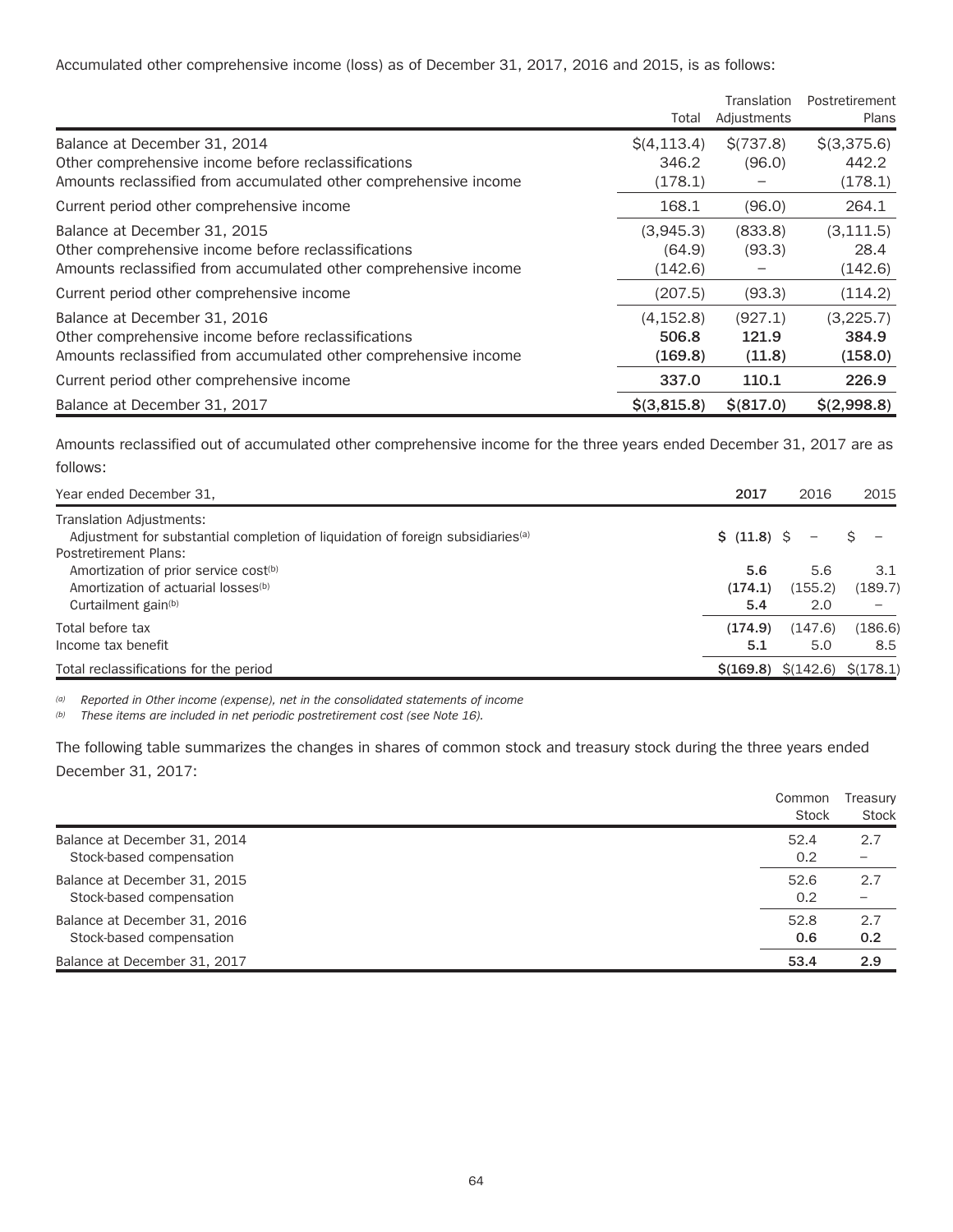## **Report of Management on the Financial Statements**

The management of the company is responsible for the integrity of its financial statements. These statements have been prepared in conformity with U.S. generally accepted accounting principles and include amounts based on the best estimates and judgments of management. Financial information included elsewhere in this report is consistent with that in the financial statements.

KPMG LLP, an independent registered public accounting firm, has audited the company's financial statements. Its accompanying report is based on an audit conducted in accordance with the standards of the Public Company Accounting Oversight Board (United States).

The Board of Directors, through its Audit and Finance Committee, which is composed entirely of independent directors, oversees management's responsibilities in the preparation of the financial statements and selects the independent registered public accounting firm, subject to stockholder ratification. The Audit and Finance Committee meets regularly with the independent registered public accounting firm, representatives of management, and the internal auditors to review the activities of each and to assure that each is properly discharging its responsibilities. To ensure complete independence, the internal auditors and representatives of KPMG LLP have full access to meet with the Audit and Finance Committee, with or without management representatives present, to discuss the results of their audits and their observations on the adequacy of internal controls and the quality of financial reporting.

It Atlett

Peter Altabef **Index** Index and The Index Index Index Index Index Index Index Index Index Index Index Index Index Index Index Index Index Index Index Index Index Index Index Index Index Index Index Index Index Index Index

Inder Singh

President and Chief Executive Officer Senior Senior Vice President and Chief Financial Officer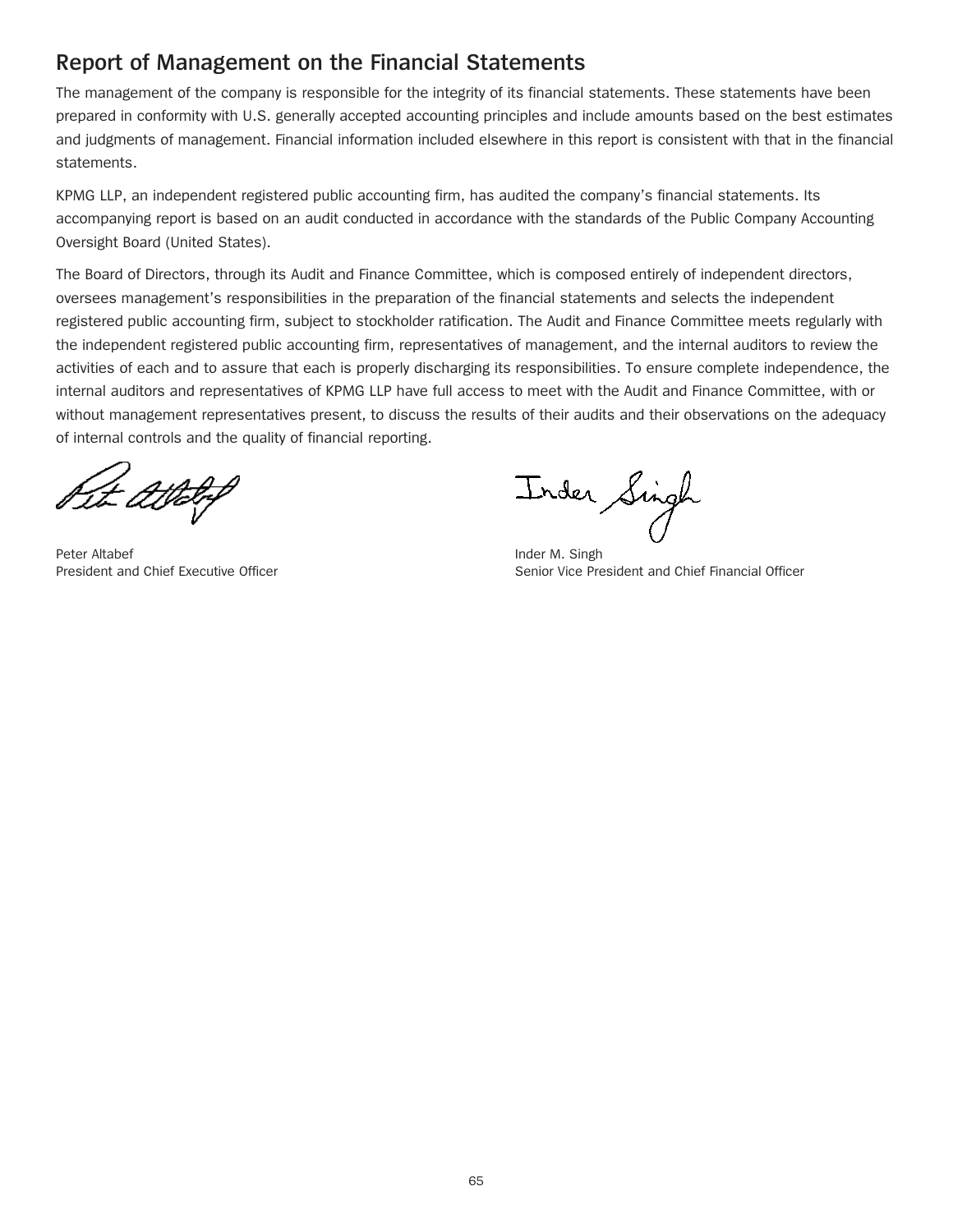## **Report of Independent Registered Public Accounting Firm on the Financial Statements**

To the stockholders and board of directors

#### Unisys Corporation:

#### *Opinion on the Consolidated Financial Statements*

We have audited the accompanying consolidated balance sheets of Unisys Corporation and subsidiaries (the Company) as of December 31, 2017 and 2016, the related consolidated statements of income, comprehensive income, deficit and cash flows for each of the years in the three-year period ended December 31, 2017, and the related notes and financial statement schedule II - Valuation and Qualifying Accounts (collectively, the consolidated financial statements). In our opinion, the consolidated financial statements present fairly, in all material respects, the financial position of the Company as of December 31, 2017 and 2016, and the results of its operations and its cash flows for each of the years in the three-year period ended December 31, 2017, in conformity with U.S. generally accepted accounting principles.

We also have audited, in accordance with the standards of the Public Company Accounting Oversight Board (United States) (PCAOB), the Company's internal control over financial reporting as of December 31, 2017, based on criteria established in *Internal Control - Integrated Framework (2013)* issued by the Committee of Sponsoring Organizations of the Treadway Commission, and our report dated March 12, 2018 expressed an adverse opinion on the effectiveness of the Company's internal control over financial reporting.

#### *Basis for Opinion*

These consolidated financial statements are the responsibility of the Company's management. Our responsibility is to express an opinion on these consolidated financial statements based on our audits. We are a public accounting firm registered with the PCAOB and are required to be independent with respect to the Company in accordance with the U.S. federal securities laws and the applicable rules and regulations of the Securities and Exchange Commission and the PCAOB.

We conducted our audits in accordance with the standards of the PCAOB. Those standards require that we plan and perform the audit to obtain reasonable assurance about whether the consolidated financial statements are free of material misstatement, whether due to error or fraud. Our audits included performing procedures to assess the risks of material misstatement of the consolidated financial statements, whether due to error or fraud, and performing procedures that respond to those risks. Such procedures included examining, on a test basis, evidence regarding the amounts and disclosures in the consolidated financial statements. Our audits also included evaluating the accounting principles used and significant estimates made by management, as well as evaluating the overall presentation of the consolidated financial statements. We believe that our audits provide a reasonable basis for our opinion.

KPMG LLP

We have served as the Company's auditor since 2008.

Philadelphia, Pennsylvania March 12, 2018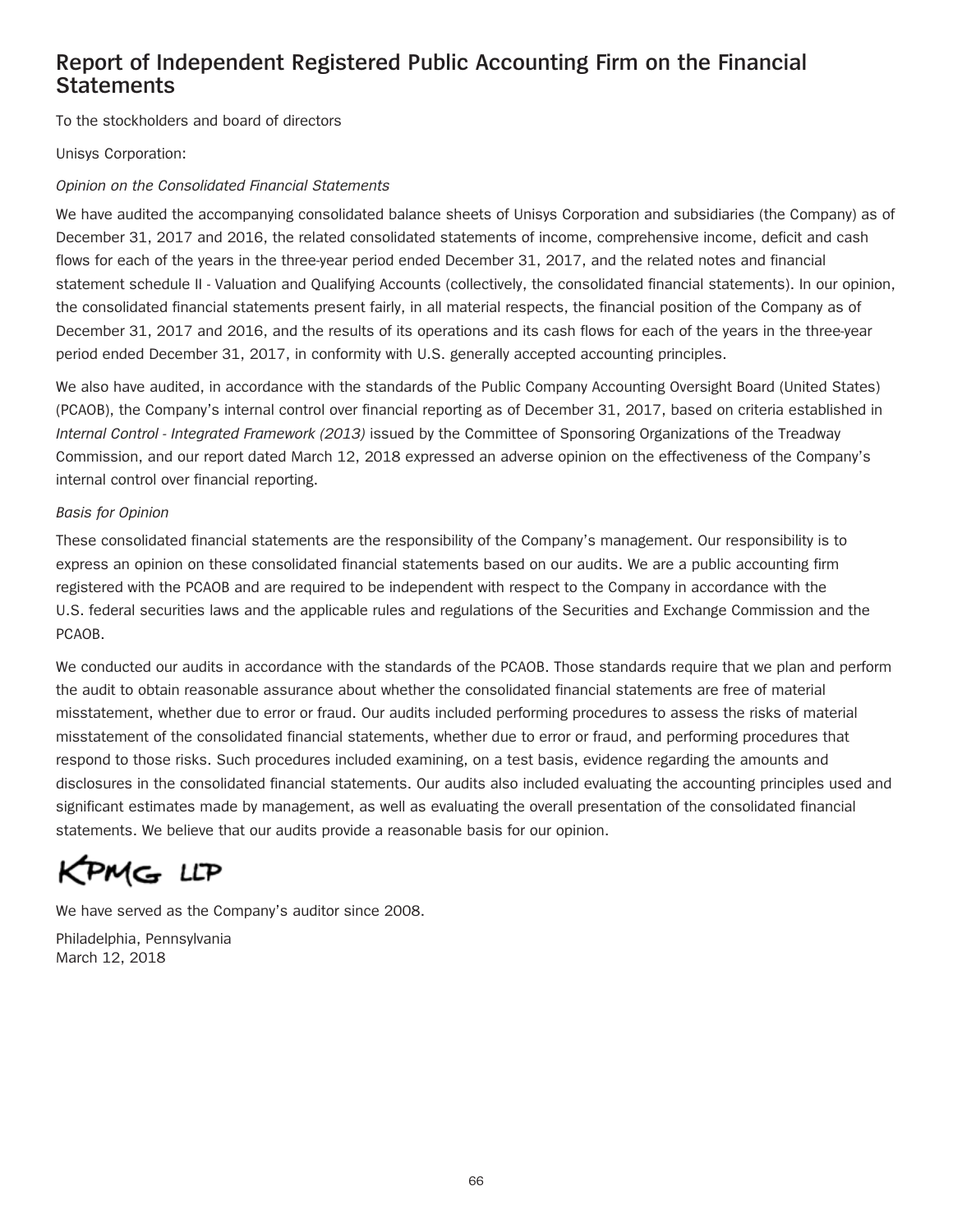## **Report of Management on Internal Control Over Financial Reporting**

The management of the company is responsible for establishing and maintaining adequate internal control over financial reporting, as defined in Rules 13a-15(f) and 15d-15(f) under the Exchange Act. The company's internal control over financial reporting is a process designed to provide reasonable assurance regarding the reliability of financial reporting and the preparation of financial statements for external purposes in accordance with U.S. generally accepted accounting principles. Internal control over financial reporting includes those policies and procedures that (1) pertain to the maintenance of records that in reasonable detail accurately and fairly reflect the transactions and dispositions of the assets of the company; (2) provide reasonable assurance that transactions are recorded as necessary to permit preparation of the financial statements in accordance with U.S. generally accepted accounting principles, and that receipts and expenditures of the company are being made only in accordance with authorizations of management and directors of company; and (3) provide reasonable assurance regarding prevention or timely detection of unauthorized acquisition, use or disposition of the company's assets that could have a material effect on the financial statements.

Because of its inherent limitations, internal control over financial reporting may not prevent or detect misstatements. Also, projections of any evaluation of effectiveness to future periods are subject to the risk that controls may become inadequate because of changes in conditions, or that the degree of compliance with the policies and procedures may deteriorate.

A material weakness is a deficiency, or combination of deficiencies, in internal control over financial reporting, such that there is a reasonable possibility that a material misstatement of the company's annual or interim financial statements will not be prevented or detected on a timely basis.

Management assessed the effectiveness of the company's internal control over financial reporting as of December 31, 2017, based on criteria established in *Internal Control - Integrated Framework (2013)* issued by the Committee of Sponsoring Organizations of the Treadway Commission. Based on our assessment and those criteria, we identified the following deficiencies in our internal control described below.

Our risk assessment procedures over Technology revenue did not adequately identify risks and consider changes in business operations and the demands on personnel created by the efforts required to adopt the new revenue accounting pronouncement that will impact future financial reporting. As a result, the company had missing process level controls and insufficient trained personnel to operate process level controls over the measurement and recognition of multiple-element arrangements within Technology revenue.

Although no material misstatements were identified in our consolidated financial statements, these control deficiencies resulted in immaterial misstatements in the preliminary consolidated financial statements as of and for the year ended December 31, 2017 related to Technology revenue and deferred revenue that were corrected. However, the control deficiencies create a reasonable possibility that a material misstatement in the company's consolidated financial statements will not be prevented or detected on a timely basis and we concluded that our internal control over financial reporting as of December 31, 2017 was not effective due to a material weakness in internal control.

KPMG LLP, an independent registered public accounting firm, has audited the company's financial statements in this Annual Report on Form 10-K and, as part of its audit, has issued an adverse opinion on the effectiveness of the company's internal control over financial reporting as of December 31, 2017, which is included in this Annual Report on Form 10-K on page 68.

Kit Atlety

Peter Altabef **Index** Index M. Singh

Inder Singh

President and Chief Executive Officer Senior Vice President and Chief Financial Officer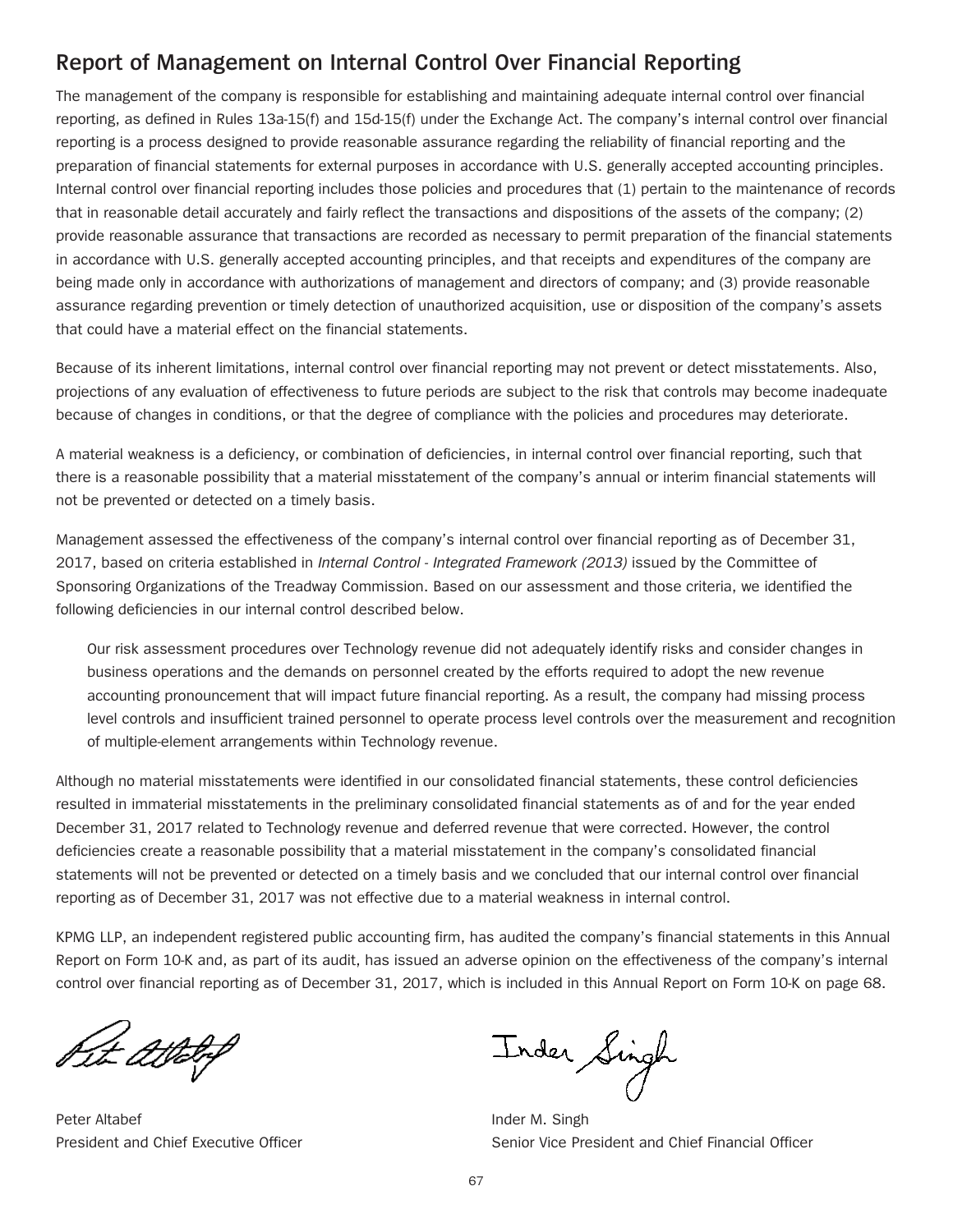## **Report of Independent Registered Public Accounting Firm on Internal Control Over Financial Reporting**

To the stockholders and board of directors Unisys Corporation:

#### *Opinion on Internal Control Over Financial Reporting*

We have audited Unisys Corporation and subsidiaries' (the Company) internal control over financial reporting as of December 31, 2017, based on criteria established in *Internal Control – Integrated Framework (2013)* issued by the Committee of Sponsoring Organizations of the Treadway Commission. In our opinion, because of the effect of the material weakness, described below, on the achievement of the objectives of the control criteria, the Company has not maintained effective internal control over financial reporting as of December 31, 2017, based on criteria established in *Internal Control – Integrated Framework (2013)* issued by the Committee of Sponsoring Organizations of the Treadway Commission.

We also have audited, in accordance with the standards of the Public Company Accounting Oversight Board (United States) (PCAOB), the consolidated balance sheets of the Company as of December 31, 2017 and 2016, the related consolidated statements of income, comprehensive income, deficit, and cash flows for each of the years in the three-year period ended December 31, 2017, and the related notes and financial statement schedule II – Valuation and Qualifying Accounts (collectively, the consolidated financial statements), and our report dated March 12, 2018 expressed an unqualified opinion on those consolidated financial statements.

A material weakness is a deficiency, or a combination of deficiencies, in internal control over financial reporting, such that there is a reasonable possibility that a material misstatement of the company's annual or interim financial statements will not be prevented or detected on a timely basis. A material weakness related to ineffective risk assessment procedures, insufficient trained personnel, and ineffective process level control activities over Technology revenue has been identified and included in management's assessment. The material weakness was considered in determining the nature, timing, and extent of audit tests applied in our audit of the 2017 consolidated financial statements, and this report does not affect our report on those consolidated financial statements.

#### *Basis for Opinion*

The Company's management is responsible for maintaining effective internal control over financial reporting and for its assessment of the effectiveness of internal control over financial reporting, included in the accompanying Management's Report on Internal Control Over Financial Reporting. Our responsibility is to express an opinion on the Company's internal control over financial reporting based on our audit. We are a public accounting firm registered with the PCAOB and are required to be independent with respect to the Company in accordance with the U.S. federal securities laws and the applicable rules and regulations of the Securities and Exchange Commission and the PCAOB.

We conducted our audit in accordance with the standards of the PCAOB. Those standards require that we plan and perform the audit to obtain reasonable assurance about whether effective internal control over financial reporting was maintained in all material respects. Our audit of internal control over financial reporting included obtaining an understanding of internal control over financial reporting, assessing the risk that a material weakness exists, and testing and evaluating the design and operating effectiveness of internal control based on the assessed risk. Our audit also included performing such other procedures as we considered necessary in the circumstances. We believe that our audit provides a reasonable basis for our opinion.

#### *Definition and Limitations of Internal Control Over Financial Reporting*

A company's internal control over financial reporting is a process designed to provide reasonable assurance regarding the reliability of financial reporting and the preparation of financial statements for external purposes in accordance with generally accepted accounting principles. A company's internal control over financial reporting includes those policies and procedures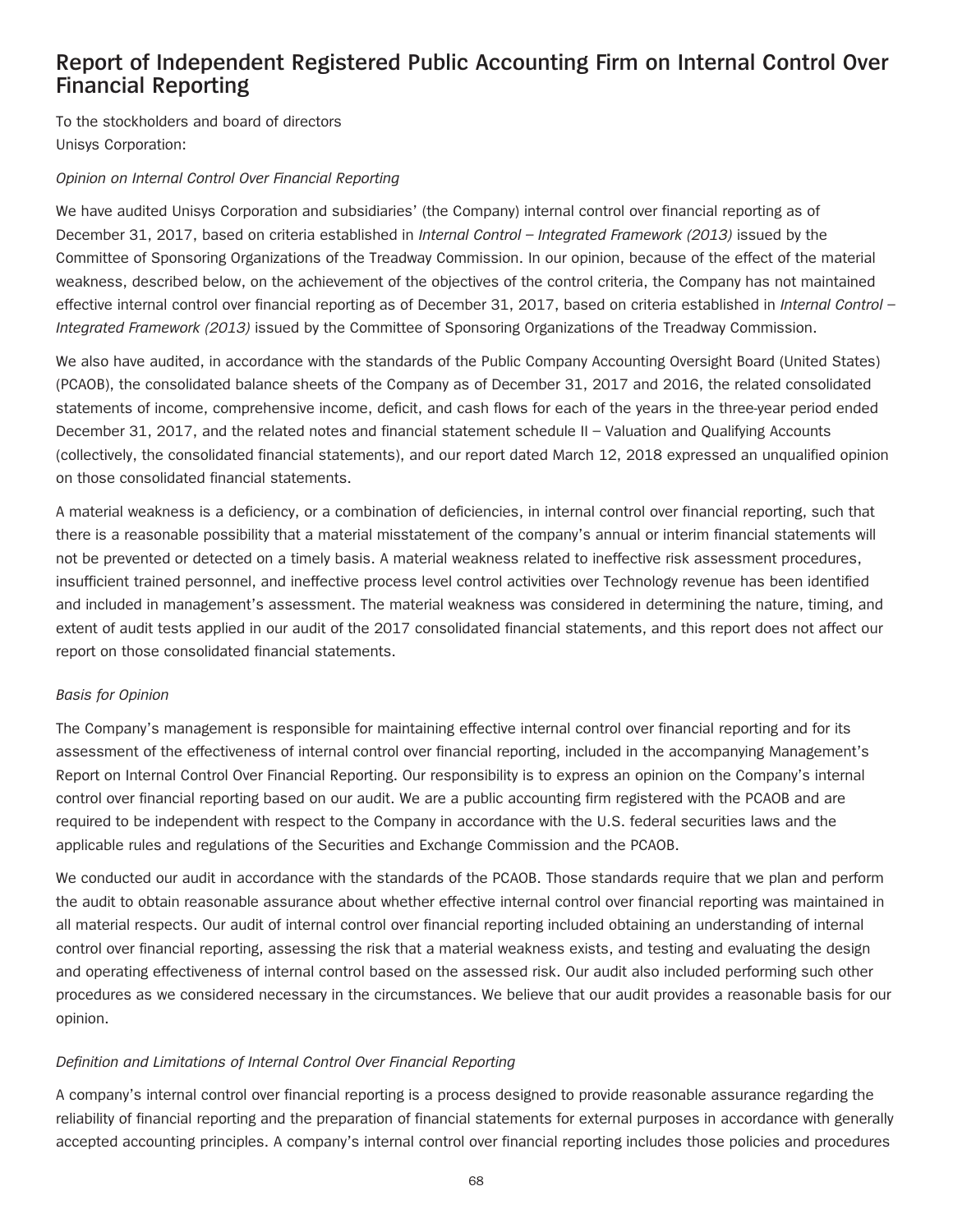that (1) pertain to the maintenance of records that, in reasonable detail, accurately and fairly reflect the transactions and dispositions of the assets of the company; (2) provide reasonable assurance that transactions are recorded as necessary to permit preparation of financial statements in accordance with generally accepted accounting principles, and that receipts and expenditures of the company are being made only in accordance with authorizations of management and directors of the company; and (3) provide reasonable assurance regarding prevention or timely detection of unauthorized acquisition, use, or disposition of the company's assets that could have a material effect on the financial statements.

Because of its inherent limitations, internal control over financial reporting may not prevent or detect misstatements. Also, projections of any evaluation of effectiveness to future periods are subject to the risk that controls may become inadequate because of changes in conditions, or that the degree of compliance with the policies or procedures may deteriorate.

KPMG LLP

Philadelphia, Pennsylvania March 12, 2018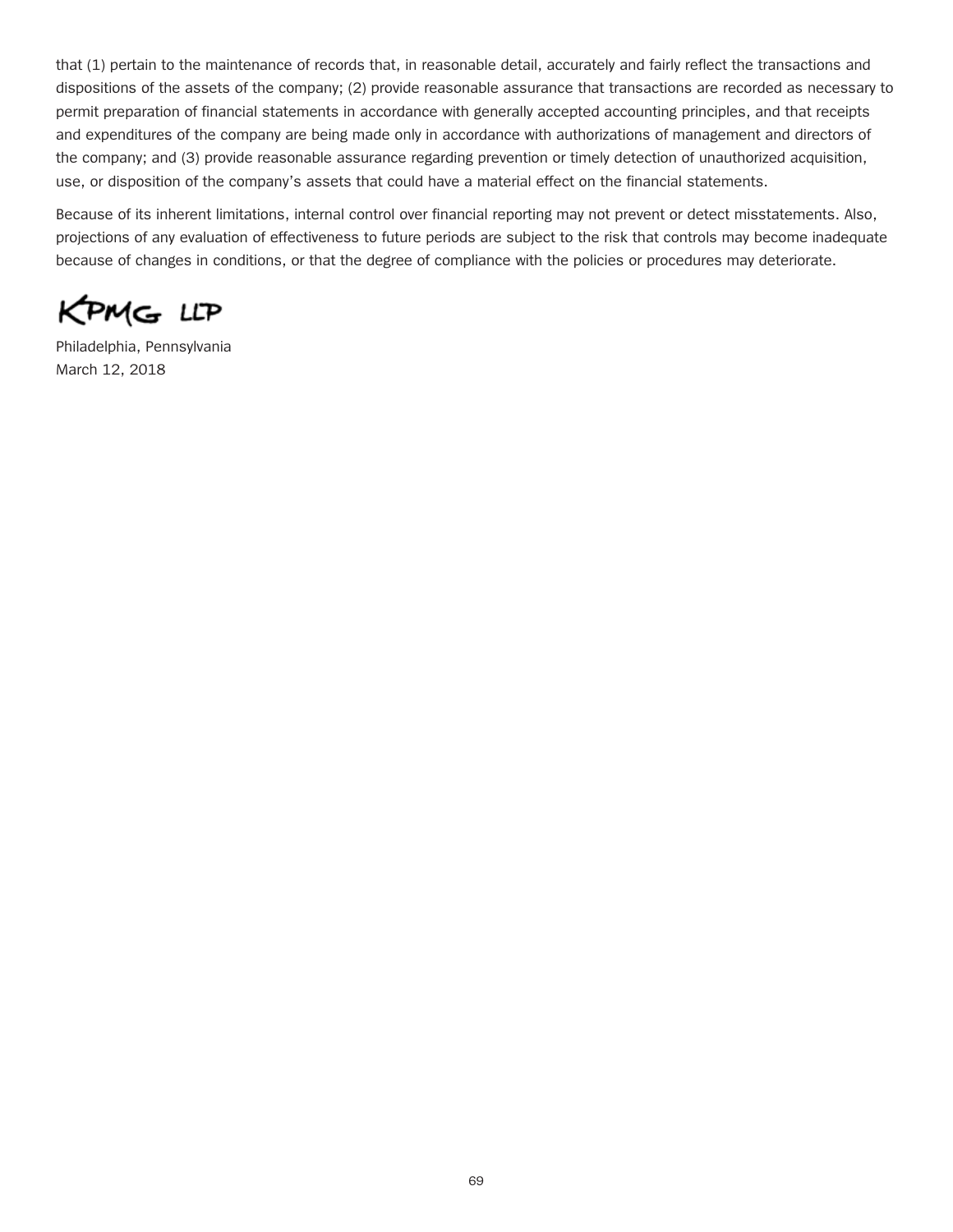# Unisys Corporation

# **Supplemental Financial Data (Unaudited)**

## **Quarterly financial information**

|                                                                          | First      | Second     | Third       | Fourth  |            |
|--------------------------------------------------------------------------|------------|------------|-------------|---------|------------|
|                                                                          | Quarter    | Quarter    | Quarter     | Quarter | Year       |
| 2017                                                                     |            |            |             |         |            |
| Revenue                                                                  | \$664.5    | \$666.2    | \$666.3     | \$744.8 | \$2,741.8  |
| Gross profit                                                             | 120.2      | 102.5      | 86.1        | 169.5   | 478.3      |
| Income (loss) before income taxes                                        | (16.8)     | (42.3)     | (40.4)      | 27.4    | (72.1)     |
| Net income (loss) attributable to Unisys Corporation common shareholders | (32.7)     | (42.0)     | (41.1)      | 50.5    | (65.3)     |
| Earnings (loss) per common share attributable to Unisys Corporation      |            |            |             |         |            |
| <b>Basic</b>                                                             | (0.65)     | (0.83)     | (0.81)      | 1.00    | (1.30)     |
| Diluted                                                                  | (0.65)     | (0.83)     | (0.81)      | 0.76    | (1.30)     |
| Market price per share<br>– high                                         | Ś<br>15.25 | 14.15<br>S | Ŝ.<br>13.25 | \$9.15  | Ŝ<br>15.25 |
| $-$ low                                                                  | 11.55      | 10.75      | 6.90        | 7.20    | 6.90       |
| 2016                                                                     |            |            |             |         |            |
| Revenue                                                                  | \$666.8    | \$748.9    | \$683.3     | \$721.7 | \$2,820.7  |
| Gross profit                                                             | 98.5       | 178.3      | 121.6       | 160.2   | 558.6      |
| Income (loss) before income taxes                                        | (33.2)     | 44.3       | (15.2)      | 24.6    | 20.5       |
| Net income (loss) attributable to Unisys Corporation common shareholders | (39.9)     | 21.6       | (28.2)      | (1.2)   | (47.7)     |
| Earnings (loss) per common share attributable to Unisys Corporation      |            |            |             |         |            |
| <b>Basic</b>                                                             | (0.80)     | 0.43       | (0.56)      | (0.02)  | (0.95)     |
| Diluted                                                                  | (0.80)     | 0.36       | (0.56)      | (0.02)  | (0.95)     |
| Market price per share<br>– high                                         | 12.00      | 8.58       | 10.70       | 16.70   | 16.70      |
| $-$ low                                                                  | 7.10       | 6.72       | 6.74        | 8.95    | 6.72       |

*In the first, second, third and fourth quarters of 2017, the company recorded pretax cost-reduction and other charges of \$25.4 million, \$27.5 million, \$46.1 million and \$47.8 million, respectively. See Note 3, "Cost reduction actions," of the Notes to Consolidated Financial Statements. In the first, second, third and fourth quarters of 2016, the company recorded pretax cost-reduction and other charges of \$26.9 million, \$10.2 million, \$31.9 million and \$13.1 million, respectively. See Note 3, "Cost reduction actions," of the Notes to Consolidated Financial Statements.*

*The individual quarterly per-share amounts may not total to the per-share amount for the full year because of accounting rules governing the computation of earnings per share.*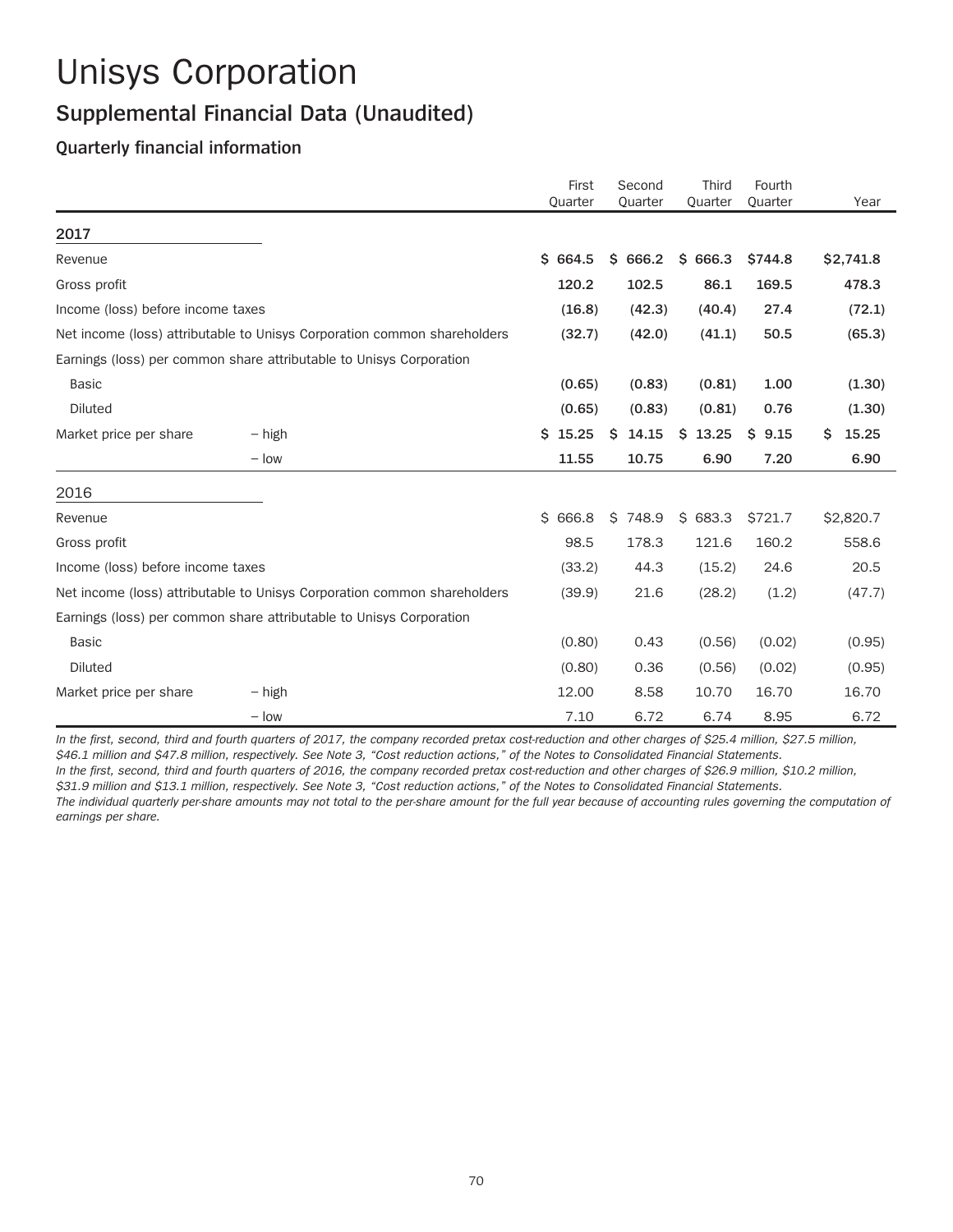### **Five-year summary of selected financial data**

| (Dollars in millions, except per share data)                             | $2017^{(a)}$ | $2016^{(a)}$ | $2015^{(a)}$ | 2014       | 2013       |
|--------------------------------------------------------------------------|--------------|--------------|--------------|------------|------------|
| Results of operations                                                    |              |              |              |            |            |
| Revenue                                                                  | \$2.741.8    | \$2,820.7    | \$3,015.1    | \$3,356.4  | \$3,456.5  |
| Operating profit (loss)                                                  | 4.6          | 47.6         | (55.1)       | 154.9      | 219.5      |
| Income (loss) before income taxes                                        | (72.1)       | 20.5         | (58.8)       | 145.5      | 219.4      |
| Net income (loss) attributable to noncontrolling interests               | (1.3)        | 11.0         | 6.7          | 12.6       | 11.6       |
| Net income (loss) attributable to Unisys Corporation common shareholders | (65.3)       | (47.7)       | (109.9)      | 44.0       | 92.3       |
| Earnings (loss) per common share                                         |              |              |              |            |            |
| <b>Basic</b>                                                             | (1.30)       | (0.95)       | (2.20)       | 0.89       | 2.10       |
| <b>Diluted</b>                                                           | (1.30)       | (0.95)       | (2.20)       | 0.89       | 2.08       |
| Financial position                                                       |              |              |              |            |            |
| <b>Total assets</b>                                                      | \$2,542.4    | \$2,021.6    | \$2,130.0    | \$2,321.0  | \$2,497.8  |
| Long-term debt                                                           | 633.9        | 194.0        | 233.7        | 219.2      | 205.9      |
| Deficit                                                                  | (1,326.5)    | (1,647.4)    | (1,378.6)    | (1,452.4)  | (663.9)    |
| Other data                                                               |              |              |              |            |            |
| Capital additions of properties                                          | Ś.<br>25.8   | 32.5<br>Ŝ.   | 49.6<br>Ŝ.   | Ŝ.<br>53.3 | -Ŝ<br>47.2 |
| Capital additions of outsourcing assets                                  | 86.3         | 51.3         | 102.0        | 85.9       | 39.9       |
| Investment in marketable software                                        | 64.4         | 63.3         | 62.1         | 73.6       | 64.3       |
| Depreciation and amortization                                            |              |              |              |            |            |
| Properties                                                               | 39.7         | 38.9         | 57.5         | 52.0       | 46.7       |
| Outsourcing assets                                                       | 53.7         | 51.9         | 55.7         | 58.1       | 53.5       |
| Amortization of marketable software                                      | 63.1         | 64.8         | 66.9         | 58.5       | 59.4       |
| Common shares outstanding (millions)                                     | 50.5         | 50.1         | 49.9         | 49.7       | 44.0       |
| Stockholders of record (thousands)                                       | 5.6          | 6.0          | 6.2          | 11.1       | 11.8       |
| Employees (thousands)                                                    | 20.5         | 21.0         | 23.0         | 23.2       | 22.8       |

*(a) Includes pretax cost reduction and other charges of \$146.8 million, \$82.1 million and \$118.5 million for the years ended December 31, 2017, 2016 and 2015, respectively. See Note 3, "Cost reduction actions," of the Notes to Consolidated Financial Statements.*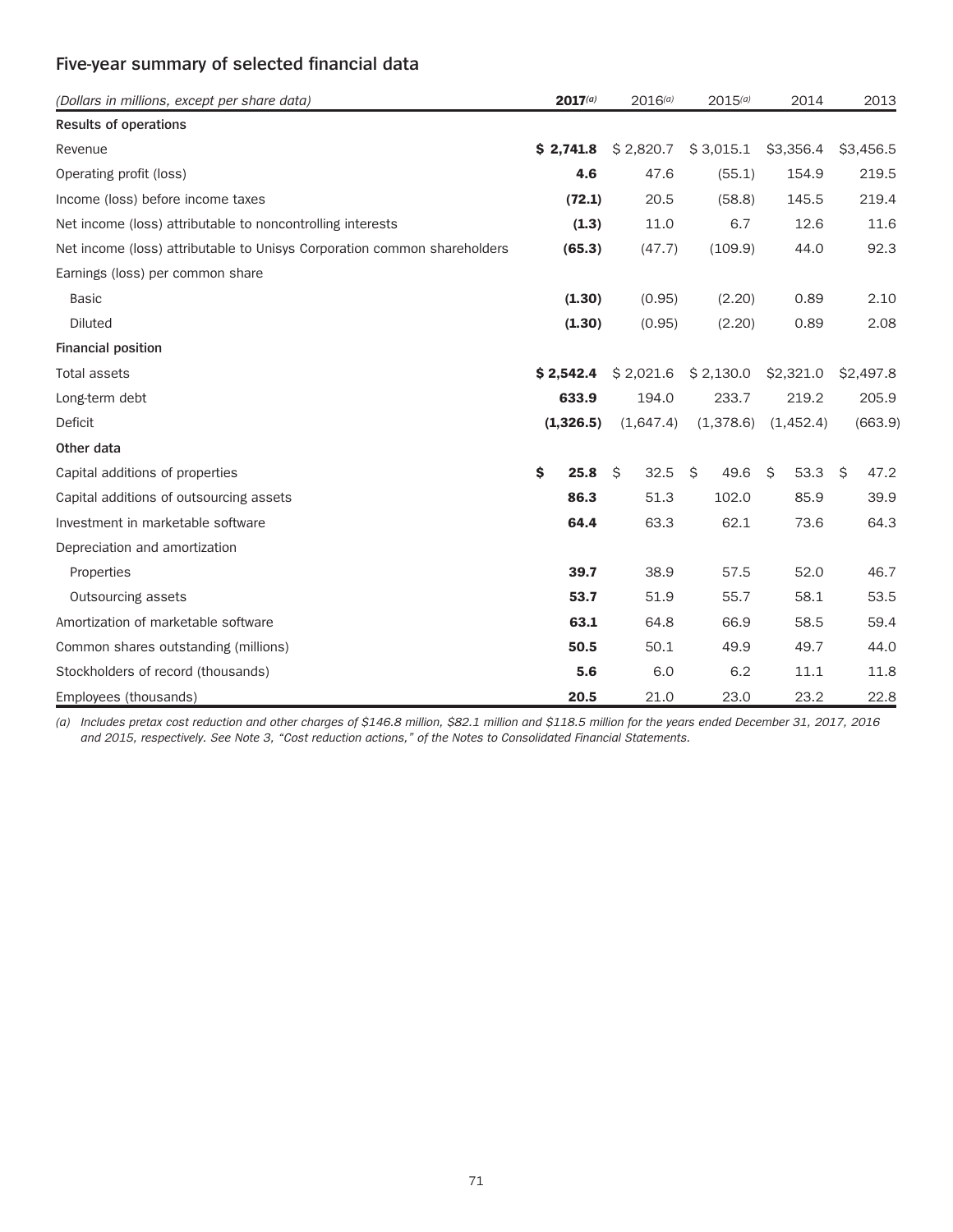# **Stock Performance**

The following graph compares the cumulative total stockholder return on Unisys common stock during the five fiscal years ended December 31, 2017, with the cumulative total return on the Standard & Poor's 500 Stock Index and the Standard & Poor's 500 IT Services Index. The comparison assumes \$100 was invested on December 31, 2012, in Unisys common stock and in each of such indices and assumes reinvestment of any dividends.



|                           | 2012  | 2013  | 2014  | 2015        | 2016  | 2017    |
|---------------------------|-------|-------|-------|-------------|-------|---------|
| <b>Unisys Corporation</b> | \$100 | S 194 | S 170 | \$64        | S 86  | 47<br>S |
| <b>S&amp;P 500</b>        | \$100 | \$132 | S 151 | \$153       | \$171 | \$208   |
| S&P 500 IT Services       | \$100 | \$126 | \$133 | <b>S142</b> | \$156 | \$205   |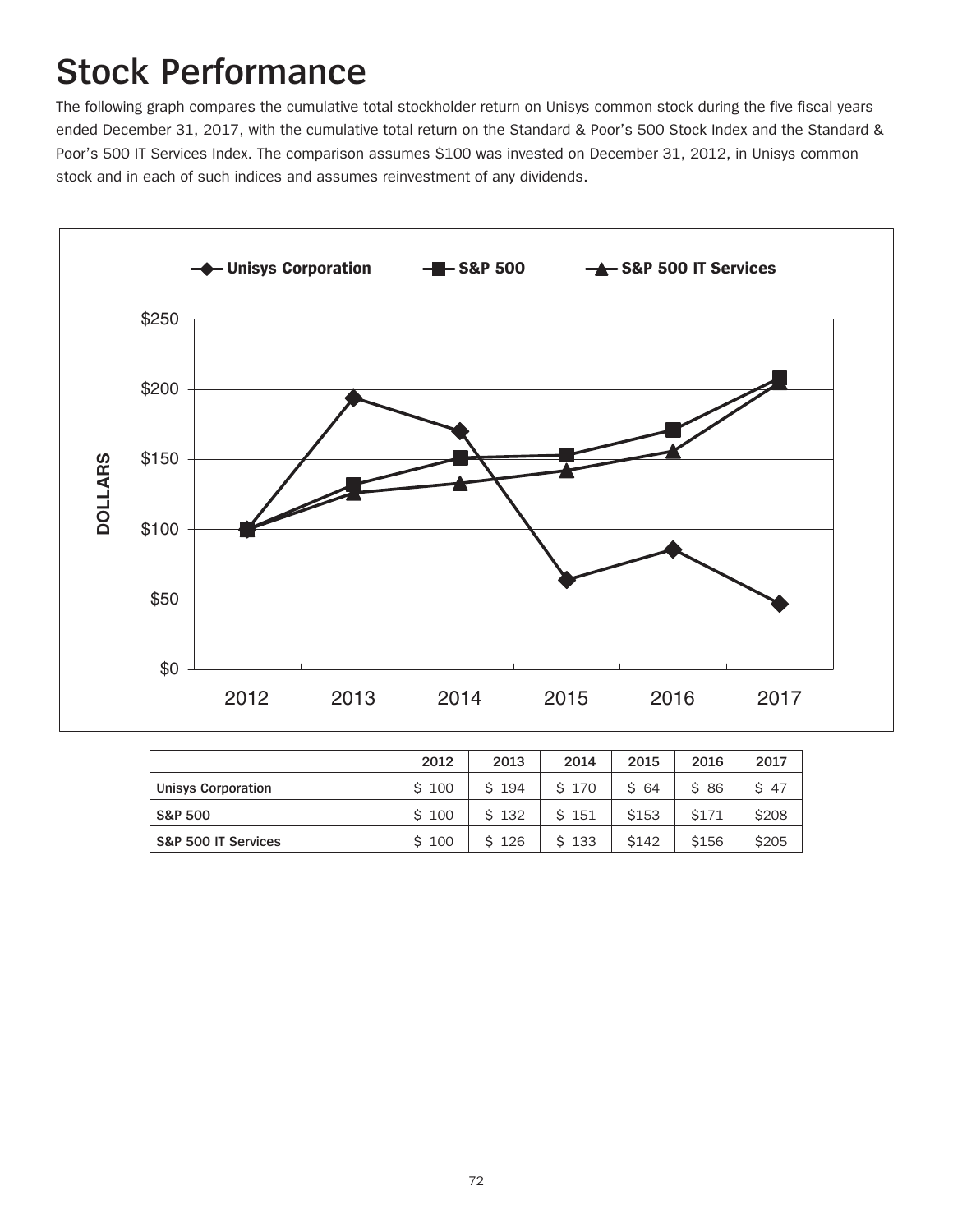## **Investor Information**

## **Stock Information**

- **Common Stock:** The company has the authority to issue 150 million shares of common stock, par value \$0.01 per share. At December 31, 2017, there were approximately 50.5 million shares outstanding and approximately 5,600 stockholders of record. Unisys common stock is listed for trading on the New York Stock Exchange (trading symbol "UIS") and the London Stock Exchange (code "USY").
- **Preferred Stock:** The company has the authority to issue 40 million shares of preferred stock, par value \$1 per share, issuable in series. At December 31, 2017, there were no shares of preferred stock outstanding.
- **Voting Rights:** Each share of Unisys common stock outstanding on the record date for the annual meeting is entitled to one vote on each matter to be voted upon at the meeting.

### **Annual Meeting**

Stockholders are invited to attend the Unisys 2018 Annual Meeting of Stockholders, which will be held at the Courtyard Philadelphia Downtown, which is located at 21 North Juniper Street in Philadelphia, Pennsylvania, on April 26, 2018, at 8:00 a.m. Eastern Time. Formal notice of the meeting, along with the proxy statement and proxy materials, was mailed or otherwise made available on or about March 16, 2018, to stockholders of record as of February 26, 2018.

#### **Independent Auditors**

KPMG LLP Philadelphia, Pennsylvania

#### **Stockholder Services**

Computershare Inc. is the company's stock transfer agent and registrar.

*Note: Effective October 23, 2009, Unisys declared a one-for-ten reverse split of its common stock. Pre-split stock certificates must be submitted for exchange into post-split shares. If you are holding pre-split stock certificates, please contact Computershare.*

Administrative inquiries relating to stockholder records, lost stock certificates, change of ownership or change of address should be directed to: Unisys Corporation, c/o Computershare, PO BOX 505000, Louisville, KY 40233-5000.

Account Access & Share Selling Program: www.computershare.com/investor

#### **Telephone within the U.S. and Canada:**

- Telephone toll free: 866-405-6564
- TDD for hearing impaired: 800-231-5469

#### **Telephone outside the U.S.:**

- Telephone: 201-680-6578
- TDD for hearing impaired: 201-680-6610

#### **Investor Relations**

- **Web Site:** The Unisys Investor Web site at www.unisys.com/investor-relations provides news and events as well as quarterly earnings releases and financial data, Unisys stock price and tools, officer and board biographies, corporate governance materials, annual reports and more. We invite you to visit www.unisys.com/investor-relations to learn more about Unisys.
- **Email:** Unisys provides investor-related news releases, SEC filings, webcast and event details, and daily/weekly stock information via email. To sign up for email or to amend your current investor e-mail selection, visit www.unisys.com/ investor-relations.
- **Printed Materials:** Visit www.unisys.com/investor-relations to select from the current list of printed materials offered. Printed materials also may be requested by calling 215-986-6999.
- **General Investor Inquiries and Correspondence:** Investors with general questions about the company are invited to contact Unisys Investor Relations by calling 215-986-6999, emailing us at investor@unisys.com, or writing to us at: Investor Relations, Unisys Corporation, 801 Lakeview Drive, Suite 100, Blue Bell, PA 19422.

**For more information, visit www.unisys.com/investor-relations**